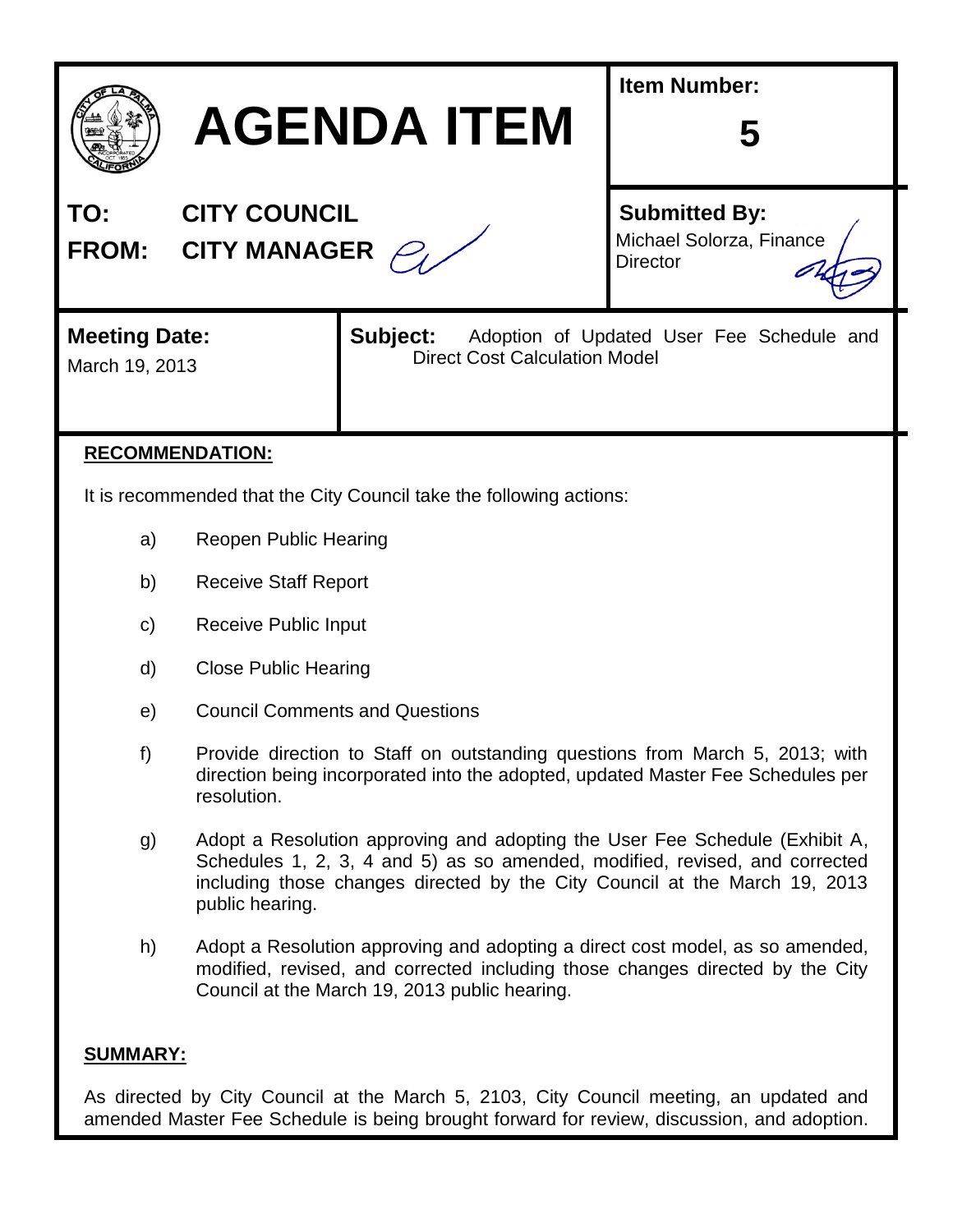Adoption of Updated User Fee Schedule March 19, 2013 Page 2

In addition, it is expected that the City Council would provide direction on a direct cost model which could be approved and then utilized for calculating a reasonably burdened hourly personnel rate for those services which, as listed on the Master Fee Schedule attached to this report, have a direct labor cost component as part of their fee structure.

#### **BACKGROUND:**

This is the ninth opportunity in the past six months for the City Council to review and discuss the City's Master Fee Schedule. The most recent discussion of fees was at a regular City Council meeting on March 5, 2013. During that public hearing, Staff presented clarifications and recommendations based on questions from the February 11, 2013, study session. In addition, information was presented  $-$  for reference purposes only  $-$  that presented the following:

- Fee description
- Current amount charged (per last City Council action on the Master Fee Schedule, August 3, 2010)
- Full cost recovery amount per the 2009 Revenue and Cost Specialists cost recovery study
- Direct only cost for the fee service (net of indirect/overhead costs)
- Staff recommended fee amount
- Comparative data, where available, from surrounding cities

After consideration of the various fees and the Staff recommendations, direction was provided by the City Council at the March 5, 2013, meeting on various staff recommendations related to specific questions arising from the February 11, 2013, study session. Some of the staff recommendations did not receive majority support (i.e., support from at least three City Council members). Therefore, in an effort to expedite the adoption of an updated Master Fee Schedule, the following process is being pursued:

- For those Staff recommendations which received a majority of City Council support, those recommendations are incorporated in the attached fee schedules, this includes those Staff recommendations which were amended by majority City Council action at the March 5, 2013, meeting.
- For those Staff recommendations not receiving a majority of City Council support, the updated fee schedules reflect the updated direction received at the March 5, 2013, City Council meeting where available.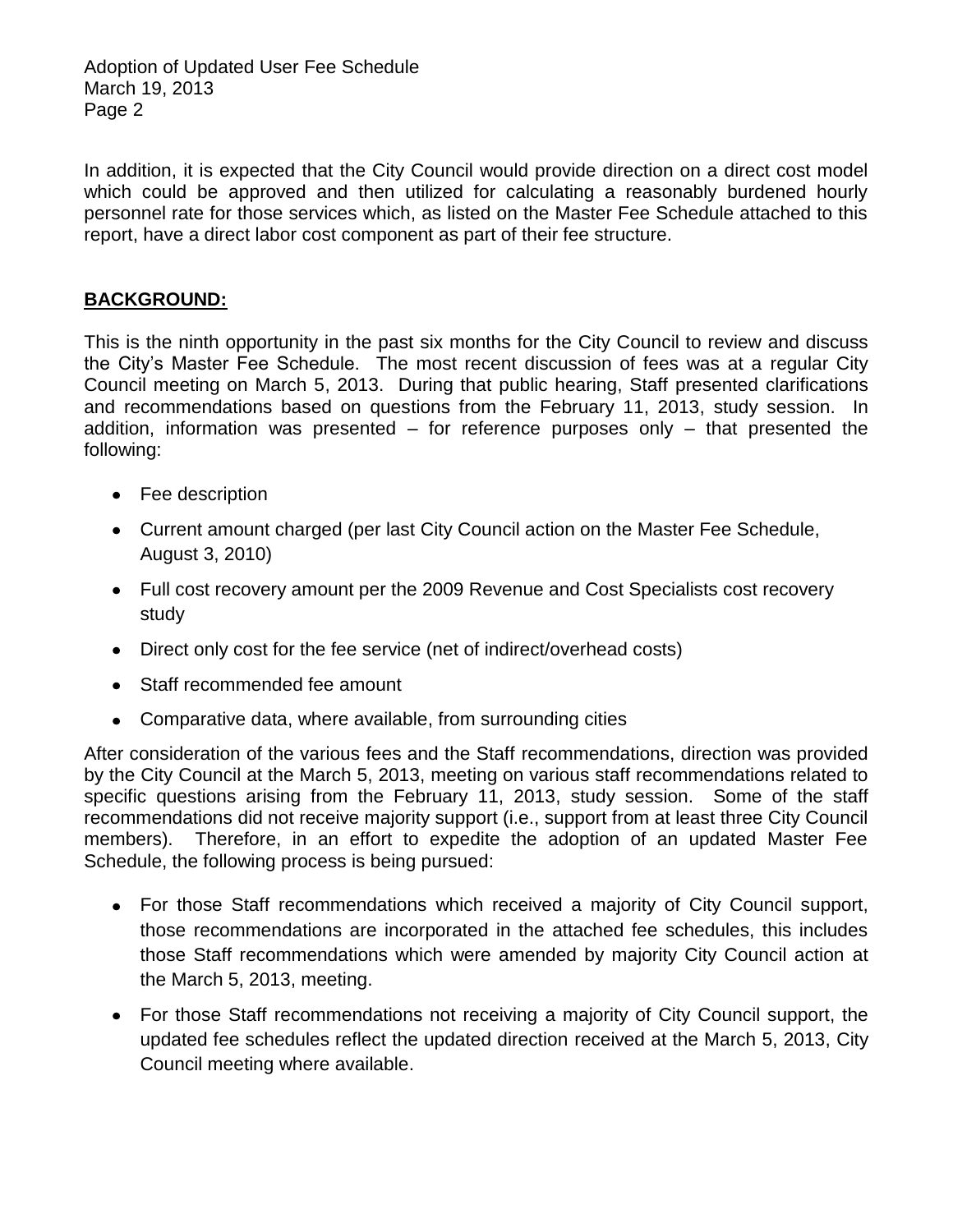Adoption of Updated User Fee Schedule March 19, 2013 Page 3

- Since there were only four City Council Members in attendance on March 5, 2013, some Staff recommendations received a split decision (i.e., 2-2). Those items are presented again below and will require City Council direction prior to adopting the attached Master Fee Schedule. It should be noted that the resolutions to be adopted which would update the fee schedules have been written in a manner which allows for decisions on the items below to be incorporated into the fee schedules.
- Finally, direction on which burden rates to utilize for setting the direct cost amount for certain fees must also be received. There is a separate resolution which will allow the City Council to choose, and ultimately adopt, a direct cost calculation model which can be applied to certain fees as listed on the Master Fee Schedule.

Therefore, prior to action on the attached fee schedules, Staff is requesting City Council direction on the following three sets of questions:

# **SET #1:**

- Should fees where a "direct cost" component is used to calculate all or a portion of fees, utilize burden rates of 44% for non-Safety and 52% for Safety personnel as recommended by Staff, which is calculated consistent with the method utilized in the 2009 cost recovery study but represents a decrease from the 49% burden rate used in the 2009 cost recovery study?
- As an alternative to the 44% and 52% burden rates, should the State Controller's Office annual compensation report be utilized to calculate burden rates, with comparative burden rates of 36% for non-Safety and 49% for Safety personnel?

#### **SET #2**

- Should Recreation and Community Services assess a \$5 non-resident fee for both youth and adults on all contract classes that cost up to \$50?
- Should Recreation and Community Services assess a \$10 non-resident fee for both youth and adults on all contract classes that cost \$51 or more?
- Should Recreation and Community Services charge the "direct cost" amount for nonresidents for certain "direct service" programs such as Tiny Tots or Day Camp?
- Per discussion at the March 11 budget study session, Staff is recommending a \$50/semester charge for the Fit N Fun program. Should this amount be charged?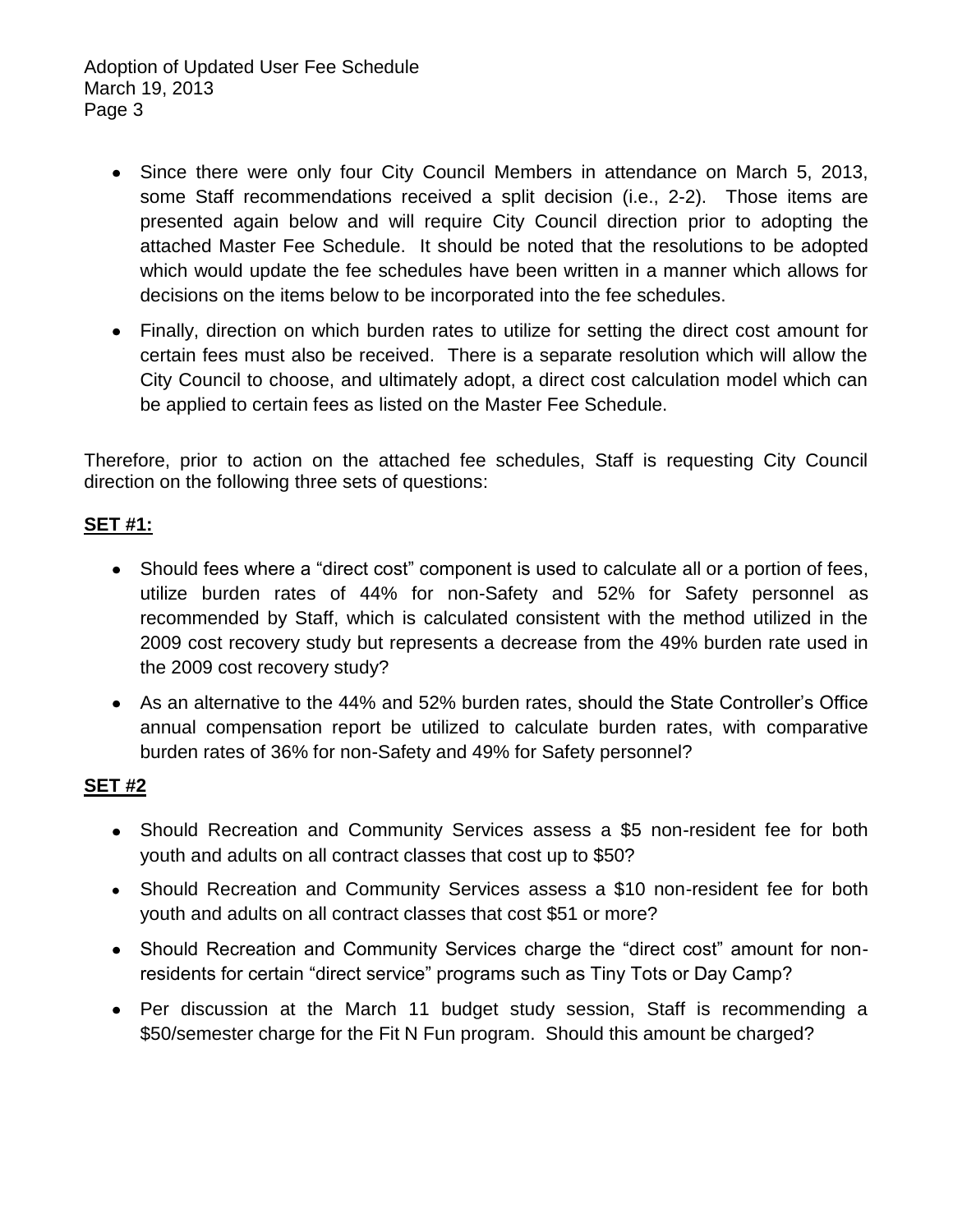Adoption of Updated User Fee Schedule March 19, 2013 Page 4

# **SET #3**

- Should the current water bill payment delinguent amount be changed from \$10 to \$20?
- Should the permit fee for a Trash Bin in the Public Right of Way remain at \$89 or be reduced to \$39?

In an effort to finalize a decision on fees, which will ultimately assist with FY 2013-14 budget planning, the attached resolutions and fee schedules have been designed to be flexible enough to incorporate decisions from tonight's meeting on each of the questions above.

The resolution Exhibit updating the Master Fee Schedule refers to five separate Schedules: one for each Department's set of fees (e.g., Public Works, Police, etc.). Therefore, action on the above questions will direct staff to amend the Schedules where necessary. Updated exhibits will then be produced from City Council action on the Master Fee Schedule resolution tonight, with the adopted fees taking effect either immediately or within 60 days (Planning).

The same approach will be utilized concerning the choice of a direct cost calculation model. Upon selection of a burden rate, and adoption of the resolution, Staff will publish the adopted burden rate with the Master Fee Schedule. Depending on the effective date of the fees – immediately or within 60 days – the appropriate direct cost calculation model will be utilized.

#### **FISCAL IMPACT:**

The exact dollar value of the proposed fee updates is difficult to accurately calculate at this point in time. Many of the services outlined in Exhibit A occur at irregular intervals, making revenue forecasting difficult. The volume (count) data provided at several prior meetings, and most recently at the February 11 Study Session and March 5 public hearing, indicated a potential for \$100,000 in additional revenue. However, depending on decisions rendered on non-resident fees and direct cost rates, this amount could change.

It is important to note that the proposed changes to the City's fee schedule would provide ongoing revenue that would help support operations and lessen the General Fund subsidy for certain services in subsequent years.

The key fiscal impact will be the City's increased ability to reasonably recover the actual cost of providing services for which a fee is charged. This is an important foundation upon which to build fiscal sustainability and will assist the City in its long-term planning and fiscal response strategy.

#### **Attachments**: 1. Resolution Amending the Master Fee Schedule (Exhibit A, Schedules 1, 2, 3, 4 and 5)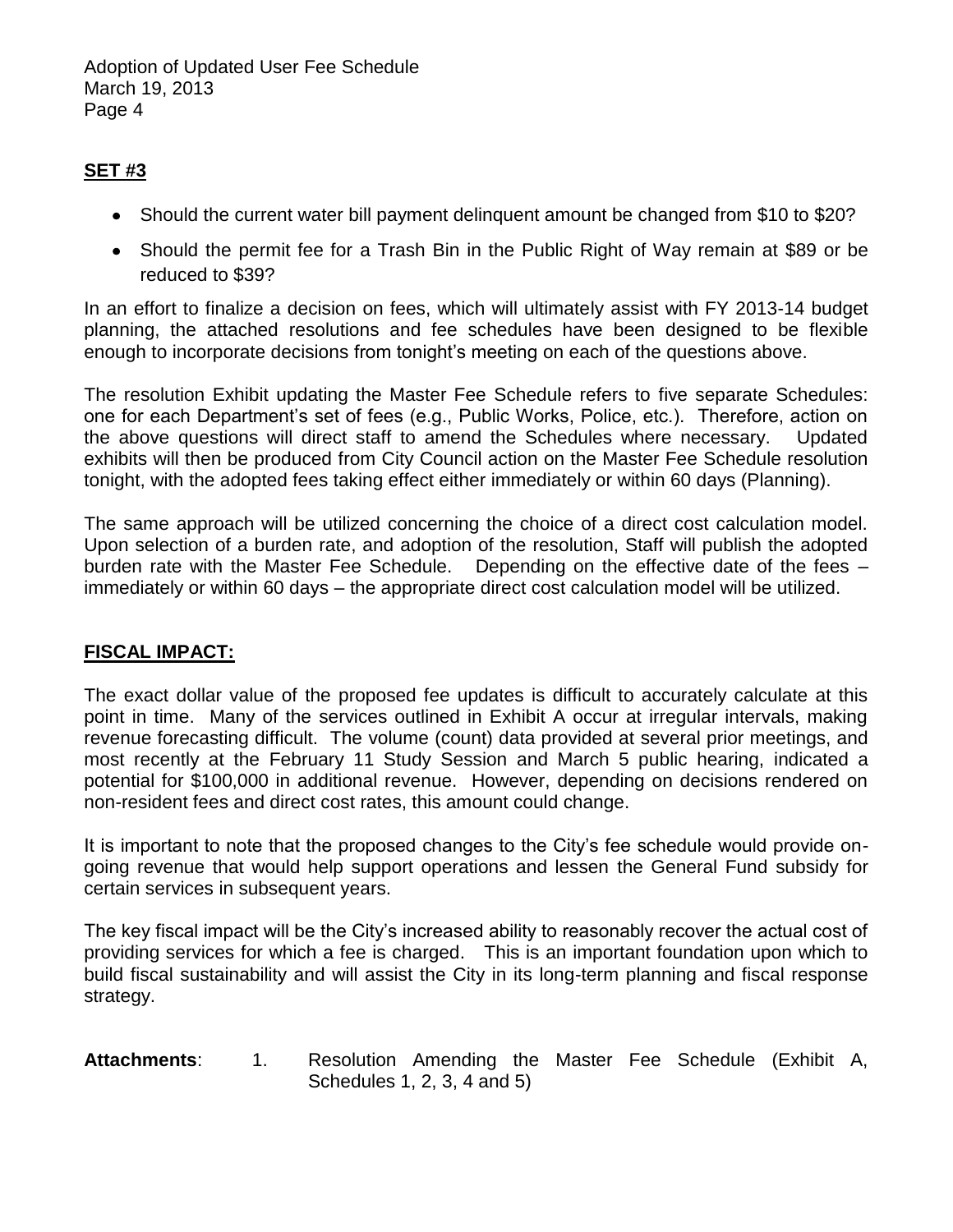- 2. Resolution Adopting a Direct Cost Calculation Model
- 3. March 5, 2013 Version of Master Fee Schedule
- 4. March 5, 2013 Fee Schedule Agenda Report
- 5. March 5, 2013 Fee Schedule Powerpoint Presentation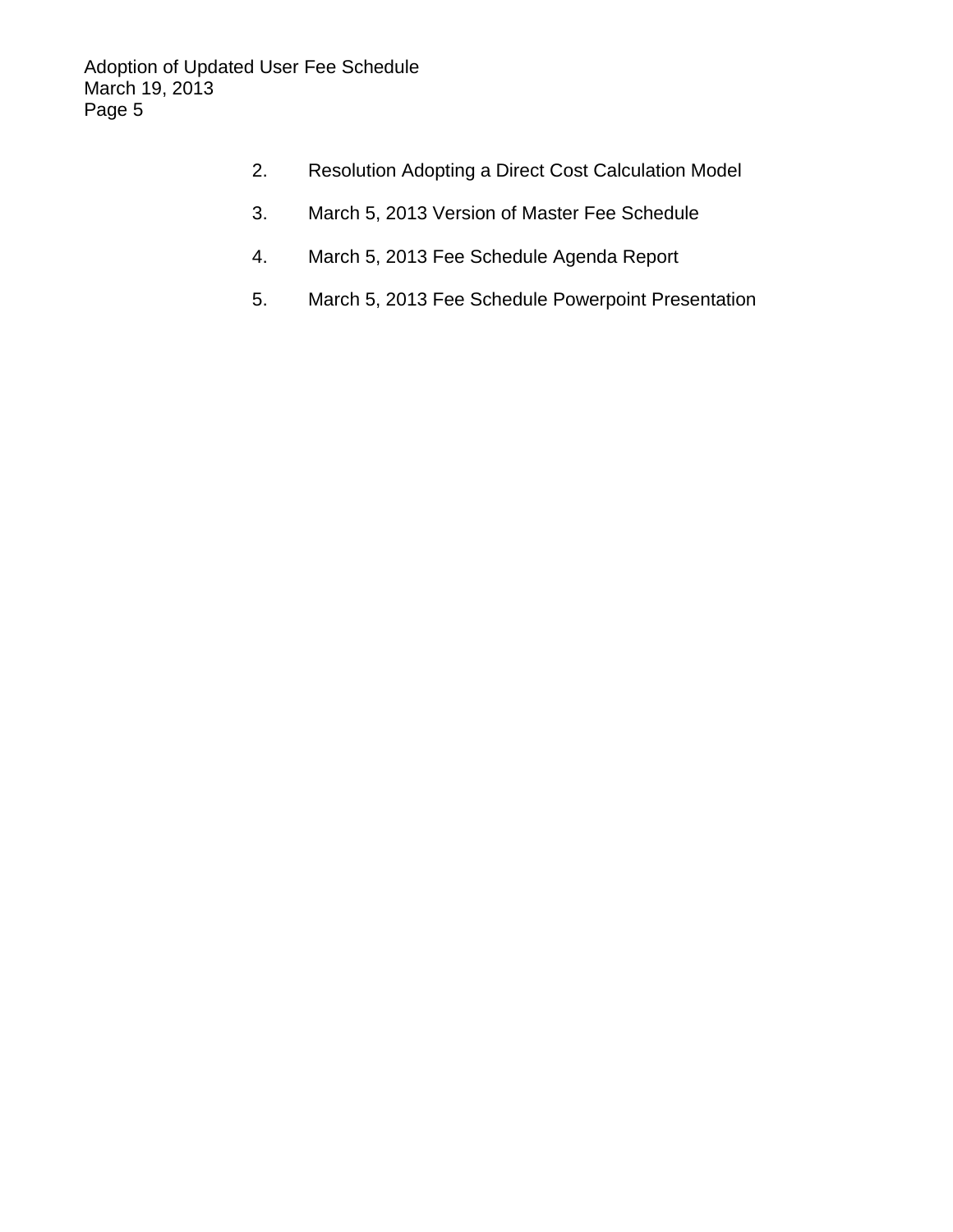#### **RESOLUTION NO. 2013-**

#### **A RESOLUTION OF THE CITY COUNCIL OF THE CITY OF LA PALMA MODIFYING FEES AND CHARGES FOR SERVICES PROVIDED BY THE CITY OF LA PALMA**

**WHEREAS,** the City Council of the City of La Palma has established certain fees and charges for services provided by the City of La Palma; and

**WHEREAS,** the City Council desires to adjust certain fees and charges based upon a review of said fees and charges; and

**WHEREAS,** in 2009, the City utilized the services of Revenue and Cost Specialists (RCS), a professional consulting company specializing in cost recovery analysis, to review charges for services and determine the full cost recovery amount which is the legal maximum the City of La Palma can charge for those services; and

**WHEREAS,** the City Council has determined that such fees and charges shall be based on reasonable costs to the City for providing said services as modified from the cost recovery study provided by Revenue and Cost Specialists; and

**WHEREAS,** the City of La Palma held a duly noticed Public Hearing to provide public input and review concerning adjustments in rates for said services.

**NOW, THEREFORE,** the City Council of the City of La Palma does hereby resolve as follows:

**SECTION 1.** It is hereby found and determined that the fees and charges set forth in Exhibit A, Schedules 1, 2, 3, 4, and 5, attached hereto and as so amended, modified, revised, and corrected including those changes directed by the City Council at the March 19, 2013, City Council Meeting, do not exceed the estimated reasonable costs of providing the services for which the fee is charged or the estimated amount required to provide the service for which the fee or charge is levied.

**SECTION 2.** The User Fees on Schedule 1 (Community Development, Planning) of Exhibit A shall go into effect sixty days from today, or May 19, 2013.

**SECTION 3**. The User Fees on Schedules 2, 3, 4, and 5 of Exhibit A shall go into effect on March 20, 2013.

**SECTION 4.** No other fees other than those listed in Exhibit A, Schedules 1, 2, 3, 4, and 5 will be affected or adjusted by the action of this resolution and all other fees not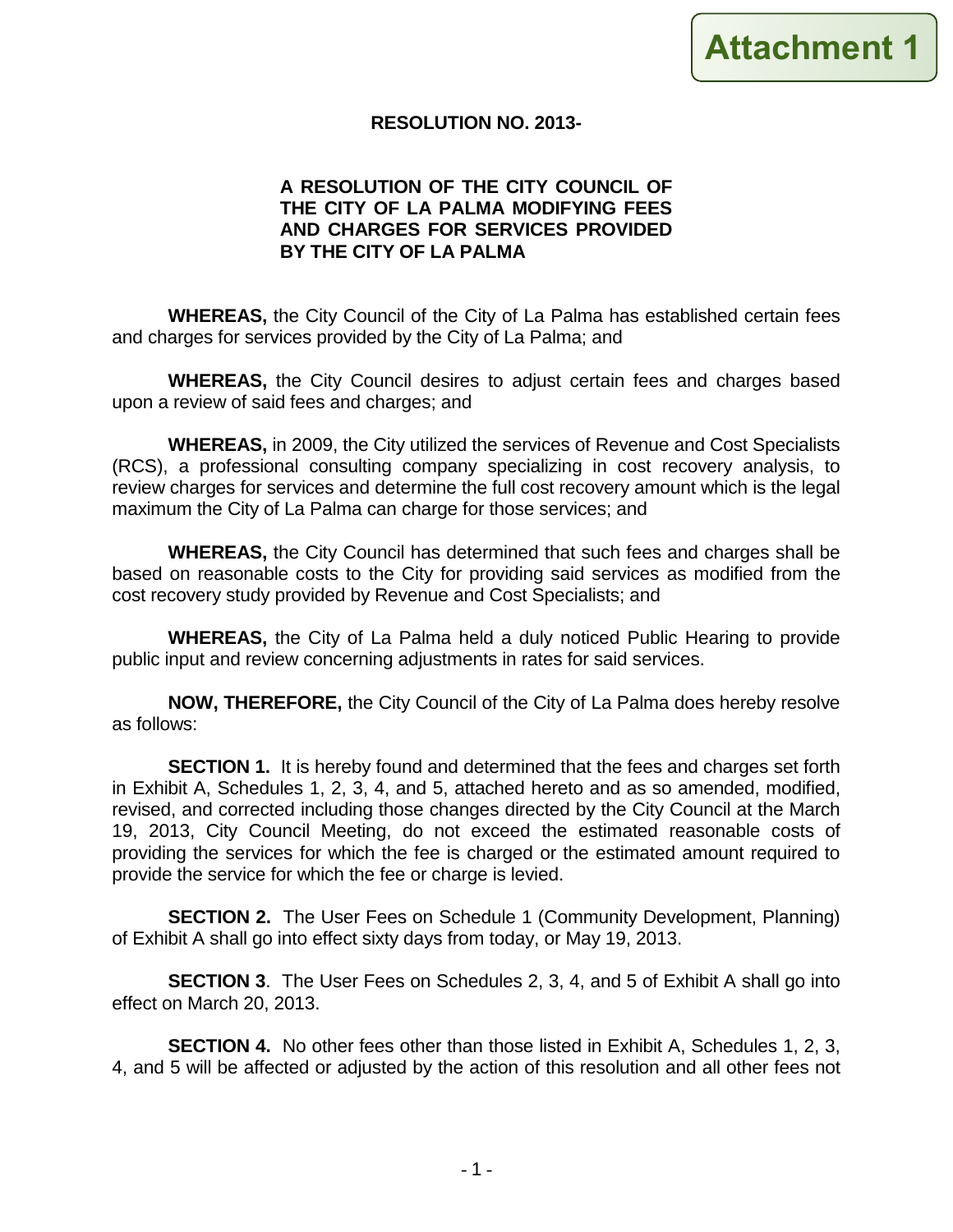enumerated in Exhibit A, Schedules 1, 2, 3, 4, and 5 remain in full force and effect and at the current rates in effect on March 19, 2013.

**APPROVED AND ADOPTED** by the City Council of the City of La Palma at a regular meeting held on the 19th day of March 2013.

> Steve Hwangbo Mayor

\_\_\_\_\_\_\_\_\_\_\_\_\_\_\_\_\_\_\_\_\_\_\_\_\_\_

ATTEST:

\_\_\_\_\_\_\_\_\_\_\_\_\_\_\_\_\_\_\_\_\_\_\_\_\_\_\_\_\_ Laurie A. Murray, CMC City Clerk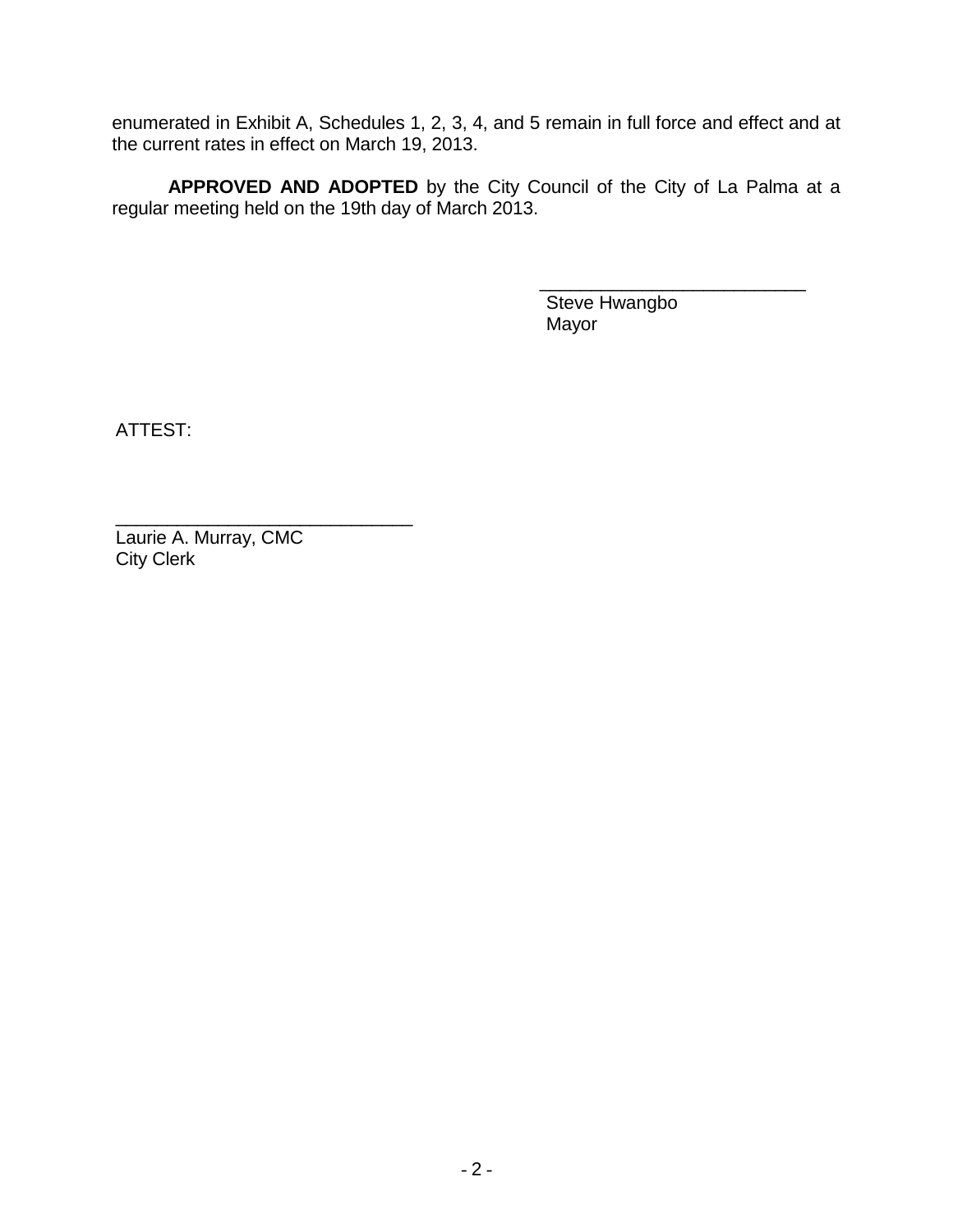STATE OF CALIFORNIA ) COUNTY OF ORANGE ) SS. CITY OF LA PALMA (1)

I, LAURIE A. MURRAY, City Clerk of the City of La Palma, California, DO HEREBY CERTIFY that the foregoing Resolution was adopted by the City Council of said City at a regular meeting of said City Council held on the 19th day of March 2013, and that it was so adopted by called vote as follows:

AYES:

NOES:

Laurie A. Murray, CMC City Clerk

\_\_\_\_\_\_\_\_\_\_\_\_\_\_\_\_\_\_\_\_\_\_\_\_\_\_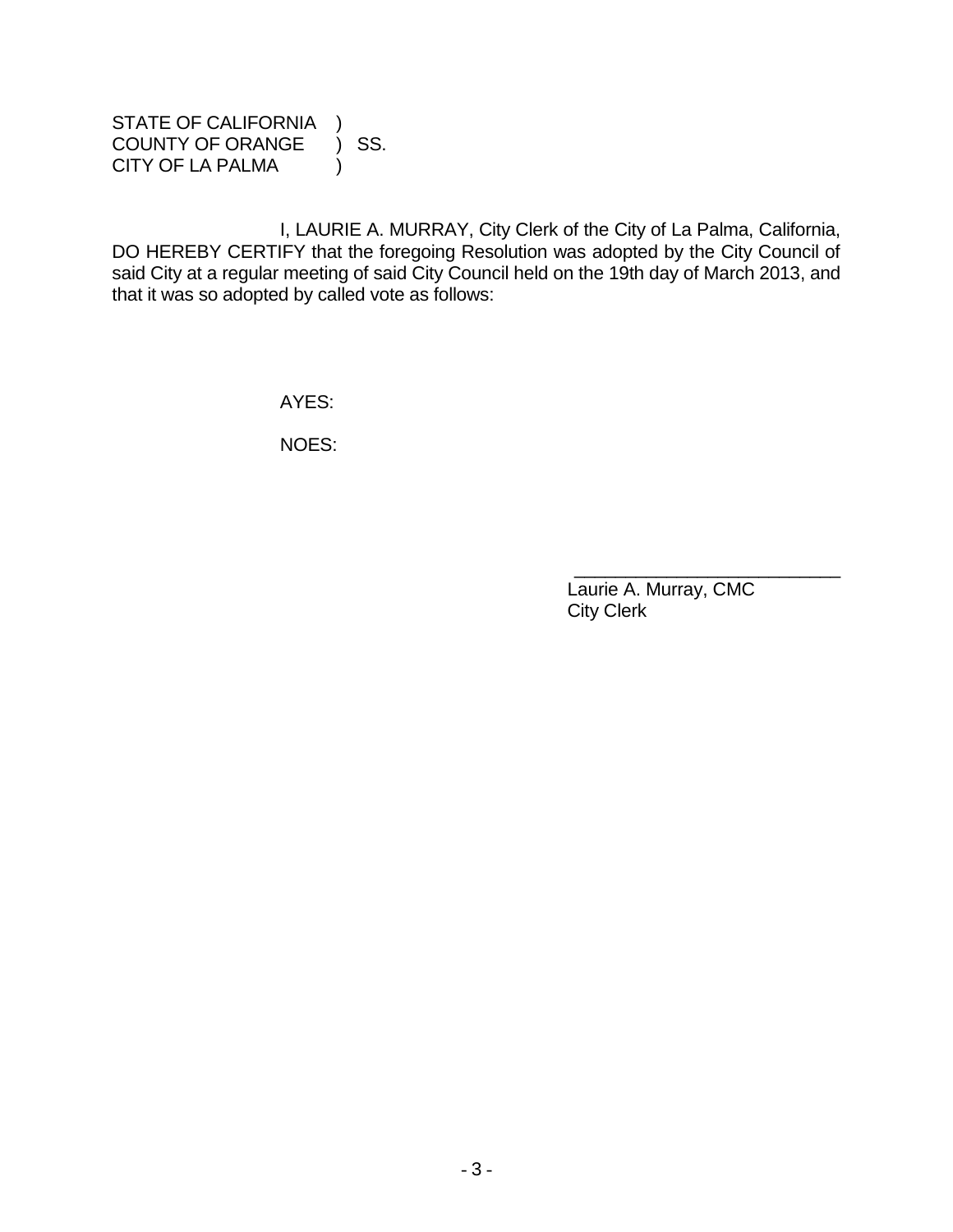# Exhibit A

#### **City of La Palma User Fee ScheduleRECREATION & COMMUNITY SERVICES**

**Contract Contract Contract Contract** 

| <b>Service</b>                                           | <b>Current Fee</b><br>(Approved<br>08/03/2010) | <b>Staff</b><br>Recommended /<br><b>Proposed New</b><br><b>Fee Amount</b> | \$ Change,<br><b>Current Fee</b><br><b>Amount vs. Staff</b><br>Recommended<br><b>Fee Amount</b> |
|----------------------------------------------------------|------------------------------------------------|---------------------------------------------------------------------------|-------------------------------------------------------------------------------------------------|
| <b>Facilities and Parks Individual Fees: (per hour)</b>  |                                                |                                                                           |                                                                                                 |
| 1 Community Center Rental (Royal Palm - Entire Building) | \$68 / hour                                    | \$99 / hour                                                               | \$31 / hour                                                                                     |
| Capacity: 150 Banquet 225 Theater                        |                                                | <b>New</b><br><b>Non-Resident:</b><br>\$140/hr                            |                                                                                                 |
| 2 Community Center Rental (King, Queen, Sago, or Pygmy)  | \$51 / hour                                    | <b>King</b>                                                               | King                                                                                            |
|                                                          |                                                | \$75 /hr<br>Others:                                                       | \$24/hr                                                                                         |
| Capacity:<br>King: 80 Banguet 120 Theater                |                                                | \$60/hr                                                                   | Others:                                                                                         |
| Queen: 50 Banquet 75 Theater                             |                                                |                                                                           | \$9/hr                                                                                          |
| Sago: 50 Banquet 75 Theater                              |                                                | <b>New Non-</b>                                                           |                                                                                                 |
| Pygmy: 45 Banquet 60 Theater                             |                                                | <b>Resident:</b>                                                          |                                                                                                 |
|                                                          |                                                | <b>King \$99</b>                                                          |                                                                                                 |
|                                                          |                                                | <b>Others:</b><br>\$78                                                    |                                                                                                 |
| 3 Fan Palm (Conference Room) Capacity: 30 Classroom      | <b>New</b>                                     | \$30/hr                                                                   | \$30 / hr                                                                                       |
|                                                          |                                                |                                                                           |                                                                                                 |
|                                                          |                                                | <b>Non-Resident:</b>                                                      |                                                                                                 |
| 4 Gazebo Rental                                          | \$12 / hour                                    | \$39                                                                      | \$3/hr                                                                                          |
|                                                          |                                                | \$15 / hour                                                               |                                                                                                 |
| 5 Pavilion Rental                                        | \$18 /hour                                     | \$25 / hour                                                               | \$7/hr                                                                                          |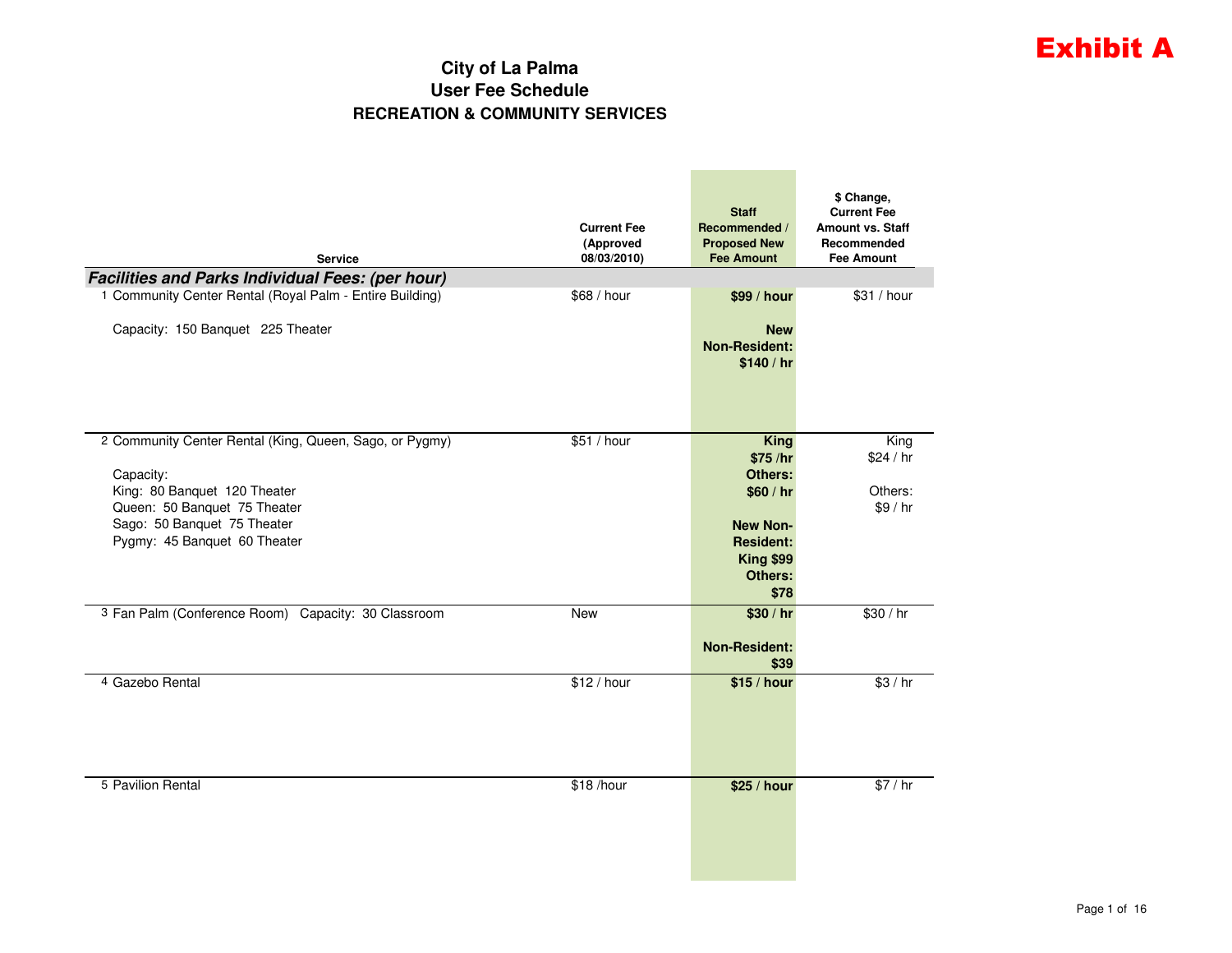**Contract Contract Contract Contract** 

| <b>Service</b>                                                                            | <b>Current Fee</b><br>(Approved<br>08/03/2010) | <b>Staff</b><br>Recommended /<br><b>Proposed New</b><br><b>Fee Amount</b> | \$ Change,<br><b>Current Fee</b><br><b>Amount vs. Staff</b><br>Recommended<br><b>Fee Amount</b> |
|-------------------------------------------------------------------------------------------|------------------------------------------------|---------------------------------------------------------------------------|-------------------------------------------------------------------------------------------------|
| 6 Softball Field - No Lights - 2 hour increments                                          | \$12/hour                                      | \$15 / hour                                                               | \$3/hr                                                                                          |
|                                                                                           |                                                |                                                                           |                                                                                                 |
| 7 Softball Field - Lights - 2 hour increments                                             | \$18 / hour                                    | \$21 / hour                                                               | \$3/hr                                                                                          |
|                                                                                           |                                                |                                                                           |                                                                                                 |
| 8 Softball Field Preparation                                                              | \$39 / hour                                    | \$50 / hour                                                               | \$11/hr                                                                                         |
| 9 Tennis Courts - 2 hour increments                                                       | \$7 / hour                                     | \$10 / hour                                                               | \$3/hr                                                                                          |
|                                                                                           |                                                |                                                                           |                                                                                                 |
| <b>Pee-Wee Sports</b>                                                                     |                                                |                                                                           |                                                                                                 |
| 10 Pee Wee Kicks (Soccer) - Added 2nd Day FY 08<br>8 Weeks, 2 days/week, 1:15 hrs/per day | \$<br>75.00                                    | \$99                                                                      | 24.00<br>\$                                                                                     |
|                                                                                           |                                                | <b>New Non-</b><br><b>Resident:</b>                                       |                                                                                                 |
|                                                                                           |                                                | \$232                                                                     |                                                                                                 |
| 11 Pee Wee Hits (Baseball) - Added 2nd Day FY 08                                          | 75.00<br>\$                                    | \$99                                                                      | \$<br>24.00                                                                                     |
| 8 weeks, 2 days/week, 1:15 hrs/per day                                                    |                                                | <b>New Non-</b>                                                           |                                                                                                 |
|                                                                                           |                                                | <b>Resident:</b>                                                          |                                                                                                 |
|                                                                                           |                                                | \$232                                                                     |                                                                                                 |
| 12 Pee Wee Hoops (Basketball) - Added 2nd Day FY 08                                       | 75.00<br>\$                                    | \$99                                                                      | \$<br>24.00                                                                                     |
| 8 weeks, 2 days/week, 1:15 hrs/per day                                                    |                                                | <b>New Non-</b>                                                           |                                                                                                 |
|                                                                                           |                                                | <b>Resident:</b>                                                          |                                                                                                 |
|                                                                                           |                                                | \$232                                                                     |                                                                                                 |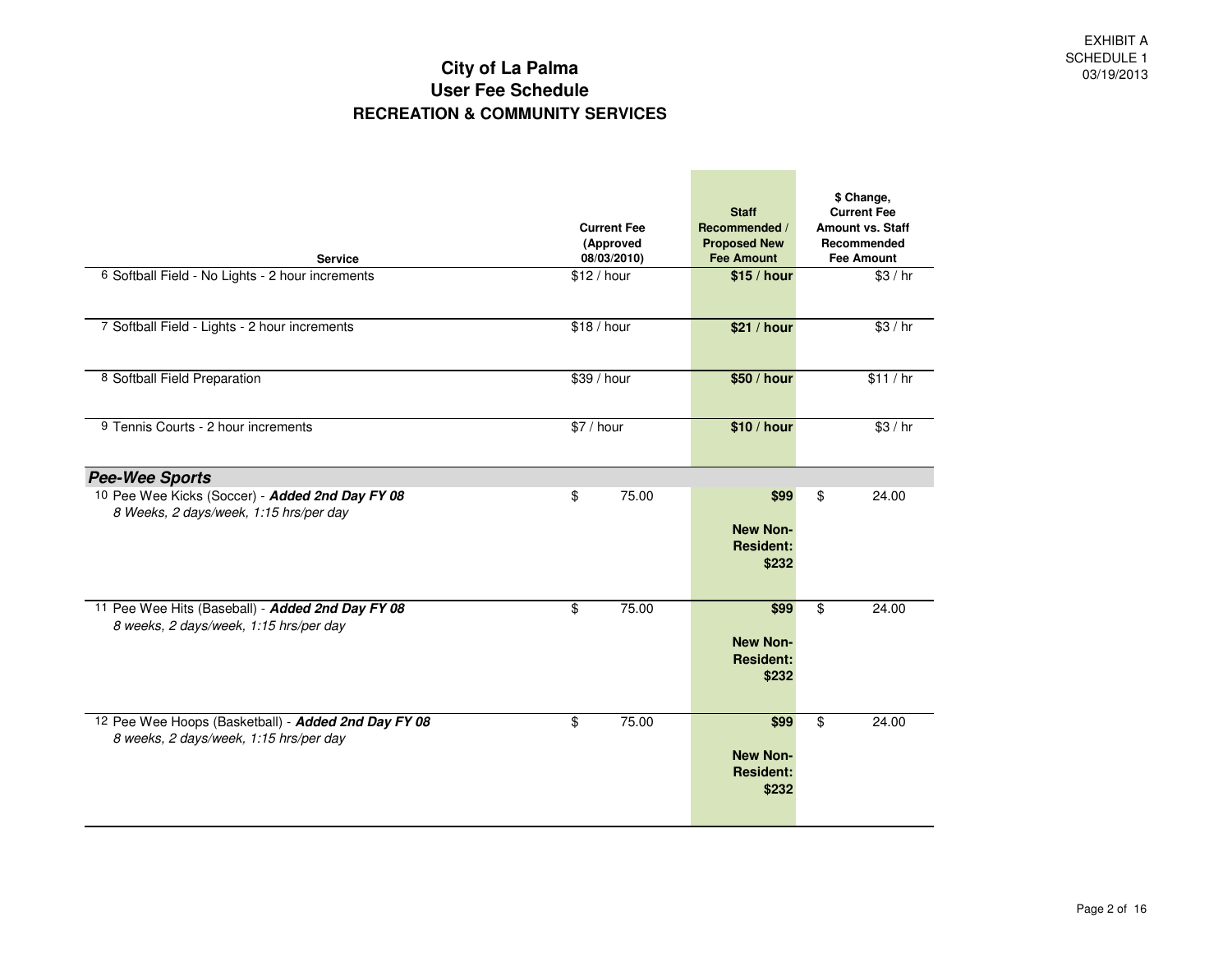| <b>Service</b>                                 | <b>Current Fee</b><br>(Approved<br>08/03/2010) | <b>Staff</b><br>Recommended /<br><b>Proposed New</b><br><b>Fee Amount</b> | \$ Change,<br><b>Current Fee</b><br><b>Amount vs. Staff</b><br>Recommended<br><b>Fee Amount</b> |
|------------------------------------------------|------------------------------------------------|---------------------------------------------------------------------------|-------------------------------------------------------------------------------------------------|
| <b>Tiny Tots</b><br>13 Monday/Wednesday/Friday | \$<br>122.00                                   | \$149                                                                     | 27.00<br>\$                                                                                     |
| 7 weeks, 3 hours/day                           |                                                | <b>New Non-</b><br><b>Resident:</b><br>\$154                              |                                                                                                 |
| 14 Tuesday/Thursday                            | \$<br>93.00                                    | \$99                                                                      | $\overline{\mathbf{e}}$<br>6.00                                                                 |
|                                                |                                                | <b>New Non-</b><br><b>Resident:</b><br>\$114                              |                                                                                                 |
| <b>Day Camps</b>                               |                                                |                                                                           | $\bf{0}$                                                                                        |
| 15 Day Camp with Excursion                     | \$<br>107.00                                   | \$129                                                                     | \$<br>22.00                                                                                     |
|                                                |                                                | <b>New Non-</b><br><b>Resident:</b><br>\$168                              |                                                                                                 |
| 16 Contract Classes - City Split is 65%:35%    | $\overline{a}$                                 | <b>No Change</b>                                                          | No Change                                                                                       |
| 17 Fit N Fun Afterschool Fitness Program       | Free                                           | \$50 / Semester                                                           | \$<br>50.00                                                                                     |
| 18 Teen Dances                                 | \$6.00                                         | \$10.00                                                                   | \$4.00                                                                                          |
|                                                | pre-sale                                       | pre-sale                                                                  | pre-sale                                                                                        |
|                                                | \$10.00<br>day of                              | \$15<br>day-of                                                            | \$5.00<br>day-of                                                                                |
|                                                |                                                |                                                                           |                                                                                                 |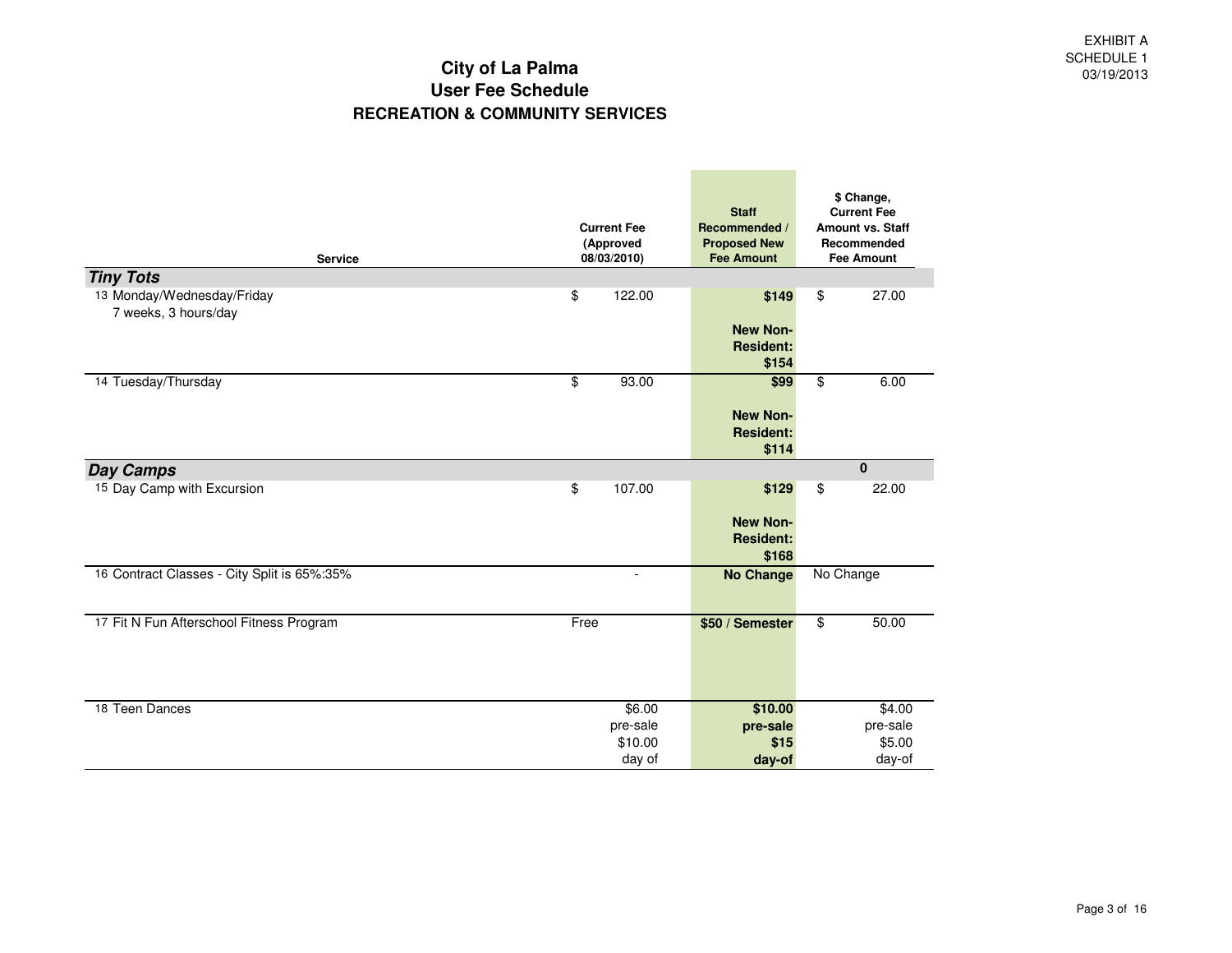| <b>Service</b>                              | <b>Current Fee</b><br>(Approved<br>08/03/2010)     |                                                                                                                                        |                         | \$ Change,<br><b>Current Fee</b><br><b>Amount vs. Staff</b><br>Recommended<br><b>Fee Amount</b> |
|---------------------------------------------|----------------------------------------------------|----------------------------------------------------------------------------------------------------------------------------------------|-------------------------|-------------------------------------------------------------------------------------------------|
| <b>Mosaic Advertising</b>                   |                                                    |                                                                                                                                        |                         |                                                                                                 |
| <sup>19</sup> Business Card                 | \$<br>45.00                                        | 90.00<br>\$                                                                                                                            | \$                      | 45.00                                                                                           |
| <sup>20</sup> Quarter Page                  | \$<br>90.00                                        | $\overline{\$}$<br>180.00                                                                                                              | $\overline{\$}$         | 90.00                                                                                           |
| <sup>21</sup> Half Page                     | \$<br>200.00                                       | $\overline{\bullet}$<br>400.00                                                                                                         | $\overline{\$}$         | 200.00                                                                                          |
| <b>Non-Resident Fee</b>                     |                                                    |                                                                                                                                        |                         |                                                                                                 |
| <sup>22</sup> All Classes (Youth and Adult) | \$5.00<br>(Currently<br>Applies to<br>Adults Only) | <b>Non-Resident</b><br>Fee for all<br>youth & adult<br>programs:<br>\$5 for classes<br>up to \$50;<br>\$10 for classes<br>\$51 or more | \$                      | 5.00                                                                                            |
| <b>Deposit</b>                              |                                                    |                                                                                                                                        |                         |                                                                                                 |
| 1 Beverage and Single Snack                 | \$<br>25.00                                        | \$100<br><b>Non-Resident</b><br>\$200                                                                                                  | \$                      | 75.00                                                                                           |
| 2 Beverage and Multiple Snack               | 100.00<br>\$                                       | \$200<br><b>Non-Resident</b><br>\$400                                                                                                  | $\overline{\mathbf{e}}$ | 100.00                                                                                          |
| 3 Full Meal/Buffet                          | 150.00<br>\$                                       | \$250<br><b>Non-Resident</b><br>\$400                                                                                                  | \$                      | 100.00                                                                                          |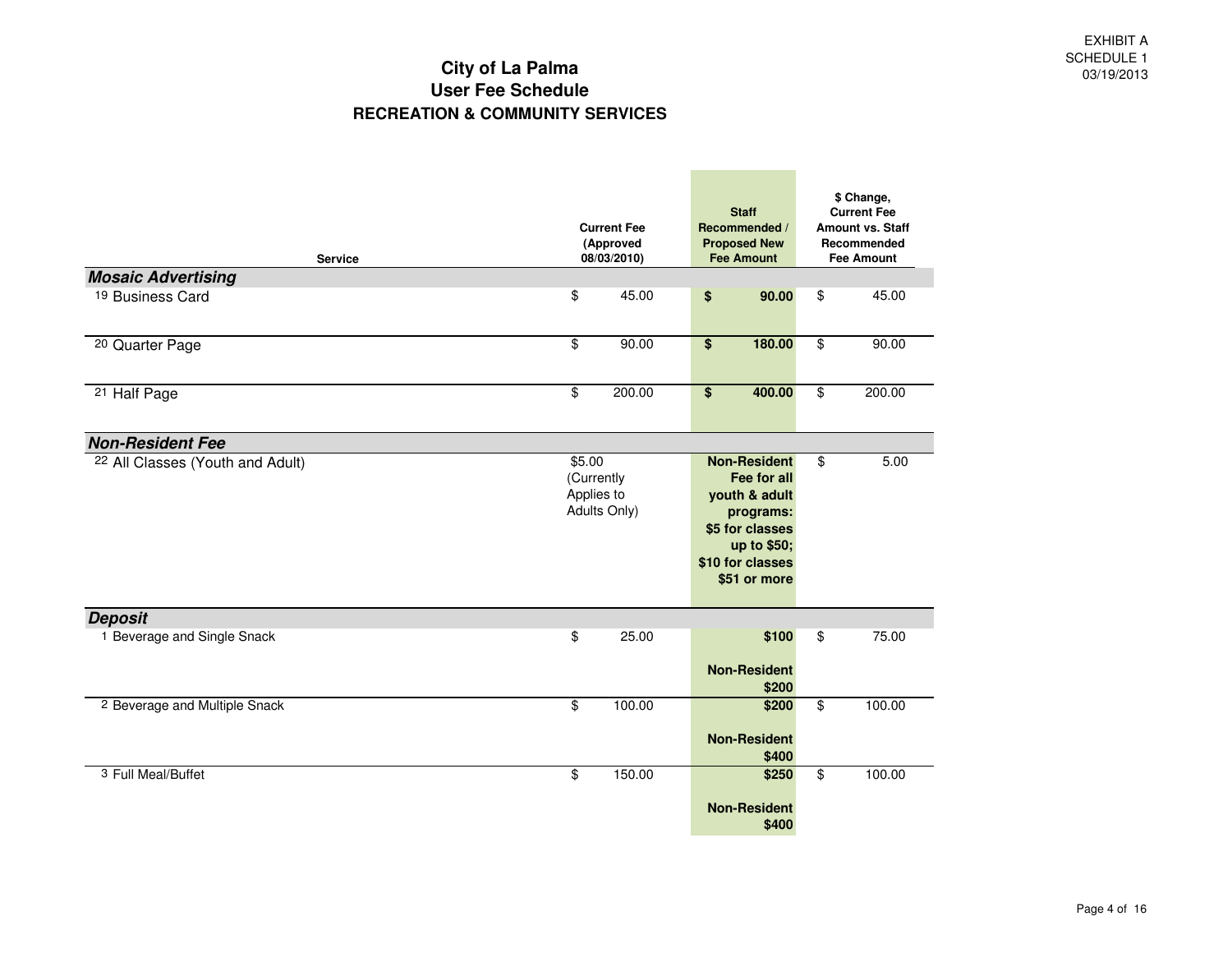**Contract Contract** 

| <b>Service</b>                        | <b>Current Fee</b><br>(Approved<br>08/03/2010) |        |    | <b>Staff</b><br>Recommended /<br><b>Proposed New</b><br><b>Fee Amount</b> | \$ Change,<br><b>Current Fee</b><br><b>Amount vs. Staff</b><br>Recommended<br><b>Fee Amount</b> |
|---------------------------------------|------------------------------------------------|--------|----|---------------------------------------------------------------------------|-------------------------------------------------------------------------------------------------|
| 4 Beverage and Multiple Snack/Alcohol | \$                                             | 200.00 |    | \$300                                                                     | \$<br>100.00                                                                                    |
|                                       |                                                |        |    | <b>Non-Resident</b><br>\$500                                              |                                                                                                 |
| 5 Portable Stage                      | \$                                             | 250.00 | \$ | 250.00                                                                    | \$                                                                                              |
| 6 Pavilion - 50 + People              | \$                                             | 150.00 | \$ | 150.00                                                                    | \$                                                                                              |
| 7 Pavilion - 1 - 49 People            | \$                                             | 50.00  | \$ | 50.00                                                                     | \$                                                                                              |
| 8 Gazebo 1 - 50 People                | \$                                             | 50.00  | \$ | 50.00                                                                     | \$                                                                                              |

microphones, podiums, other equipment fees

#### **NOTES:**

 The Full-Cost Recovery Amount is per the November, 2009 cost recovery study performed by Revenue and Cost Specialists**\***

\* Using the November, 2009 cost recovery study, this column represents only the direct costs related to providing the fee (i.e., **\*\***salary, benefits and maintenance and operations costs). There is no indirect overhead included in the amounts in this column.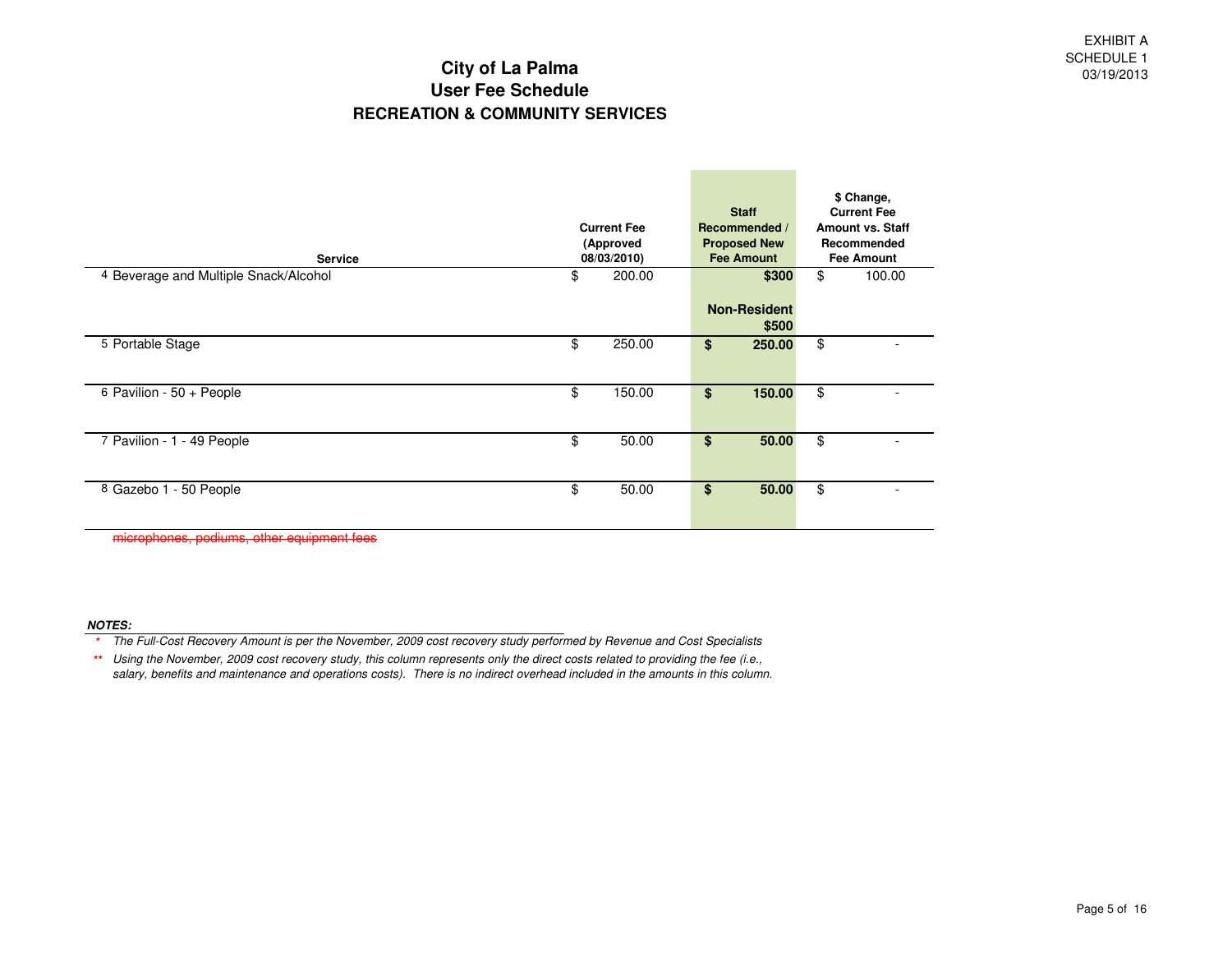| Ref#       | <b>Service</b>                                                |          | <b>Current Fee</b><br>(Approved<br>08/03/2010) |                         | <b>Staff Recommended /</b><br><b>Proposed New Fee Amount***</b>                      | \$ Change, Current<br>Fee Amount vs.<br><b>Staff</b><br><b>Recommended Fee</b><br>Amount |          |  |
|------------|---------------------------------------------------------------|----------|------------------------------------------------|-------------------------|--------------------------------------------------------------------------------------|------------------------------------------------------------------------------------------|----------|--|
|            | <b>Fees Proposed to be Reduced</b>                            |          |                                                |                         |                                                                                      |                                                                                          |          |  |
| $1 S-109$  | <b>Artificial Turf Permit</b>                                 | \$       | 121.00                                         | \$                      |                                                                                      | \$                                                                                       | (121.00) |  |
|            | 2 S-135 Lot Line Adjustment                                   | \$<br>1. | 605.00 1                                       | \$                      | 600.00                                                                               | \$                                                                                       | (5.00)   |  |
| $3 S-143$  | <b>Entitlement Extension</b>                                  | \$       | 515.00                                         | $\overline{\mathbf{S}}$ | 500.00                                                                               | $\overline{\mathbf{e}}$                                                                  | (15.00)  |  |
|            | 4 S-162 Temporary Banner / Sign Review                        | \$       | 68.00                                          | \$                      | 25.00                                                                                | \$                                                                                       | (43.00)  |  |
| 5 S-163    | Sign Plan Review                                              | \$       | 135.00                                         | \$                      | 120.00                                                                               | \$                                                                                       | (15.00)  |  |
| 6 S-164    | Non Residential Real Estate Sign                              | \$       | 135.00                                         | \$                      | 50.00                                                                                | \$                                                                                       | (85.00)  |  |
|            | <b>Fees At or Below Direct Cost Only Amount</b>               |          |                                                |                         |                                                                                      |                                                                                          |          |  |
|            | 1 S-101 Conditional Use Permit (Requires DC Review)           | \$       | 585.00                                         |                         | \$1,000 Minimum<br><b>Mandatory Fee + Direct</b><br><b>Labor Cost (DLC)</b>          | \$                                                                                       | 415.00   |  |
| $28 - 104$ | Conditional Use Permit (Does Not Require DC Review)           |          | 432.00                                         |                         | \$900 Minimum Fee or<br><b>Actual Labor Costs</b><br>(FBHR), Whichever is<br>Greater | ℭ                                                                                        | 468.00   |  |
|            | 3 S-107 Conditional Use Permit Amendment                      | \$       | 387.00                                         |                         | \$800 Minimum Mandatory<br>Fee+ Direct Labor Cost<br>(DLC)                           | \$                                                                                       | 413.00   |  |
|            | 4 S-112 Precise Plan                                          | \$       | 585.00                                         |                         | \$1,000 Minimum<br><b>Mandatory Fee + Direct</b><br><b>Labor Cost (DLC)</b>          | \$                                                                                       | 415.00   |  |
|            | 5 S-115 Precise Plan Amendment - Commercial                   | \$       | 345.00                                         |                         | \$1,000 Minimum<br><b>Mandatory Fee + Direct</b><br>Labor Cost (DLC)                 | \$                                                                                       | 655.00   |  |
|            | 6 S-118 Precise Plan Amendment - Residential (Level C Review) | \$       | 375.00                                         | \$                      | 600.00                                                                               | \$                                                                                       | 225.00   |  |
| 7 S-120    | <b>Temporary Use Permit</b>                                   | \$       | 76.00                                          | \$                      | 200.00                                                                               | \$                                                                                       | 124.00   |  |
| 8 S-126    | Appeal to City Council                                        | \$       | 297.00                                         | \$                      | 300.00                                                                               | \$                                                                                       | 3.00     |  |

the control of the control of the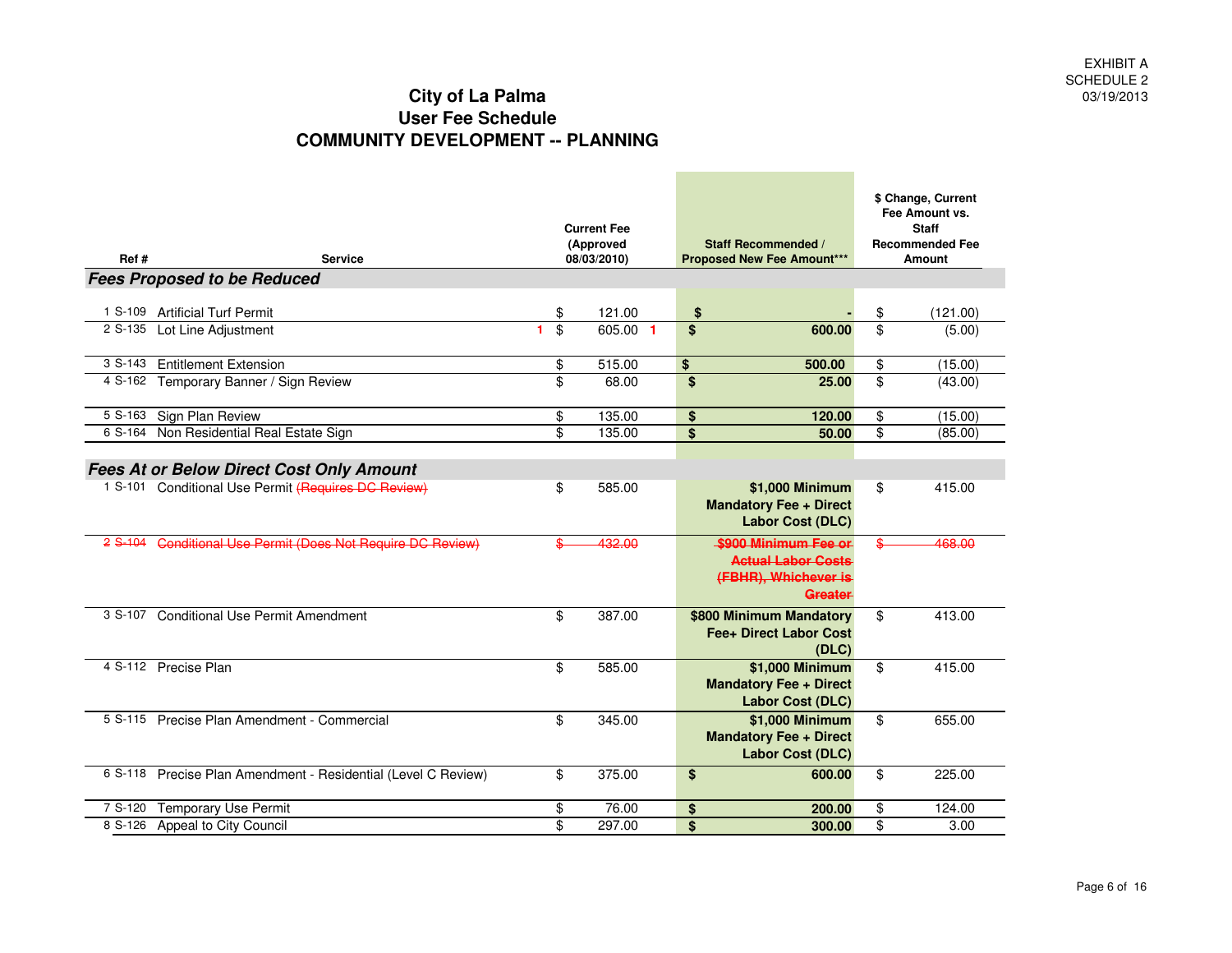| Ref#     | <b>Service</b>                                                     |                      | <b>Current Fee</b><br>(Approved<br>08/03/2010) | <b>Staff Recommended /</b><br><b>Proposed New Fee Amount***</b>      |                          | \$ Change, Current<br>Fee Amount vs.<br><b>Staff</b><br><b>Recommended Fee</b><br><b>Amount</b> |
|----------|--------------------------------------------------------------------|----------------------|------------------------------------------------|----------------------------------------------------------------------|--------------------------|-------------------------------------------------------------------------------------------------|
| 9 S-133  | <b>Environmental Impact Report Review</b>                          | \$                   | 790.00                                         | Actual Cost + 10%                                                    | \$                       |                                                                                                 |
| 10 S-137 | <b>Tentative Parcel Map</b>                                        | \$<br>1              | 558.00 1                                       | \$700 Minimum Mandatory<br>Fee + Direct Labor Cost<br>(DLC)          | \$                       | 142.00                                                                                          |
|          | 11 S-141 Tentative Tract Map                                       | \$<br>$\blacksquare$ | 646.00 1                                       | \$700 Minimum Mandatory<br>Fee + Direct Labor Cost<br>(DLC)          | \$                       | 54.00                                                                                           |
|          | 12 S-144 Final Parcel or Tract Map Check                           | \$                   | 441.00                                         | \$<br>700.00                                                         | \$                       | 259.00                                                                                          |
|          | 13 S-147 General Plan Amendment                                    | \$                   | 748.00                                         | \$1,500 Minimum<br><b>Mandatory Fee + Direct</b><br>Labor Cost (DLC) | \$                       | 752.00                                                                                          |
|          | 14 S-152 Zone Change                                               | \$                   | 748.00                                         | \$1500 Minimum Mandatory<br>Fee + Direct Labor Cost<br>(DLC)         | \$                       | 752.00                                                                                          |
| 15 S-160 | Residential Remodel (Level A & B Review)                           | \$                   | 76.00                                          | \$<br>264.00                                                         | \$                       | 188.00                                                                                          |
| 16 S-177 | Special Map Fee - Hourly                                           | \$                   | 26.00                                          | $\overline{\mathbf{S}}$<br>75.00                                     | $\overline{\mathbf{e}}$  | 49.00                                                                                           |
| 17 S-181 | Variance: Existing Residential                                     | ¢                    | -76.00                                         | 1.105.00<br>$\bullet$                                                | ¢                        | 1.029.00                                                                                        |
| 18 S-184 | Variance: Existing Commercial                                      | \$                   | 157.00                                         | 1,105.00                                                             |                          | 948.00                                                                                          |
|          | 19 S-187 Variance: New Project                                     | \$                   | 157.00                                         | \$1,000 Minimum<br><b>Mandatory Fee + Direct</b><br>Labor Cost (DLC) | $\overline{\mathcal{S}}$ | 843.00                                                                                          |
| 20 S-190 | <b>Community Event Review</b>                                      | \$                   | 150.00                                         | \$<br>150.00                                                         | \$                       |                                                                                                 |
| 21 S-195 | General Plan and Zoning Update Surcharge Fee                       | $\overline{2}$       | 5% 2                                           | 5%                                                                   |                          | 0%                                                                                              |
|          | 22 New Administrative Review and Approval (Includes Solar systems) | \$                   |                                                | \$<br>75.00                                                          | \$                       | 75.00                                                                                           |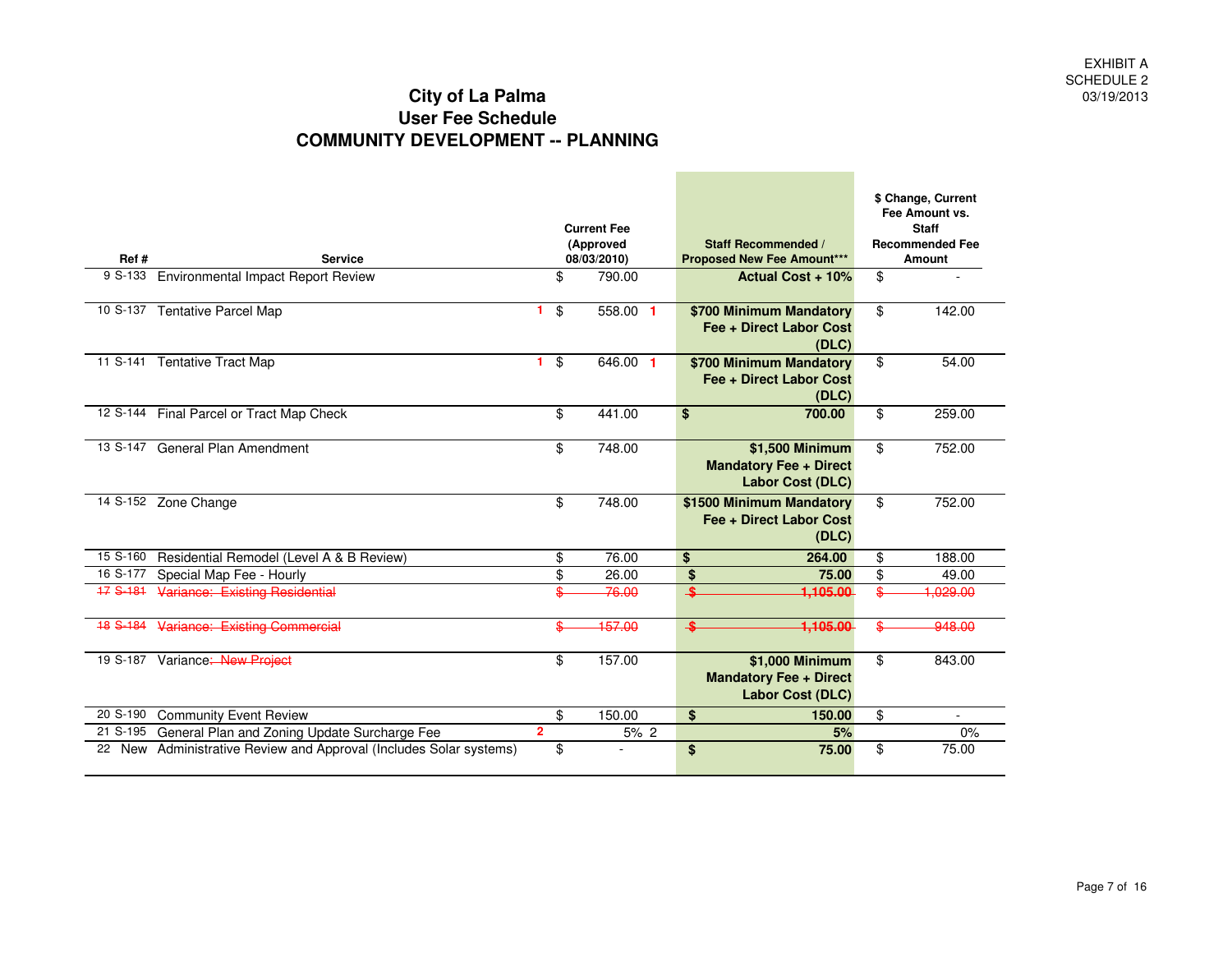| Ref# | <b>Service</b>                                            | <b>Current Fee</b><br>(Approved<br>08/03/2010) |         | <b>Staff Recommended /</b><br><b>Proposed New Fee Amount***</b> |          |     | \$ Change, Current<br>Fee Amount vs.<br><b>Staff</b><br><b>Recommended Fee</b><br>Amount |
|------|-----------------------------------------------------------|------------------------------------------------|---------|-----------------------------------------------------------------|----------|-----|------------------------------------------------------------------------------------------|
|      | <b>Fees At Full-Cost Recovery Amount</b>                  |                                                |         |                                                                 |          |     |                                                                                          |
|      | 1 S-128 Categorical Exemption (Notice of Exemption "NOE") | Φ                                              | 215.00  |                                                                 | 215.00   | \$  |                                                                                          |
|      | 2 S-129 Environmental Assessment                          |                                                | 175.00  |                                                                 | 480.00   | \$. | 305.00                                                                                   |
|      | 3 S-131 Mitigated Negative Declaration                    |                                                | .680.00 |                                                                 | 1,680.00 | \$  | $\overline{\phantom{0}}$                                                                 |

#### **NOTES:**

- **\***The Full-Cost Recovery Amount is per the November, 2009 cost recovery study performed by Revenue and Cost Specialists
- **\*\*** Using the November, 2009 cost recovery study, this column represents only the direct costs related to providing the fee (i.e., salary, benefits and maintenance and operations costs). There is no indirect overhead included in the amounts in this column.
- **\*\*\***The Direct Labor Cost (DLC) amount is determined by the separately approved "Direct Labor Cost (DLC) Table, FY 2013-14." The DLC Table provides the burden rate and hourly salary rate, by position, for those charges for services utilizing this method.
- **1** Plus the cost of the Contract City Engineer @ \$90 per hour with a \$300 minimum
- **2** 5% surcharge on Building Permits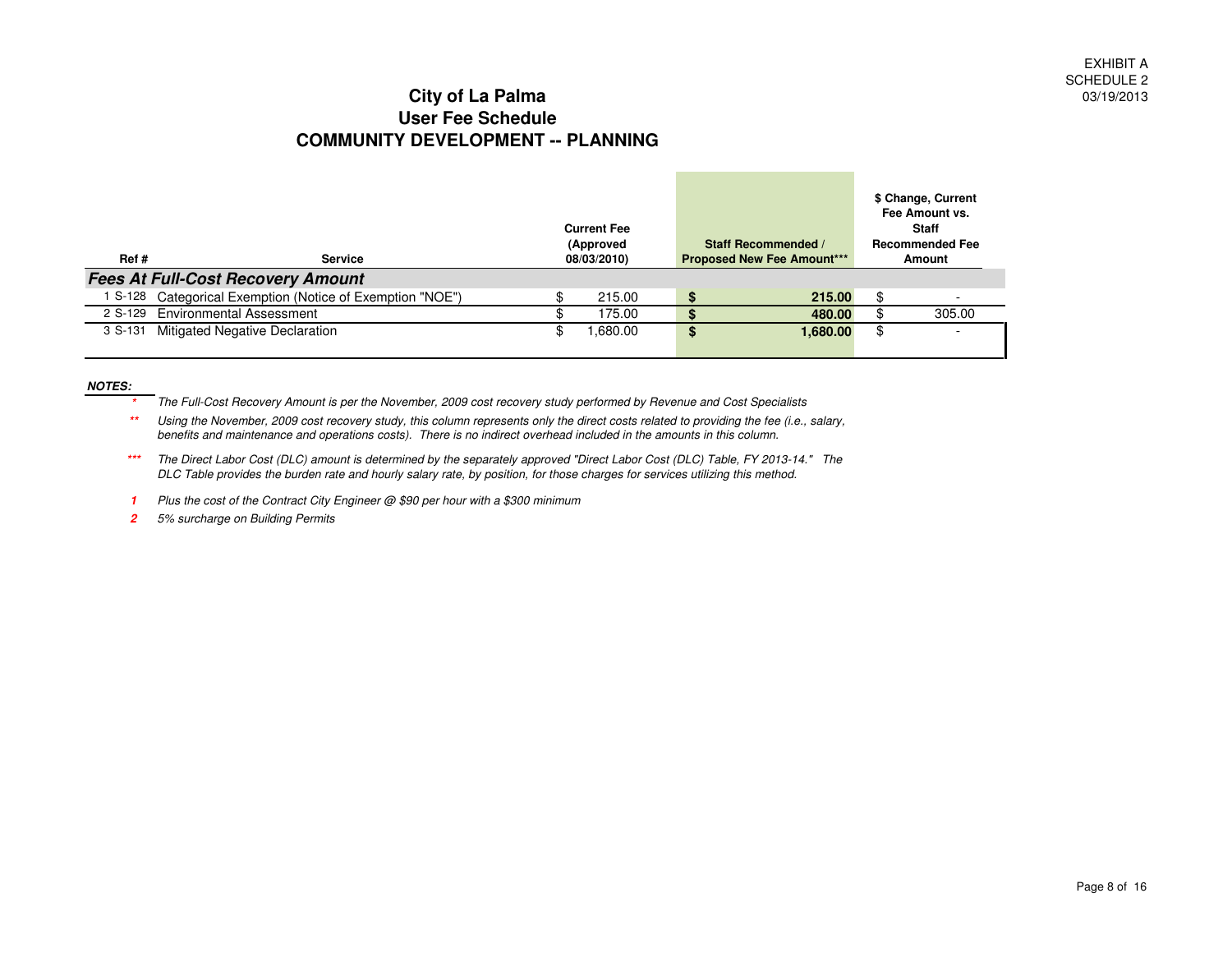and the control of the control of

| Ref #          | <b>Service</b>                                                                                  |                                         | <b>Current Fee</b><br>(Approved<br>08/03/2010) | <b>Staff Recommended /</b><br><b>Proposed New Fee Amount***</b>                                       | \$ Change, Current<br>Fee Amount vs.<br><b>Staff</b><br><b>Recommended Fee</b><br>Amount |
|----------------|-------------------------------------------------------------------------------------------------|-----------------------------------------|------------------------------------------------|-------------------------------------------------------------------------------------------------------|------------------------------------------------------------------------------------------|
|                | <b>Fees Proposed to be Reduced</b>                                                              |                                         |                                                |                                                                                                       |                                                                                          |
| 1 S-219        | Improvement Plan Check and Inspection: \$5,000 - \$25,000                                       | \$                                      | 1,272.00                                       | \$1,200 Minimum Fee +<br>Direct Labor Cost (DLC),<br><b>Whichever is Greater</b>                      | \$<br>(72.00)                                                                            |
| 2 S-220        | Improvement Plan Check and Inspection: \$25,000 and above                                       | \$                                      | 2,546.00                                       | \$2,500 Minimum Fee +<br><b>Direct Labor Cost (DLC),</b><br><b>Whichever is Greater</b>               | \$<br>(46.00)                                                                            |
|                | <b>Fees At or Below Direct Cost Only Amount</b>                                                 |                                         |                                                |                                                                                                       |                                                                                          |
| 1 S-203        | Right-of-Way Encroachment Plan Check/Inspection - Residential                                   | \$                                      | 89.00                                          | \$314 minimum + Hourly<br><b>Inspection Fee for all</b><br>inspections requiring more<br>than 2 hours | \$<br>225.00                                                                             |
| 2 S-211        | Right-of-Way Encroachment Plan Check/Inspection - Commercial                                    | \$                                      | 89.00                                          | \$314 minimum + Hourly<br><b>Inspection Fee for all</b><br>inspections requiring more<br>than 2 hours | \$<br>225.00                                                                             |
| 3              | Inspection Fee (Hourly)                                                                         | \$                                      | 77.00                                          | 77.00<br>\$                                                                                           |                                                                                          |
| $\overline{4}$ | Miscellaneous Blueprints Copies                                                                 | \$                                      | 3.00                                           | \$3 material charge + Direct<br><b>Labor Cost (DLC)</b>                                               | \$<br>$\sim$                                                                             |
| 5 S-244        | Disconnection of Water Service                                                                  | $\overline{\mathbf{3}}$<br>$\mathbf{1}$ | 64.00                                          | \$<br>64.00                                                                                           | \$                                                                                       |
| 6              | Special Requests for Work Crew                                                                  | $1 \quad$                               | 114.00                                         | <b>Direct Labor Cost (DLC)</b><br><b>Based on Total Billed</b><br><b>Hours</b>                        |                                                                                          |
| $\overline{7}$ | Trash Bins in Right-of-Way (+ \$100 refundable bond, total fee includes \$50<br>Inspection fee) | \$                                      | 89.00                                          | \$<br>89.00                                                                                           | \$                                                                                       |
| 8 S-217        | Improvement Plan Check and Inspection: Less than \$5,000                                        | \$                                      | 254.00                                         | \$600 Minimum Fee +<br>Direct Labor Cost (DLC),<br><b>Whichever is Greater</b>                        | \$<br>346.00                                                                             |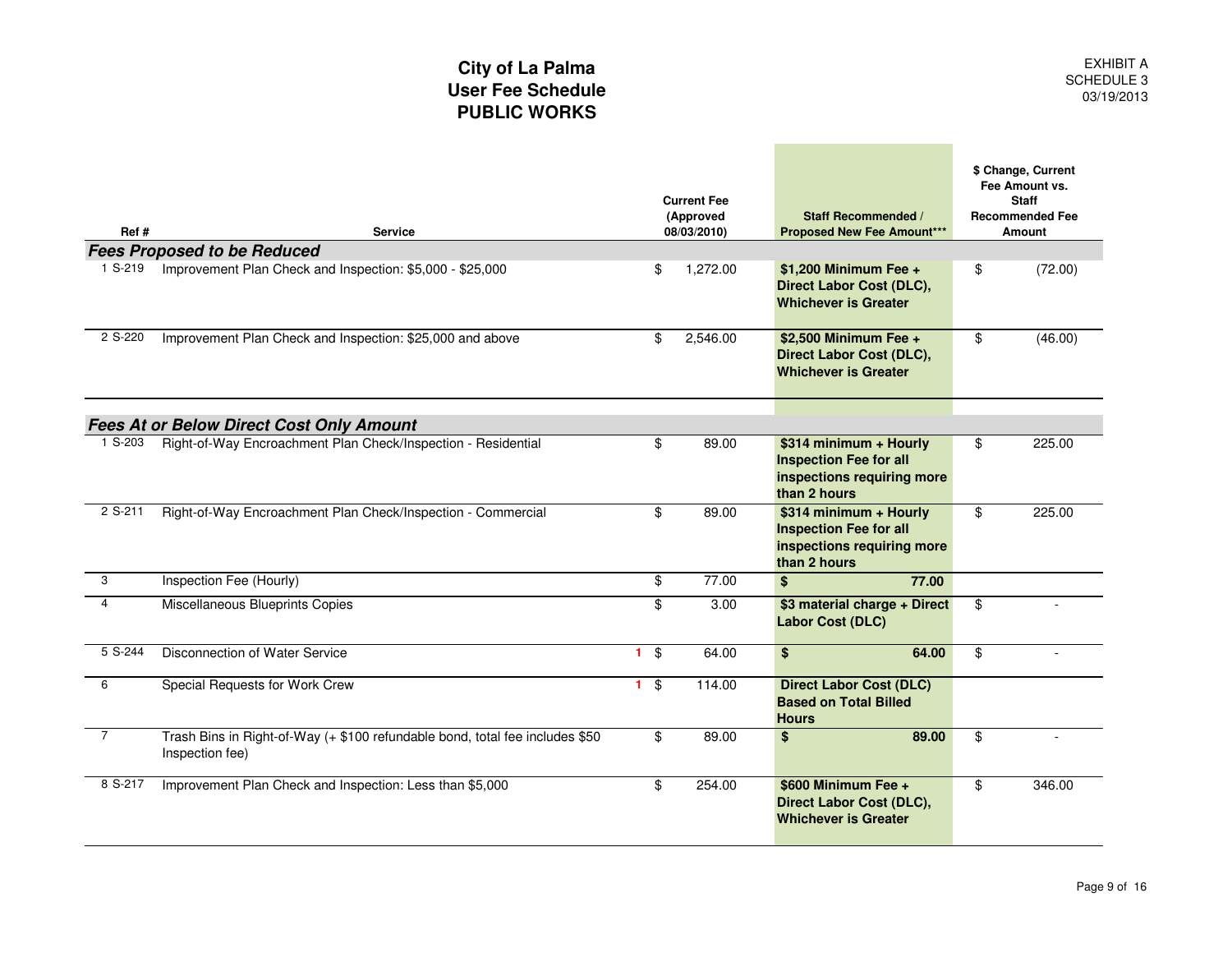and the company of the company

| Ref #    | <b>Service</b>                                                   | <b>Current Fee</b><br>(Approved<br>08/03/2010) |                                              |                          | <b>Staff Recommended /</b><br><b>Proposed New Fee Amount***</b>                             | \$ Change, Current<br>Fee Amount vs.<br><b>Staff</b><br><b>Recommended Fee</b><br>Amount |                                |  |
|----------|------------------------------------------------------------------|------------------------------------------------|----------------------------------------------|--------------------------|---------------------------------------------------------------------------------------------|------------------------------------------------------------------------------------------|--------------------------------|--|
| 9 S-290  | <b>Storm Drainage NPDES</b>                                      |                                                | 2010 Update<br>Had No<br>Suggested<br>Amount |                          |                                                                                             |                                                                                          | <b>Direct Labor Cost (DLC)</b> |  |
| 10 S-248 | Connection and Meter Charges - Labor and Material: 5/8 x 3/4"    |                                                | \$                                           | 60.00                    | \$120 min fee + Actual<br><b>Material Cost of Meter +</b><br><b>Direct Labor Cost (DLC)</b> | \$<br>60.00                                                                              |                                |  |
| 11 S-253 | Connection and Meter Charges - Labor and Material: 1"            |                                                | \$                                           | 60.00                    | \$275 min fee + Actual<br><b>Material Cost of Meter +</b><br><b>Direct Labor Cost (DLC)</b> | \$<br>215.00                                                                             |                                |  |
| 12 S-255 | Connection and Meter Charges - Labor and Material: 1-1/2"        |                                                | \$                                           | 120.00                   | \$320 min fee + Actual<br><b>Material Cost of Meter +</b><br><b>Direct Labor Cost (DLC)</b> | \$<br>200.00                                                                             |                                |  |
| 13 S-257 | Connection and Meter Charges - Labor and Material: 2"            |                                                | \$                                           | 120.00                   | \$940 min fee + Actual<br><b>Material Cost of Meter +</b><br><b>Direct Labor Cost (DLC)</b> | \$<br>820.00                                                                             |                                |  |
| 14 S-259 | Connection and Meter Charges - Labor and Material: 2" and Larger |                                                | Had No<br>Amount                             | 2010 Update<br>Suggested | \$1,120 min fee + Actual<br>Material Cost of Meter +<br><b>Direct Labor Cost (DLC)</b>      | \$<br>1,120.00                                                                           |                                |  |
| 15       | Sewer Connection (unit)                                          |                                                | $3 \quad$                                    | 275.00                   | \$<br>275.00                                                                                | \$                                                                                       |                                |  |
| 16       | Sewer Connection (acre)                                          |                                                | $3 \text{ } $5$                              | 1,646.00                 | \$<br>1,646.00                                                                              | \$                                                                                       |                                |  |
| 17       | <b>Refund Handling Charge</b>                                    |                                                | $4 \text{ } $$                               | 59.00                    | \$<br>59.00                                                                                 | \$                                                                                       |                                |  |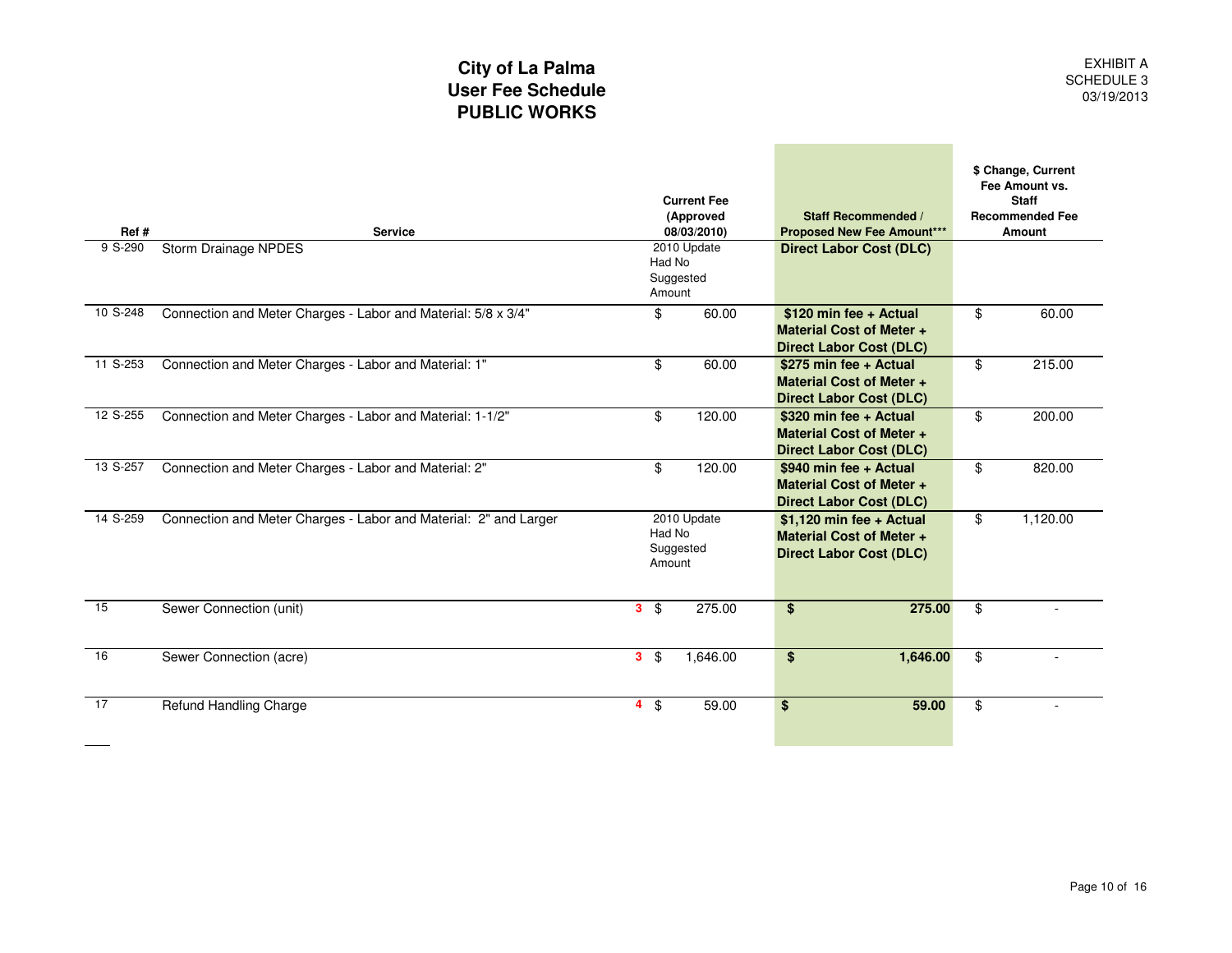| Ref #   | <b>Service</b>                                     | <b>Current Fee</b><br>(Approved<br>08/03/2010) |        |     | <b>Staff Recommended /</b><br><b>Proposed New Fee Amount***</b> | \$ Change, Current<br>Fee Amount vs.<br><b>Staff</b><br><b>Recommended Fee</b><br>Amount |
|---------|----------------------------------------------------|------------------------------------------------|--------|-----|-----------------------------------------------------------------|------------------------------------------------------------------------------------------|
|         | <b>Fees At Full-Cost Recovery Amount</b>           |                                                |        |     |                                                                 |                                                                                          |
| S-233   | Banner                                             | \$.                                            | 170.00 | \$  | 310.00                                                          | 140.00                                                                                   |
| 2 S-262 | <b>Temporary Construction Meter</b>                |                                                | 60.00  | \$. | 60.00                                                           |                                                                                          |
| 3 S-292 | Fats, Oils & Grease Program (Annual Permit Charge) |                                                | 225.00 | \$. | 225.00                                                          | \$                                                                                       |
|         | Water Service Delinquent Account Penalty           | -\$<br>$\mathbf{2}$                            | 10.00  | \$. | 10.00                                                           | \$                                                                                       |
| 5 S-242 | Water Service to Turn Water Off and On             |                                                | 49.00  | \$. | 49.00                                                           |                                                                                          |
| 6 S-242 | After Hours Reconnection of Water                  |                                                | 144.00 | \$. | 144.00                                                          |                                                                                          |
| 7 S-246 | <b>Testing Water Meters</b>                        |                                                | 105.00 | \$  | 105.00                                                          | \$                                                                                       |

#### **NOTES:**

- **\***The Full-Cost Recovery Amount is per the November, 2009 cost recovery study performed by Revenue and Cost Specialists
- Using the November, 2009 cost recovery study, this column represents only the direct costs related to providing the fee (i.e., salary, benefits and **\*\***maintenance and operations costs). There is no indirect overhead included in the amounts in this column.
- **\*\*\***The Direct Labor Cost (DLC) amount is determined by the separately approved "Direct Labor Cost (DLC) Table, FY 2013-14." The DLC Table provides the burden rate and hourly salary rate, by position, for those charges for services utilizing this method.
- **1**Actual cost at the fully burdened hourly rate of staff plus the cost of equipment rental.
- **2**This is a penalty assessed to discourage utility bill delinquency.
- **3**Development Impact Fee subject to AB 1600 requirements.
- **4**This service is either not provided or not currently charged.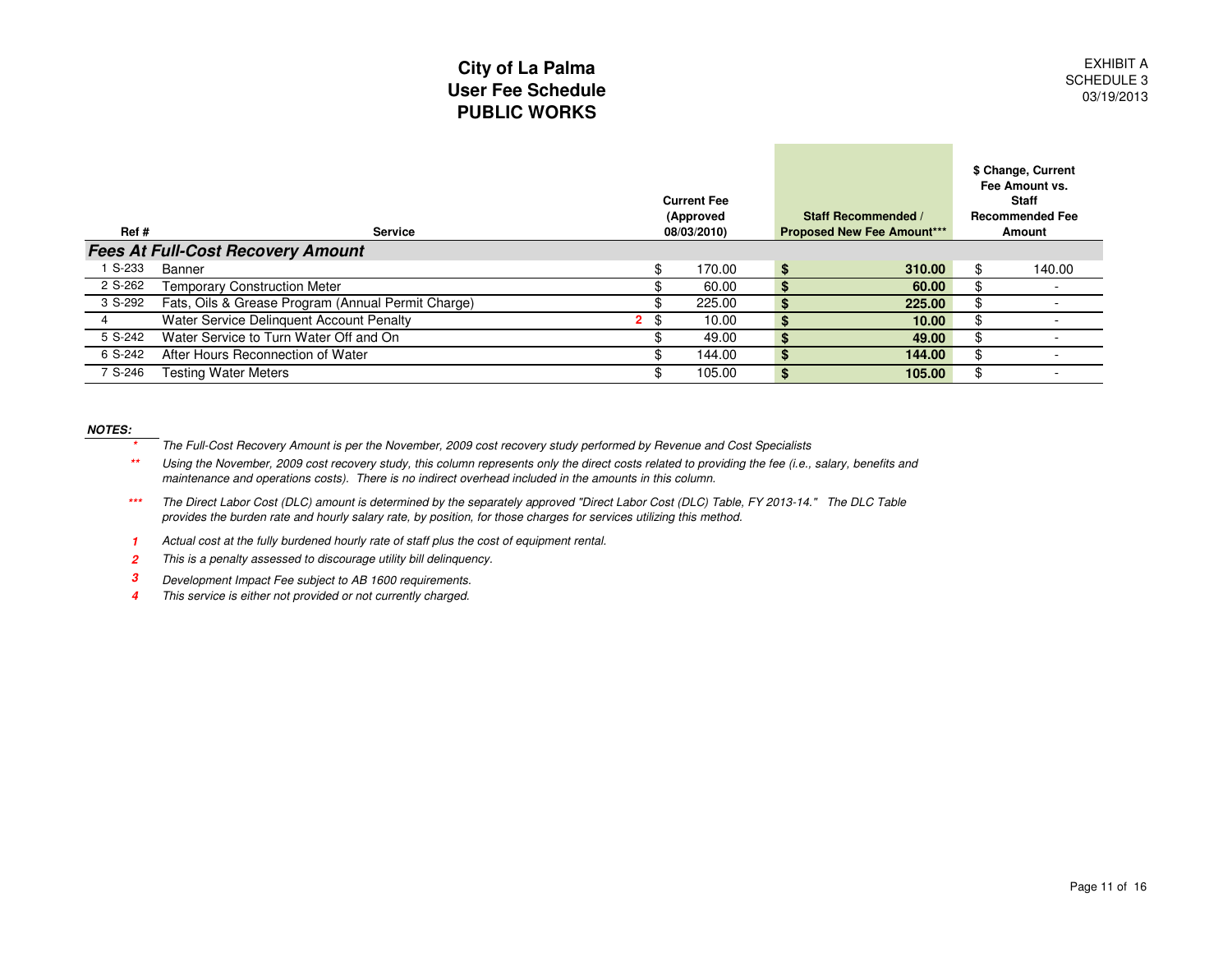|         | City of La Palma<br><b>User Fee Schedule</b><br><b>POLICE</b>                           |                         |                                                |                                                                           |                         |                                                                                          |
|---------|-----------------------------------------------------------------------------------------|-------------------------|------------------------------------------------|---------------------------------------------------------------------------|-------------------------|------------------------------------------------------------------------------------------|
| Ref #   | <b>Service</b>                                                                          |                         | <b>Current Fee</b><br>(Approved<br>08/03/2010) | <b>Staff Recommended /</b><br><b>Proposed New Fee</b><br>Amount***        |                         | \$ Change, Current<br>Fee Amount vs.<br><b>Staff</b><br><b>Recommended Fee</b><br>Amount |
| 1 S-315 | <b>Fees Proposed to be Reduced</b><br>Accident, Incident, and Crime Report (per report) | \$<br>$\mathbf{1}$      | 15.00                                          | \$<br>2.00                                                                | \$                      | (13.00)                                                                                  |
|         |                                                                                         |                         |                                                |                                                                           |                         |                                                                                          |
| 2 S-347 | Visa, Passport Clearance Letters                                                        | \$                      | 25.00                                          | \$<br>20.00                                                               | \$                      | (5.00)                                                                                   |
|         |                                                                                         |                         |                                                |                                                                           |                         |                                                                                          |
|         | <b>Fees At or Below Direct Cost Only Amount</b>                                         |                         |                                                |                                                                           |                         |                                                                                          |
| 1 S-311 | Towing or Storing Vehicles from Private Property (Permit)                               | \$                      | 95.00                                          | 95.00<br>\$                                                               | \$                      |                                                                                          |
| 2 S-318 | Loud Party Service Fee (hourly)                                                         | \$                      | 143.00 4                                       | <b>Direct Labor Cost</b><br>(DLC) of Police<br><b>Officer(s) Involved</b> | $\mathfrak{L}$          |                                                                                          |
| 3 S-322 | Emergency Response to DUI Caused Traffic Collisions                                     | $\overline{\mathbf{e}}$ | $117.00$ 4                                     | <b>Direct Labor Cost</b><br>(DLC) of Police<br><b>Officer(s) Involved</b> | $\overline{\mathbb{S}}$ |                                                                                          |
| 4 S-326 | False Alarm Prevention (each after three/year)                                          | \$                      | 82.00                                          | <b>Direct Labor Cost</b><br>(DLC) of Police<br><b>Officer(s) Involved</b> | \$                      |                                                                                          |
| 5 S-329 | Police Extra Duty (hourly)                                                              | \$                      | 100.00                                         | <b>Direct Labor Cost</b><br>(DLC) of Police<br><b>Officer(s) Involved</b> | \$                      |                                                                                          |
| 6 S-340 | Vehicle Identification Number (VIN) Verification                                        | \$                      | 24.00                                          | \$<br>24.00                                                               | $\overline{\mathbf{S}}$ | $\overline{\phantom{a}}$                                                                 |
| 7 S-344 | Non-Resident Equipment, C.D.L. and Registration Sign-off                                | \$                      | 23.00                                          | \$<br>23.00                                                               | \$                      |                                                                                          |
| 8 S-352 | Police Photos (12)                                                                      | \$<br>1.                | 77.00                                          | \$<br>77.00                                                               | $\overline{\mathbf{e}}$ |                                                                                          |
| 9 S-355 | Subpoena Duces Tecum                                                                    | $2 \sqrt{3}$            | $\overline{a}$                                 | $\overline{\mathbf{S}}$<br>۰                                              | \$                      |                                                                                          |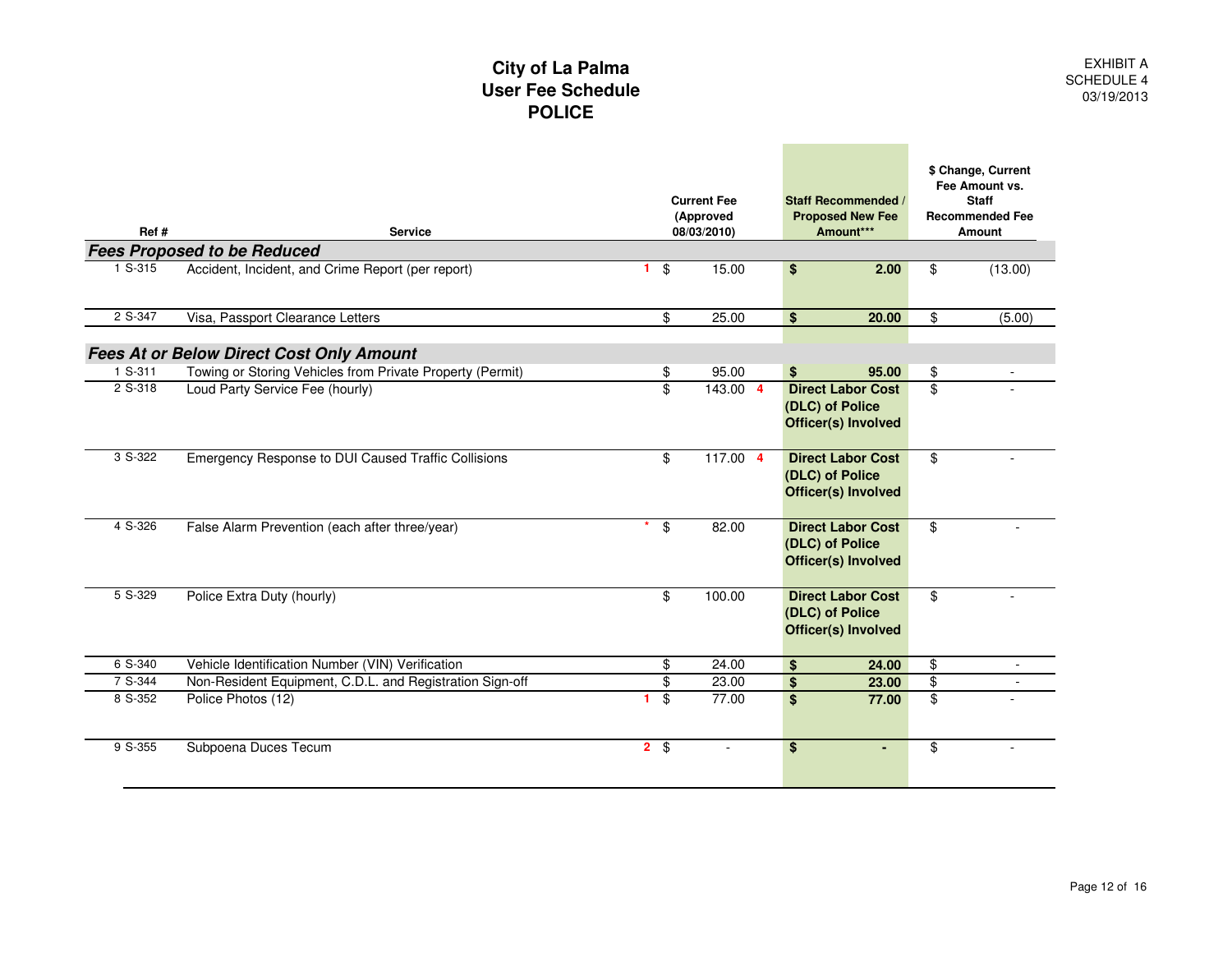#### **City of La Palma User Fee SchedulePOLICE**

| Ref #    | <b>Service</b>                                       |   | <b>Current Fee</b><br>(Approved<br>08/03/2010) |     | <b>Staff Recommended /</b><br><b>Proposed New Fee</b><br>Amount*** | \$ Change, Current<br>Fee Amount vs.<br><b>Staff</b><br><b>Recommended Fee</b><br>Amount |
|----------|------------------------------------------------------|---|------------------------------------------------|-----|--------------------------------------------------------------------|------------------------------------------------------------------------------------------|
| 10 S-327 | Alarm Permit - Business, Commercial, and Residential | 3 | \$<br>16.00                                    | \$  | 16.00                                                              | \$                                                                                       |
| 11 S-197 | Non-Response/Compliance                              |   | \$<br>104.00<br>$\overline{4}$                 | \$  | 104.00                                                             | \$                                                                                       |
| 12 S-367 | <b>Records Clerk</b>                                 |   | \$<br>72.00<br>4                               | \$. | 72.00                                                              | \$                                                                                       |
| 13 S-198 | Code Enforcement (hourly)                            |   | \$<br>104.00<br>4                              | \$  | 104.00                                                             | \$                                                                                       |
|          | <b>Fees At Full-Cost Recovery Amount</b>             |   |                                                |     |                                                                    |                                                                                          |
| S-307    | Fingerprinting (per card)                            |   | \$<br>20.00                                    | \$  | 25.00                                                              | \$<br>5.00                                                                               |
| 2 S-349  | Releasing Stored and/or Impounded Vehicles           |   | 23.00                                          | \$  | 43.00                                                              | \$<br>20.00                                                                              |

**NOTES:**

**\***The Full-Cost Recovery Amount is per the November, 2009 cost recovery study performed by Revenue and Cost Specialists

 Using the November, 2009 cost recovery study, this column represents only the direct costs related to providing the fee (i.e., salary, **\*\***benefits and maintenance and operations costs). There is no indirect overhead included in the amounts in this column.

- **\*\*\***The Direct Labor Cost (DLC) amount is determined by the separately approved "Direct Labor Cost (DLC) Table, FY 2013-14." The DLC Table provides the burden rate and hourly salary rate, by position, for those charges for services utilizing this method.
- **1**Charge the maximum allowed by the Public Records Act
- **2**Fee established by external regulatory agency
- **3**Current fee is a one-time charge with no mechanism to keep the data current.
- **4**Suggested fee would be based on actual cost of personnel involved, i.e., Fully Burdened Hourly Rate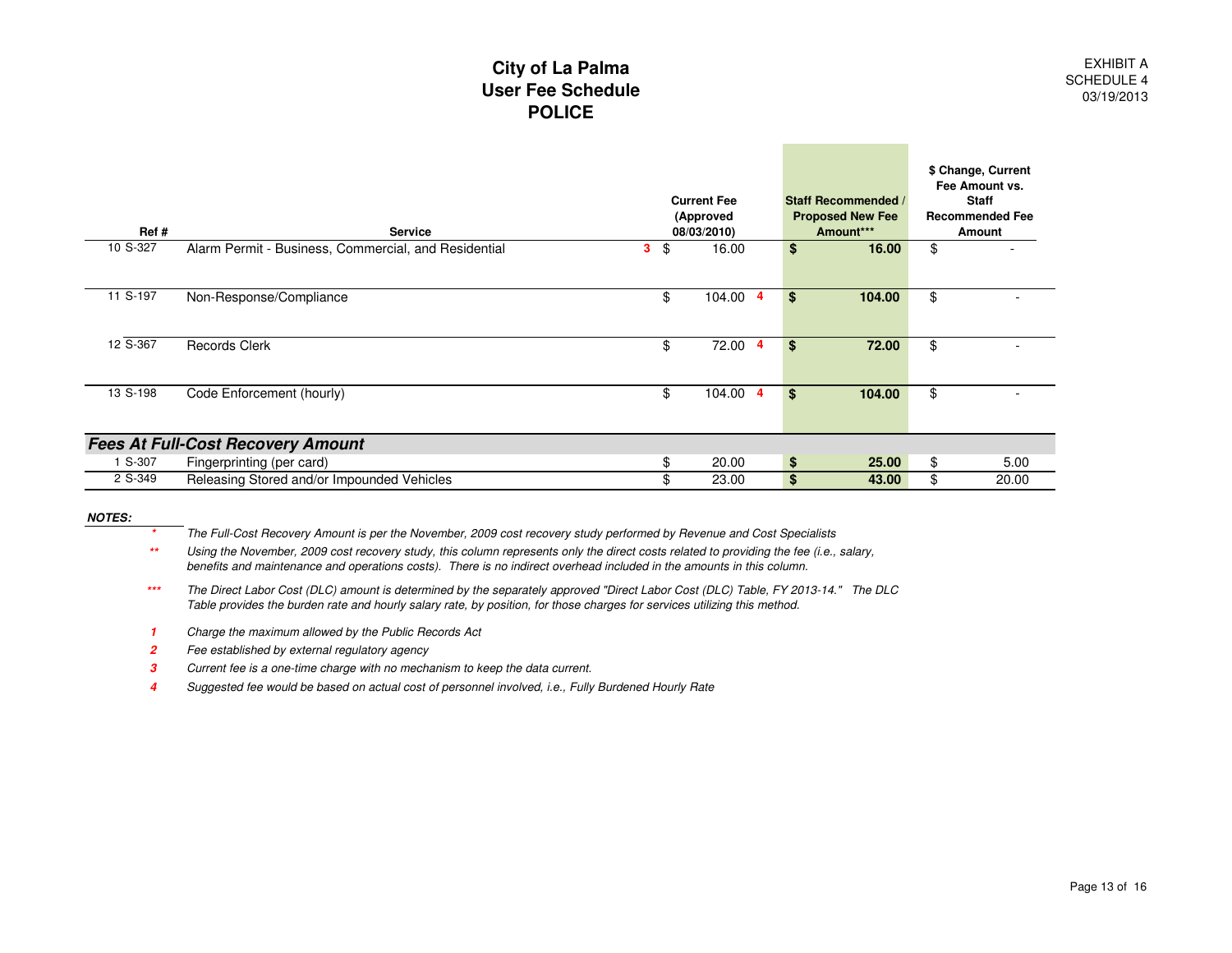# **City of La PalmaUser Fee Schedule**

|           | <b>User Fee Schedule</b><br>Administration                                                                          |                         |                                                |                    |                                                                    |                                  | 03                                                                                              |
|-----------|---------------------------------------------------------------------------------------------------------------------|-------------------------|------------------------------------------------|--------------------|--------------------------------------------------------------------|----------------------------------|-------------------------------------------------------------------------------------------------|
| Ref#      | Service                                                                                                             |                         | <b>Current Fee</b><br>(Approved<br>08/03/2010) |                    | <b>Staff Recommended /</b><br><b>Proposed New Fee</b><br>Amount*** |                                  | \$ Change, Current<br>Fee Amount vs.<br><b>Staff</b><br><b>Recommended Fee</b><br><b>Amount</b> |
|           | <b>Fees Proposed to be Reduced or Eliminated</b>                                                                    |                         |                                                |                    |                                                                    |                                  |                                                                                                 |
| $4S-511$  | New Business Application: In City - Processing Fee                                                                  |                         | 68.00                                          |                    |                                                                    |                                  | (68.00)                                                                                         |
| $2S-511$  | New Business Application: Outside the City Processing Fee                                                           |                         | 33.00                                          | \$.                |                                                                    | \$                               | (33.00)                                                                                         |
| $3S-517$  | Renewal of Business/Home License - Processing Fee                                                                   |                         | 33.00                                          |                    |                                                                    | \$                               | (33.00)                                                                                         |
| 4 S-521   | Special Business Permit Application/Renewal                                                                         | \$                      | 170.00                                         | \$                 | 159.00                                                             | \$                               | (11.00)                                                                                         |
| 5 S-522   | Special Permit Committee Procedure and Renewal of Special Permit                                                    | $\overline{\mathbf{e}}$ | 250.00                                         | \$                 | 164.00                                                             | \$                               | (86.00)                                                                                         |
| 6 S-524   | Solicitation Permit Application/Renewal                                                                             | $\overline{\mathbf{e}}$ | 147.00                                         | \$                 | 121.00                                                             | $\overline{\boldsymbol{\theta}}$ | (26.00)                                                                                         |
| 7 S-528   | Appeal to City Council - Special Permit, Business License, or Home Business License<br>Determination (Non-Resident) | \$                      | 150.00                                         | \$                 | 36.00                                                              | \$                               | (114.00)                                                                                        |
| 8 S-528   | Appeal to City Council - Special Permit, Business License, or Home Business License<br>Determination (Resident)     | \$                      | 114.00                                         | \$                 | 36.00                                                              | \$                               | (78.00)                                                                                         |
| 9 S-532   | Agenda Subscription (annual)                                                                                        | \$                      | 17.00                                          | \$                 | 16.00                                                              | \$                               | (1.00)                                                                                          |
| 10 S-535  | Minutes Subscription (annual)                                                                                       | \$                      | 17.00                                          | $\mathbf{s}$       | 16.00                                                              | \$                               | (1.00)                                                                                          |
| 11 S-537  | Code Books (Initial)                                                                                                | \$                      | 198.00                                         | \$                 | 157.00                                                             | $\overline{\mathbf{S}}$          | (41.00)                                                                                         |
| 12 S-537  | Code Books (Updates)                                                                                                | \$                      | 10.00                                          | \$                 | 27.00                                                              | \$                               | 17.00                                                                                           |
| 13 S-539  | Council/Commission/Advisory Committee Meeting (Listening or Taping) - TAPES                                         | \$                      | 33.00                                          | \$                 | 27.00                                                              | \$                               | (6.00)                                                                                          |
| 14 S-539  | Council/Commission/Advisory Committee Meeting (Listening or Taping) - COMPACT<br><b>DISK</b>                        | \$                      | 28.00                                          | \$                 | 27.00                                                              | $\overline{\mathbf{S}}$          | (1.00)                                                                                          |
|           | <b>Fees At or Below Direct Cost Only Amount</b>                                                                     |                         |                                                |                    |                                                                    |                                  |                                                                                                 |
| 1 S-515   | <b>Duplicate Business License</b>                                                                                   | \$                      | 5.00                                           | \$                 | 5.00                                                               | \$                               |                                                                                                 |
| 2 S-526   | Solicitation Identification Card Issuance                                                                           | \$                      | 10.00                                          | $\mathbf{s}$       | 10.00                                                              | \$                               | $\overline{\phantom{a}}$                                                                        |
| 3 S-555   | <b>Returned Checks</b>                                                                                              |                         | Actual Cost +<br>\$22 Bank Charge              | <b>Bank Charge</b> | Actual Cost + \$22                                                 | \$                               |                                                                                                 |
| 4 S-542   | Transcript of Council/Commission/Advisory Committee Meeting Tapes                                                   | \$                      | 45.00                                          |                    | <b>Direct Labor Cost</b><br>(DLC)                                  | \$                               |                                                                                                 |
| $5 S-560$ | Photocopies (Base Fee of \$1.70 + \$.05 for Each Additional Page)                                                   | \$                      | 1.70                                           | \$                 | 1.70                                                               | \$                               | $\mathbf{r}$                                                                                    |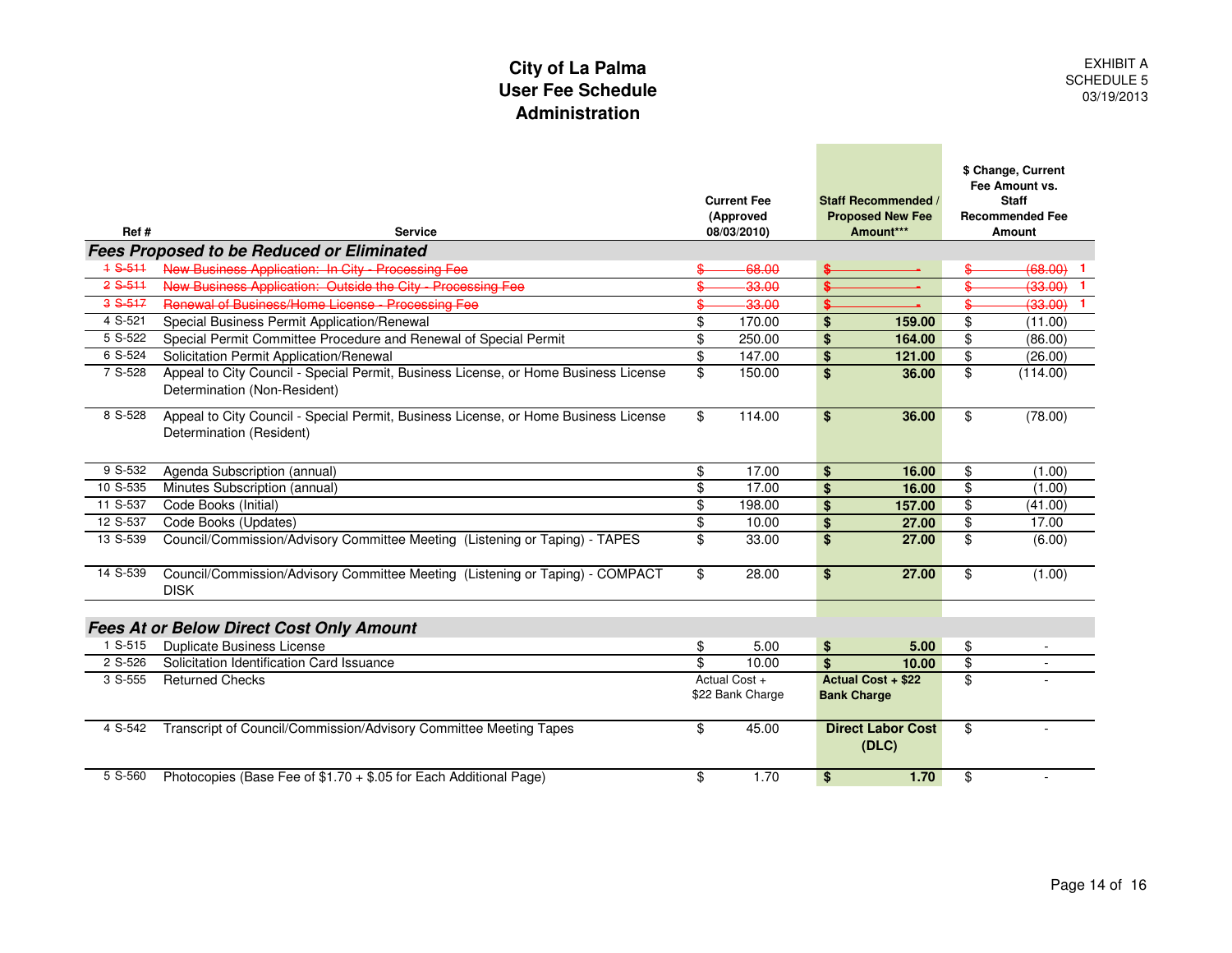#### **User Fee Schedule AdministrationCity of La Palma**

| Ref#           | <b>Service</b>                                                                                                                                                                         | <b>Current Fee</b><br>(Approved<br>08/03/2010) | <b>Staff Recommended /</b><br><b>Proposed New Fee</b><br>Amount*** | \$ Change, Current<br>Fee Amount vs.<br><b>Staff</b><br><b>Recommended Fee</b><br>Amount |
|----------------|----------------------------------------------------------------------------------------------------------------------------------------------------------------------------------------|------------------------------------------------|--------------------------------------------------------------------|------------------------------------------------------------------------------------------|
|                |                                                                                                                                                                                        |                                                |                                                                    |                                                                                          |
|                | Fees Below Were Not Analyzed as Part of 2009 Cost Recover Study, Recommendation is to Keep Fees at Current Levels:*<br>Notary Fees (Charge State Allowed Charge of \$10 per signature) | \$<br>10.00                                    | \$<br>10.00                                                        | \$                                                                                       |
| $\overline{2}$ | License Fee - Film Permit (per day)                                                                                                                                                    | \$<br>10.00                                    | \$<br>10.00                                                        | \$                                                                                       |
| 3              | License Fee - Commercial Business (per year)                                                                                                                                           | \$<br>35.00                                    | \$<br>35.00                                                        | \$                                                                                       |
| $\overline{4}$ | License Fee - General Contractors (per year)                                                                                                                                           | \$<br>112.00                                   | \$<br>112.00                                                       | \$                                                                                       |
| 5              | License Fee - Sub Contractors (per year)                                                                                                                                               | \$<br>56.00                                    | \$<br>56.00                                                        | \$                                                                                       |
| 6              | License Fee - One Day Permit                                                                                                                                                           | \$<br>10.00                                    | \$<br>10.00                                                        | \$                                                                                       |
| $\overline{7}$ | License Fee - Pool Tables/Arcade Games (per machine per year)                                                                                                                          | \$<br>21.00                                    | \$<br>21.00                                                        | \$                                                                                       |
| 8              | License Fee - Professional Business and Services (per year)                                                                                                                            | \$<br>56.00                                    | \$<br>56.00                                                        | \$                                                                                       |
| 9              | License Fee - Rental Property (per unit per year)                                                                                                                                      | \$<br>4.20                                     | \$<br>4.20                                                         | \$                                                                                       |
| 10             | License Fee - Transportation (per vehicle per year)                                                                                                                                    | \$<br>28.00                                    | \$<br>28.00                                                        | \$                                                                                       |
| 11             | License Fee - Vending Machines (per machine per year)                                                                                                                                  | \$<br>8.40                                     | \$<br>8.40                                                         | \$                                                                                       |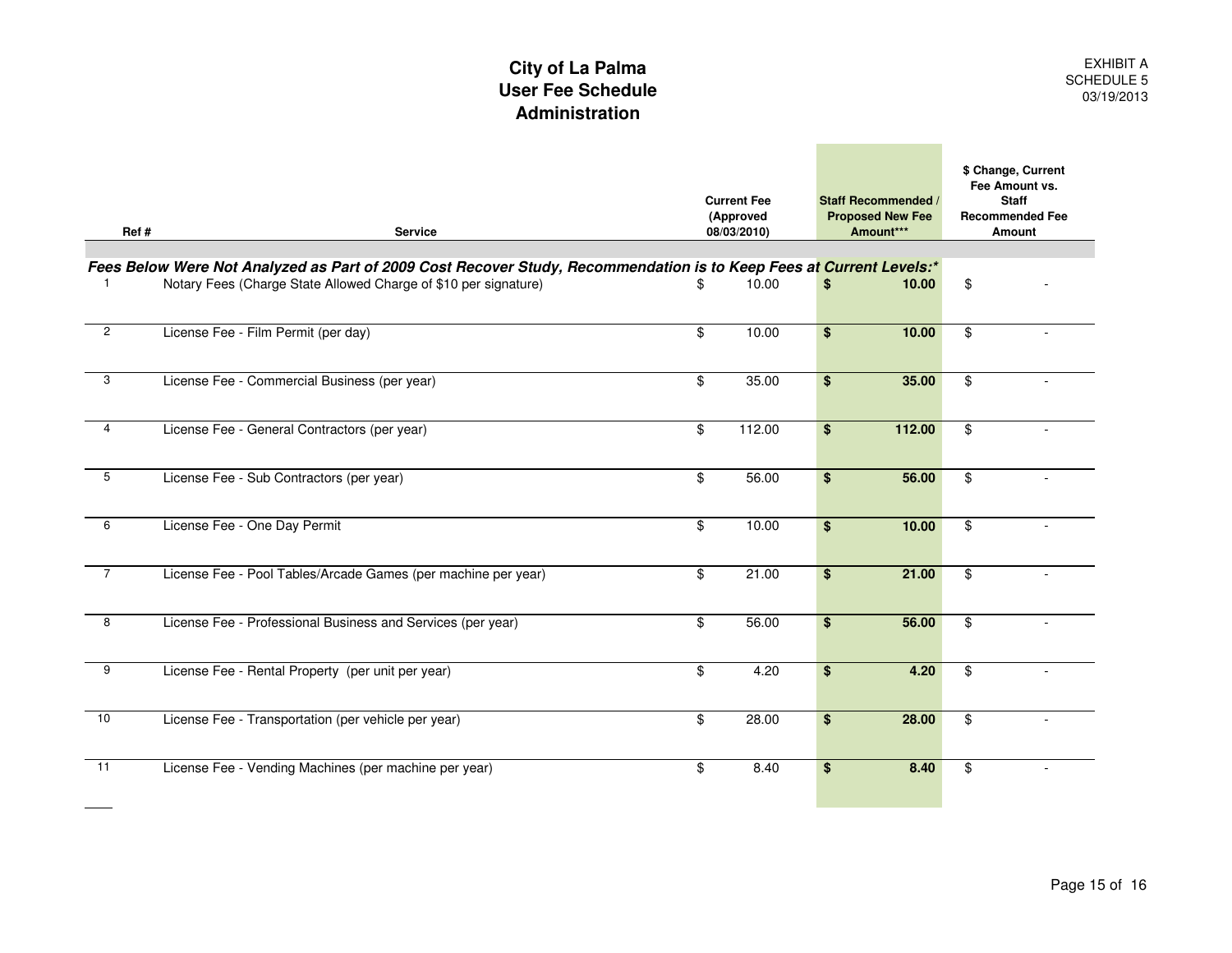#### **User Fee Schedule AdministrationCity of La Palma**

| Ref#            | <b>Service</b>                                                                        | <b>Current Fee</b><br>(Approved<br>08/03/2010) | <b>Staff Recommended /</b><br><b>Proposed New Fee</b><br>Amount*** | \$ Change, Current<br>Fee Amount vs.<br><b>Staff</b><br><b>Recommended Fee</b><br><b>Amount</b> |
|-----------------|---------------------------------------------------------------------------------------|------------------------------------------------|--------------------------------------------------------------------|-------------------------------------------------------------------------------------------------|
| 12              | Special Permit Fee - Advertising, Signposting, Bill Posting, Sound Vehicle (per year) | \$<br>70.00                                    | \$<br>70.00                                                        | \$                                                                                              |
| 13              | Special Permit Fee - Sound Vehicle (per day in lieu of per year)                      | \$<br>14.00                                    | \$<br>14.00                                                        | \$                                                                                              |
| 14              | Special Permit Fee - Carnival or Circus (per day)                                     | \$<br>210.00                                   | \$<br>210.00                                                       | \$                                                                                              |
| 15              | Special Permit Fee - Dancing/Public Dancehall (per year)                              | \$<br>280.00                                   | \$<br>280.00                                                       | \$                                                                                              |
| 16              | Special Permit Fee - Dancing (per dance in lieu of per year)                          | \$<br>140.00                                   | \$<br>140.00                                                       | \$                                                                                              |
| $\overline{17}$ | Special Permit Fee - Pawnbroker (per year)                                            | \$<br>210.00                                   | \$<br>210.00                                                       | \$                                                                                              |
|                 | <b>Fees At Full-Cost Recovery Amount</b>                                              |                                                |                                                                    |                                                                                                 |
| 1 S-511         | Home Business License - Non-Refundable Filing Fee                                     | \$<br>57.00                                    | \$<br>78.00                                                        | \$<br>21.00                                                                                     |

#### **NOTES:**

**\*** The Full-Cost Recovery Amount is per the November, 2009 cost recovery study performed by Revenue and Cost Specialists

 **\*\***Fully Burdened Hourly Rate (FBHR) references describe the labor costs for those positions involved in providing the particular service. They are based on the labor costs as determined in the November, 2009 cost study.

**\*\*\***Fully Burdened Hourly Rate (FBHR) references describe the labor costs for those positions involved in providing the particular service. They are based on the labor costs as determined in the November, 2009 cost study.

**1** These fees cannot be charged, per 2009 Court ruling; deleting them from the master fee schedule

**2** These fees had been listed on a separate schedule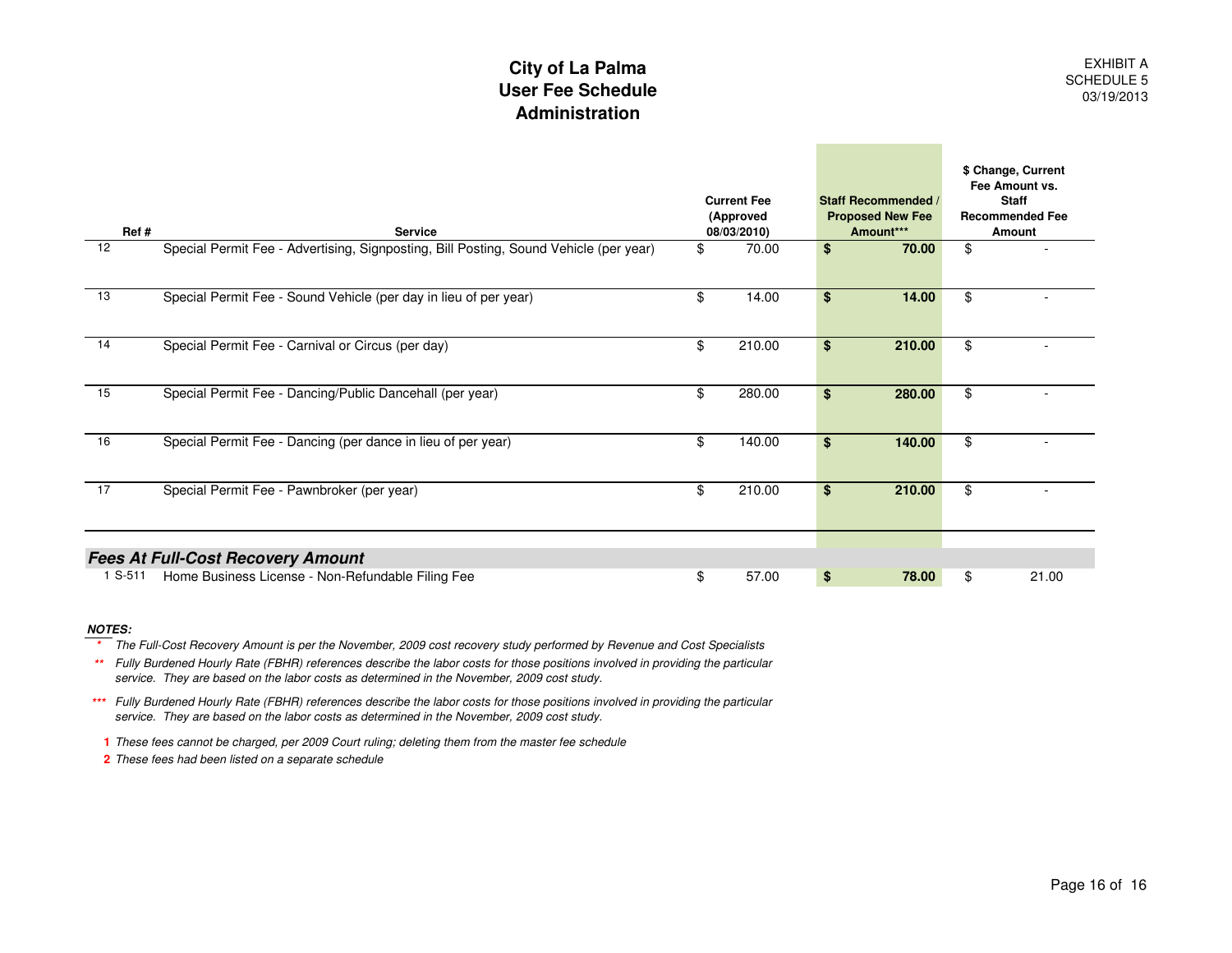#### **RESOLUTION NO. 2013-\_\_**

**A RESOLUTION OF THE CITY COUNCIL OF THE CITY OF LA PALMA APPROVING A DIRECT COST CALCULATION MODEL TO BE USED FOR SETTING FEES AND CHARGES FOR SERVICES PROVIDED BY THE CITY OF LA PALMA**

**WHEREAS,** the City Council of the City of La Palma has established certain fees and charges for services provided by the City of La Palma; and

**WHEREAS,** the City Council desires to adjust certain fees and charges based upon a review of said fees and charges; and

**WHEREAS,** the City Council has determined that such fees and charges shall be based on reasonable costs to the City for providing said services; and

**WHEREAS,** certain charges for services have a direct labor cost input component which can vary depending on the type and complexity of the service provided; and

**WHEREAS,** the City Council desires to recover a reasonable amount of costs that can legally be done, which includes setting the fees and charges for certain services at a reasonably burdened hourly personnel rate based on the direct costs of labor input and time required to provide said service; and

**WHEREAS,** the City of La Palma held a duly noticed Public Hearing to provide public input and review concerning adjustments in rates for said services.

**NOW, THEREFORE,** the City Council of the City of La Palma does hereby resolve as follows:

**SECTION 1.** That the fees and charges set forth in the City's Master Fee Schedule, as updated by City Council action, list certain charges for services for which a reasonably burdened hourly personnel rate is levied.

**SECTION 2.** That it is necessary therefore, to approve a direct cost model by which to reasonably, accurately and consistently calculate the total fees and charges for the service provided, based on a reasonably burdened hourly labor rate.

**SECTION 3.** That the direct cost model as chosen by majority City Council action will be utilized to calculate the direct cost of services where appropriate and as detailed in the City of La Palma's approved Master Fee Schedule.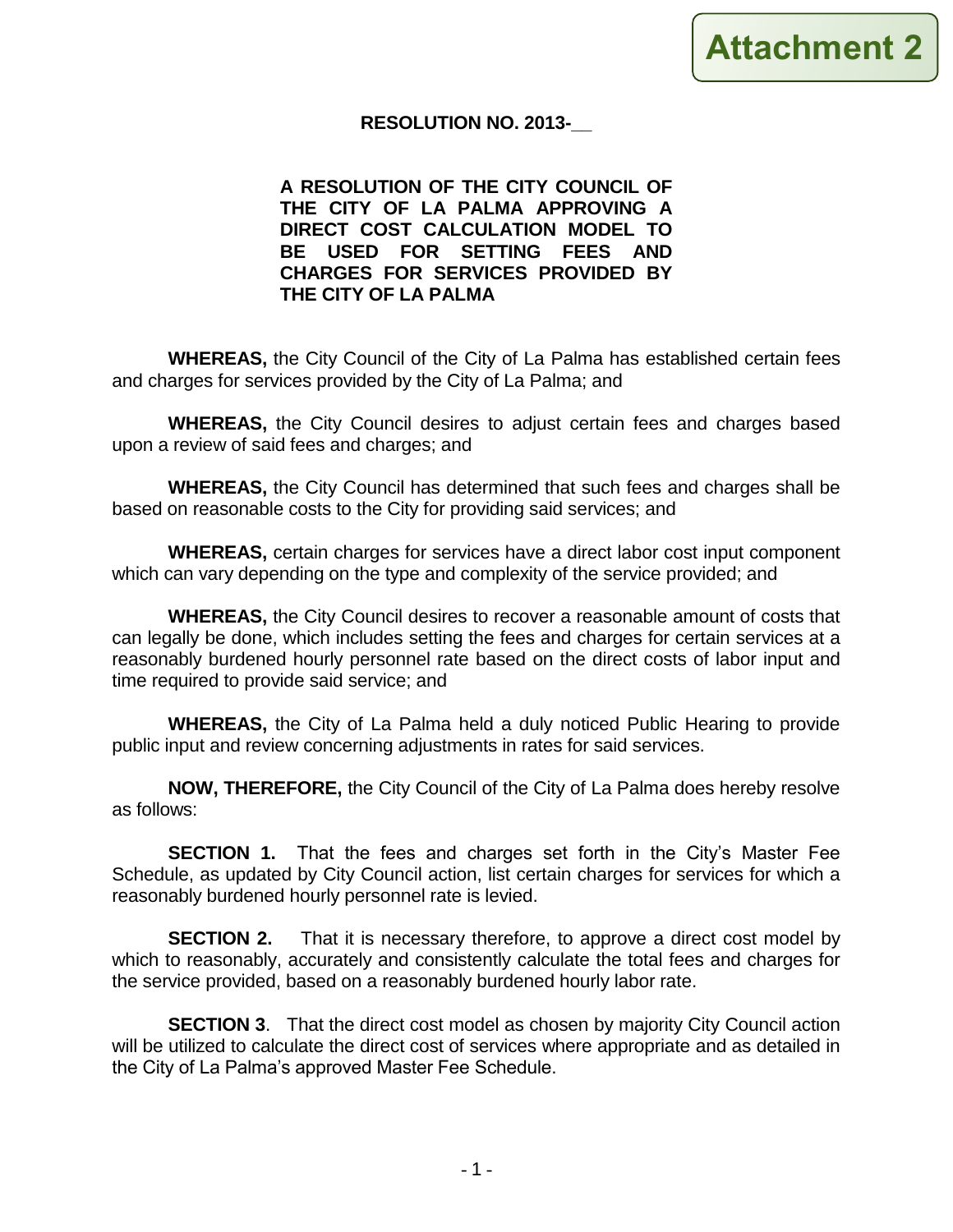**APPROVED AND ADOPTED** by the City Council of the City of La Palma at a regular meeting held on the 19th day of March 2013.

> \_\_\_\_\_\_\_\_\_\_\_\_\_\_\_\_\_\_\_\_\_\_\_\_\_\_ Steve Hwangbo Mayor

ATTEST:

\_\_\_\_\_\_\_\_\_\_\_\_\_\_\_\_\_\_\_\_\_\_\_\_\_\_\_\_\_ Laurie A. Murray, CMC City Clerk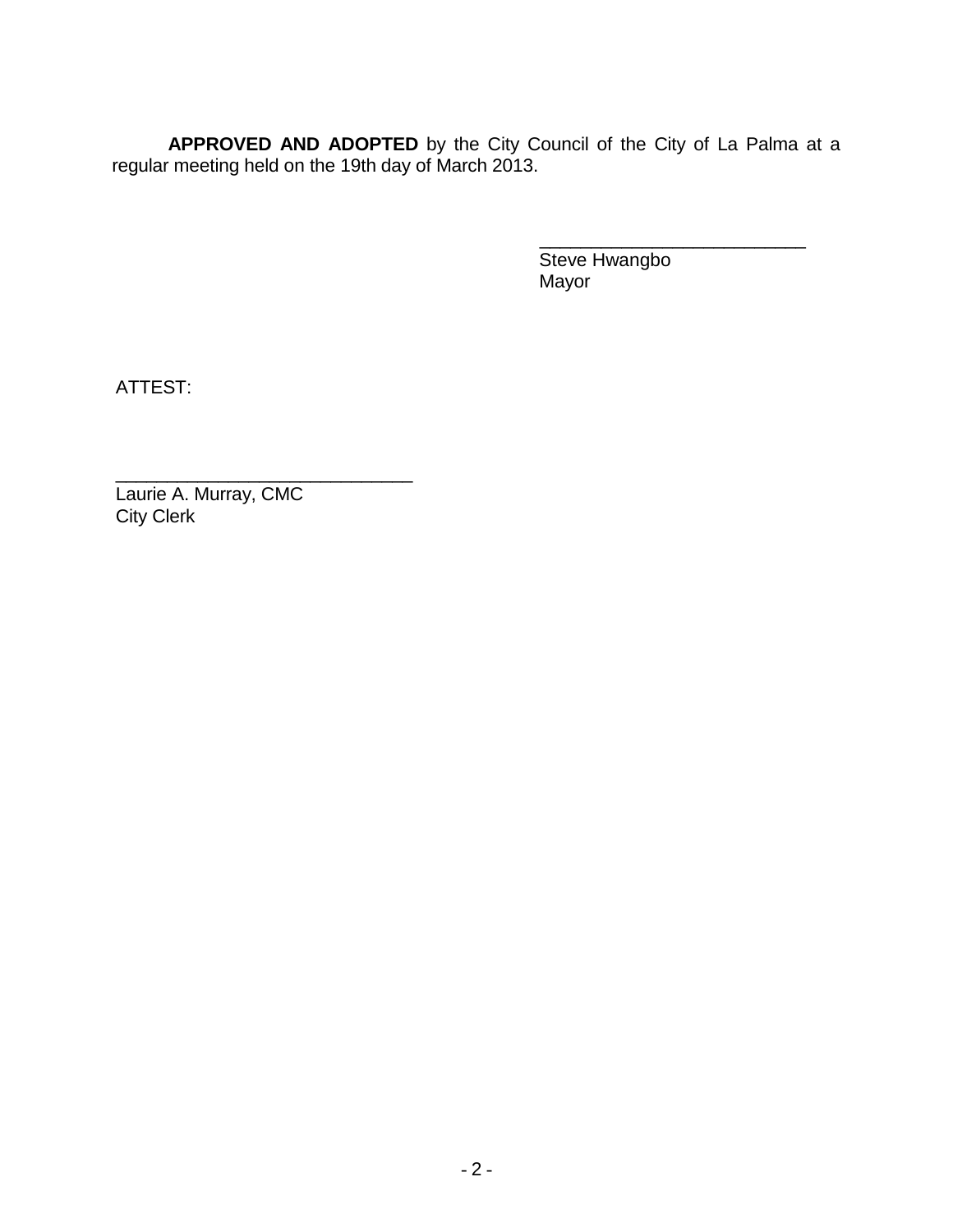STATE OF CALIFORNIA ) COUNTY OF ORANGE ) SS. CITY OF LA PALMA (1)

I, LAURIE A. MURRAY, City Clerk of the City of La Palma, California, DO HEREBY CERTIFY that the foregoing Resolution was adopted by the City Council of said City at a regular meeting of said City Council held on the 19<sup>th</sup> day of March, 2013, and that it was so adopted by called vote as follows:

AYES:

NOES:

 Laurie A. Murray, CMC City Clerk

\_\_\_\_\_\_\_\_\_\_\_\_\_\_\_\_\_\_\_\_\_\_\_\_\_\_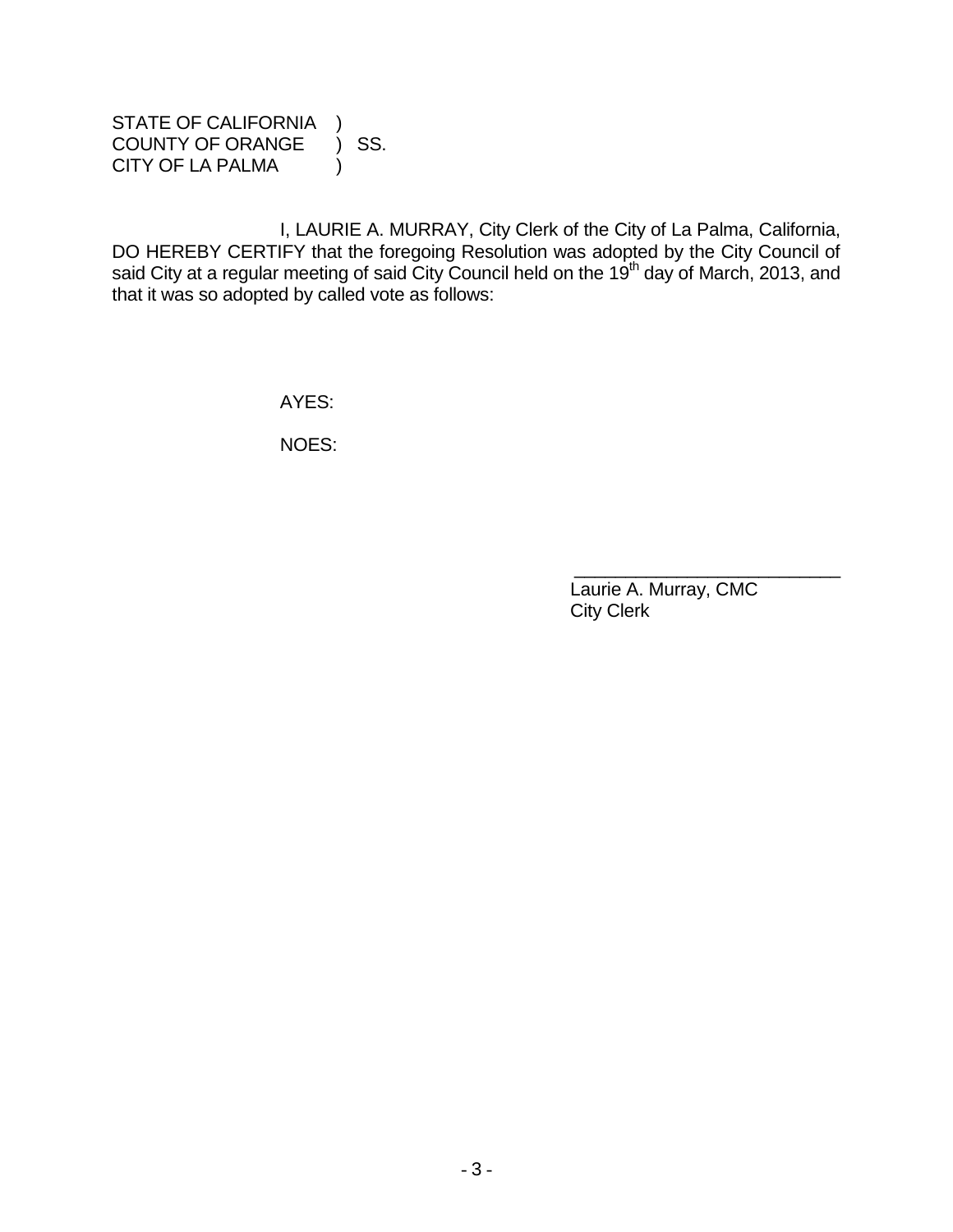|                                                                                                                                                                                                     |                                              |                                                |                                                |                                                |                                                                                                                             |                                                                                          |                                                                                                            | Compa |
|-----------------------------------------------------------------------------------------------------------------------------------------------------------------------------------------------------|----------------------------------------------|------------------------------------------------|------------------------------------------------|------------------------------------------------|-----------------------------------------------------------------------------------------------------------------------------|------------------------------------------------------------------------------------------|------------------------------------------------------------------------------------------------------------|-------|
| <b>Service</b>                                                                                                                                                                                      | # of Rentals / #<br>of Participants          | <b>Current Fee</b><br>(Approved<br>08/03/2010) | <b>Full-Cost</b><br>Recovery<br>Amount*        | <b>Direct Cost Only</b><br>Fee Amount**        | <b>Staff</b><br>Recommended /<br><b>Proposed New</b><br>Fee Amount***                                                       | \$ Change,<br><b>Current Fee</b><br>Amount vs. Staff<br>Recommended<br><b>Fee Amount</b> | <b>Buena Park</b>                                                                                          |       |
| <b>Facilities and Parks Individual Fees: (per hour)</b>                                                                                                                                             |                                              |                                                |                                                |                                                |                                                                                                                             |                                                                                          |                                                                                                            |       |
| 1 Community Center Rental (Royal Palm - Entire Building)<br>Capacity: 150 Banquet 225 Theater                                                                                                       | 234 Rentals<br>12,680<br>People<br>794 Hours | \$68 / hour                                    | 2009 Study Made<br><b>No</b><br>Recommendation | 2009 Study Made<br><b>No</b><br>Recommendation | \$99/hour<br><b>New</b><br><b>Non-Resident:</b><br>\$140/hr                                                                 | \$31 / hour                                                                              | \$140 w/o alcohol \$200<br>w/alcohol<br>\$50 Kitchen use<br>\$100 A/V use<br>\$125 Setup<br>\$125 Clean up | \$    |
| 2 Community Center Rental (King, Queen, Sago, or Pygmy)<br>Capacity:<br>King: 80 Banquet 120 Theater<br>Queen: 50 Banquet 75 Theater<br>Sago: 50 Banquet 75 Theater<br>Pygmy: 45 Banquet 60 Theater | 234 Rentals<br>12.680<br>People<br>794 Hours | \$51 / hour                                    | 2009 Study Made<br>No.<br>Recommendation       | 2009 Study Made<br>No<br>Recommendation        | <b>King</b><br>\$75 /hr<br>Others:<br>\$60/hr<br><b>New Non-</b><br><b>Resident:</b><br><b>King \$99</b><br>Others:<br>\$78 | King<br>\$24/hr<br>Others:<br>\$9/hr                                                     | \$50 w/o alcohol<br>\$85 w/alcohol<br>\$50 Kitchen use<br>\$100 A/V use<br>\$125 Setup<br>\$125 Cleanup    |       |
| 3 Fan Palm (Conference Room) Capacity: 30 Classroom                                                                                                                                                 | $\mathbf 0$                                  | <b>New</b>                                     | 2009 Study Made<br>No.<br>Recommendation       | 2009 Study Made<br>No<br>Recommendation        | \$30/hr<br><b>Non-Resident:</b><br>\$39                                                                                     | \$30/hr                                                                                  |                                                                                                            |       |
| 4 Gazebo Rental                                                                                                                                                                                     | 57 Rentals<br>3,184 People<br>250 Hours      | \$12/hour                                      | 2009 Study Made<br>No.<br>Recommendation       | 2009 Study Made<br>No.<br>Recommendation       | \$15/hour                                                                                                                   | \$3/hr                                                                                   | \$125.00 per use                                                                                           |       |
| 5 Pavilion Rental                                                                                                                                                                                   | 56 Rentals<br>5,271 People<br>258.5 Hours    | \$18/hour                                      | 2009 Study Made<br>No<br>Recommendation        | 2009 Study Made<br>No<br>Recommendation        | \$25 / hour                                                                                                                 | \$7/hr                                                                                   | \$150.00 per use                                                                                           |       |
| 6 Softball Field - No Lights - 2 hour increments                                                                                                                                                    | 59<br>118 Hours                              | \$12 / hour                                    | 2009 Study Made<br><b>No</b><br>Recommendation | 2009 Study Made<br>No<br>Recommendation        | \$15/hour                                                                                                                   | \$3/hr                                                                                   | \$34                                                                                                       |       |

Attachment 3

|                                  |                                                                                                            | <b>Comparison Fees for Selected Neighboring Cities</b>                      |                                                                                                                                                                  |                                                                                                                                            |
|----------------------------------|------------------------------------------------------------------------------------------------------------|-----------------------------------------------------------------------------|------------------------------------------------------------------------------------------------------------------------------------------------------------------|--------------------------------------------------------------------------------------------------------------------------------------------|
| taff<br>ed<br>$\mathbf{t}$       | <b>Buena Park</b>                                                                                          | <b>Cerritos</b>                                                             | <b>Cypress</b>                                                                                                                                                   | <b>Los Alamitos</b>                                                                                                                        |
| our                              | \$140 w/o alcohol \$200<br>w/alcohol<br>\$50 Kitchen use<br>\$100 A/V use<br>\$125 Setup<br>\$125 Clean up | \$75 Resident<br>\$240 Non Resident<br>\$25 A/V per item<br>\$50 Microphone | Residents<br>\$125 w/o alcohol<br>\$150 w/alcohol<br>3hrs min M-TH<br>6hrs min F-Sun<br>Non Residents:<br>\$155w/o alcohol<br>\$170 w/alcohol<br>(same minimums) | \$85 Business Hours<br>8am-5pm M-F<br>\$100 extended<br>5-11pm F<br>SAT/SUN<br>8am-10pm<br>\$40 Kitchen<br>+\$25 per hour<br>Setup/Cleanup |
| .<br>ing<br>/ hr<br>ers:<br>/ hr | \$50 w/o alcohol<br>\$85 w/alcohol<br>\$50 Kitchen use<br>\$100 A/V use<br>\$125 Setup<br>\$125 Cleanup    | \$37 Resident<br>\$120 Non Resident<br>\$25 A/V per item<br>\$50 Microphone | <b>Residents</b><br>\$60 w/o alcohol<br>\$70w/alcohol<br>3hrs min M-Sun<br>Non Residents:<br>\$65 w/o alcohol<br>\$80 w/alcohol (same<br>minimums)               | \$45 Business Hours<br>8am-5pm M-F<br>\$60 extended<br>5-11pm F<br>SAT/SUN<br>8am-10pm                                                     |
| hr                               |                                                                                                            |                                                                             |                                                                                                                                                                  |                                                                                                                                            |
| / hr                             | \$125.00 per use                                                                                           | N/A                                                                         | \$25 per day<br><b>Residents Only</b>                                                                                                                            | \$25/4 hours                                                                                                                               |
| $/$ hr                           | \$150.00 per use                                                                                           |                                                                             |                                                                                                                                                                  | \$35/4 hours                                                                                                                               |
| / hr                             | \$34                                                                                                       | \$5 before 8pm                                                              | N/A                                                                                                                                                              | \$10 residents<br>\$25 non residents                                                                                                       |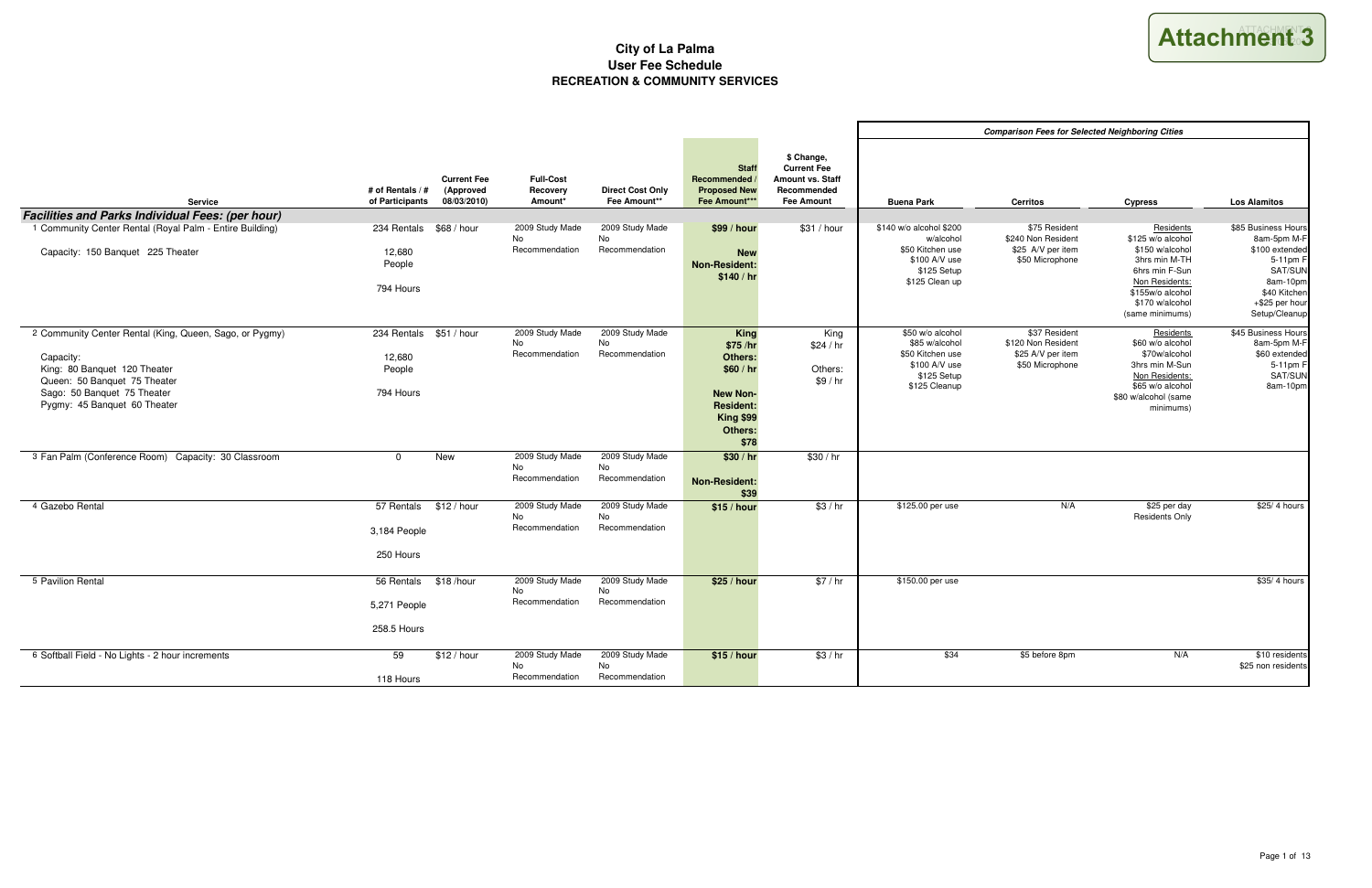|                                                                                              |                                     |            |                                                |               |                                         |    |                                         |                                                                     |      |                                                                                                 |                                                                                                    | <b>Comparison Fees for S</b>                                      |
|----------------------------------------------------------------------------------------------|-------------------------------------|------------|------------------------------------------------|---------------|-----------------------------------------|----|-----------------------------------------|---------------------------------------------------------------------|------|-------------------------------------------------------------------------------------------------|----------------------------------------------------------------------------------------------------|-------------------------------------------------------------------|
| <b>Service</b>                                                                               | # of Rentals / #<br>of Participants |            | <b>Current Fee</b><br>(Approved<br>08/03/2010) |               | <b>Full-Cost</b><br>Recovery<br>Amount* |    | <b>Direct Cost Only</b><br>Fee Amount** | <b>Staff</b><br>Recommended<br><b>Proposed New</b><br>Fee Amount*** |      | \$ Change,<br><b>Current Fee</b><br><b>Amount vs. Staff</b><br>Recommended<br><b>Fee Amount</b> | <b>Buena Park</b>                                                                                  | <b>Cerritos</b>                                                   |
| 7 Softball Field - Lights - 2 hour increments                                                | 125                                 |            | \$18 / hour                                    |               | 2009 Study Made                         |    | 2009 Study Made                         | \$21 / hour                                                         |      | \$3/hr                                                                                          | \$48                                                                                               | \$20                                                              |
|                                                                                              | 250 Hours                           |            |                                                | No            | Recommendation                          | No | Recommendation                          |                                                                     |      |                                                                                                 |                                                                                                    |                                                                   |
| 8 Softball Field Preparation                                                                 | $\Omega$                            |            | \$39/hour                                      | No            | 2009 Study Made<br>Recommendation       | No | 2009 Study Made<br>Recommendation       | \$50 / hour                                                         |      | \$11/hr                                                                                         | \$50                                                                                               | varies                                                            |
| 9 Tennis Courts - 2 hour increments                                                          | $\mathbf{1}$                        | \$7 / hour |                                                | No            | 2009 Study Made<br>Recommendation       | No | 2009 Study Made<br>Recommendation       | \$10 / hour                                                         |      | \$3/hr                                                                                          |                                                                                                    |                                                                   |
| <b>Pee-Wee Sports</b>                                                                        |                                     |            |                                                |               |                                         |    |                                         |                                                                     |      |                                                                                                 |                                                                                                    |                                                                   |
| 10 Pee Wee Kicks (Soccer) - Added 2nd Day FY 08<br>8 Weeks, 2 days/week, 1:15 hrs/per day    | 20                                  | \$         | 75.00                                          | \$            | 397.00                                  | \$ | 232                                     | \$99<br><b>New Non-</b><br><b>Resident:</b><br>\$232                | \$   | 24.00                                                                                           | \$37 3-5 yrs<br>6 weeks, 1 day, 1:00 per<br>day<br>\$47 5-7 yrs<br>6 weeks, 1 day, 1:30 per<br>day | \$19 resider<br>\$29 non resider<br>4 weeks, 1 day, 1:00 pe<br>da |
| 11 Pee Wee Hits (Baseball) - Added 2nd Day FY 08<br>8 weeks, 2 days/wwe, 1:15 hrs/per day    | $\overline{26}$                     | \$         | 75.00                                          | \$            | 397.00                                  | \$ | 232                                     | \$99<br><b>New Non-</b><br><b>Resident:</b><br>\$232                | \$   | 24.00                                                                                           | \$37 3-5 yrs<br>6 weeks, 1 day, 1:00 per<br>day<br>\$47 5-7 yrs<br>6 weeks, 1 day, 1:30 per<br>day | \$19 resider<br>\$29 non resider<br>4 weeks, 1 day, 1:00 pe<br>da |
| 12 Pee Wee Hoops (Basketball) - Added 2nd Day FY 08<br>8 weeks, 2 days/wwe, 1:15 hrs/per day | 26                                  | \$         | 75.00                                          | \$            | 397.00                                  | \$ | 232                                     | \$99<br><b>New Non-</b><br><b>Resident:</b><br>\$232                | -\$  | 24.00                                                                                           | \$37 3-5 yrs<br>6 weeks, 1 day, 1:00 per<br>day<br>\$47 5-7 yrs<br>6 weeks, 1 day, 1:30 per<br>day | \$19 resider<br>\$29 non resider<br>4 weeks, 1 day, 1:00 pe<br>da |
| <b>Tiny Tots</b>                                                                             |                                     |            |                                                |               |                                         |    |                                         |                                                                     |      |                                                                                                 |                                                                                                    |                                                                   |
| 13 Monday/Wednesday/Friday<br>7 weeks, 3 hours/day                                           | 141                                 | \$         | 122.00                                         | \$            | 293.00                                  | \$ | 154                                     | \$149<br><b>New Non-</b><br><b>Resident:</b><br>\$154               | - \$ | 27.00                                                                                           | \$50<br>M/W, 4 weeks,<br>2 hours/day                                                               | \$73 resider<br>\$110 non resider<br>5 weeks<br>2 hours/da        |
| 14 Tuesday/Thursday                                                                          | 131                                 | \$         | 93.00                                          | $\frac{1}{2}$ | 219.00                                  | \$ | 80                                      | $$99$ \$<br>New Non-<br><b>Resident:</b><br>\$114                   |      | 6.00                                                                                            | \$50<br>4 weeks,<br>2 hours/day                                                                    | N/A                                                               |

|                 |                                                 | <b>Comparison Fees for Selected Neighboring Cities</b> |                                     |                                                    |
|-----------------|-------------------------------------------------|--------------------------------------------------------|-------------------------------------|----------------------------------------------------|
| taff<br>ed<br>t | <b>Buena Park</b>                               | <b>Cerritos</b>                                        | <b>Cypress</b>                      | <b>Los Alamitos</b>                                |
| / hr            | \$48                                            | \$20                                                   |                                     | \$11                                               |
|                 |                                                 |                                                        |                                     |                                                    |
| / hr            | \$50                                            | varies                                                 | N/A                                 | \$50                                               |
| / hr            |                                                 |                                                        |                                     |                                                    |
| 90              | \$37 3-5 yrs                                    | \$19 resident                                          | \$35 resident                       | Jr PW \$50                                         |
|                 | 6 weeks, 1 day, 1:00 per<br>day                 | \$29 non resident<br>4 weeks, 1 day, 1:00 per          | \$37 non resident<br>6 weeks        | 5 weeks, 1 day, :45 per<br>day                     |
|                 | \$47 5-7 yrs<br>6 weeks, 1 day, 1:30 per<br>day | day                                                    | 1 day per week, 1:00 per<br>day     | <b>PW \$60</b><br>7 weeks. 2 days, 1:00 per<br>day |
| $\overline{50}$ | $$373-5$ yrs                                    | \$19 resident                                          | \$35 resident                       | Jr PW \$50                                         |
|                 | 6 weeks, 1 day, 1:00 per                        | \$29 non resident                                      | \$37 non resident<br>6 weeks        | 5 weeks, 1 day, :45 per                            |
|                 | day<br>\$47 5-7 yrs                             | 4 weeks, 1 day, 1:00 per<br>day                        | 1 day per week, 1:00 per            | day<br>PW \$60                                     |
|                 | 6 weeks, 1 day, 1:30 per<br>day                 |                                                        | day                                 | 7 weeks. 2 days, 1:00 per<br>day                   |
| $\overline{50}$ | \$37 3-5 yrs                                    | \$19 resident                                          | \$35 resident                       | Jr PW \$50                                         |
|                 | 6 weeks, 1 day, 1:00 per                        | \$29 non resident                                      | \$37 non resident                   | 5 weeks, 1 day, :45 per                            |
|                 | day<br>\$47 5-7 yrs                             | 4 weeks, 1 day, 1:00 per<br>day                        | 6 weeks<br>1 day per week, 1:00 per | day<br>PW \$60                                     |
|                 | 6 weeks, 1 day, 1:30 per<br>day                 |                                                        | day                                 | 7 weeks. 2 days, 1:00 per<br>day                   |
|                 | \$50                                            | \$73 resident                                          | \$243.00                            | \$425                                              |
| 00              | M/W, 4 weeks,                                   | \$110 non resident                                     | Quarter,                            | 10 weeks.                                          |
|                 | 2 hours/day                                     | 5 weeks,<br>2 hours/day                                | 2.5 hours/day                       | 4 hours/day                                        |
| 00              | \$50                                            | N/A                                                    | \$180.00                            | \$280                                              |
|                 | 4 weeks,<br>2 hours/day                         |                                                        | Quarter,<br>2.5 hours/day           | 10 weeks.<br>3 hours/day                           |
|                 |                                                 |                                                        |                                     |                                                    |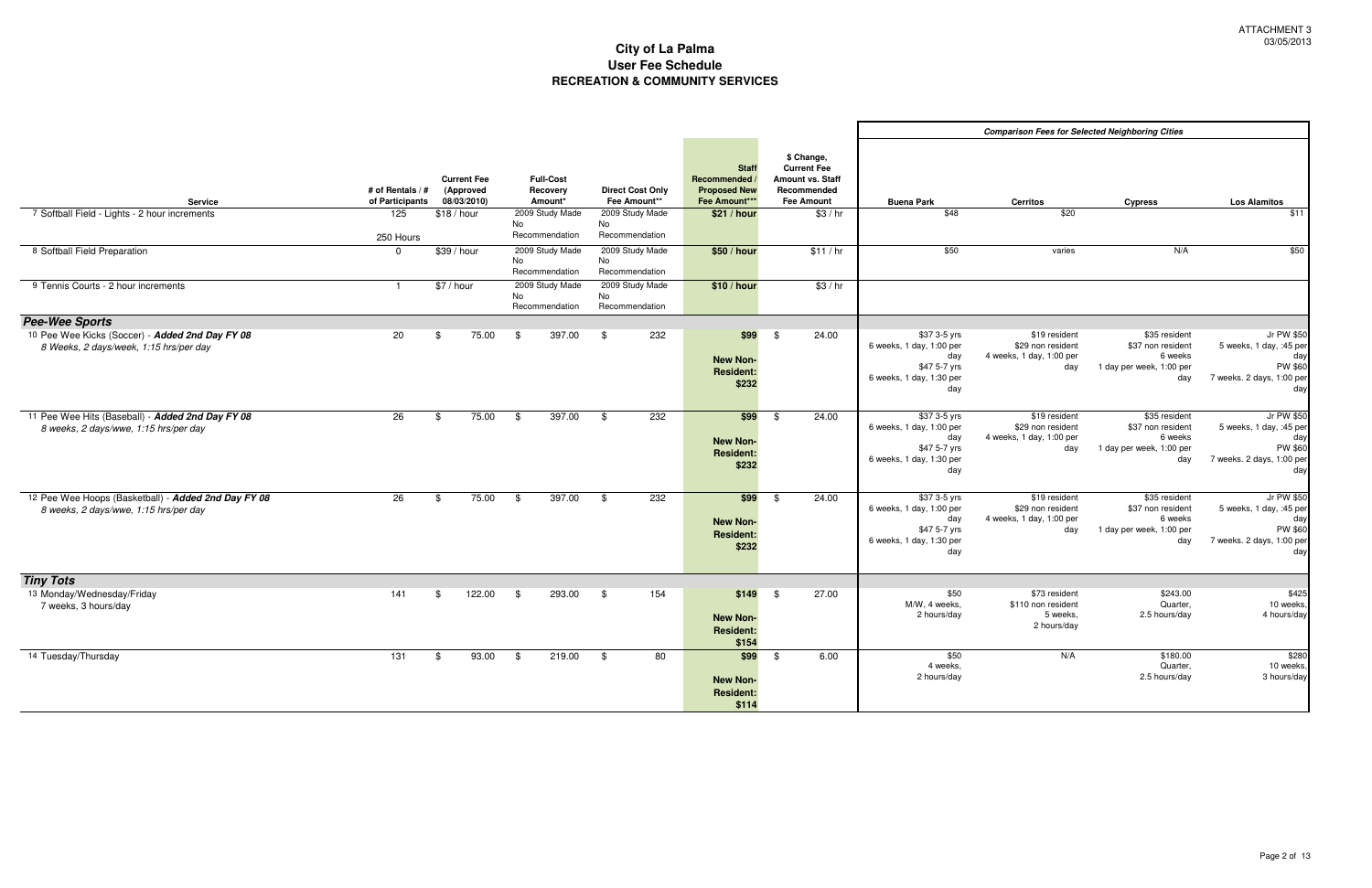|                                                |                                                               |                                                |                                         |                                         |                                                                                                                                        |                                                                                                          |                   | <b>Comparison Fees for Selected Neighboring Cities</b> |                                                             |                                                                |
|------------------------------------------------|---------------------------------------------------------------|------------------------------------------------|-----------------------------------------|-----------------------------------------|----------------------------------------------------------------------------------------------------------------------------------------|----------------------------------------------------------------------------------------------------------|-------------------|--------------------------------------------------------|-------------------------------------------------------------|----------------------------------------------------------------|
| <b>Service</b>                                 | # of Rentals / #<br>of Participants                           | <b>Current Fee</b><br>(Approved<br>08/03/2010) | <b>Full-Cost</b><br>Recovery<br>Amount* | <b>Direct Cost Only</b><br>Fee Amount** | <b>Staff</b><br>Recommended /<br><b>Proposed New</b><br>Fee Amount***                                                                  | \$ Change,<br><b>Current Fee</b><br>Amount vs. Staff<br>Recommended<br><b>Fee Amount</b><br>$\mathbf{0}$ | <b>Buena Park</b> | <b>Cerritos</b>                                        | <b>Cypress</b>                                              | <b>Los Alamitos</b>                                            |
| <b>Day Camps</b><br>15 Day Camp with Excursion | 912                                                           | \$<br>107.00                                   | 242.00<br>- \$                          | \$<br>168                               | \$129                                                                                                                                  | \$<br>22.00                                                                                              | N/A               | N/A                                                    | \$105 per week                                              | \$125 per wee                                                  |
|                                                |                                                               |                                                |                                         |                                         | <b>New Non-</b><br><b>Resident:</b><br>\$168                                                                                           |                                                                                                          |                   |                                                        | \$21 daily fee<br><b>Excursion Extra</b>                    | \$50 per week extende<br>car                                   |
| 16 Contract Classes - City Split is 65%:35%    | 375                                                           | $\sim$                                         | 2009 Study Made<br>No<br>Recommendation | 2009 Study Made<br>No<br>Recommendation |                                                                                                                                        | No Change No Change                                                                                      | 70% - 30%         | 10% admin fee<br>75%-25%                               | 65% - 35% onsite<br>80% - 20% Offsite                       | 65% - 35% onsit<br>80% - 20% offsit                            |
| 17 Afterschool Program (Fit N Fun)             | Average Daily Free<br>Miller: 47<br>Los Coy: 81<br>Luther: 45 |                                                | 383.00<br>\$                            | 219<br>\$                               | \$25 / Semester                                                                                                                        | 25.00<br>\$                                                                                              | N/A               | N/A                                                    | N/A                                                         | N/A                                                            |
| 18 Teen Dances                                 | 1129                                                          | \$6.00<br>pre-sale<br>\$10.00<br>day of        | 2009 Study Made<br>No<br>Recommendation | 2009 Study Made<br>No<br>Recommendation | \$10.00<br>pre-sale<br>\$15<br>day-of                                                                                                  | \$4.00<br>pre-sale<br>\$5.00<br>day-of                                                                   | N/A               | N/A                                                    | With La Palma<br>\$6 pre-sale<br>\$10 day of<br>7-8 graders | N/A                                                            |
| <b>Mosaic Advertising</b>                      |                                                               |                                                |                                         |                                         |                                                                                                                                        |                                                                                                          |                   |                                                        |                                                             |                                                                |
| 19 Business Card                               | 26                                                            | 45.00<br>\$                                    | 2009 Study Made<br>No<br>Recommendation | 2009 Study Made<br>No<br>Recommendation | $90.00$ \$<br>\$                                                                                                                       | 45.00                                                                                                    |                   |                                                        |                                                             |                                                                |
| <sup>20</sup> Quarter Page                     | $7\overline{ }$                                               | 90.00<br>\$                                    | 2009 Study Made<br>No<br>Recommendation | 2009 Study Made<br>No<br>Recommendation | $180.00$ \$<br>$$^{\circ}$                                                                                                             | 90.00                                                                                                    |                   |                                                        |                                                             |                                                                |
| <sup>21</sup> Half Page                        | 5                                                             | 200.00<br>\$.                                  | 2009 Study Made<br>No<br>Recommendation | 2009 Study Made<br>No<br>Recommendation | 400.00<br>\$                                                                                                                           | 200.00<br>- \$                                                                                           |                   |                                                        |                                                             |                                                                |
| <b>Non-Resident Fee</b>                        |                                                               |                                                |                                         |                                         |                                                                                                                                        |                                                                                                          |                   |                                                        |                                                             |                                                                |
| <sup>22</sup> Adult Classes                    |                                                               | 5.00<br>\$                                     | 2009 Study Made<br>No<br>Recommendation | 2009 Study Made<br>No<br>Recommendation | <b>Non-Resident</b><br>Fee for all<br>youth & adult<br>programs:<br>\$5 for classes<br>up to \$50;<br>\$10 for classes<br>\$51 or more | 5.00<br>- \$                                                                                             | N/A               | 50% Surcharge                                          | \$2.00                                                      | \$2.00 Processing Fee fo<br>both residents and nor<br>resident |

|                                        |                   | <b>Comparison Fees for Selected Neighboring Cities</b> |                                                             |                                                                   |
|----------------------------------------|-------------------|--------------------------------------------------------|-------------------------------------------------------------|-------------------------------------------------------------------|
| taff<br>ed<br>$\overline{\phantom{a}}$ | <b>Buena Park</b> | Cerritos                                               | <b>Cypress</b>                                              | <b>Los Alamitos</b>                                               |
|                                        |                   |                                                        |                                                             |                                                                   |
| $\overline{00}$                        | N/A               | N/A                                                    | \$105 per week<br>\$21 daily fee<br><b>Excursion Extra</b>  | \$125 per week<br>\$50 per week extended<br>care                  |
|                                        | 70% - 30%         | 10% admin fee<br>75%-25%                               | 65% - 35% onsite<br>80% - 20% Offsite                       | 65% - 35% onsite<br>80% - 20% offsite                             |
| $\overline{00}$                        | N/A               | N/A                                                    | N/A                                                         | N/A                                                               |
| .00.<br>ale<br>.00<br>/-of             | N/A               | N/A                                                    | With La Palma<br>\$6 pre-sale<br>\$10 day of<br>7-8 graders | N/A                                                               |
| $\overline{0}$                         |                   |                                                        |                                                             |                                                                   |
| $\overline{50}$                        |                   |                                                        |                                                             |                                                                   |
| $\overline{50}$                        |                   |                                                        |                                                             |                                                                   |
|                                        |                   |                                                        |                                                             |                                                                   |
| $\overline{00}$                        | N/A               | 50% Surcharge                                          | \$2.00                                                      | \$2.00 Processing Fee for<br>both residents and non-<br>residents |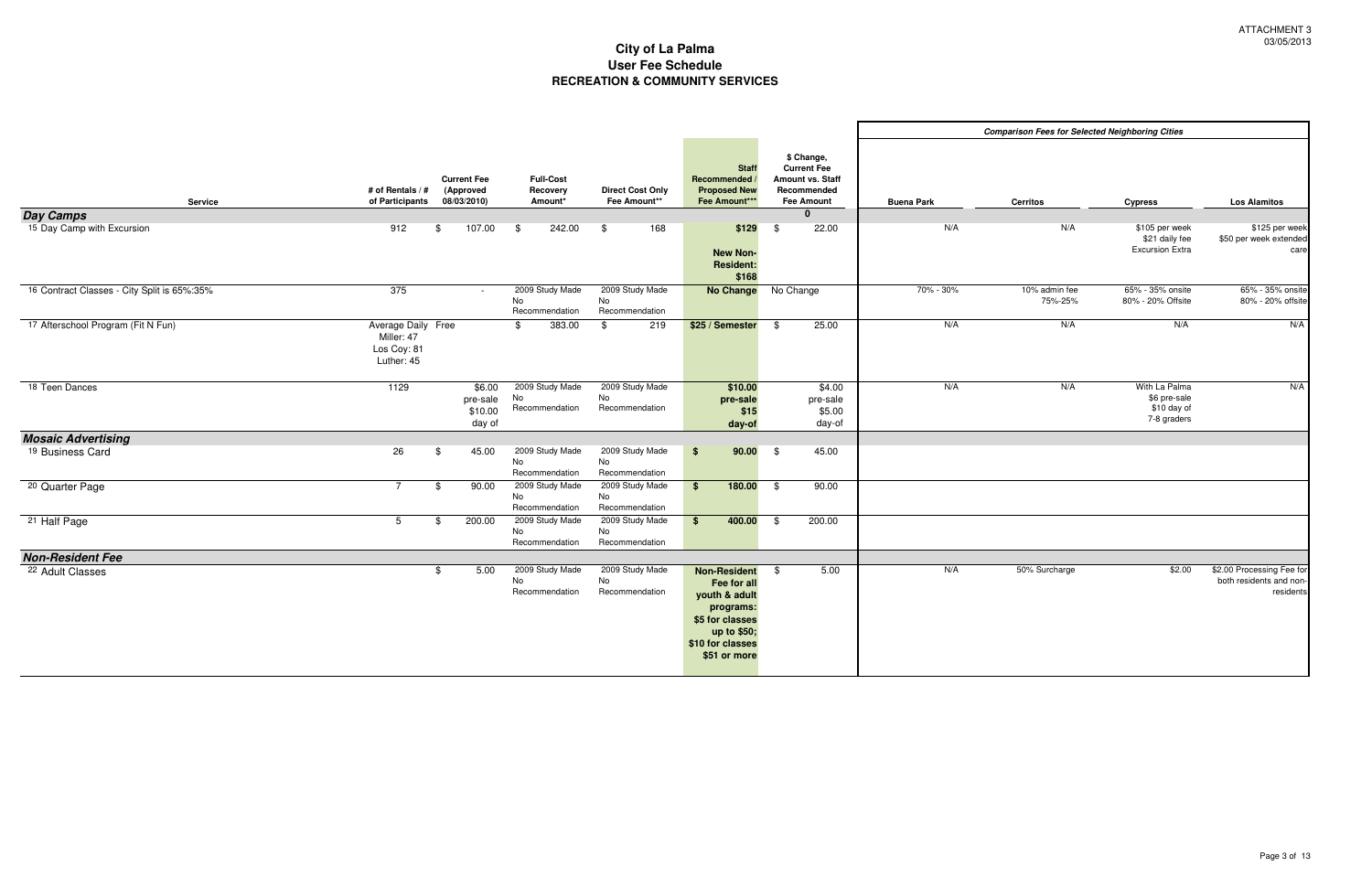|                                            |                                     |                                                |                                         |                                                |                                                                     |               |                                                                                          |                   | <b>Comparison Fees for Selected Neighboring Cities</b> |                                                                                      |                     |
|--------------------------------------------|-------------------------------------|------------------------------------------------|-----------------------------------------|------------------------------------------------|---------------------------------------------------------------------|---------------|------------------------------------------------------------------------------------------|-------------------|--------------------------------------------------------|--------------------------------------------------------------------------------------|---------------------|
| <b>Service</b>                             | # of Rentals / #<br>of Participants | <b>Current Fee</b><br>(Approved<br>08/03/2010) | <b>Full-Cost</b><br>Recovery<br>Amount* | <b>Direct Cost Only</b><br>Fee Amount**        | <b>Staff</b><br>Recommended<br><b>Proposed New</b><br>Fee Amount*** |               | \$ Change,<br><b>Current Fee</b><br>Amount vs. Staff<br>Recommended<br><b>Fee Amount</b> | <b>Buena Park</b> | <b>Cerritos</b>                                        | <b>Cypress</b>                                                                       | <b>Los Alamitos</b> |
| <b>Deposit</b>                             |                                     |                                                |                                         |                                                |                                                                     |               |                                                                                          |                   |                                                        |                                                                                      |                     |
| 1 Beverage and Single Snack                |                                     | 25.00                                          | 2009 Study Made<br>No<br>Recommendation | 2009 Study Made<br>No<br>Recommendation        | \$100<br><b>Non-Resident</b><br>\$200                               | $\frac{1}{2}$ | 75.00                                                                                    | \$500             | \$1,200<br>large room                                  | \$150 w/o alcohol                                                                    | \$150 w/o alcohol   |
| 2 Beverage and Multiple Snack              |                                     | 100.00<br>\$                                   | 2009 Study Made<br>No<br>Recommendation | 2009 Study Made<br>No.<br>Recommendation       | \$200<br><b>Non-Resident</b><br>\$400                               | \$            | 100.00                                                                                   | \$500             | \$700<br>medium room                                   | \$350 w/alcohol                                                                      | \$250 w/alcoho      |
| 3 Full Meal/Buffet                         |                                     | 150.00<br>\$                                   | 2009 Study Made<br>No<br>Recommendation | 2009 Study Made<br>No<br>Recommendation        | \$250<br><b>Non-Resident</b><br>\$400                               | \$            | 100.00                                                                                   | N/A               | \$250 added w/alcohol                                  | N/A                                                                                  | N/A                 |
| 4 Beverage and Multiple Snack/Alcohol      |                                     | 200.00                                         | 2009 Study Made<br>No<br>Recommendation | 2009 Study Made<br>No<br>Recommendation        | \$300<br><b>Non-Resident</b><br>\$500                               | \$            | 100.00                                                                                   | N/A               | N/A                                                    | N/A                                                                                  | N/A                 |
| 5 Portable Stage                           |                                     | 250.00<br>\$                                   | 2009 Study Made<br>No<br>Recommendation | 2009 Study Made<br>No<br>Recommendation        | 250.00<br>$$^{\circ}$                                               | - \$          | $\sim$                                                                                   | N/A               | N/A                                                    | N/A                                                                                  | N/A                 |
| 6 Pavilion - 50 + People                   |                                     | 150.00<br>\$                                   | 2009 Study Made<br>No<br>Recommendation | 2009 Study Made<br><b>No</b><br>Recommendation | $$^{\circ}$                                                         | $150.00$ \$   |                                                                                          | N/A               | N/A                                                    | N/A                                                                                  | N/A                 |
| 7 Pavilion - 1 - 49 People                 |                                     | 50.00<br>-86                                   | 2009 Study Made<br>No<br>Recommendation | 2009 Study Made<br>No<br>Recommendation        | $\mathbf{s}$                                                        | $50.00$ \$    | $\overline{\phantom{a}}$                                                                 | N/A               | N/A                                                    | N/A                                                                                  | N/A                 |
| 8 Gazebo 1 - 50 People                     |                                     | 50.00<br>-\$                                   | 2009 Study Made<br>No<br>Recommendation | 2009 Study Made<br>No<br>Recommendation        | $$^{\circ}$                                                         | $50.00$ \$    | $\sim$                                                                                   | N/A               | N/A                                                    | N/A                                                                                  | N/A                 |
| microphones, podiums, other equipment fees |                                     |                                                |                                         |                                                |                                                                     |               |                                                                                          |                   |                                                        | Risers \$25 each, AV<br>system \$50, Podium<br>w/Microphone \$25,<br>Coffee Pot \$25 |                     |

|                                                                                          |                          |                   | <b>Comparison Fees for Selected Neighboring Cities</b> |                                             |                     |
|------------------------------------------------------------------------------------------|--------------------------|-------------------|--------------------------------------------------------|---------------------------------------------|---------------------|
| \$ Change,<br><b>Current Fee</b><br>Amount vs. Staff<br>Recommended<br><b>Fee Amount</b> |                          | <b>Buena Park</b> | <b>Cerritos</b>                                        | <b>Cypress</b>                              | <b>Los Alamitos</b> |
| \$                                                                                       | 75.00                    | \$500             | \$1,200                                                | \$150 w/o alcohol                           | \$150 w/o alcohol   |
|                                                                                          |                          |                   | large room                                             |                                             |                     |
| $\overline{\mathcal{L}}$                                                                 | 100.00                   | \$500             | \$700                                                  | \$350 w/alcohol                             | \$250 w/alcohol     |
|                                                                                          |                          |                   | medium room                                            |                                             |                     |
| $\overline{\$}$                                                                          | 100.00                   | N/A               | \$250 added w/alcohol                                  | N/A                                         | N/A                 |
|                                                                                          |                          |                   |                                                        |                                             |                     |
| $\overline{\mathcal{L}}$                                                                 | 100.00                   | N/A               | N/A                                                    | N/A                                         | N/A                 |
|                                                                                          |                          |                   |                                                        |                                             |                     |
| $\sqrt[6]{\frac{1}{2}}$                                                                  | $\overline{a}$           | N/A               | N/A                                                    | N/A                                         | N/A                 |
|                                                                                          |                          |                   |                                                        |                                             |                     |
| $\overline{\$}$                                                                          | $\overline{a}$           | N/A               | N/A                                                    | N/A                                         | N/A                 |
| $\overline{\$}$                                                                          | $\overline{a}$           | N/A               | N/A                                                    | N/A                                         | N/A                 |
|                                                                                          |                          |                   |                                                        |                                             |                     |
| $\overline{\$}$                                                                          | $\overline{\phantom{a}}$ | N/A               | N/A                                                    | N/A                                         | N/A                 |
|                                                                                          |                          |                   |                                                        |                                             |                     |
|                                                                                          |                          |                   |                                                        | Risers \$25 each, AV<br>system \$50, Podium |                     |
|                                                                                          |                          |                   |                                                        | w/Microphone \$25,                          |                     |
|                                                                                          |                          |                   |                                                        | Coffee Pot \$25                             |                     |

**NOTES:**

**\*** The Full-Cost Recovery Amount is per the November, 2009 cost recovery study performed by Revenue and Cost Specialists

\*\* Fully Burdened Hourly Rate (FBHR) references describe the labor costs for those positions involved in providing the particular service. They are based on the labor costs as determined in<br>the Novemer, 2009 cost study.

**\*\*\*** Fully Burdened Hourly Rate (FBHR) references describe the labor costs for those positions involved in providing the particular service. They are based on the labor costs as determined in the Novemer, 2009 cost study.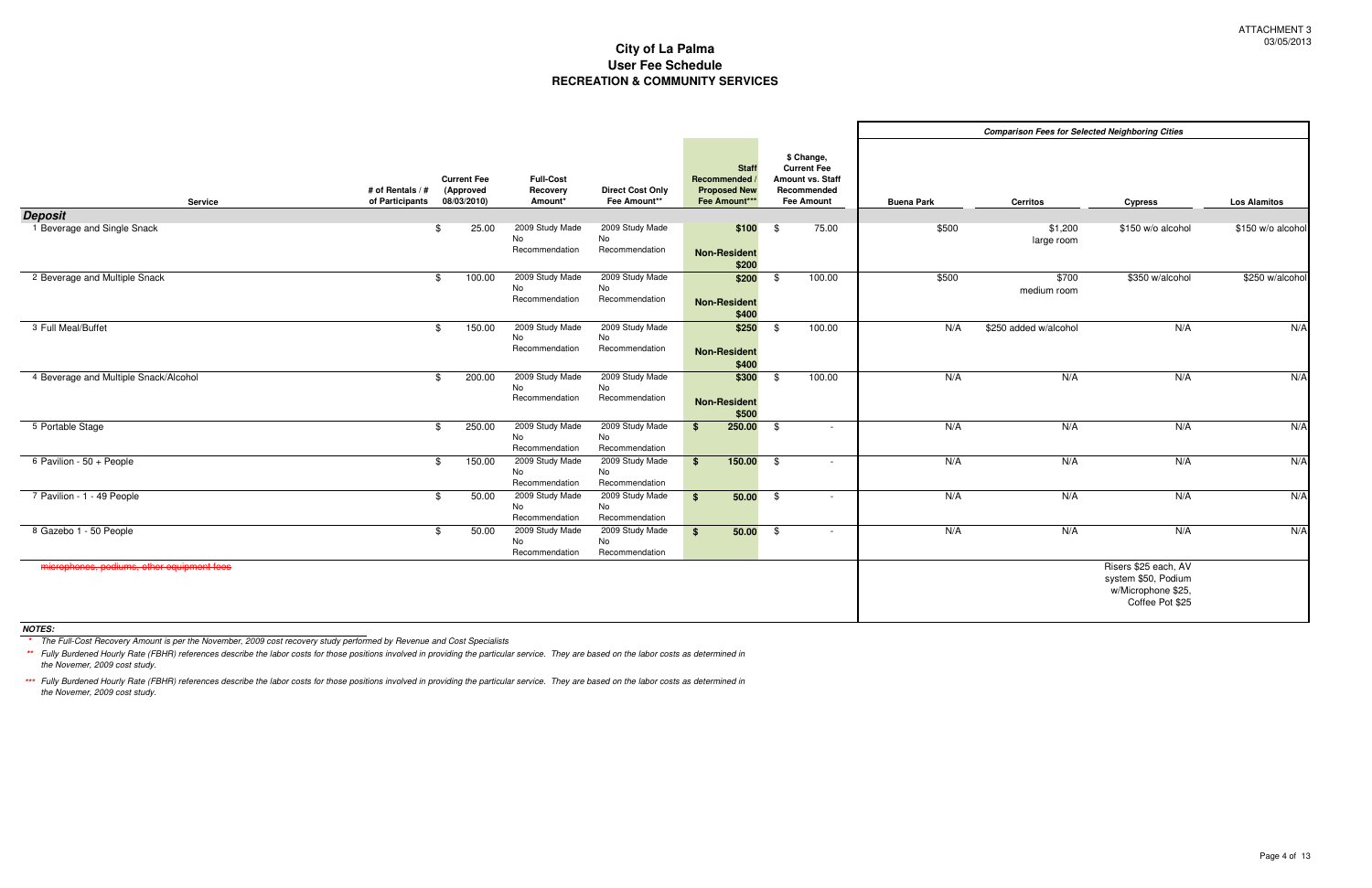|      |                                             |                                                               |                                                                                 |                     |                                                |      |                                         |      |                                         |                                                                                                                                                      |               |          | <b>Comparison Fees for Selected Neighboring Cities</b> |                   |                         |                  |                           |                         |                     |
|------|---------------------------------------------|---------------------------------------------------------------|---------------------------------------------------------------------------------|---------------------|------------------------------------------------|------|-----------------------------------------|------|-----------------------------------------|------------------------------------------------------------------------------------------------------------------------------------------------------|---------------|----------|--------------------------------------------------------|-------------------|-------------------------|------------------|---------------------------|-------------------------|---------------------|
| Ref# |                                             | <b>Service</b>                                                | <b>Level of Activity</b><br>(# of Permits<br>Issued, 12<br><b>Month Period)</b> |                     | <b>Current Fee</b><br>(Approved<br>08/03/2010) |      | <b>Full-Cost</b><br>Recovery<br>Amount* |      | <b>Direct Cost Only</b><br>Fee Amount** | \$ Change, Current<br>Fee Amount vs.<br><b>Staff</b><br><b>Recommended Fee</b><br>Staff Recommended /<br><b>Proposed New Fee Amount***</b><br>Amount |               |          |                                                        | <b>Buena Park</b> |                         | <b>Stanton</b>   | <b>Cypress</b>            |                         | <b>Los Alamitos</b> |
|      | <b>Fees Proposed to be Reduced</b>          |                                                               |                                                                                 |                     |                                                |      |                                         |      |                                         |                                                                                                                                                      |               |          |                                                        |                   |                         |                  |                           |                         |                     |
|      |                                             |                                                               |                                                                                 |                     |                                                |      |                                         |      |                                         |                                                                                                                                                      |               |          |                                                        |                   |                         |                  |                           |                         |                     |
|      | 1 S-109 Artifical Turf Permit               |                                                               | $\mathbf{0}$                                                                    | - \$                | 121.00                                         |      | 270.00                                  | - \$ | 200.00                                  |                                                                                                                                                      | - \$          | (121.00) | N/A                                                    |                   | N/A                     |                  | N/A                       | N/A                     |                     |
|      | 2 S-135 Lot Line Adjustment                 |                                                               |                                                                                 | $\overline{0}$ 1 \$ | 605.00 1 \$                                    |      | 605.00                                  | \$   | 600.00                                  | $\mathbf{s}$<br>600.00                                                                                                                               | $\mathbb{S}$  | (5.00)   | N/A                                                    |                   | \$                      | $\overline{745}$ | $$1,300 + Actual$<br>Cost | N/A                     |                     |
|      | 3 S-143 Entitlement Extension               |                                                               | $\Omega$                                                                        | - SS                | 515.00                                         | - \$ | 515.00                                  | - \$ | 500.00                                  | 500.00<br>$\sqrt{3}$                                                                                                                                 | - \$          | (15.00)  |                                                        | 150               | \$                      | 405              | -\$<br>400                | \$                      | 400                 |
|      | 4 S-162 Temporary Banner / Sign Review      |                                                               | 17                                                                              | -\$                 | 68.00                                          | \$   | 90.00                                   | \$   | 75.00                                   | $\overline{\bullet}$<br>25.00                                                                                                                        | - \$          | (43.00)  |                                                        | 25                | $$115 + Actual$<br>Cost |                  | N/A                       |                         |                     |
|      | 5 S-163 Sign Plan Review                    |                                                               | $\mathbf{0}$                                                                    |                     | 135.00                                         |      | 135.00                                  | -\$  | 120.00                                  | 120.00<br>- \$                                                                                                                                       | - \$          | (15.00)  | \$                                                     | 475               | \$                      | 205              | N/A                       | \$                      | 1,000               |
|      | 6 S-164 Non Residential Real Estate Sign    |                                                               |                                                                                 | $0 \quad$ \$        | 135.00                                         | -\$  | 135.00                                  | \$   | 120.00                                  | 50.00<br>$^{\circ}$                                                                                                                                  | <b>S</b>      | (85.00)  | N/A                                                    |                   | N/A                     |                  | N/A                       | N/A                     |                     |
|      |                                             |                                                               |                                                                                 |                     |                                                |      |                                         |      |                                         |                                                                                                                                                      |               |          |                                                        |                   |                         |                  |                           |                         |                     |
|      |                                             | <b>Fees At or Below Direct Cost Only Amount</b>               |                                                                                 |                     |                                                |      |                                         |      |                                         |                                                                                                                                                      |               |          |                                                        |                   |                         |                  |                           |                         |                     |
|      |                                             | 1 S-101 Conditional Use Permit (Requires DC Review)           | 3                                                                               |                     | 585.00                                         | \$   | 1,140.00                                | -\$  | 1,000.00                                | \$1,000 Minimum Manditory \$<br>Fee + Actual Labor Costs<br>(FBHR)                                                                                   |               | 415.00   |                                                        | 1,600             | - \$                    | 2,825            | $$2000 + Actual$<br>Cost  | \$                      | 1,900               |
|      |                                             | 2 S-104 Conditional Use Permit (Does Not Require DC Review)   |                                                                                 |                     | 132.00                                         |      | 900.00                                  |      | 800.00                                  | \$900 Minimum Fee or<br><b>Actual Labor Costs</b><br>(FBHR), Whichever is<br>Greater                                                                 |               | 468.00   | N/A                                                    |                   | N/A                     |                  | $$700 + Actual$<br>Cost   | \$                      | 1,000               |
|      | 3 S-107 Conditional Use Permit Amendment    |                                                               | $\mathbf{2}$                                                                    | - \$                | 387.00                                         | \$   | 900.00                                  | -\$  | 800.00                                  | \$800 Minimum Manditory<br>Fee+ Actual Labor Costs<br>(FBHR)                                                                                         | - \$          | 413.00   | N/A                                                    |                   | N/A                     |                  | N/A                       | N/A                     |                     |
|      | 4 S-112 Precise Plan                        |                                                               | 3                                                                               | - SS                | 585.00                                         | -\$  | 1,105.00                                | -\$  | 1,000.00                                | \$1,000 Minimum Manditory<br>Fee + Actual Labor Costs<br>(FBHR)                                                                                      | - \$          | 415.00   | <b>S</b>                                               | 1,025             | -\$                     | 2,505            | $$1,500 + Actual$<br>Cost | \$                      | 1,600               |
|      | 5 S-115 Precise Plan Amendment - Commercial |                                                               | $^{\circ}$                                                                      | - \$                | 345.00                                         | \$   | 1,105.00                                | - \$ | 1,000.00                                | \$1,000 Minimum Manditory<br>Fee + Actual Labor Costs<br>(FBHR)                                                                                      | - \$          | 655.00   | N/A                                                    |                   | \$                      | 1,220            | $$500 + Actual$<br>Cost   | N/A                     |                     |
|      |                                             | 6 S-118 Precise Plan Amendment - Residential (Level C Review) | 4                                                                               | - \$                | 375.00                                         | \$   | 635.00                                  | - \$ | 600.00                                  | 600.00<br>$\sqrt{3}$                                                                                                                                 | - \$          | 225.00   | - \$                                                   | $\overline{275}$  | -\$                     | 1,220            | $$500 + Actual$<br>Cost   | N/A                     |                     |
|      | 7 S-120 Temporary Use Permit                |                                                               | $\overline{4}$                                                                  | - \$                | 76.00                                          | -96  | 225.00                                  | - \$ | 200.00                                  | 200.00<br>- \$                                                                                                                                       | - \$          | 124.00   | \$                                                     | 250               | \$                      | 170              | $$50 - 300$               | \$                      | 250                 |
|      | 8 S-126 Appeal to City Council              |                                                               | $\Omega$                                                                        |                     | 297.00                                         |      | 690.00                                  | .\$  | 600.00                                  | 300.00<br><b>S</b>                                                                                                                                   | - \$          | 3.00     |                                                        | 800               | $$700 - 1,075$          |                  | $$250 - 450$              | \$                      | 1,000               |
|      | 9 S-133 Environmental Impact Report Review  |                                                               | $\mathbf{0}$                                                                    | \$                  | 790.00                                         | - \$ | 3,745.00                                | \$   | 3,200.00                                | <b>Actual Cost + 10%</b>                                                                                                                             | - \$          |          | Actual Cost +<br>10%                                   |                   | \$                      | 4,015            | $$2,500 + Actual$<br>Cost | $$525 +$<br>Preparation |                     |
|      | 10 S-137 Tentative Parcel Map               |                                                               |                                                                                 | $01$ \$             | 558.00 <b>1</b> \$                             |      | 810.00                                  | - \$ | 700.00                                  | \$700 Minimum Manditory<br>Fee + Actual Labor Costs<br>(FBHR)                                                                                        | <b>S</b>      | 142.00   | \$                                                     | 780               | - \$                    | 1,600            | $$1,100 + Actual$<br>Cost | \$                      | 1,000               |
|      | 11 S-141 Tentative Tract Map                |                                                               |                                                                                 | $11$ \$             | $646.00$ 1 \$                                  |      | 810.00                                  | - \$ | 700.00                                  | \$700 Minimum Manditory<br>Fee + Actual Labor Costs<br>(FBHR)                                                                                        | $\frac{1}{2}$ | 54.00    | l \$                                                   | 1,475             | $\bullet$               | 2,365            | $$1600 + Actual$<br>Cost  | \$                      | 1,200               |
|      | 12 S-144 Final Parcel or Tract Map Check    |                                                               | 0                                                                               | - \$                | 441.00                                         | - \$ | 755.00                                  | - \$ | 700.00                                  | 700.00<br>-\$                                                                                                                                        | \$            | 259.00   | N/A                                                    |                   | N/A                     |                  | $$1600 + Actual$<br>Cost  | N/A                     |                     |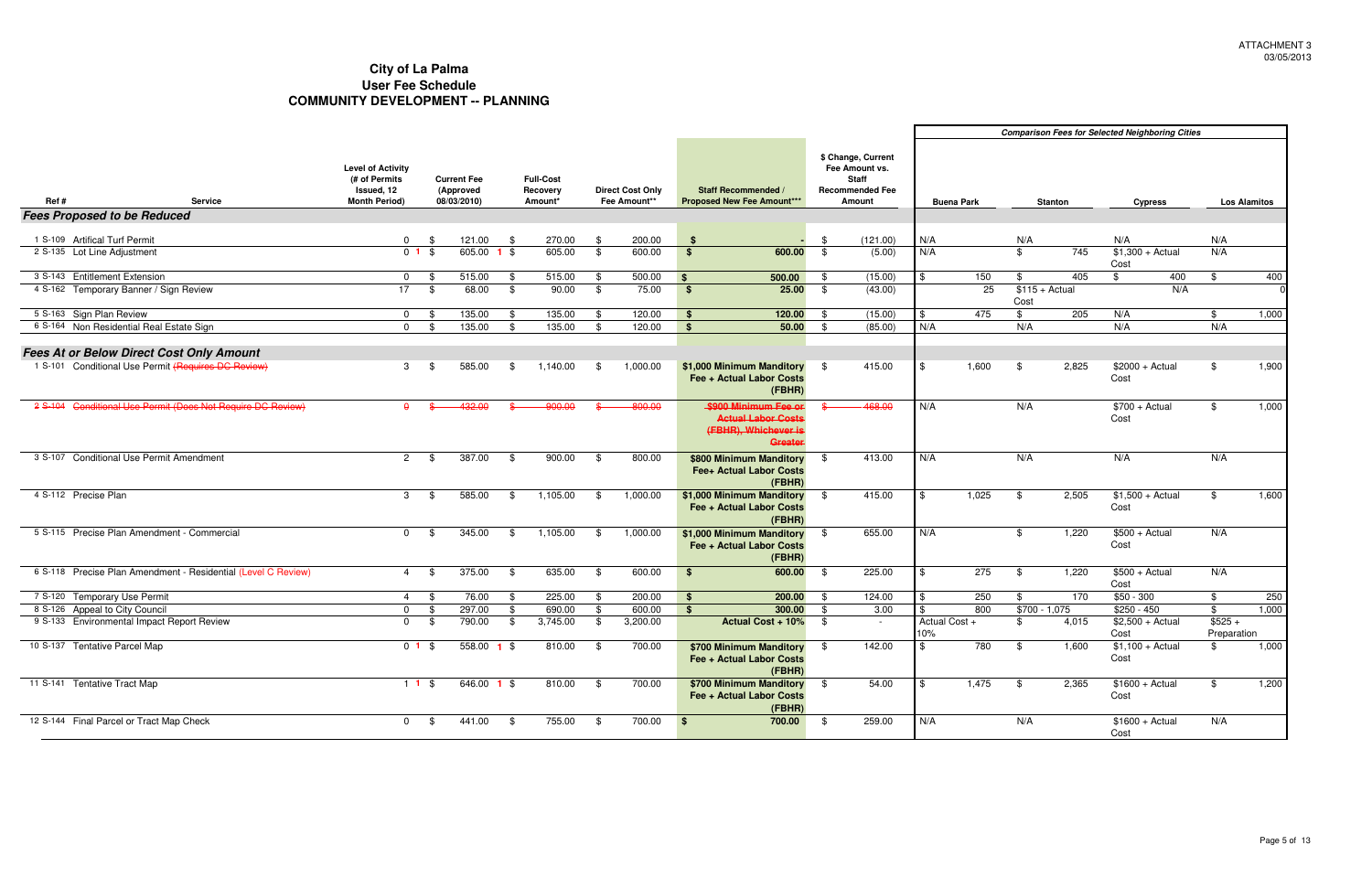**\*\*** Using the November, 2009 cost recovery study, this column represents only the direct costs related to provding the fee (i.e., salary, benefits and maintenance and operations costs). There is no<br>indirect overhead included i

|                                                                    |                                                                                 |                                                |                                         |                                         |      |                                                                 |      |                                                                                          | <b>Comparison Fees for Selected Neighboring Cities</b> |                   |                          |                |                           |     |     |                     |
|--------------------------------------------------------------------|---------------------------------------------------------------------------------|------------------------------------------------|-----------------------------------------|-----------------------------------------|------|-----------------------------------------------------------------|------|------------------------------------------------------------------------------------------|--------------------------------------------------------|-------------------|--------------------------|----------------|---------------------------|-----|-----|---------------------|
| <b>Service</b><br>Ref#                                             | <b>Level of Activity</b><br>(# of Permits<br>Issued, 12<br><b>Month Period)</b> | <b>Current Fee</b><br>(Approved<br>08/03/2010) | <b>Full-Cost</b><br>Recovery<br>Amount* | <b>Direct Cost Only</b><br>Fee Amount** |      | <b>Staff Recommended /</b><br><b>Proposed New Fee Amount***</b> |      | \$ Change, Current<br>Fee Amount vs.<br><b>Staff</b><br><b>Recommended Fee</b><br>Amount |                                                        | <b>Buena Park</b> |                          | <b>Stanton</b> | <b>Cypress</b>            |     |     | <b>Los Alamitos</b> |
| 13 S-147 General Plan Amendment                                    |                                                                                 | 748.00                                         | 2,495.00                                | \$<br>2,200.00                          |      | \$1,500 Minimum Manditory<br>Fee + Actual Labor Costs<br>(FBHR) | - \$ | 752.00                                                                                   |                                                        | 1,400             | \$                       | 2,430          | $$600 + Actual$<br>Cost   |     |     | 1,875               |
| 14 S-152 Zone Change                                               | $\Omega$                                                                        | 748.00                                         | 2,335.00                                | 2,000.00                                |      | \$1500 Minimum Manditory<br>Fee + Actual Labor Costs<br>(FBHR)  | - \$ | 752.00                                                                                   |                                                        | 1,400             |                          | 1,465          | $$2,000 + Actual$<br>Cost |     |     | 1,600               |
| 15 S-160 Residential Remodel (Level A & B Review)                  |                                                                                 | 76.00                                          | 505.00                                  | 400.00                                  | \$   | 264.00                                                          |      | 188.00                                                                                   |                                                        | N/A               |                          | 630            |                           | N/A |     | N/A                 |
| 16 S-177 Special Map Fee - Hourly                                  |                                                                                 | 26.00                                          | 90.00                                   | 75.00                                   | - \$ | 75.00                                                           |      | 49.00                                                                                    | N/A                                                    |                   | N/A                      |                | N/A                       |     | N/A |                     |
| 17 S-181 Variance: Existing Residential                            |                                                                                 | 76.00                                          | 1,105.00                                | 1,000.00                                |      | 1,105.00                                                        |      | 1,029.00                                                                                 |                                                        | 525               | \$.                      | 1.460          | $$1,000 + Actual$<br>Cost |     | \$  | 1,800               |
| 18 S-184 Variance: Existing Commercial                             | $\mathbf{a}$                                                                    | $-157.00$                                      | 1.105.00                                | 1,000.00                                |      | 1.105.00                                                        |      | 948.00                                                                                   | \$                                                     | 1,350             | \$.                      | 1,460          | $$1,000 + Actual$<br>Cost |     |     | 1,800               |
| Variance: New Project<br>19 S-187                                  | $\Omega$                                                                        | 157.00                                         | 1,255.00                                | 1,100.00                                |      | \$1,000 Minimum Manditory<br>Fee + Actual Labor Costs<br>(FBHR) | - \$ | 843.00                                                                                   | N/A                                                    |                   |                          | 1.460          | $$1,000 + Actual$<br>Cost |     | \$  | 1,800               |
| 20 S-190 Community Event Review                                    |                                                                                 | 150.00                                         | 450.00                                  | 400.00                                  | - 9  | 150.00                                                          |      | $\sim$                                                                                   |                                                        | N/A               |                          | N/A            |                           | N/A |     | N/A                 |
| 21 S-195 General Plan and Zoning Update Surcharge Fee              | 0 <sup>2</sup>                                                                  | 5%2                                            | 0%                                      | 0%                                      |      | 5%                                                              |      | $0\%$                                                                                    | N/A                                                    |                   | \$55 per permit          |                | N/A                       |     | N/A |                     |
| 22 New Administrative Review and Approval (Includes Solar systems) |                                                                                 |                                                |                                         | \$                                      | \$   | 75.00                                                           | - \$ | 75.00                                                                                    |                                                        |                   |                          |                |                           |     |     |                     |
| <b>Fees At Full-Cost Recovery Amount</b>                           |                                                                                 |                                                |                                         |                                         |      |                                                                 |      |                                                                                          |                                                        |                   |                          |                |                           |     |     |                     |
| 1 S-128 Categorical Exemption (Notice of Exemption "NOE")          |                                                                                 | 215.00                                         | 215.00                                  | 200.00                                  | -\$  | 215.00                                                          | - \$ | $\sim$                                                                                   | -\$                                                    | 100               | \$                       | 55             | \$                        | 100 | \$  | 100                 |
| 2 S-129 Environmental Assessment                                   |                                                                                 | 175.00                                         | 480.00                                  | 400.00                                  | - \$ | 480.00                                                          | - \$ | 305.00                                                                                   | N/A                                                    |                   | N/A                      |                | N/A                       |     | \$. | 100                 |
| 3 S-131 Mitigated Negative Declaration                             |                                                                                 | 1,680.00                                       | 1,680.00                                | 1,400.00                                | - \$ | 1,680.00                                                        | - \$ |                                                                                          |                                                        | 315               | $$2,055 +$<br>Consultant |                | $$600 + Actual$<br>Cost   |     | \$  | 600                 |

**NOTES:**

**1** Plus the cost of the Contract City Engineer @ \$90 per hour with a \$300 minimum

**2** 5% surcharge on Building Permits

**\*\*\***Fully Burdened Hourly Rate (FBHR) references describe the labor costs for those positions involved in providing the particular service. They are based on the labor costs as determined in the Novemer, 2009 cost study.

**\***The Full-Cost Recovery Amount is per the November, 2009 cost recovery study performed by Revenue and Cost Specialists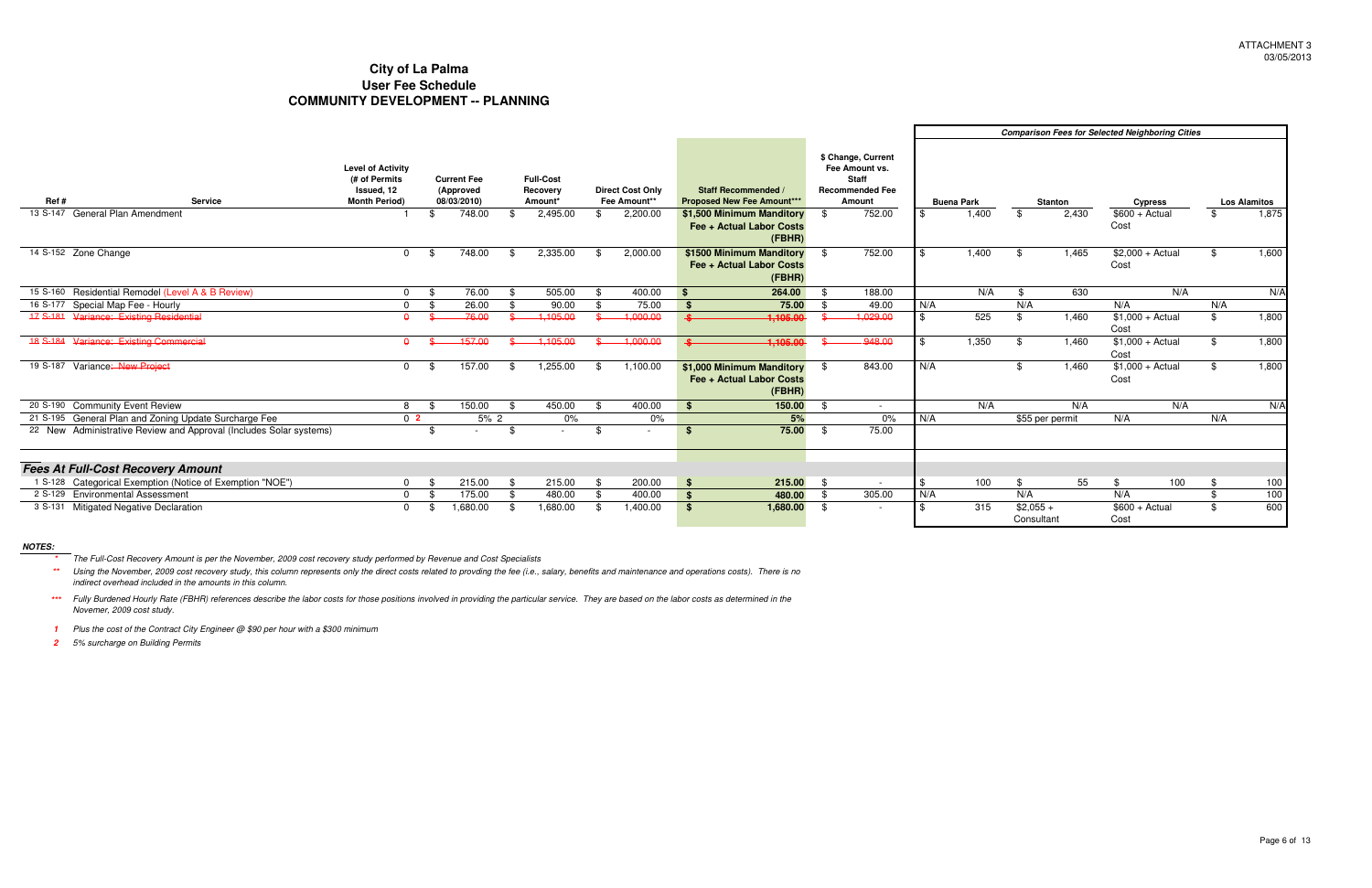| Ref #    | <b>Service</b><br><b>Fees Proposed to be Reduced</b>                                     | <b>Level of Activity</b><br>(# of Permits<br>Issued, 12<br><b>Month Period)</b> | <b>Current Fee</b><br>(Approved<br>08/03/2010) | <b>Full-Cost</b><br>Recovery<br>Amount*                              | <b>Direct Cost Only</b><br>Fee Amount** | <b>Staff Recommended /</b><br><b>Proposed New Fee Amount***</b>                                        | \$ Change, Current<br>Fee Amount vs.<br><b>Staff</b><br><b>Recommended Fee</b><br>Amount | <b>Buena Park</b>                  | <b>Cypress</b>                                  | <b>Garden Grove</b>                                                      |
|----------|------------------------------------------------------------------------------------------|---------------------------------------------------------------------------------|------------------------------------------------|----------------------------------------------------------------------|-----------------------------------------|--------------------------------------------------------------------------------------------------------|------------------------------------------------------------------------------------------|------------------------------------|-------------------------------------------------|--------------------------------------------------------------------------|
|          | 1 S-219 Improvement Plan Check and Inspection: \$5,000 - \$25,000                        | $\Omega$                                                                        | 1,272.00<br>- SS                               | $$2,819 + 10.9\%$ of<br>project cost over<br>\$5,000                 | 2,296.00<br>\$                          | \$1.200 Minimum Fee or<br><b>Actual Labor Costs</b><br>(FBHR), Whichever is<br><b>Greater</b>          | (72.00)<br>\$                                                                            | \$65/hour with 2 hour<br>minimum   | $$500$ minimum + 3<br>hours per sheet<br>(FBHR) | \$135 w/ dep 3%<br>Construction Cost +<br>5% const cost<br>(inspections) |
| 2 S-220  | Improvement Plan Check and Inspection: \$25,000 and above                                | $\mathbf{2}$                                                                    | 2,546.00<br>\$                                 | $$5.637 + 4\%$ of<br>Project cost over<br>\$25,000 or Actual<br>Cost | 4,591.00<br>\$                          | \$2,500 Minimum Fee or<br><b>Actual Labor Costs</b><br>(FBHR), Whichever is<br><b>Greater</b>          | (46.00)<br>\$                                                                            | \$65/hour with 2 hour<br>minimum   | $$500$ minimum + 3<br>hours per sheet<br>(FBHR) | \$135 w/ dep 3%<br>Construction Cost +<br>5% const cost<br>(inspections) |
|          | <b>Fees At or Below Direct Cost Only Amount</b>                                          |                                                                                 |                                                |                                                                      |                                         |                                                                                                        |                                                                                          |                                    |                                                 |                                                                          |
|          | 1 S-203 Right-of-Way Encroachment Plan Check/Inspection - Residential                    | 8                                                                               | 89.00<br>- \$                                  | 450.00<br>-\$                                                        | 400.00<br>- \$                          | 314.00<br>$\mathbf{s}$                                                                                 | 225.00<br>- \$                                                                           | $$30 + 3.5\%$<br>construction cost | 3.5% construction<br>cost                       | $$100 + $100/h$ our                                                      |
| 2 S-211  | Right-of-Way Encroachment Plan Check/Inspection - Commercial                             | 102                                                                             | 89.00<br>- \$                                  | 630.00<br>\$                                                         | 500.00<br>\$                            | \$<br>314.00                                                                                           | 225.00<br>- \$                                                                           | $$30 + 3.5\%$<br>construction cost | 3.5% construction<br>cost                       | $$200 + $200/hour$                                                       |
| -3       | Miscellaneous Blueprints Copies                                                          | $\Omega$                                                                        | 3.00<br>-\$                                    | 2009 Study Made<br>No<br>Recommendation                              | 2009 Study Made<br>No<br>Recommendation | \$3 material charge +<br><b>Actual Labor Costs (FBHR)</b>                                              | $\mathbf{\$}$<br>$\sim$                                                                  | $\sim$                             | \$<br>$\sim$                                    | $\sqrt{3}$                                                               |
| 4 S-244  | Disconnection of Water Service                                                           | 01S                                                                             | 64.00                                          | $FBHR +$<br>Equipment                                                | \$<br>64.00                             | \$<br>64.00                                                                                            | - \$<br>$\sim$                                                                           | \$.                                | $-$ \$                                          | $-$ \$                                                                   |
| 5        | Special Requests for Work Crew                                                           | $01$ \$                                                                         | 114.00                                         | 2009 Study Made<br>No<br>Recommendation                              | 2009 Study Made<br>No<br>Recommendation | <b>Actual Labor Costs</b><br>(FBHR) Based on Total<br><b>Billed Hours</b>                              |                                                                                          |                                    | $-$ \$                                          | $-$ \$                                                                   |
| - 6      | Trash Bins in Right-of-Way, plus \$100 bond (refundable) includes \$50<br>Inspection fee | $\mathbf{0}$                                                                    | 89.00<br>- \$                                  | 2009 Study Made<br><b>No</b><br>Recommendation                       | 2009 Study Made<br>No<br>Recommendation | \$<br>89.00                                                                                            | \$                                                                                       | 85<br>\$                           | \$<br>$\sim$                                    | 100<br>- \$                                                              |
| 7 S-217  | Improvement Plan Check and Inspection: Less than \$5,000                                 | $\Omega$                                                                        | 254.00<br>\$                                   | \$<br>630.00                                                         | \$<br>500.00                            | \$600 Minimum Fee or<br><b>Actual Labor Costs</b><br>(FBHR), Whichever is<br><b>Greater</b>            | 346.00<br>\$                                                                             | \$65/hour with 2 hour<br>minimum   | $$500$ minimum + 3<br>hours per sheet<br>(FBHR) | \$135 w/ dep 3%<br>Construction Cost +<br>5% const cost<br>(inspections) |
| 8 S-290  | <b>Storm Drainage NPDES</b>                                                              | $\Omega$                                                                        | 2010 Update<br>Had No<br>Suggested<br>Amount   | 2009 Study Made<br><b>No</b><br>Recommendation                       | 2009 Study Made<br>No<br>Recommendation | <b>Actual Labor Costs</b><br>(FBHR)                                                                    |                                                                                          |                                    | \$                                              | \$                                                                       |
| 9 S-248  | Connection and Meter Charges - Labor and Material: 5/8 x 3/4"                            | 13                                                                              | 60.00<br>- \$                                  | $$60 + Actual$<br>Meter Cost                                         | $$60 + Actual$<br>Meter Cost            | <b>Actual Labor Costs</b><br>(FBHR), \$120 min fee +<br><b>Actual Material Cost of</b><br><b>Meter</b> | 60.00<br>\$                                                                              | 122<br>\$                          | - \$                                            | 170<br>\$                                                                |
| 10 S-253 | Connection and Meter Charges - Labor and Material: 1"                                    | $\overline{0}$                                                                  | 60.00<br>- \$                                  | $$60 + Actual$<br>Meter Cost                                         | $$60 + Actual$<br>Meter Cost            | <b>Actual Labor Costs</b><br>(FBHR), \$275 min fee +<br><b>Actual Material Cost of</b><br><b>Meter</b> | 215.00<br>\$                                                                             | 178<br>\$                          | - \$<br>$\sim$                                  | - \$<br>185                                                              |

#### **Comparison Fees for Selected Neighboring Cities**

#### **City of La Palma User Fee SchedulePUBLIC WORKS**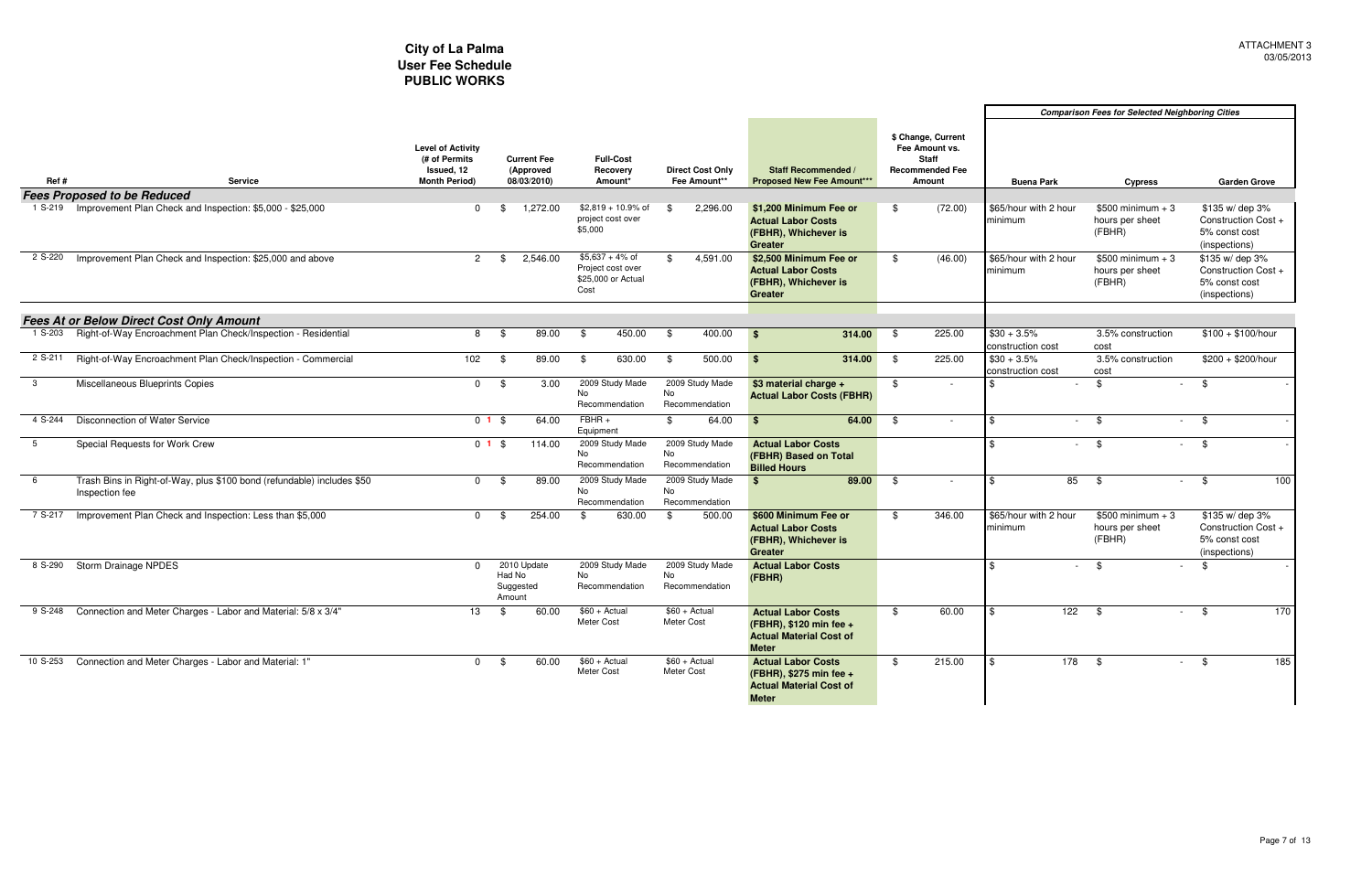|          |                                                                  |                                                                                 |                                                |                                                |                                          |                                                                                                          |                                                                                          |          | <b>Comparison Fees for Selected Neighboring Cities</b> |      |                        |                     |  |
|----------|------------------------------------------------------------------|---------------------------------------------------------------------------------|------------------------------------------------|------------------------------------------------|------------------------------------------|----------------------------------------------------------------------------------------------------------|------------------------------------------------------------------------------------------|----------|--------------------------------------------------------|------|------------------------|---------------------|--|
| Ref #    | <b>Service</b>                                                   | <b>Level of Activity</b><br>(# of Permits<br>Issued, 12<br><b>Month Period)</b> | <b>Current Fee</b><br>(Approved<br>08/03/2010) | <b>Full-Cost</b><br>Recovery<br>Amount*        | <b>Direct Cost Only</b><br>Fee Amount**  | Staff Recommended<br><b>Proposed New Fee Amount***</b>                                                   | \$ Change, Current<br>Fee Amount vs.<br><b>Staff</b><br><b>Recommended Fee</b><br>Amount |          | <b>Buena Park</b>                                      |      | <b>Cypress</b>         | <b>Garden Grove</b> |  |
| 11 S-255 | Connection and Meter Charges - Labor and Material: 1-1/2"        | $\Omega$                                                                        | 120.00                                         | $$120 + Actual$<br>Meter Cost                  | $$120 + Actual$<br>Meter Cost            | <b>Actual Labor Costs</b><br>(FBHR), \$320 min fee +<br><b>Actual Material Cost of</b><br><b>Meter</b>   | \$                                                                                       | 200.00   | 505                                                    | - \$ | \$<br>$\sim$           | 200                 |  |
| 12 S-257 | Connection and Meter Charges - Labor and Material: 2"            | $\Omega$<br>- \$                                                                | 120.00                                         | $$120 + Actual$<br>Meter Cost                  | $$120 + Actual$<br>Meter Cost            | <b>Actual Labor Costs</b><br>(FBHR), \$940 min fee +<br><b>Actual Material Cost of</b><br><b>Meter</b>   | \$                                                                                       | 820.00   | 495                                                    | - \$ | -\$<br>$\sim$          | 235                 |  |
| 13 S-259 | Connection and Meter Charges - Labor and Material: 2" and Larger |                                                                                 | 2010 Update<br>Had No<br>Suggested<br>Amount   | $FBHR +$<br>Equipment                          | $FBHR +$<br>Equipment                    | <b>Actual Labor Costs</b><br>(FBHR), \$1,120 min fee +<br><b>Actual Material Cost of</b><br><b>Meter</b> | \$                                                                                       | 1,120.00 | 714                                                    | - \$ | \$<br>$\sim$           | 380                 |  |
| 14       | Sewer Connection (unit)                                          | 03S                                                                             | 275.00                                         | 2009 Study Made<br>No<br>Recommendation        | 2009 Study Made<br>No<br>Recommendation  | 275.00<br>$$^{\circ}$                                                                                    | -\$                                                                                      |          | 50                                                     | -\$  |                        |                     |  |
| 15       | Sewer Connection (acre)                                          | $0$ 3 $$$                                                                       | 1,646.00                                       | 2009 Study Made<br>No<br>Recommendation        | 2009 Study Made<br>No<br>Recommendation  | 1,646.00<br>\$                                                                                           | - \$                                                                                     |          | 200                                                    | - \$ |                        |                     |  |
| 16       | <b>Refund Handling Charge</b>                                    | $4 \text{ } $$                                                                  | 59.00                                          | 2009 Study Made<br><b>No</b><br>Recommendation | 2009 Study Made<br>No.<br>Recommendation | 59.00<br>\$                                                                                              | -\$                                                                                      | $\sim$   | $\sim 100$                                             | - \$ | \$<br>$\sim 100$       |                     |  |
|          | <b>Fees At Full-Cost Recovery Amount</b>                         |                                                                                 |                                                |                                                |                                          |                                                                                                          |                                                                                          |          |                                                        |      |                        |                     |  |
| 1 S-233  | Banner                                                           | $\Omega$<br>- \$                                                                | 170.00                                         | 310.00<br>\$                                   | 300.00<br>-\$                            | 310.00<br>- \$                                                                                           | - \$                                                                                     | 140.00   | 250                                                    | -\$  | - \$<br>$\sim 100$     |                     |  |
| 2 S-262  | <b>Temporary Construction Meter</b>                              | $\overline{4}$<br>- \$                                                          | 60.00                                          | 60.00<br>\$                                    | 47.00<br>\$                              | $\sqrt{3}$<br>60.00                                                                                      | -\$                                                                                      | $\sim$   | 250                                                    | \$   | -\$<br>$\sim 100$      |                     |  |
| 3 S-292  | Fats, Oils & Grease Program (Annual Permit Charge)               | 31<br>- \$                                                                      | 225.00                                         | 225.00<br>\$                                   | 216.00<br>-\$                            | 225.00<br>$\mathbf{s}$                                                                                   | -\$                                                                                      | $\sim$   | $\sim$ 100 $\mu$                                       | - \$ | 385<br>- \$            | $\sim$              |  |
|          | Water Service Delinquent Account Penalty                         | 1,692 <b>2</b> \$                                                               | 10.00                                          | 10.00<br>\$                                    | 10.00<br>-\$                             | $\mathbf{s}$<br>10.00                                                                                    | - \$                                                                                     | $\sim$   | $\sim$                                                 | - \$ | -\$<br>$\sim 100$      | $\sim$              |  |
|          | 5 S-242 Water Service to Turn Water Off and On                   | 108<br>- \$                                                                     | 49.00                                          | 49.00<br>\$                                    | 39.00<br>-\$                             | 49.00<br>$\mathbf{s}$                                                                                    | -\$                                                                                      | $\sim$   | 30                                                     | - \$ | \$<br>$\sim$ 100 $\mu$ | 50                  |  |
| 6 S-242  | After Hours Reconnection of Water                                | 12 <sup>12</sup><br>_\$                                                         | 144.00                                         | 144.00<br>-\$                                  | 117.00                                   | 144.00<br>$\mathbf{s}$                                                                                   | -\$                                                                                      | $\sim$   | $\sim$ 10 $\pm$                                        | - \$ | . \$<br>$\sim$         |                     |  |
|          | 7 S-246 Testing Water Meters                                     | 13<br>-\$                                                                       | 105.00                                         | 105.00<br>\$                                   | 82.00<br>-\$                             | 105.00<br>$\mathbf{s}$                                                                                   | -\$                                                                                      | $\sim$   | 40                                                     | -\$  | $\sim$                 | \$60/hour           |  |

#### **NOTES:**

**\***The Full-Cost Recovery Amount is per the November, 2009 cost recovery study performed by Revenue and Cost Specialists

\*\* Fully Burdened Hourly Rate (FBHR) references describe the labor costs for those positions involved in providing the particular service. They are based on the labor costs as determined in the Novemer, 2009 cost study.

**1** Actual cost at the fully burdened hourly rate of staff plus the cost of equipment rental.

**2**This is a penalty assessed to discourage utility bill delinquency.

- **3**Development Impact Fee subject to AB 1600 requirements.
- **4** This service is either not provided or not currently charged.

**\*\*\***Fully Burdened Hourly Rate (FBHR) references describe the labor costs for those positions involved in providing the particular service. They are based on the labor costs as determined in the Novemer, 2009 cost study.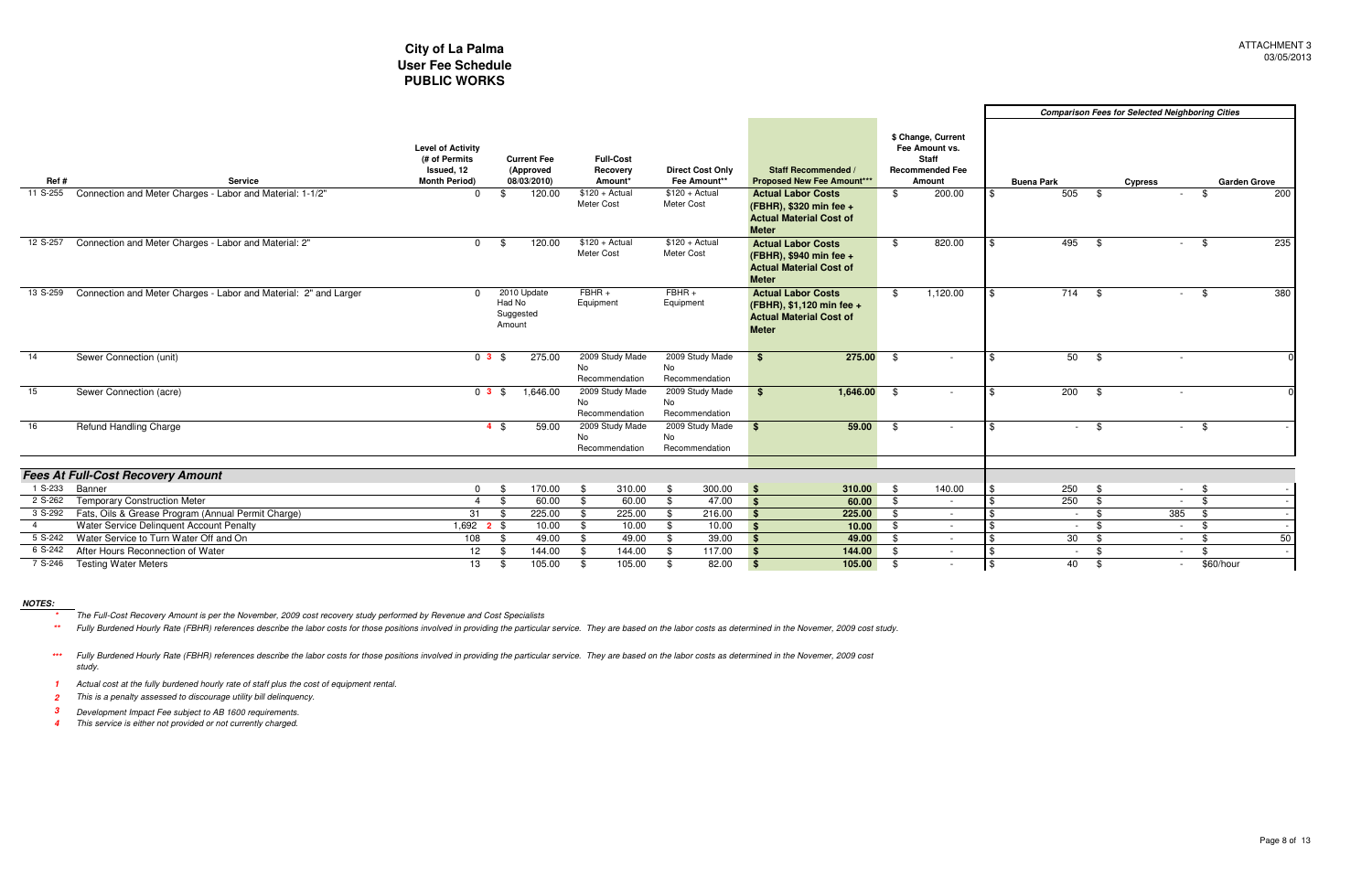|                    |                                                                                              | City of La Palma<br><b>User Fee Schedule</b><br><b>POLICE</b>                   |                                                |                                                     |                                         |                                                                            |            |                                                                                          |            |                   |                                                        | <b>ATTAGHM</b><br>03/05            |
|--------------------|----------------------------------------------------------------------------------------------|---------------------------------------------------------------------------------|------------------------------------------------|-----------------------------------------------------|-----------------------------------------|----------------------------------------------------------------------------|------------|------------------------------------------------------------------------------------------|------------|-------------------|--------------------------------------------------------|------------------------------------|
|                    |                                                                                              |                                                                                 |                                                |                                                     |                                         |                                                                            |            |                                                                                          |            |                   | <b>Comparison Fees for Selected Neighboring Cities</b> |                                    |
| Ref#               | <b>Service</b>                                                                               | <b>Level of Activity</b><br>(# of Permits<br>Issued, 12<br><b>Month Period)</b> | <b>Current Fee</b><br>(Approved<br>08/03/2010) | <b>Full-Cost</b><br>Recovery<br>Amount*             | <b>Direct Cost Only</b><br>Fee Amount** | Staff Recommended<br><b>Proposed New Fee</b><br>Amount***                  |            | \$ Change, Current<br>Fee Amount vs.<br><b>Staff</b><br><b>Recommended Fee</b><br>Amount |            | <b>Buena Park</b> | <b>Stanton</b>                                         | <b>Cypress</b>                     |
|                    | <b>Fees Proposed to be Reduced</b>                                                           |                                                                                 |                                                |                                                     |                                         |                                                                            |            |                                                                                          |            |                   |                                                        |                                    |
| 1 S-315            | Accident, Incident, and Crime Report (per report)                                            | $276$ 1 \$                                                                      | 15.00                                          | 2009 Study Made<br><b>No</b><br>Recommendation      | 2009 Study Made<br>No<br>Recommendation | 2.00<br><b>S</b>                                                           | - \$       | (13.00)                                                                                  | -\$        | 2.00              | Online (web) Access<br>(free)                          | \$1 minimum plus \$.10 per<br>page |
| 2 S-347            | Visa, Passport Clearance Letters                                                             | 11                                                                              | 25.00<br>\$                                    | 25.00<br>-\$                                        | 20.00<br>\$                             | 20.00<br><b>S</b>                                                          | . ድ        | (5.00)                                                                                   | -\$        | 10.00             | N/A                                                    | 20.00                              |
|                    |                                                                                              |                                                                                 |                                                |                                                     |                                         |                                                                            |            |                                                                                          |            |                   |                                                        |                                    |
|                    | <b>Fees At or Below Direct Cost Only Amount</b>                                              |                                                                                 |                                                |                                                     |                                         |                                                                            |            |                                                                                          |            |                   |                                                        |                                    |
| 1 S-311<br>2 S-318 | Towing or Storing Vehicles from Private Property (Permit)<br>Loud Party Service Fee (hourly) | $\overline{0}$<br>$\overline{0}$                                                | 95.00<br>- \$<br>\$<br>143.00                  | 95.00<br>-\$<br>4 2009 Study Made                   | 74.00<br>\$<br>2009 Study Made          | $\mathbf{s}$<br>95.00<br><b>Actual Labor Cost</b>                          | -\$<br>-\$ | $\sim$ $-$                                                                               |            | 84.00<br>N/A      | N/A<br>N/A                                             | 105.00<br>N/A                      |
|                    |                                                                                              |                                                                                 |                                                | No<br>Recommendation                                | No<br>Recommendation                    | of Police Officer(s)<br><b>Involved (FBHR)</b>                             |            |                                                                                          |            |                   |                                                        |                                    |
| 3 S-322            | Emergency Response to DUI Caused Traffic Collisions                                          | $\overline{7}$                                                                  | 117.00<br>\$                                   | 4 2009 Study Made<br><b>No</b><br>Recommendation    | 2009 Study Made<br>No<br>Recommendation | <b>Actual Labor Cost</b><br>of Police Officer(s)<br><b>Involved (FBHR)</b> |            |                                                                                          |            | N/A               | N/A                                                    | N/A                                |
| 4 S-326            | False Alarm Prevention (each after three/year)                                               | $0 *$                                                                           | 82.00                                          | 2009 Study Made<br>No<br>Recommendation             | 2009 Study Made<br>No<br>Recommendation | <b>Actual Labor Cost</b><br>of Police Officer(s)<br><b>Involved (FBHR)</b> | \$         | $\sim$                                                                                   | $\sqrt{3}$ | 75.00             | N/A                                                    | 70.00                              |
| 5 S-329            | Police Extra Duty (hourly)                                                                   |                                                                                 | $$^{\circ}$<br>100.00                          | 100.00<br>\$                                        | 76.00<br>- \$                           | <b>Actual Labor Cost</b><br>of Police Officer(s)<br><b>Involved (FBHR)</b> | \$         | $\sim$                                                                                   |            | N/A               | N/A                                                    | N/A                                |
| 6 S-340            | Vehicle Identification Number (VIN) Verification                                             | $\overline{7}$                                                                  | - \$<br>24.00                                  | - \$<br>30.00                                       | 24.00<br>\$                             | 24.00<br>$\mathbf{s}$                                                      | - \$       | $\sim$                                                                                   |            | 25.00             | N/A                                                    | $$5.00$ minimum + cost             |
| 7 S-344            | Non-Resident Equipment, C.D.L. and Registration Sign-off                                     | 25                                                                              | 23.00<br>\$                                    | 30.00<br>-\$                                        | 24.00<br>\$                             | 23.00<br>$\mathbf{s}$                                                      | \$         | $\sim$                                                                                   | -\$        | 10.00             | N/A                                                    | 20.00                              |
| 8 S-352            | Police Photos (12)                                                                           | $41$ \$                                                                         | 77.00                                          | 2009 Study Made<br>N <sub>0</sub><br>Recommendation | 2009 Study Made<br>No<br>Recommendation | 77.00<br>$\mathbf{s}$                                                      | -\$        |                                                                                          |            | N/A               | N/A                                                    | N/A                                |
| 9 S-355            | Subpoena Duces Tecum                                                                         | $32$ \$                                                                         |                                                | 2009 Study Made<br>No.<br>Recommendation            | 2009 Study Made<br>No<br>Recommendation | $\sim 10$                                                                  | \$         |                                                                                          |            | N/A               | N/A                                                    | N/A                                |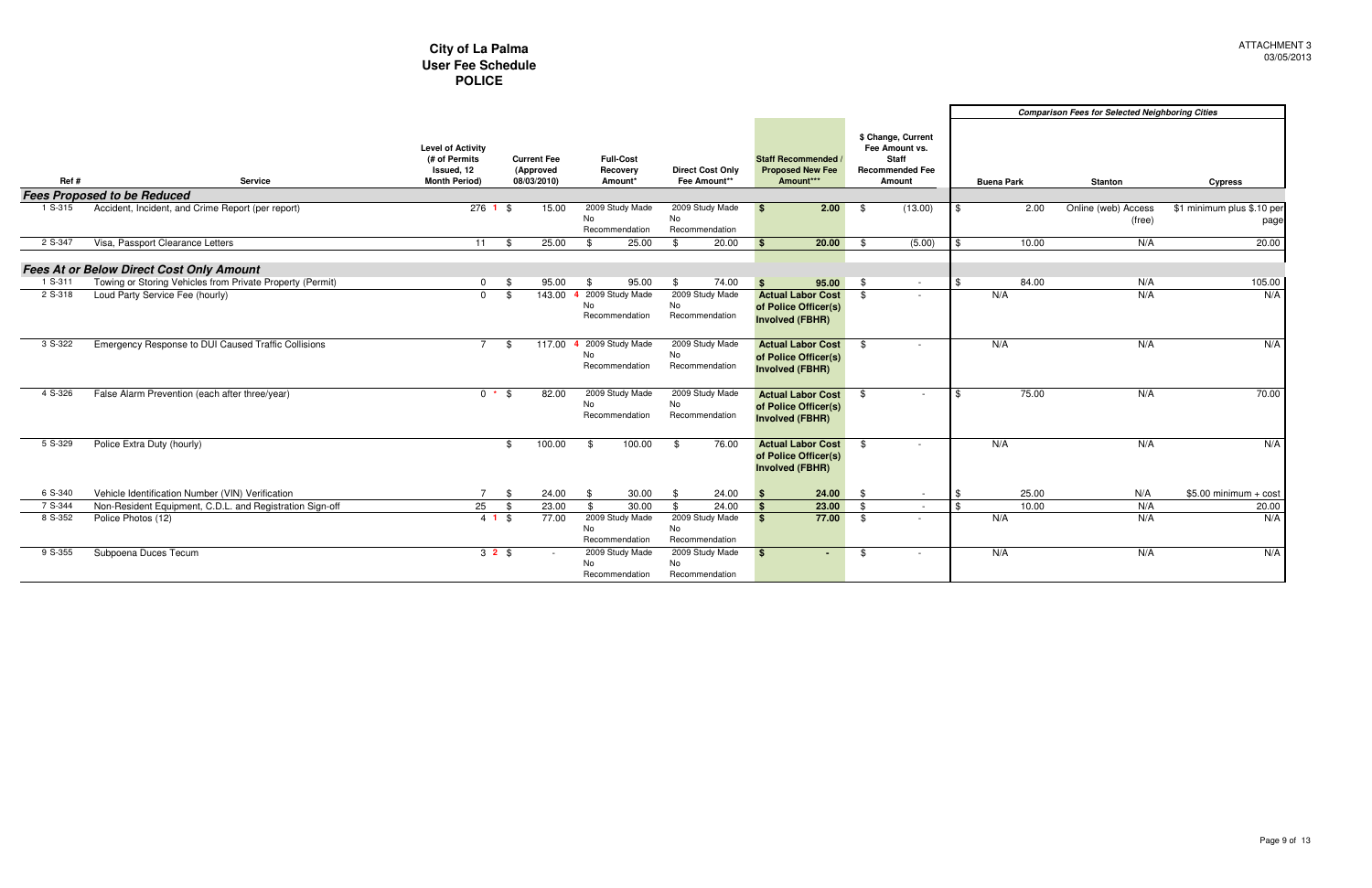### **City of La Palma User Fee SchedulePOLICE**

|          |                                                      |                                                                                 |                                                |                                         |                                                |     |                                                                    |  |                                                                                          | <b>Comparison Fees for Selected Neighboring Cities</b> |                   |                |                |
|----------|------------------------------------------------------|---------------------------------------------------------------------------------|------------------------------------------------|-----------------------------------------|------------------------------------------------|-----|--------------------------------------------------------------------|--|------------------------------------------------------------------------------------------|--------------------------------------------------------|-------------------|----------------|----------------|
| Ref#     | Service                                              | <b>Level of Activity</b><br>(# of Permits<br>Issued, 12<br><b>Month Period)</b> | <b>Current Fee</b><br>(Approved<br>08/03/2010) | <b>Full-Cost</b><br>Recovery<br>Amount* | <b>Direct Cost Only</b><br>Fee Amount**        |     | <b>Staff Recommended /</b><br><b>Proposed New Fee</b><br>Amount*** |  | \$ Change, Current<br>Fee Amount vs.<br><b>Staff</b><br><b>Recommended Fee</b><br>Amount |                                                        | <b>Buena Park</b> | <b>Stanton</b> | <b>Cypress</b> |
| 10 S-327 | Alarm Permit - Business, Commercial, and Residential | 283                                                                             | 16.00                                          | 2009 Study Made<br>No<br>Recommendation | 2009 Study Made<br><b>No</b><br>Recommendation |     | 16.00                                                              |  |                                                                                          |                                                        | 15.00             | N/A            | 30.00          |
| 11 S-197 | Non-Response/Compliance                              |                                                                                 | 104.00                                         | 2009 Study Made<br>No<br>Recommendation | 2009 Study Made<br>No<br>Recommendation        |     | 104.00                                                             |  |                                                                                          |                                                        | N/A               | N/A            | N/A            |
| 12 S-367 | Records Clerk                                        |                                                                                 | 72.00                                          | 2009 Study Made<br>No<br>Recommendation | 2009 Study Made<br>No<br>Recommendation        |     | 72.00                                                              |  |                                                                                          |                                                        | N/A               | N/A            | N/A            |
| 13 S-198 | Code Enforcement (hourly)                            |                                                                                 | 104.00                                         | 2009 Study Made<br>No<br>Recommendation | 2009 Study Made<br>No<br>Recommendation        |     | 104.00                                                             |  |                                                                                          |                                                        | N/A               | N/A            | N/A            |
|          | <b>Fees At Full-Cost Recovery Amount</b>             |                                                                                 |                                                |                                         |                                                |     |                                                                    |  |                                                                                          |                                                        |                   |                |                |
| 1 S-307  | Fingerprinting (per card)                            | 116                                                                             | 20.00                                          | 32.00                                   | 25.00                                          | ∣\$ | $25.00$ \$                                                         |  | 5.00                                                                                     |                                                        | 15.00             | N/A            | 25.00          |
| 2 S-349  | Releasing Stored and/or Impounded Vehicles           | 171                                                                             | 23.00                                          | 55.00                                   | 43.00                                          |     | 43.00                                                              |  | 20.00                                                                                    |                                                        | 55.00             | N/A            | 85.00          |

\* Fully Burdened Hourly Rate (FBHR) references describe the labor costs for those positions involved in providing the particular service. They are based on the labor costs as determined in the Novemer, 2009 cost study. **\*\***

#### **NOTES:**

**\***The Full-Cost Recovery Amount is per the November, 2009 cost recovery study performed by Revenue and Cost Specialists

**1**Charge the maximum allowed by the Public Records Act

**2**Fee established by external regulatory agency

**3**Current fee is a one-time charge with no mechanism to keep the data current.

**4**Suggested fee would be based on actual cost of personnel involved, i.e., Fully Burdened Hourly Rate

**\*\*\***Fully Burdened Hourly Rate (FBHR) references describe the labor costs for those positions involved in providing the particular service. They are based on the labor costs as determined in the Novemer, 2009 cost study.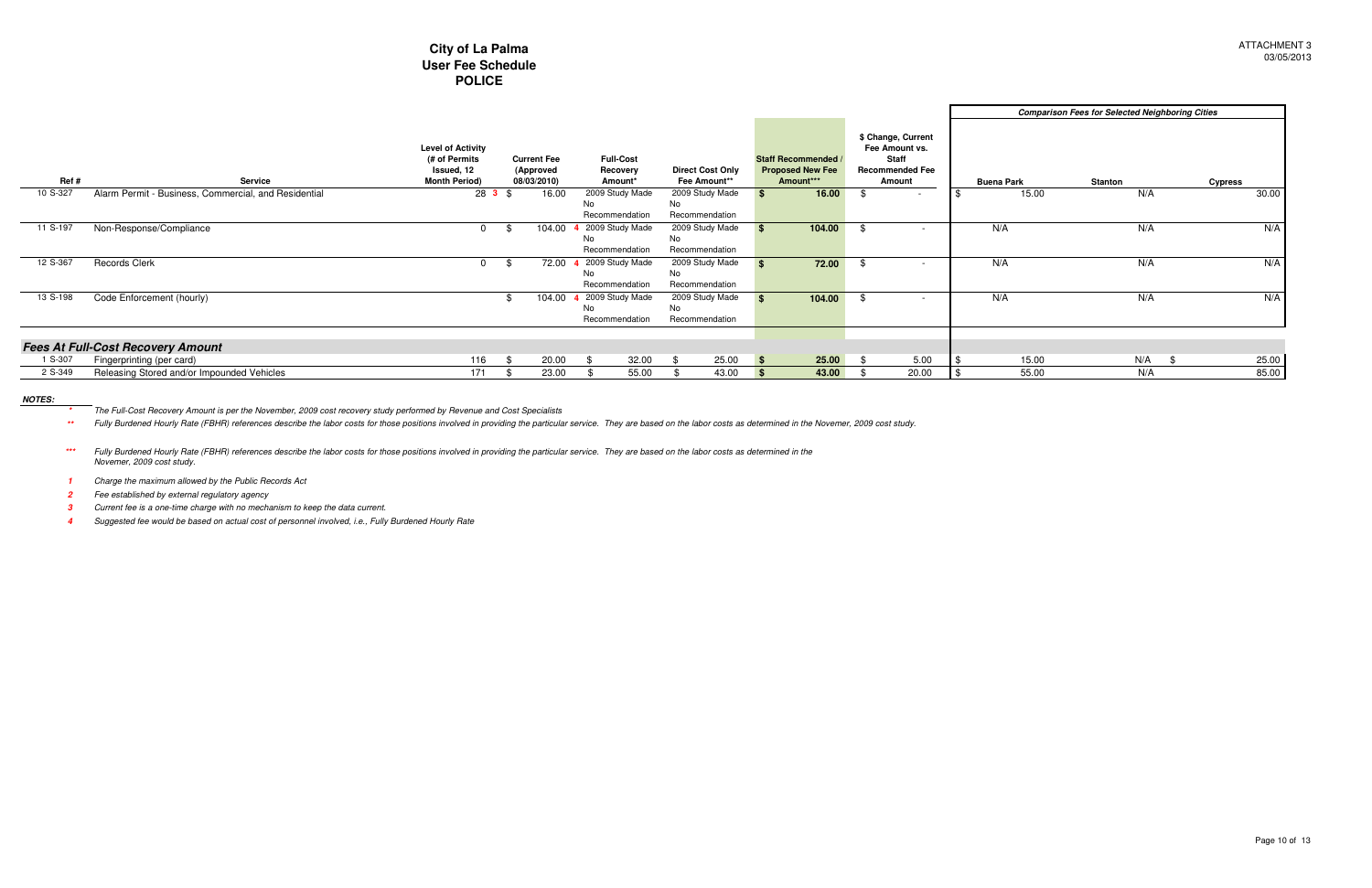|             |                                                                                                                     |     | <b>Current Fee</b>                |     | <b>Full-Cost</b>                  |      |                                         |                    | <b>Staff Recommended</b>                 |          | \$ Change, Current<br>Fee Amount vs.<br><b>Staff</b> |                   |                |                    |
|-------------|---------------------------------------------------------------------------------------------------------------------|-----|-----------------------------------|-----|-----------------------------------|------|-----------------------------------------|--------------------|------------------------------------------|----------|------------------------------------------------------|-------------------|----------------|--------------------|
| Ref#        | <b>Service</b>                                                                                                      |     | (Approved<br>08/03/2010)          |     | Recovery<br>Amount*               |      | <b>Direct Cost Only</b><br>Fee Amount** |                    | <b>Proposed New Fee</b><br>Amount***     |          | <b>Recommended Fee</b><br><b>Amount</b>              | <b>Buena Park</b> | <b>Stanton</b> | <b>Cypress</b>     |
|             | <b>Fees Proposed to be Reduced or Eliminated</b>                                                                    |     |                                   |     |                                   |      |                                         |                    |                                          |          |                                                      |                   |                |                    |
| $4 S - 511$ | New Business Application: In City - Processing Fee                                                                  |     | 68.00                             |     | 135.00                            |      | 116.00                                  |                    |                                          |          | (68.00)                                              | N/A               | $+10$          | N/A                |
| $2S-511$    | New Business Application: Outside the City - Processing Fee                                                         |     | 33.00                             |     | $-20.00$                          |      | $-14.00$                                |                    |                                          |          | (33.00)                                              | N/A               | N/A            | N/A                |
| $38-517$    | Benewal of Rusiness/Home License - Processing Fee                                                                   |     | 33.00                             |     |                                   | ¢    |                                         |                    |                                          |          | (33.00)                                              | N/A               | -60            | N/A                |
| 4 S-521     | Special Business Permit Application/Renewal                                                                         | \$  | 170.00                            | \$  | 195.00                            | \$   | 159.00                                  | <b>\$</b>          | 159.00                                   | -\$      | (11.00)                                              | N/A               | N/A            | N/A                |
| 5 S-522     | Special Permit Committee Procedure and Renewal of Special Permit                                                    | -\$ | 250.00                            | -\$ | 250.00                            | - \$ | 164.00                                  | <b>S</b>           | 164.00                                   | - \$     | (86.00)                                              | N/A               | N/A            | N/A                |
| 6 S-524     | Solicitation Permit Application/Renewal                                                                             | -\$ | 147.00                            | -\$ | 150.00                            | - \$ | 121.00                                  | <b>S</b>           | 121.00                                   | \$       | (26.00)                                              | N/A               | N/A            | N/A                |
| 7 S-528     | Appeal to City Council - Special Permit, Business License, or Home Business License<br>Determination (Non-Resident) | -\$ | 150.00                            | -\$ | 150.00                            | - \$ | 36.00                                   | <b>S</b>           | 36.00                                    | - \$     | (114.00)                                             | N/A               | N/A            | N/A                |
| 8 S-528     | Appeal to City Council - Special Permit, Business License, or Home Business License<br>Determination (Resident)     | \$  | 114.00                            | -\$ | 150.00                            | \$   | 36.00                                   | <b>S</b>           | 36.00                                    | - \$     | (78.00)                                              | N/A               | N/A            | N/A                |
| 9 S-532     | Agenda Subscription (annual)                                                                                        | \$  | 17.00                             |     | 17.00                             | \$   | 16.00                                   | <b>\$</b>          | 16.00                                    | -\$      | (1.00)                                               | N/A               | 55             | N/A                |
| 10 S-535    | Minutes Subscription (annual)                                                                                       | ደ   | 17.00                             | . ድ | 17.00                             | - \$ | 16.00                                   | $\mathbf{\hat{s}}$ | 16.00                                    | . \$     | (1.00)                                               | N/A               | N/A            | N/A                |
| 11 S-537    | Code Books (Initial)                                                                                                |     | 198.00                            | -\$ | 160.00                            | -\$  | 157.00                                  |                    | 157.00                                   | - \$     | (41.00)                                              | 160               | $55 + Cost$    | <b>Actual Cost</b> |
| 12 S-537    | Code Books (Updates)                                                                                                |     | 10.00                             | -\$ | 30.00                             | -\$  | 27.00                                   | <b>S</b>           | 27.00                                    | - \$     | 17.00                                                | 25                | $55 + Cost$    | 30                 |
| 13 S-539    | Council/Commission/Advisory Committee Meeting (Listening or Taping) - TAPES                                         | \$  | 33.00                             | \$  | 30.00                             | \$   | 27.00                                   | <b>S</b>           | 27.00                                    | - \$     | (6.00)                                               | N/A               | N/A            | N/A                |
| 14 S-539    | Council/Commission/Advisory Committee Meeting (Listening or Taping) - COMPACT<br><b>DISK</b>                        | \$  | 28.00                             | -\$ | 30.00                             | \$   | 27.00                                   | <b>S</b>           | 27.00                                    | - \$     | (1.00)                                               | N/A               | N/A            | N/A                |
|             | <b>Fees At or Below Direct Cost Only Amount</b>                                                                     |     |                                   |     |                                   |      |                                         |                    |                                          |          |                                                      |                   |                |                    |
|             | 1 S-515 Duplicate Business License                                                                                  | \$  | 5.00                              | -\$ | 5.00                              | \$   | 5.00                                    | - \$               | 5.00                                     | <b>S</b> |                                                      | N/A               | N/A            | N/A                |
| 2 S-526     | Solicitation Identification Card Issuance                                                                           | \$  | 10.00                             | \$  | 10.00                             | \$   | 10.00                                   | $\mathbf{s}$       | 10.00                                    | \$       | $\sim$                                               | N/A               | N/A            | N/A                |
| 3 S-555     | <b>Returned Checks</b>                                                                                              |     | Actual Cost +<br>\$22 Bank Charge | No  | 2009 Study Made<br>Recommendation | No   | 2009 Study Made<br>Recommendation       |                    | Actual Cost + \$22<br><b>Bank Charge</b> | -\$      |                                                      | 25                | 25             | Actual Cost $+15$  |
| 4 S-542     | Transcript of Council/Commission/Advisory Committee Meeting Tapes                                                   |     | 45.00                             | No  | 2009 Study Made<br>Recommendation | \$   | $\overline{\phantom{a}}$                |                    | <b>Actual Cost Staff</b><br><b>Cost</b>  | -\$      |                                                      | N/A               | N/A            | N/A                |
| 5 S-560     | Photocopies (Base Fee of $$1.70 + $.05$ for Each Additional Page)                                                   | \$  | 1.70                              |     | 1.70                              | \$   | 1.70                                    | <b>S</b>           | 1.70                                     | - \$     |                                                      | 0.10              | 0.10           | $$1 + 0.10$ page   |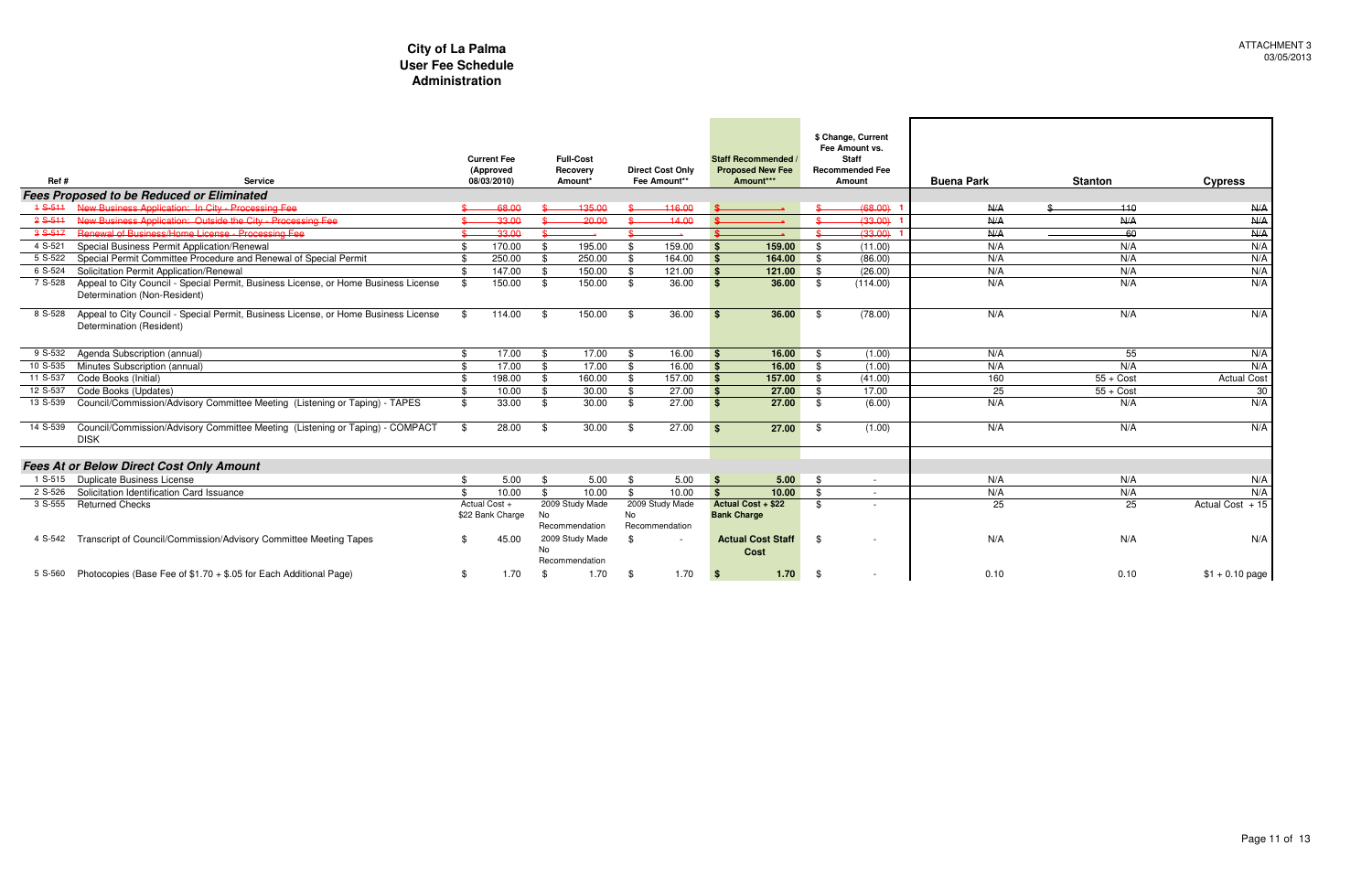| urrent<br>it vs.<br>ed Fee |                   |                |                |
|----------------------------|-------------------|----------------|----------------|
| <u>t</u>                   | <b>Buena Park</b> | <b>Stanton</b> | <b>Cypress</b> |
|                            |                   |                |                |
|                            |                   |                |                |
| $\blacksquare$             |                   |                |                |
| $\overline{\phantom{a}}$   |                   |                |                |
| $\sim$ $-$                 |                   |                |                |
| $\blacksquare$             |                   |                |                |
| $\sim$                     |                   |                |                |
| $\overline{\phantom{a}}$   |                   |                |                |
| $\overline{\phantom{a}}$   |                   |                |                |
| $\sim$ $-$                 |                   |                |                |
| 74                         |                   |                |                |
| $\blacksquare$             |                   |                |                |

| Ref#            | <b>Service</b>                                                                                                      | <b>Current Fee</b><br>(Approved<br>08/03/2010) | <b>Full-Cost</b><br>Recovery<br>Amount* | <b>Direct Cost Only</b><br>Fee Amount** |               | Staff Recommended<br><b>Proposed New Fee</b><br>Amount*** |     | \$ Change, Current<br>Fee Amount vs.<br><b>Staff</b><br><b>Recommended Fee</b><br>Amount | <b>Buena Park</b> |
|-----------------|---------------------------------------------------------------------------------------------------------------------|------------------------------------------------|-----------------------------------------|-----------------------------------------|---------------|-----------------------------------------------------------|-----|------------------------------------------------------------------------------------------|-------------------|
|                 |                                                                                                                     |                                                |                                         |                                         |               |                                                           |     |                                                                                          |                   |
|                 | Fees Below Were Not Analyzed as Part of 2009 Cost Recover Study, Recommendation is to Keep Fees at Current Levels:* |                                                |                                         |                                         |               |                                                           |     |                                                                                          |                   |
|                 | Notary Fees (Charge State Allowed Charge of \$10 per signature)                                                     | 10.00                                          | 2009 Study Made<br><b>No</b>            | 2009 Study Made<br>No                   | \$            | 10.00                                                     | \$  |                                                                                          |                   |
|                 |                                                                                                                     |                                                | Recommendation                          | Recommendation                          |               |                                                           |     |                                                                                          |                   |
|                 | License Fee - Film Permit (per day)                                                                                 | \$<br>10.00                                    | 2009 Study Made                         | 2009 Study Made                         | \$.           | 10.00                                                     | \$  |                                                                                          |                   |
|                 |                                                                                                                     |                                                | <b>No</b>                               | No                                      |               |                                                           |     |                                                                                          |                   |
|                 |                                                                                                                     |                                                | Recommendation                          | Recommendation                          |               |                                                           |     |                                                                                          |                   |
| 8               | License Fee - Commercial Business (per year)                                                                        | \$<br>35.00                                    | 2009 Study Made                         | 2009 Study Made                         | \$.           | 35.00                                                     | -\$ |                                                                                          |                   |
|                 |                                                                                                                     |                                                | <b>No</b>                               | No                                      |               |                                                           |     |                                                                                          |                   |
|                 |                                                                                                                     |                                                | Recommendation                          | Recommendation                          |               |                                                           |     |                                                                                          |                   |
| 9               | License Fee - General Contractors (per year)                                                                        | \$<br>112.00                                   | 2009 Study Made                         | 2009 Study Made                         | \$.           | 112.00                                                    | -\$ |                                                                                          |                   |
|                 |                                                                                                                     |                                                | <b>No</b>                               | No                                      |               |                                                           |     |                                                                                          |                   |
|                 |                                                                                                                     |                                                | Recommendation                          | Recommendation                          |               |                                                           |     |                                                                                          |                   |
| $\overline{10}$ | License Fee - Sub Contractors (per year)                                                                            | \$<br>56.00                                    | 2009 Study Made                         | 2009 Study Made                         | \$.           | 56.00                                                     | -\$ |                                                                                          |                   |
|                 |                                                                                                                     |                                                | <b>No</b><br>Recommendation             | No<br>Recommendation                    |               |                                                           |     |                                                                                          |                   |
|                 |                                                                                                                     |                                                |                                         |                                         |               |                                                           |     |                                                                                          |                   |
| 11              | License Fee - One Day Permit                                                                                        | \$<br>10.00                                    | 2009 Study Made                         | 2009 Study Made                         | $\mathbf{\$}$ | 10.00                                                     | -\$ |                                                                                          |                   |
|                 |                                                                                                                     |                                                | <b>No</b><br>Recommendation             | No<br>Recommendation                    |               |                                                           |     |                                                                                          |                   |
|                 |                                                                                                                     |                                                |                                         |                                         |               |                                                           |     |                                                                                          |                   |
| 12              | License Fee - Pool Tables/Arcade Games (per machine per year)                                                       | \$<br>21.00                                    | 2009 Study Made<br>No.                  | 2009 Study Made<br><b>No</b>            | \$            | 21.00                                                     | -\$ |                                                                                          |                   |
|                 |                                                                                                                     |                                                | Recommendation                          | Recommendation                          |               |                                                           |     |                                                                                          |                   |
| 13              | License Fee - Professional Business and Services (per year)                                                         | \$<br>56.00                                    | 2009 Study Made                         | 2009 Study Made                         | \$.           | 56.00                                                     | \$  |                                                                                          |                   |
|                 |                                                                                                                     |                                                | <b>No</b>                               | <b>No</b>                               |               |                                                           |     |                                                                                          |                   |
|                 |                                                                                                                     |                                                | Recommendation                          | Recommendation                          |               |                                                           |     |                                                                                          |                   |
| 14              | License Fee - Rental Property (per unit per year)                                                                   | \$<br>4.20                                     | 2009 Study Made                         | 2009 Study Made                         | \$            | 4.20                                                      | \$  |                                                                                          |                   |
|                 |                                                                                                                     |                                                | <b>No</b>                               | No.                                     |               |                                                           |     |                                                                                          |                   |
|                 |                                                                                                                     |                                                | Recommendation                          | Recommendation                          |               |                                                           |     |                                                                                          |                   |
| 15              | License Fee - Transportation (per vehicle per year)                                                                 | \$<br>28.00                                    | 2009 Study Made                         | 2009 Study Made                         | \$            | 28.00                                                     | \$  |                                                                                          |                   |
|                 |                                                                                                                     |                                                | <b>No</b>                               | <b>No</b>                               |               |                                                           |     |                                                                                          |                   |
|                 |                                                                                                                     |                                                | Recommendation                          | Recommendation                          |               |                                                           |     |                                                                                          |                   |
| 16              | License Fee - Vending Machines (per machine per year)                                                               | \$<br>8.40                                     | 2009 Study Made                         | 2009 Study Made                         | $\mathbf{s}$  | 8.40                                                      | -\$ |                                                                                          |                   |
|                 |                                                                                                                     |                                                | No                                      | No                                      |               |                                                           |     |                                                                                          |                   |
|                 |                                                                                                                     |                                                | Recommendation                          | Recommendation                          |               |                                                           |     |                                                                                          |                   |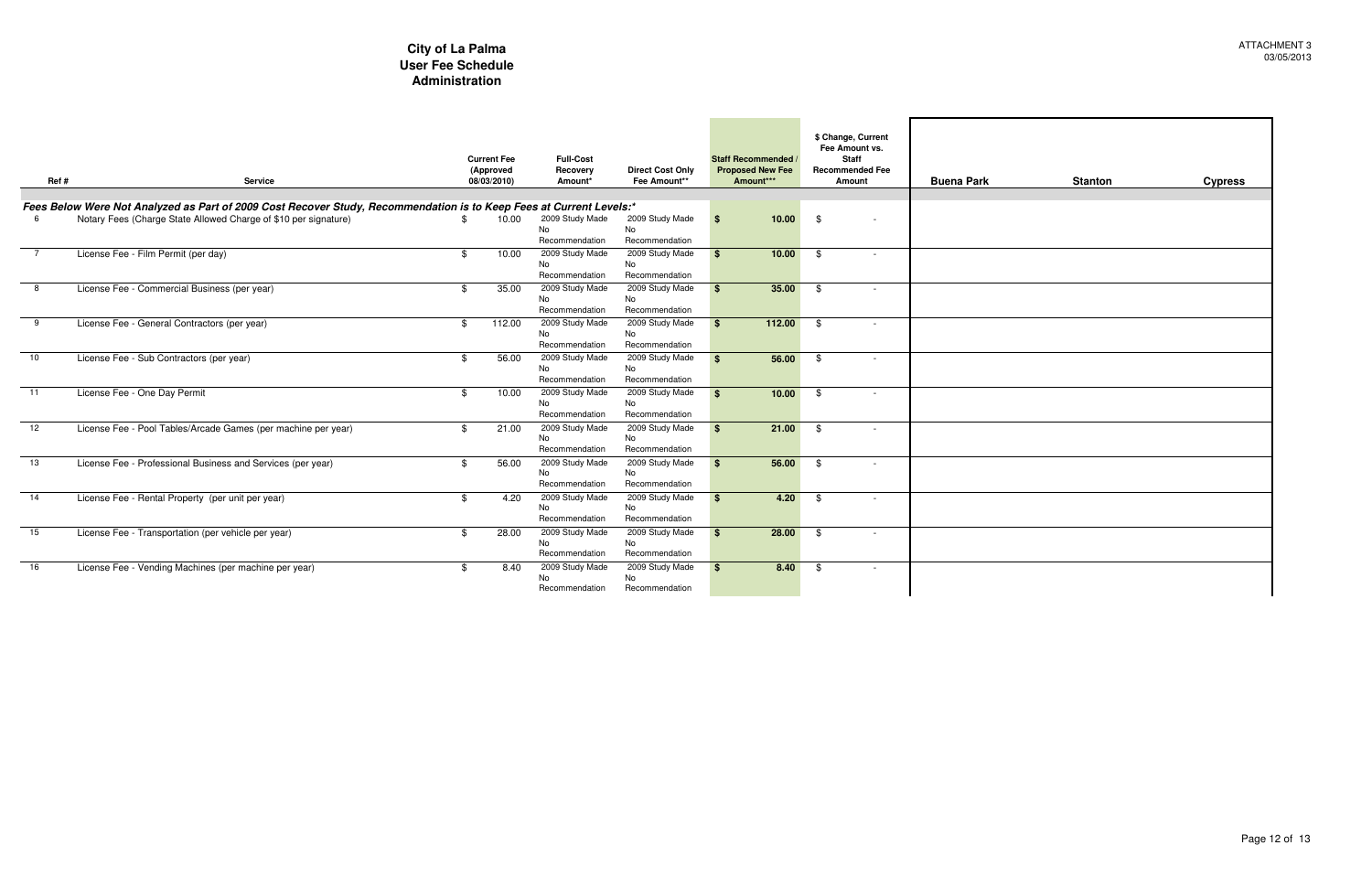| Ref#    | <b>Service</b>                                                                        | <b>Current Fee</b><br>(Approved<br>08/03/2010) | <b>Full-Cost</b><br>Recovery<br>Amount* | <b>Direct Cost Only</b><br>Fee Amount** |              | Staff Recommended<br><b>Proposed New Fee</b><br>Amount*** |      | \$ Change, Current<br>Fee Amount vs.<br>Staff<br><b>Recommended Fee</b><br>Amount | <b>Buena Park</b> | <b>Stanton</b> | <b>Cypress</b> |
|---------|---------------------------------------------------------------------------------------|------------------------------------------------|-----------------------------------------|-----------------------------------------|--------------|-----------------------------------------------------------|------|-----------------------------------------------------------------------------------|-------------------|----------------|----------------|
| 17      | Special Permit Fee - Advertising, Signposting, Bill Posting, Sound Vehicle (per year) | 70.00                                          | 2009 Study Made                         | 2009 Study Made                         |              | 70.00                                                     | - \$ | $\sim$                                                                            |                   |                |                |
|         |                                                                                       |                                                | No<br>Recommendation                    | No.<br>Recommendation                   |              |                                                           |      |                                                                                   |                   |                |                |
| 18      | Special Permit Fee - Sound Vehicle (per day in lieu of per year)                      | 14.00                                          | 2009 Study Made                         | 2009 Study Made                         |              | 14.00                                                     | - \$ | $\sim$                                                                            |                   |                |                |
|         |                                                                                       |                                                | No                                      | No.                                     |              |                                                           |      |                                                                                   |                   |                |                |
|         |                                                                                       |                                                | Recommendation                          | Recommendation                          |              |                                                           |      |                                                                                   |                   |                |                |
| 19      | Special Permit Fee - Carnival or Circus (per day)                                     | 210.00                                         | 2009 Study Made                         | 2009 Study Made                         |              | 210.00                                                    | - \$ | $\overline{\phantom{0}}$                                                          |                   |                |                |
|         |                                                                                       |                                                | No                                      | No.                                     |              |                                                           |      |                                                                                   |                   |                |                |
|         |                                                                                       |                                                | Recommendation                          | Recommendation                          |              |                                                           |      |                                                                                   |                   |                |                |
| 20      | Special Permit Fee - Dancing/Public Dancehall (per year)                              | 280.00                                         | 2009 Study Made<br>No                   | 2009 Study Made<br>No                   |              | 280.00                                                    | - \$ |                                                                                   |                   |                |                |
|         |                                                                                       |                                                | Recommendation                          | Recommendation                          |              |                                                           |      |                                                                                   |                   |                |                |
| 21      | Special Permit Fee - Dancing (per dance in lieu of per year)                          | 140.00                                         | 2009 Study Made                         | 2009 Study Made                         |              | 140.00                                                    |      | $\overline{\phantom{a}}$                                                          |                   |                |                |
|         |                                                                                       |                                                | No                                      | No                                      |              |                                                           |      |                                                                                   |                   |                |                |
|         |                                                                                       |                                                | Recommendation                          | Recommendation                          |              |                                                           |      |                                                                                   |                   |                |                |
| 22      | Special Permit Fee - Pawnbroker (per year)                                            | 210.00                                         | 2009 Study Made                         | 2009 Study Made                         |              | 210.00                                                    |      | $\overline{\phantom{a}}$                                                          |                   |                |                |
|         |                                                                                       |                                                | No<br>Recommendation                    | No<br>Recommendation                    |              |                                                           |      |                                                                                   |                   |                |                |
|         |                                                                                       |                                                |                                         |                                         |              |                                                           |      |                                                                                   |                   |                |                |
|         |                                                                                       |                                                |                                         |                                         |              |                                                           |      |                                                                                   |                   |                |                |
|         | <b>Fees At Full-Cost Recovery Amount</b>                                              |                                                |                                         |                                         |              |                                                           |      |                                                                                   |                   |                |                |
| 1 S-511 | Home Business License - Non-Refundable Filing Fee                                     | 57.00                                          | 90.00<br>\$                             | 78.00<br>- \$                           | $\mathbf{s}$ | 78.00 \$                                                  |      | 21.00                                                                             | N/A               | N/A            | N/A            |

**NOTES: \*** The Full-Cost Recovery Amount is per the November, 2009 cost recovery study performed by Revenue and Cost Specialists

**1** These fees cannot be charged, per 2009 Court ruling; deleting them from the master fee schedule

**2** These fees had been listed on a separate schedule

**\*\***Fully Burdened Hourly Rate (FBHR) references describe the labor costs for those positions involved in providing the particular service. They are based on the labor costs as determined in the Novemer, 2009 cost study.

**\*\*\***Fully Burdened Hourly Rate (FBHR) references describe the labor costs for those positions involved in providing the particular service. They are based on the labor costs as determined in the Novemer, 2009 cost study.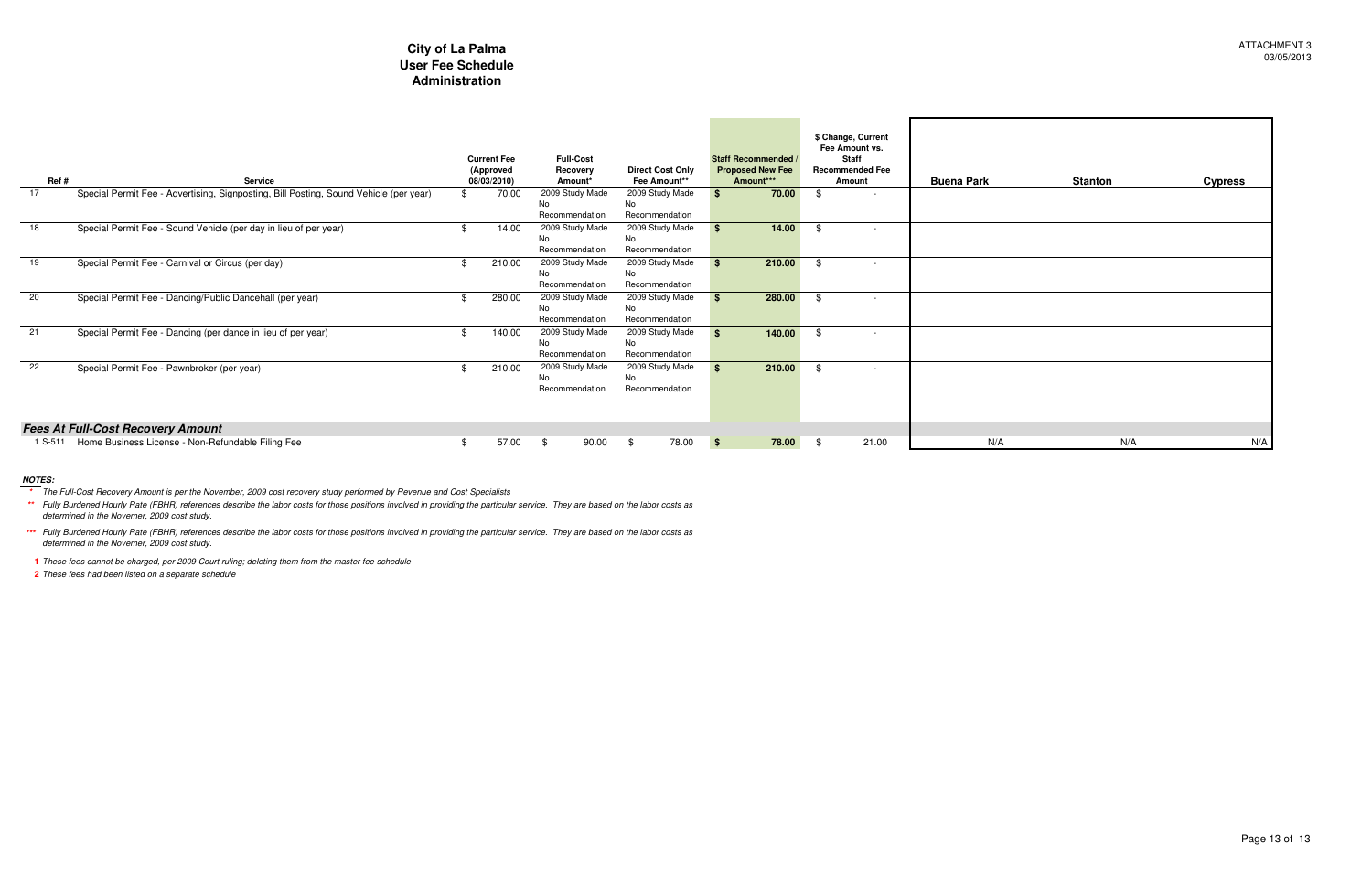|  | <b>Attachment 4</b> |  |
|--|---------------------|--|
|  |                     |  |

| <b>AGENDA ITEM</b>                                                |                     | <b>Item Number:</b> |                                                                     |  |  |  |  |
|-------------------------------------------------------------------|---------------------|---------------------|---------------------------------------------------------------------|--|--|--|--|
| <b>CITY COUNCIL</b><br>TO:<br><b>CITY MANAGER</b><br><b>FROM:</b> |                     |                     | <b>Submitted By:</b><br>Michael Solorza, Finance<br><b>Director</b> |  |  |  |  |
| <b>Meeting Date:</b><br>March 5, 2013                             | Subject:<br>Hearing |                     | User Fee Schedule, Continuance of Public                            |  |  |  |  |

### **RECOMMENDATION:**

It is recommended that the City Council take the following actions:

- a) Reopen Public Hearing
- b) Receive Staff Presentation
- c) Receive Public Input
- d) Provide direction to Staff concerning questions and issues needing clarification from the February 11 study session
- e) Continue the Public Hearing to March 19, 2013

#### **SUMMARY:**

As directed by City Council at the February 11, 2013, user fee study session, additional information and background information is being presented to the City Council prior to any action being taken on updating the Master Fee Schedule. Furthermore, City Council requested additional information concerning Staff questions and recommendations that were presented at the February 19, 2013, User Fee Public Hearing.

Therefore, this public hearing, having been continued from February 19, will provide another opportunity for the City Council to receive information concerning the City's Master Fee Schedule. Primarily, it is anticipated that Staff will receive guidance and direction so that a Proposed Updated Master Fee Schedule can be brought forth in a public hearing on March 19, 2013, for possible adoption.

### **BACKGROUND:**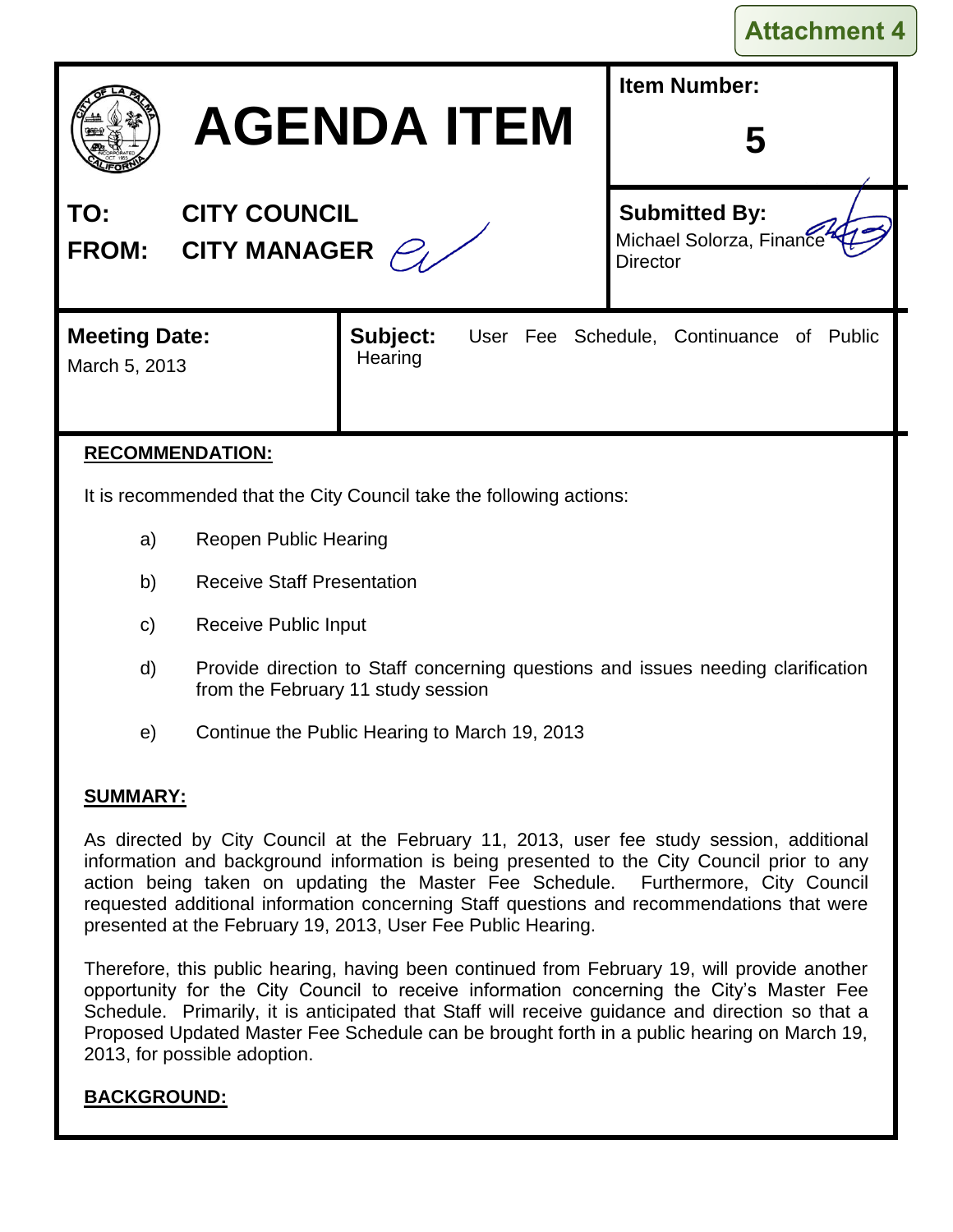There are several questions which arose during the February 11, 2013, Study Session that require direction from the City Council. Additional information and recommendations for each question below will be presented in this report, with the ultimate goal being to receive direction from City Council in order to prepare an updated Master Fee Schedule.

- 1. Review proposed \$5 non-resident surcharge (Recreation and Community Services programs) and consider increasing the amount
- 2. Review potential impact a non-resident surcharge could have on Recreation and Community Service program participation
- 3. Review labor costs utilized in 2009 Cost Recovery Study and compare with more recent labor costs
- 4. Analyze the assumptions used to come up with the 49% "benefits burden rate" utilized in the 2009 Cost Recovery Study and compare to other compensation calculations.
- 5. Provide estimated electricity cost for the Central Park Softball field
- 6. Clarify the "non-response/compliance" fee on the Police Department fee schedule (code enforcement related and recommended for deletion as no longer applicable)
- 7. Review appropriateness of film permit fee amount; perhaps increase amount charged
- 8. Review water billing late charge of \$10; perhaps increase
- 9. Discussion of \$50 inspection fee as part of "Trash Bins in Right of Way" permit
- 10.Clarification of "Right of Way Encroachment" total cost (i.e., minimum amount plus inspection fee charge)
- 11.Discuss addition of a new, Planning Administrative Review Fee (\$75) to the Community Development fee schedule
- 12.Discuss whether the fees for certain programs offered by Recreation and Community Services should be adjusted now, even if those programs would be contracted to an external agency as part of the Fiscal Year 2013-14 budget process (which could mean another change to fees sooner versus later)
- 13.In certain cases, the Staff recommended fee amounts were lower than what is currently charged. These adjustments were made to align proposed (updated) fees with the direct cost related to providing the service. Discuss support by the City Council for this approach, even if some fees are lowered from their current amounts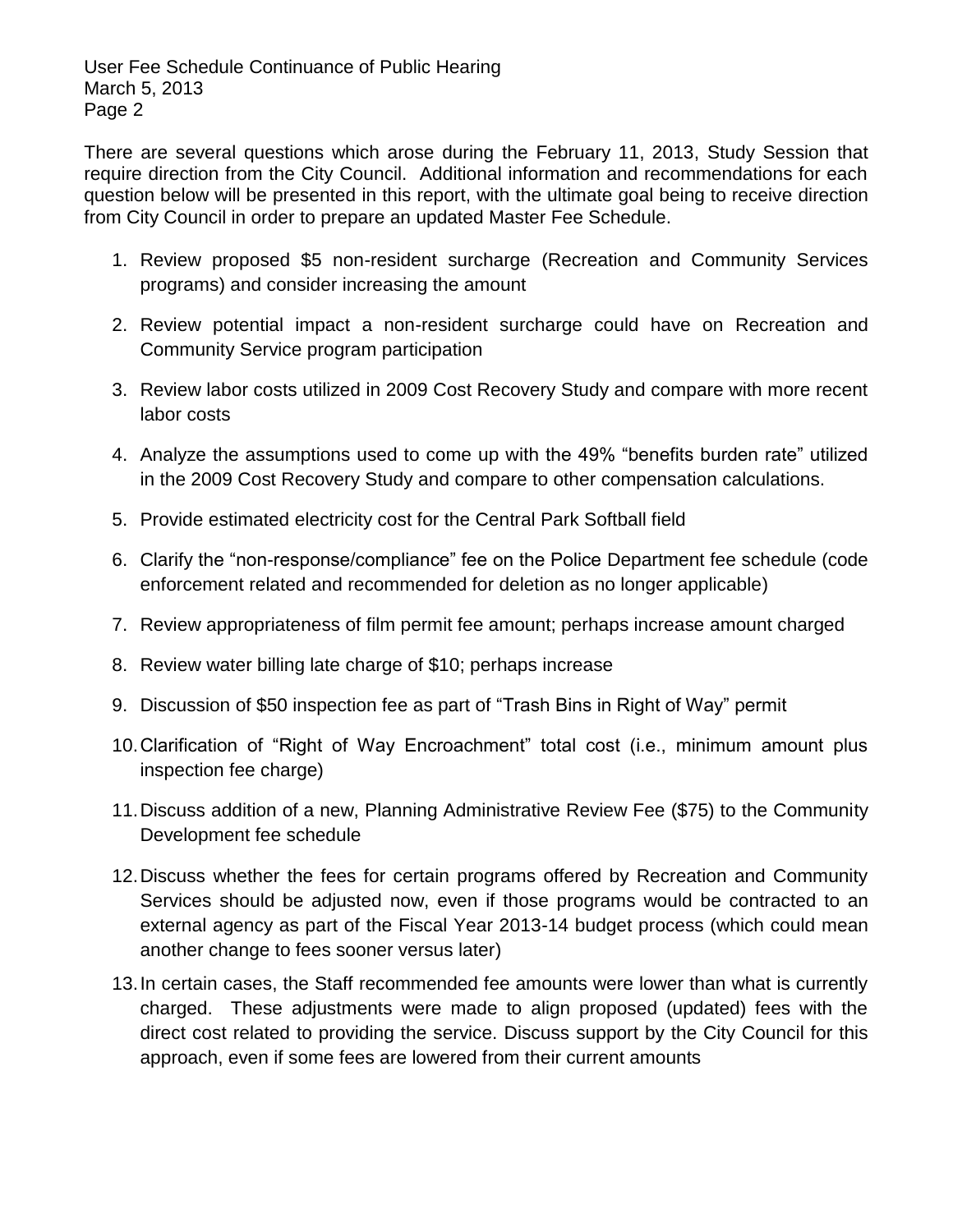Staff has conducted research concerning the questions above and has information and recommendations for each. The next section provides detailed analysis of all these items.

### **ANALYSIS:**

The questions and the recommended action for each are presented below for City Council review and consideration (Questions #3 and #4 are being presented out of order given the impact any decision on burden rates will have on an update to the Master Fee Schedule):

#### *Questions #1 and #2: Recreation and Community Services Non-Resident Fees*

The Staff recommendation on February 11 was to charge a flat, \$5 non-resident fee for certain programs in Recreation and Community Services. After receiving feedback from the City Council at the February 11 study session, there appeared to be consensus to raise that fee, but alternative methods were mentioned and staff is requesting direction as to which to incorporate into the fees resolution for adoption. Staff's recommendation is:

- \$5 non-resident fee for all classes that cost up to \$50
- \$10 non-resident fee for all classes that cost \$51 or more
- \$15 non-resident fee for "direct service" programs such as Tiny Tots or Day Damp

Based on this recommendation, Staff feels non-resident participation will not be adversely impacted, however an adverse impact is anticipated if all non-resident charges were raised to full direct cost recovery. Should a drop in program participation be seen, Staff will review these non-resident charges in the future and recommend possible adjustments if necessary.

### *Question #5: Electricity Cost Estimates for Softball Field Lights*

This question was raised on February 11 in response to the Staff recommendation to increase the fee for rental of the Central Park Softball Fields by \$3 (from \$18/hour to \$21/hour for lights, with a 2 hour minimum). The question focused on how the \$3 proposed increase to the hourly rate was justified (i.e., would \$21/hour appropriately recover the true cost of electricity).

To that end, Staff has researched this question and determined that electricity costs are approximately \$6/hour of usage. Therefore, Staff continues to recommend the fee of \$21/hour for use of the Softball Field with Lights, which represents an amount equal to \$6/hour more than the fee without lights.

### *Question #6: "Non-response/Compliance" Fee (Police)*

A question arose at the study session on February 11 about when the "Non-Response/Compliance" fee would be charged. This fee (and a related fee titled "Code Enforcement (hourly)") is included in the Police Department's fee schedule. After research by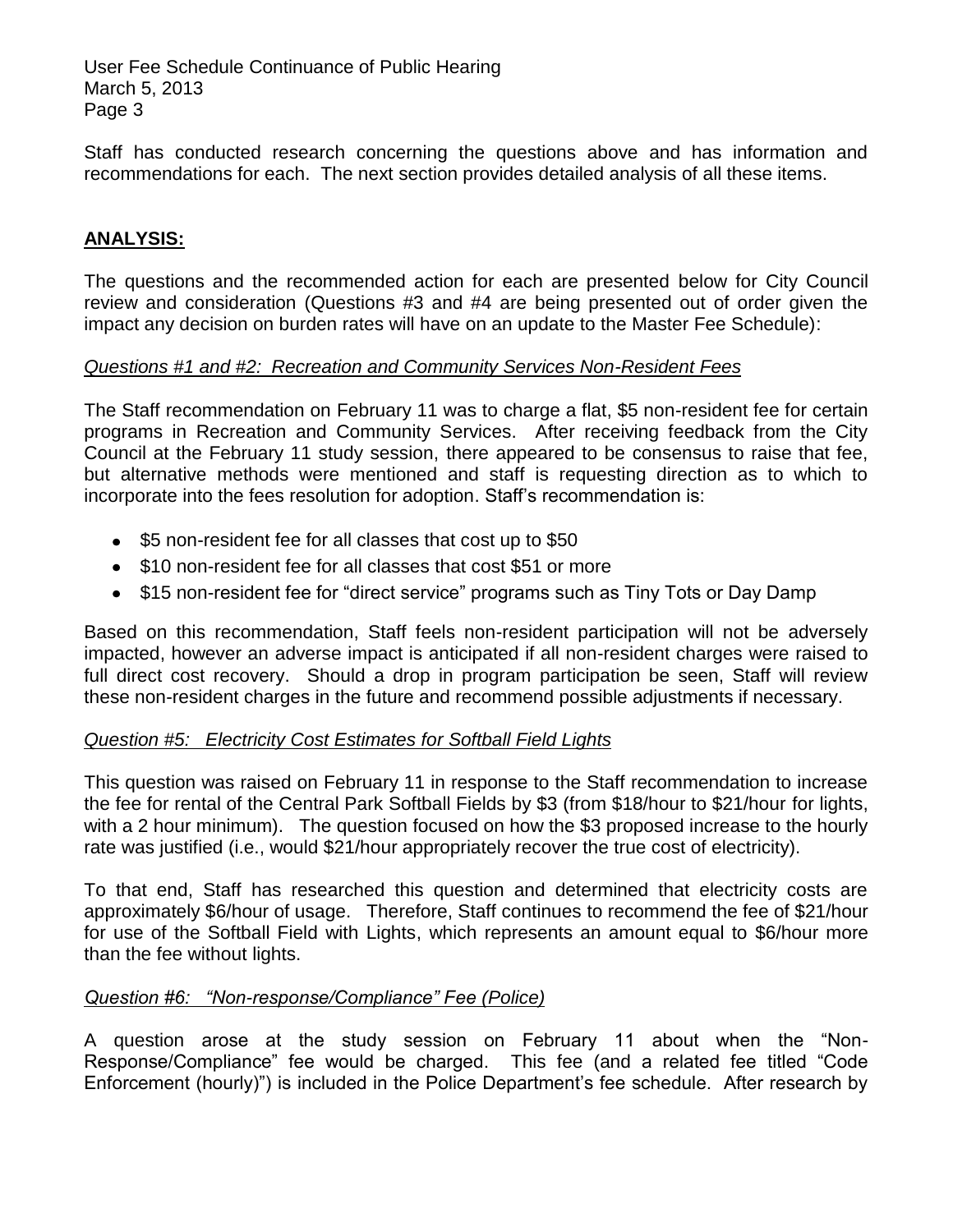Police Department personnel, it was determined that both of these fees were related to the Code Enforcement program when it was supervised by the Police Department.

Since the organizational change moving Code Enforcement to Community Development, these fees are no longer needed. Therefore, the recommendation is to remove both of these fees from the Master Fee Schedule. There will be no impact to Code Enforcement operations or capabilities since the City continues to retain its ability to issue Administrative Citations for any code violations per the Municipal Code.

#### *Question #7: Film Permit Fee (per day) Amount*

During the February 11, 2013, User Fee study session a question arose regarding the \$10 film permit fee on the Administration fee schedule. The film permit fee is the business license fee for filming. That fee is assessed each sub-contractor on the film site which is consistent with the temporary single day business license fee charged other vendors.

Section 26-192 of the La Palma City Code establishes the process for reviewing applications for filming in the City. The film permit application is reviewed and approved by the Special Permit Committee per Table IV-2 of Section 26-96. The special permit committee is comprised of a representative of each City department charged with investigating, conducting meetings to issue certain special permits, and consider the revocation or extension of special permits. There is not a specific film permit fee established on the Planning fee schedule for review and approval of a film permit application by the special permit committee.

Review of department files indicates the city processed four film permits in the last decade. One in 2003 for "Rally Round the House," one in 2004 for "Trading Places," one in 2005 for "USA Today" commercial, and another in 2006 for MTV's "Dude, your sister's hot." Film applications and documents in the department file identify a processing fee of \$32, another document that mentions a \$50 film permit filing fee along with a receipt for \$150. Staff recommends the Administrative Review and Approval Fee listed in Question No. 11 below (proposed to be \$75) be adopted and applied to the film permit application in addition to the business license.

#### *Question #8: Review \$10 Delinquent Water Bill Penalty*

Currently, the City assesses a \$10 penalty on all delinquent water bills. The purpose of this penalty is to encourage timely payment of water bills. Residential and commercial water customers receive six water bills annually: the first week of every even numbered month (e.g., February, April, June, etc.). Bills are due by the end of each billing month (e.g., February 28, April 30, etc.). Payments received after the last day of the month are late and a \$10 penalty is assessed.

City Council at the February 11 study session inquired as to whether we could charge a higher penalty amount, in an effort to further encourage timely bill payment. Staff conducted research on what other agencies charge and found one-fourth of the surveyed agencies (6 out of 26) charge a delinquent penalty between \$15 and \$50.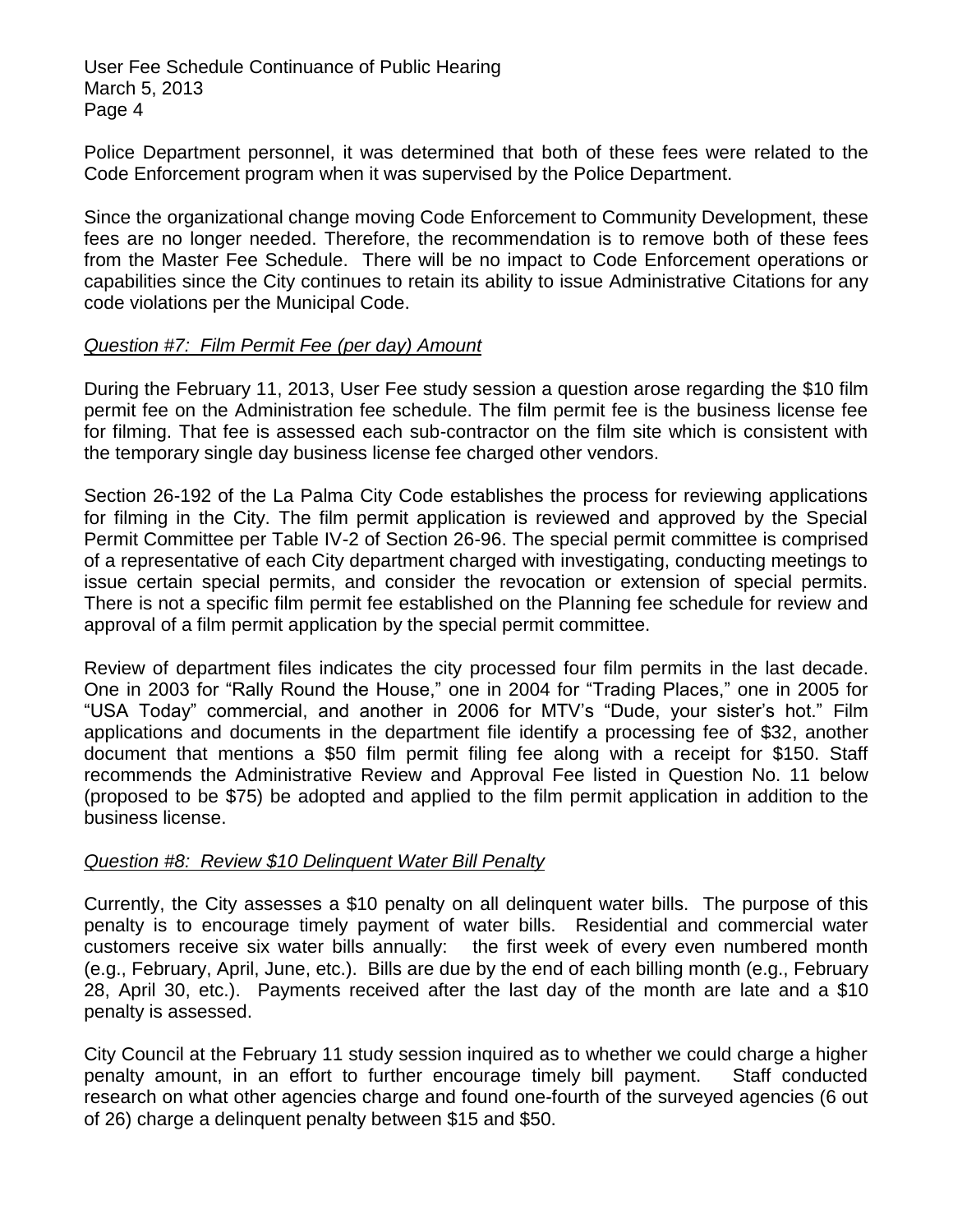Therefore, Staff recommends our delinquent penalty be set at \$20 (increasing from \$10). This should be a sufficient level to encourage additional on-time payments while assisting Staff by reducing the number of delinquent accounts to manage.

#### *Question #9: Trash Bins in Right of Way (inspection fee component)*

Also at the February 11 meeting, there was comment from City Council about the amount residents are charged for being issued a "Trash Bin in Right of Way" permit. As explained by Staff, the permit amount is \$89: \$39 for the basic permit plus \$50 for inspection. There was discussion centering on the \$50 inspection amount and the appropriateness of charging it for this particular permit.

Staff is recommending this fee be maintained at the current amount of \$89. Approximately five permits of this type are issued per year and it is necessary for the inspections to occur for the safety of the public when trash bins are placed in the right of way (i.e., streets). Trash bins placed entirely on private property (i.e, in a resident's driveway) do not require this permit.

#### *Question #10: "Right of Way Encroachment" Fee Total Amount Clarification*

During the review of Public Works' fee schedule, the Staff recommended fee amount for the two Right of Way Encroachment Permits (residential and commercial) was questioned. As presented, the Staff recommended fee amount was \$314, which includes two (2) hours of inspection time. Any additional inspection work required based on the scope and/or complexity of the project would be billed based on an inspection fee of \$77/hour.

Staff recognizes that the details regarding the inclusive two (2) hours of inspection time and the additional \$77/hour were not presented on the fee schedule attachment. Therefore, any future presentation of the Public Works fee schedule will include the accurate amount of \$314, which includes two (2) hours of inspection time and a separate fee of \$77/hour for additional inspection time required for the Right of Way Encroachment permit.

#### *Question #11: Planning Administrative Review and Approval Fee*

The Review Authority table in Chapter 26, Article IV, Division I, Section 26-95 identifies the City official or authority responsible for reviewing and making decisions for each type of application or land use entitlement required by the development code. Every land use application that must appear before the Development Committee, Planning Commission or City Council for approval has a fee established for such service.

However, there is no fee identified on the fee schedule for Section 26-4 "Interpretations" of the Development Code. Section 26-4 covers a broad area of miscellaneous requests that come before administration for a finding and ruling. Staff has instituted a practice of preparing a Record of Administrative Approval as the written documentation for decisions rendered under Section 26-4 of the zoning code.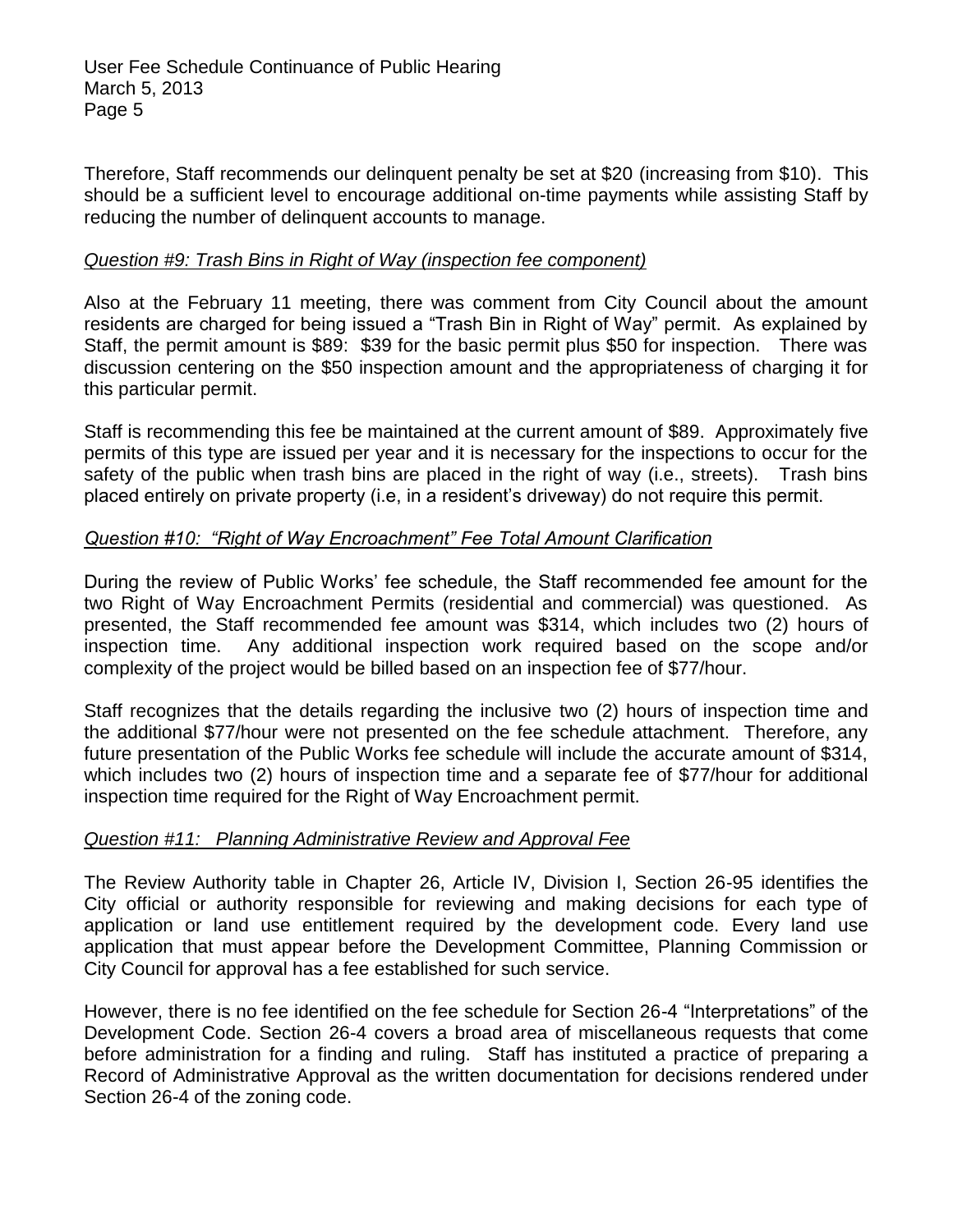During the February 11, 2013, User Fee study session, staff had recommended establishment of a nominal \$75 fee for this service. The fee was proposed to cover the expenses associated with implementing this provision of the City Code and other requests for planning services that arise from time to time for which no fee exists. During FY 2011-12 the Community Development Department prepared 22 Records of Administrative Approval. The Planning division also prepared four Zoning verification letters and reviewed 18 applications for solar projects for consistency with development code standards.

The \$75 fee was established assuming half an hour of time for the Associate Planner and onequarter hour of time for the Community Development Director. The hourly rate is at the Direct Cost only, not the Fully Burdened Hourly Rate (FBHR.) The items staff intends this fee to cover includes requests for zoning verification letters, planning review of solar permit applications, and film permit applications.

#### *Question #12: Adjusting Recreation and Community Services Fees Now for Programs Which Could Potentially be Contracted Out/Not Offered in FY 2013-14*

This question relates to the timing of updating fees for programs which, depending on FY 2013-14 budget decisions, La Palma may no longer offer directly. While the City may continue to offer access to Tiny Tot, Fit N Fun and related programs, preliminary budget discussions at the January 28 study session presented a program model that had these types of programs offered by a third party (i.e., another City or non-profit).

Regardless of the eventual decisions reached concerning the delivery of these programs, Staff is recommending that any Master Fee Schedule update include all programs, even those under consideration for contracting out. If necessary, Staff will return to City Council with updated fee amounts based on whatever contracting scenario is agreed upon at a later date.

#### *Question #13: Lowering Fees From Their Current Amount*

This question deals with the few fees – mostly in Planning and Public Works -- where the Staff recommended amount is lower than what is currently being charged (per the latest fee updated August 2010). This situation occurred only when the Staff recommended fee was aligned with the direct cost of providing that service. In an attempt to reach a balanced solution to determine fees, in some circumstances Staff felt it justified to set fees at direct cost, even if the result was a lower fee than currently charged. Staff continues to believe in this approach and supports those recommended fee amounts, even if they are lower than what is currently being charged.

#### *Questions #3 and #4: Burden Rate and Labor Costs*

The primary question to be resolved which would allow forward progress on updating the City's Master Fee Schedule revolves around the labor costs (i.e., direct costs) utilized to calculate the proposed fees originally presented in the 2009 cost recovery study. Those fee amounts were based on certain salary and benefit assumptions decided by Staff in consultation with the fee study consultant in 2009.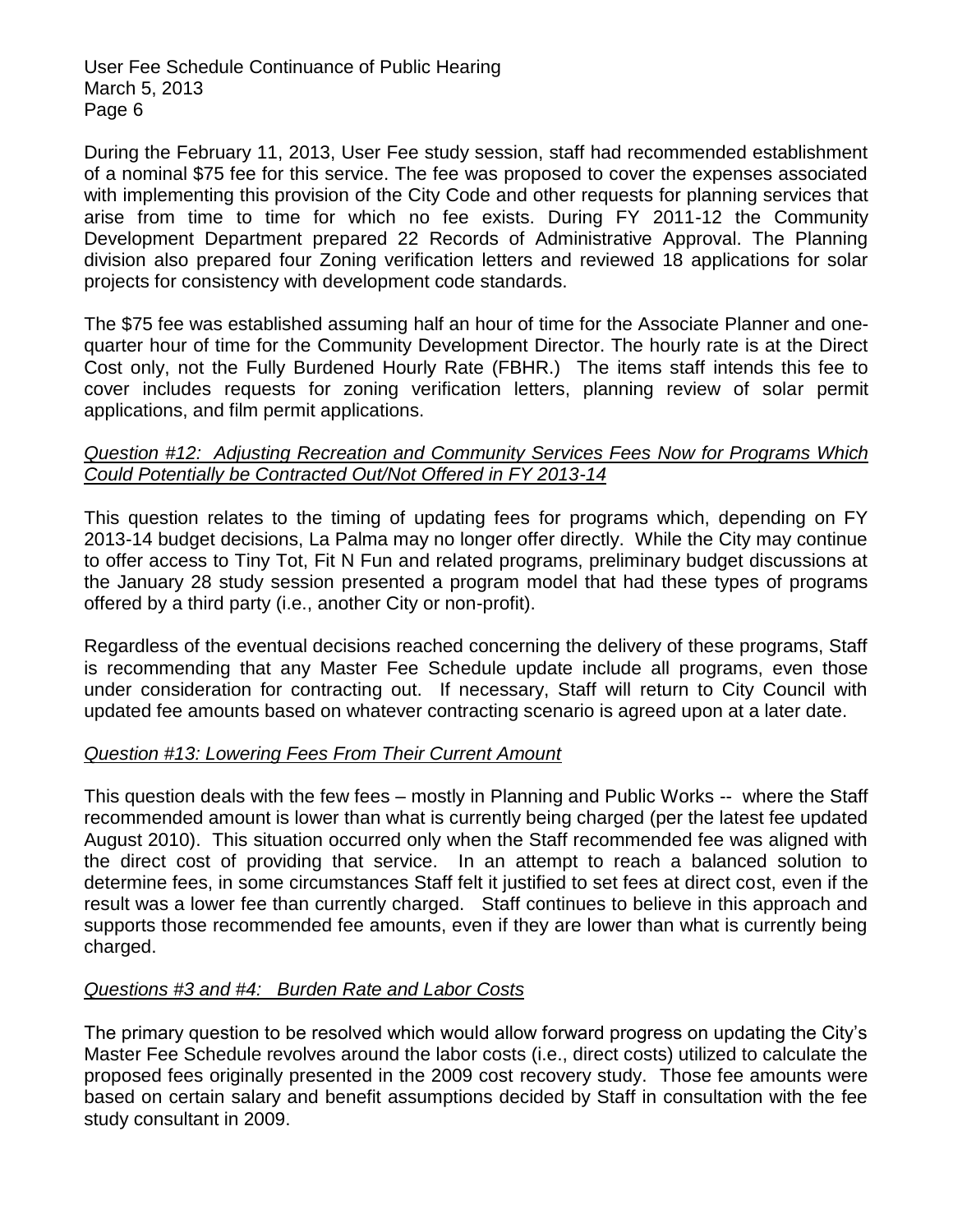Moving forward, as Staff makes recommendations for fee amounts that attempt to recover a portion of the costs involved in providing services to the public, there must be definitive direction on how to calculate the direct cost of providing a service (i.e., the cost of providing a service net any administrative overhead).

Therefore, in order to present an updated Master Fee Schedule for City Council consideration, it is necessary to address and receive direction on the following items:

- 1. What burden rate percentage should be used in calculating direct costs?
- 2. What items should be used to calculate the burden rate?
- 3. What is involved in calculating direct cost?

The 2009 cost recovery study utilized a burden rate of 49% for non-safety personnel and a rate of 55% for safety staff. These amounts came directly from the City's Employee Benefits Internal Service Fund budget worksheet utilized in the adopted FY 2009-10 budget.

Figure 1 below – which is a table from the FY 2009-10 Employee Benefits Internal Service Fund budget worksheet – indicates the various items that comprise each burden rate as used in the 2009 cost recovery study:

| <b>Figure 1</b>                       |                 |             |                 |
|---------------------------------------|-----------------|-------------|-----------------|
|                                       | FY 09-10 Budget | Misc        | PD              |
| Conversion & Termination Pay          | 340,000.00      | 172,615     | 167,385         |
| nemployment Insurance/Claims          | 4,500.00        | 2.285       | 2.215           |
| Workers Compensation/Claims           | 149,100.00      | 37,275      | 111,825         |
| Life & Health Insurance               | 745,800.00      | 378,637     | 367,163         |
| Medicare/FICA Contribution            | 75,400.00       | 31,926      | 38,579          |
| Retirement                            | 1,184,000.00    | 431,140     | 740,200         |
| <b>Disability Insurance</b>           | 19,400.00       | 9,849       | 9,551           |
| <b>Physical Exams</b>                 | 17,400.00       | 8,834       | 8,566           |
| <b>Professional Contract Services</b> | 34,000.00       | 17,262      | 16,738          |
|                                       | 2,000.00        | 1,015       | 985             |
| <b>Bank Service Charges</b>           | 1,000.00        | 508         | 492             |
| <b>Meetings &amp; Training</b>        | 12,500.00       | 6,346       | 6,154           |
| <b>Publications &amp; Dues</b>        | 1,500.00        | 762         | 738             |
|                                       | 2,000.00        | 1,015       | 985             |
| <b>Tuition Reimbursement</b>          | 12,500.00       | 6,346       | 6,154           |
| <b>Employee Recognition Award</b>     | 2,500.00        | 1,269       | 1,231           |
| Advertising                           | 12,500.00       | 6,346       | 6,154           |
| Special Departmental Supplies         | 2,000.00        | 1,015       | 985             |
| Estimated interest income             | (60,000.00)     | (30, 462)   | (29, 538)       |
| Total                                 | 2,558,100.00    | 1,083,984   | 1,456,561       |
|                                       |                 |             |                 |
| Total full-time salary                | \$<br>4,866,049 | \$2,205,437 | \$<br>2,660,612 |
| Burden rate                           |                 | 49.15%      | 54.75%          |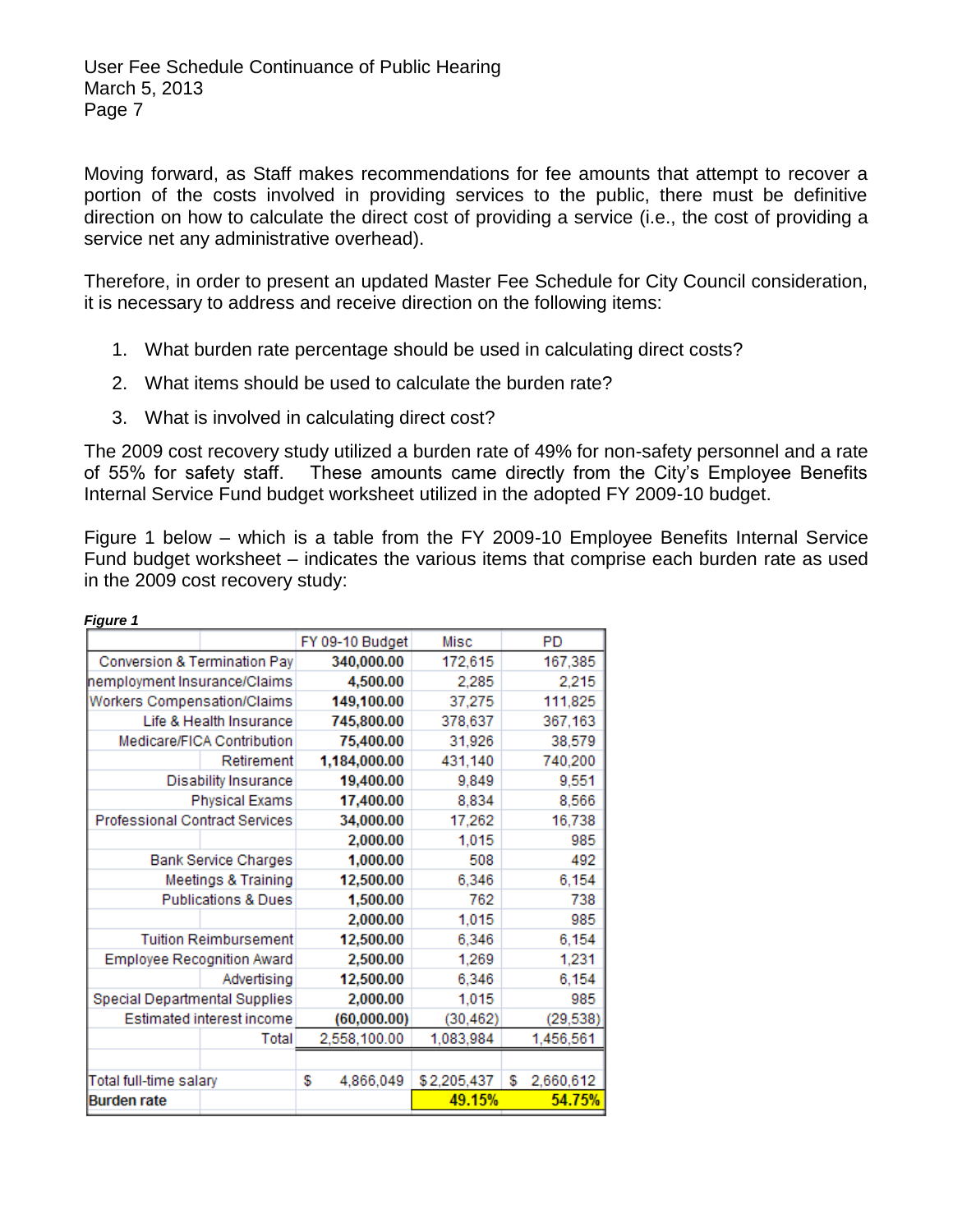The amounts highlighted in yellow – rounded – were used to calculate the proposed fee amounts in the 2009 cost recovery study. These burden rate percentages were then applied to the FY 2009-10 budgeted annual salary amounts (adjusted to use 1,577 as the number of productive annual hours) for each position involved in providing a particular service. Departmental and Citywide overhead percentages were also applied, producing a fully burdened hourly rate (FBHR) amount for each fee service.

City Council has indicated, prior to the study session of February 11, the desire to review direct only costs for each service. That is, what is the actual cost of just the labor involved in providing a service, net of any Departmental or Citywide overhead. Following that direction from City Council, Staff proposed recommended fee amounts for all of services as part of the study session on February 11.

Once the Staff recommended fees were presented at the study session, there was discussion concerning exactly what comprised the burden rate (49% and 55%) used in the 2009 cost recovery study. As Figure 1 shows, all the costs relative to managing employees are included in the burden rates used in the 2009 cost recovery study.

There are other methods for determining a burden rate. One such approach would be to allocate only insurance and retirement costs (e.g., health, dental, life and vision insurance, PERS retirement, long-term disability, etc.). For example, the 2011 Grand Jury Compensation report – posted on the City's website – utilizes base annual pay, special pays, lump sum cashouts and insurance and retirement costs to present an employee's "total compensation."

If the components reported in the 2011 Grand Jury Compensation report were utilized to calculate a burden rate, the result would be the following:

| <b>Figure 2</b>                          |                                         |           |                      |                |          |                                                                                    |                               |
|------------------------------------------|-----------------------------------------|-----------|----------------------|----------------|----------|------------------------------------------------------------------------------------|-------------------------------|
| 2011 Grand Jury Compensation Report Data |                                         |           |                      |                |          |                                                                                    |                               |
|                                          | <b>Actual Annual</b><br><b>Base Pav</b> | Other Pay | <b>Leave Pavouts</b> | Insurance<br>1 | Medicare | <b>Employer</b><br><b>Pension Cost</b><br>(net of EE<br>$control < 2$ Compensation | <b>Total Employer</b><br>Paid |
| Public Works Director/City Engineer      | 138.926                                 | 3.411     | 13.793               | 12.231         | 2.264    | 27.571                                                                             | 198.196                       |
|                                          |                                         |           |                      |                |          |                                                                                    | 32.73%                        |

Obviously, a lower burden rate  $-32.7\%$  -- is the result of this method of calculation with the difference attributable to what costs are included.

The State Controller's Office (SCO) also produces a compensation report, and posts it annually on their website. Its methodology is similar to the one used to compile the Grand Jury report. Other than not reporting certain insurance amounts (Employee Assistance Program, Long-term disability, etc.), the amounts shown for each employee are almost identical between the two reports. Therefore, utilizing the SCO report would produce a burden rate very close to the 32.7% rate shown in Figure 2.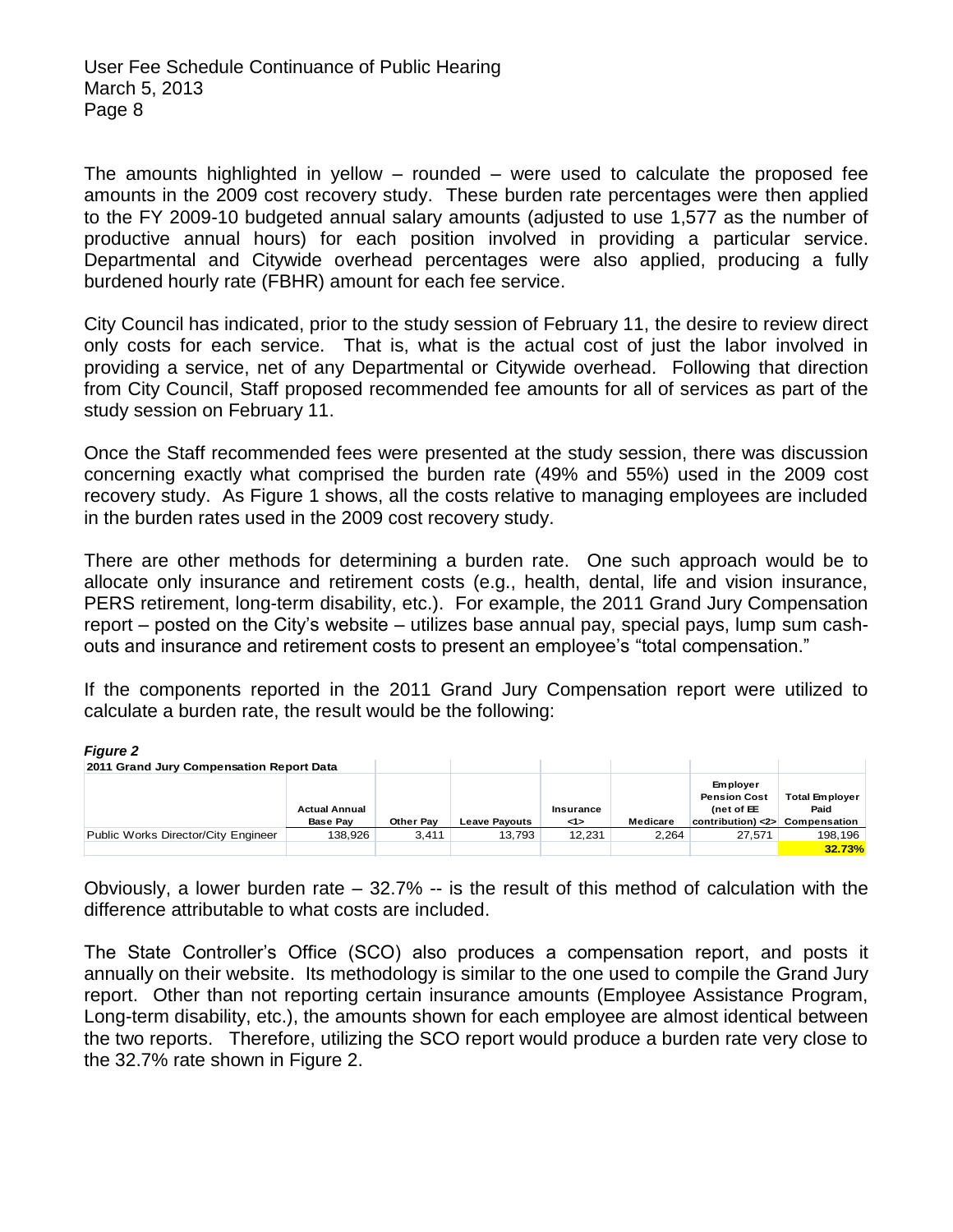In recent years, the City of La Palma has negotiated new contracts with each of its labor groups. These new contracts require employees to pick up an increasing amount of the employee portion of retirement. In fact, by July 1, 2013, all employees will be paying the full employee share (8% for miscellaneous and 9% for safety) of CalPERS retirement. addition, the new employee contracts created a second tier retirement benefit formula for employees hired on or after July 1, 2011. This second tier benefit formula further reduces the City's retirement costs as new employees are hired. Therefore, the direct cost to La Palma for retirement has diminished since FY 2011-12, as employees pick up an increasing amount each year.

Recognizing that different methodologies exist for calculating burden rates, each of them with their own set of pros and cons, offers flexibility in ultimately determining a direct cost for providing a given service. Staff has used several goals to guide the proposed update of the Master Fee Schedule. The primary goals are as follows:

- To reasonably and fairly recover the costs involved in providing a service
- Maintain fees at a competitive rate
- Make transparent any subsidy the General Fund provides for fees set at less than full cost recovery

Therefore, Staff is recommending that the burden rate, as produced using the Employee Benefits Internal Service Fund budget updated for FY 2013-14, be utilized whenever it is necessary to calculate the direct costs of providing a service. Furthermore, Staff is recommending the current (FY 2013-14) hourly rate be utilized for calculating fee amounts. This approach hews to the goals Staff utilized in proposing fee amounts, while maintaining fees at reasonable levels.

Utilizing the same methodology to calculate the burden rate for FY 2013-14 that was used for the 2009 cost recovery study returns a non-safety rate of 44.2% and a safety rate of 52.3%. This reduction from FY 2009-10 is due primarily from lower employer (City) retirement costs. Utilizing these updated rates, coupled with the current hourly rates for employee salaries, produces a reasonable direct cost calculation. This direct cost calculation would only be utilized for those fees where a direct cost component was part of the Staff recommended fee amount. For example, the Public Works fees which utilize the "minimum fee plus direct cost" model approach.

Using this methodology would help the City better recover the costs of providing a service, while minimizing the General Fund subsidy for those services utilized by a portion of our residents.

#### **CONCLUSIONS:**

Staff has conducted significant research in an effort to address all of the items which have arisen from the previous seven fee related items presented to City Council since September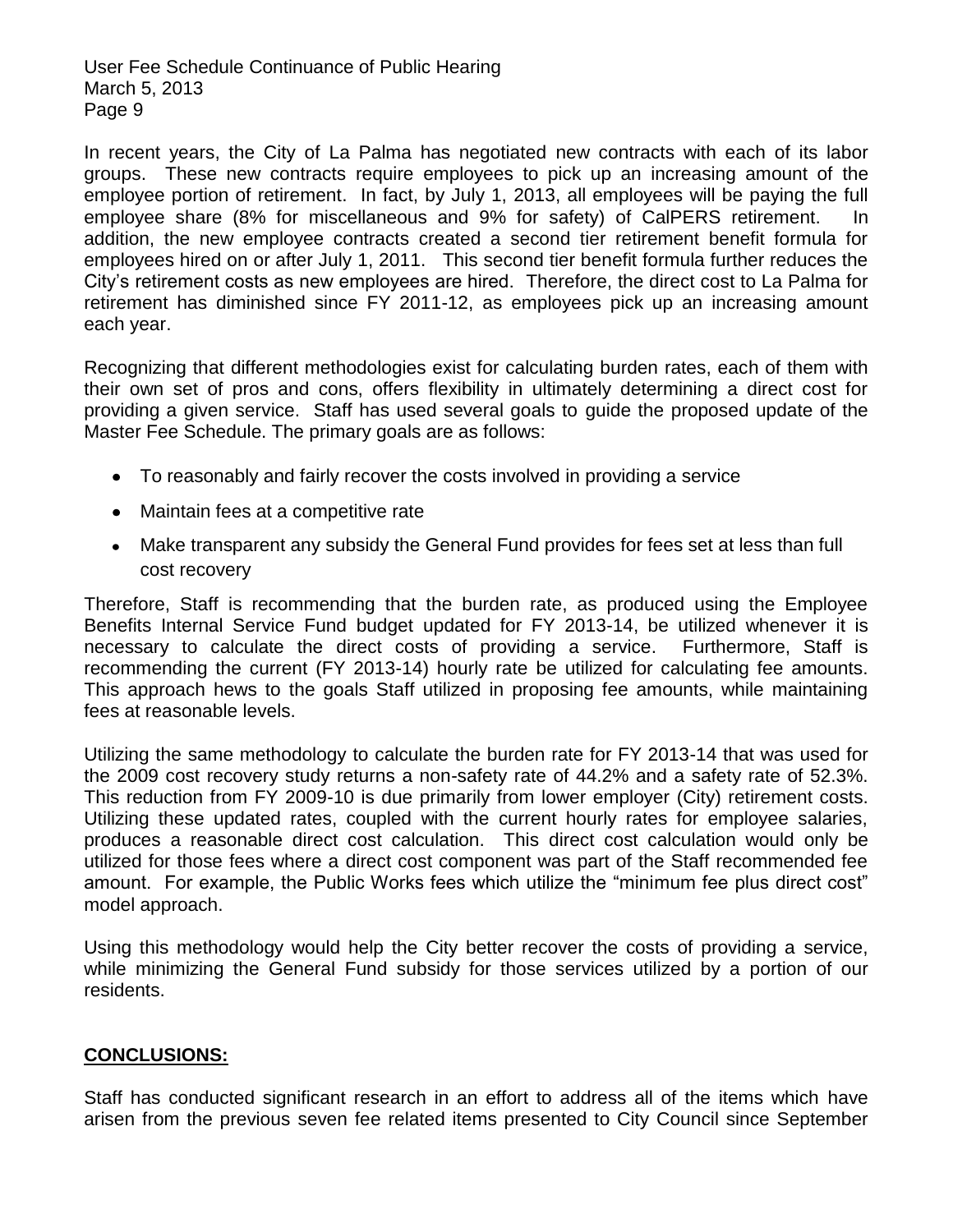2012. Most importantly, this report deals with the many questions and issues which arose from the February 11 study session.

The information and recommendations provided here will assist Staff in updating the Master Fee Schedule for potential adoption at the March 19, 2013, City Council meeting. Therefore, Staff is seeking direction on the following:

- 1. City Council consensus on the recommendations to each of the eleven questions
- 2. City Council consensus on the use of the recommended burden rate and the methodology for calculating direct cost when appropriate/necessary
- 3. City Council consensus on the approach and recommendation related to the three policy issues

Once receiving direction on these items, as well as addressing any additional questions which might arise, Staff will update the Master Fee Schedule accordingly and present it for potential adoption at the March 19, 2013 City Council meeting.

### **FISCAL IMPACT:**

There is no fiscal impact at this time.

Attachments: 1. Copy of Master Fee Schedule as Presented at February 11, 2013 Study Session (for reference purposes only)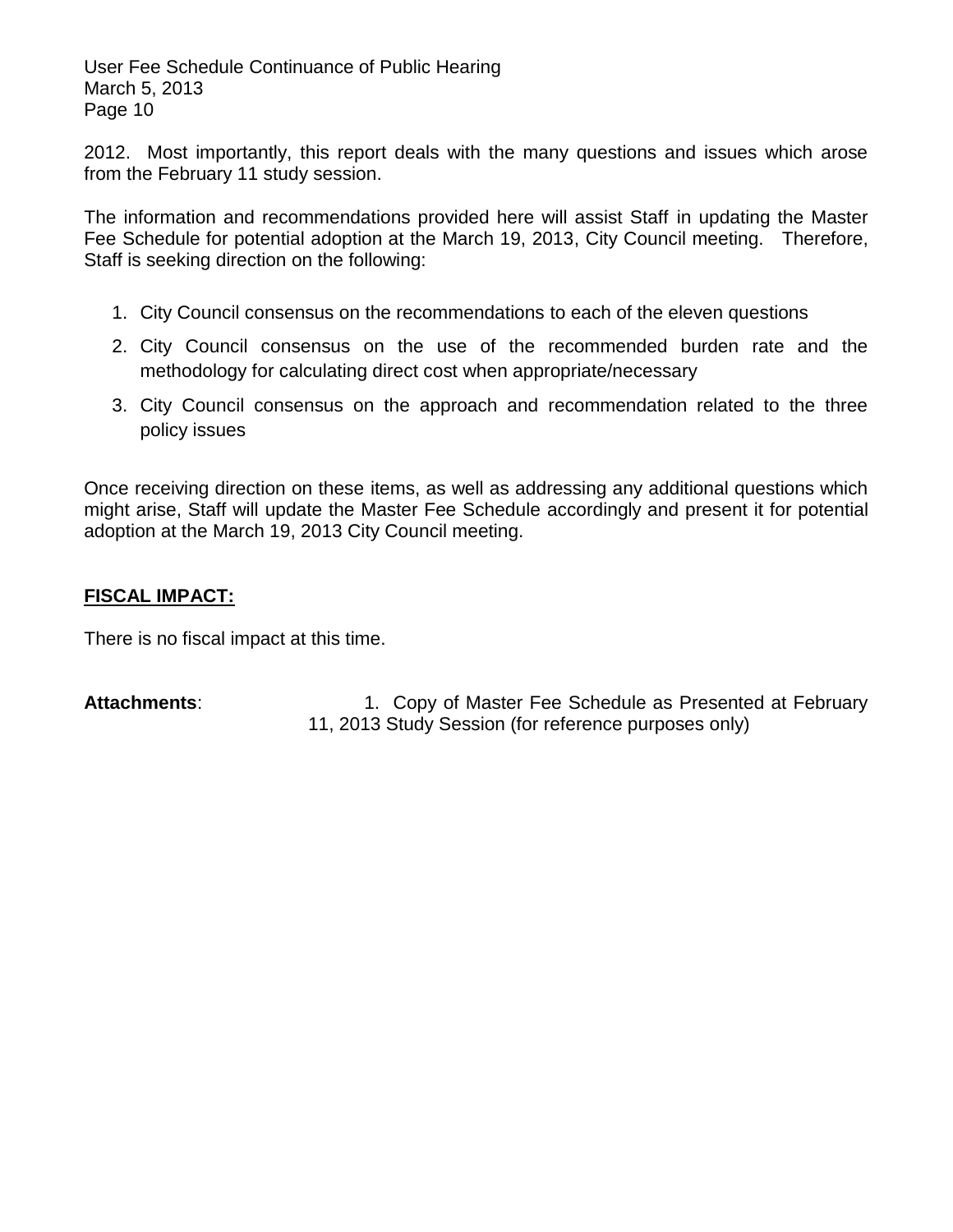|                                                          |                                     |                                                |                                         |                                         |                                                                       |                                                                                                 |                                                                    | Comp |
|----------------------------------------------------------|-------------------------------------|------------------------------------------------|-----------------------------------------|-----------------------------------------|-----------------------------------------------------------------------|-------------------------------------------------------------------------------------------------|--------------------------------------------------------------------|------|
| <b>Service</b>                                           | # of Rentals / #<br>of Participants | <b>Current Fee</b><br>(Approved<br>08/03/2010) | <b>Full-Cost</b><br>Recovery<br>Amount* | <b>Direct Cost Only</b><br>Fee Amount** | <b>Staff</b><br>Recommended /<br><b>Proposed New</b><br>Fee Amount*** | \$ Change,<br><b>Current Fee</b><br><b>Amount vs. Staff</b><br>Recommended<br><b>Fee Amount</b> | <b>Buena Park</b>                                                  |      |
| <b>Facilities and Parks Individual Fees: (per hour)</b>  |                                     |                                                |                                         |                                         |                                                                       |                                                                                                 | \$140 w/o alcohol \$200                                            |      |
| 1 Community Center Rental (Royal Palm - Entire Building) | 234 Rentals                         | \$68 / hour                                    | 2009 Study Made<br>No                   | 2009 Study Made<br>No                   | \$99/hour                                                             | \$31 / hour                                                                                     | w/alcohol                                                          |      |
| Capacity: 150 Banquet 225 Theater                        | 12,680<br>People                    |                                                | Recommendation                          | Recommendation                          | <b>New</b><br><b>Non-Resident:</b><br>\$140/hr                        |                                                                                                 | \$50 Kitchen use<br>\$100 A/V use<br>\$125 Setup<br>\$125 Clean up |      |
|                                                          | 794 Hours                           |                                                |                                         |                                         |                                                                       |                                                                                                 |                                                                    |      |
|                                                          |                                     | \$51/hour                                      | 2009 Study Made                         | 2009 Study Made                         |                                                                       |                                                                                                 | \$50 w/o alcohol                                                   |      |
| 2 Community Center Rental (King, Queen, Sago, or Pygmy)  | 234 Rentals                         |                                                | No                                      | No                                      | <b>King</b><br>\$75 /hr                                               | King<br>\$24 / hr                                                                               | \$85 w/alcohol                                                     |      |
| Capacity:                                                | 12,680                              |                                                | Recommendation                          | Recommendation                          | Others:                                                               |                                                                                                 | \$50 Kitchen use                                                   |      |
| King: 80 Banquet 120 Theater                             | People                              |                                                |                                         |                                         | \$60 / hr                                                             | Others:                                                                                         | \$100 A/V use<br>\$125 Setup                                       |      |
| Queen: 50 Banquet 75 Theater                             |                                     |                                                |                                         |                                         |                                                                       | \$9/hr                                                                                          | \$125 Cleanup                                                      |      |
| Sago: 50 Banquet 75 Theater                              | 794 Hours                           |                                                |                                         |                                         | <b>New Non-</b>                                                       |                                                                                                 |                                                                    |      |
| Pygmy: 45 Banquet 60 Theater                             |                                     |                                                |                                         |                                         | <b>Resident:</b>                                                      |                                                                                                 |                                                                    |      |
|                                                          |                                     |                                                |                                         |                                         | <b>King \$99</b><br>Others:                                           |                                                                                                 |                                                                    |      |
|                                                          |                                     |                                                |                                         |                                         | \$78                                                                  |                                                                                                 |                                                                    |      |
| 3 Fan Palm (Conference Room) Capacity: 30 Classroom      | $\mathbf{0}$                        | <b>New</b>                                     | 2009 Study Made                         | 2009 Study Made                         | \$30/hr                                                               | \$30/hr                                                                                         |                                                                    |      |
|                                                          |                                     |                                                | <b>No</b>                               | <b>No</b>                               |                                                                       |                                                                                                 |                                                                    |      |
|                                                          |                                     |                                                | Recommendation                          | Recommendation                          | <b>Non-Resident:</b>                                                  |                                                                                                 |                                                                    |      |
| 4 Gazebo Rental                                          | 57 Rentals                          | \$12 / hour                                    | 2009 Study Made                         | 2009 Study Made                         | \$39<br>\$15/hour                                                     | \$3/hr                                                                                          | \$125.00 per use                                                   |      |
|                                                          |                                     |                                                | No                                      | No                                      |                                                                       |                                                                                                 |                                                                    |      |
|                                                          | 3,184 People                        |                                                | Recommendation                          | Recommendation                          |                                                                       |                                                                                                 |                                                                    |      |
|                                                          |                                     |                                                |                                         |                                         |                                                                       |                                                                                                 |                                                                    |      |
|                                                          | 250 Hours                           |                                                |                                         |                                         |                                                                       |                                                                                                 |                                                                    |      |
| 5 Pavilion Rental                                        | 56 Rentals                          | \$18/hour                                      | 2009 Study Made                         | 2009 Study Made                         | \$25 / hour                                                           | \$7/hr                                                                                          | \$150.00 per use                                                   |      |
|                                                          |                                     |                                                | No.                                     | No                                      |                                                                       |                                                                                                 |                                                                    |      |
|                                                          | 5,271 People                        |                                                | Recommendation                          | Recommendation                          |                                                                       |                                                                                                 |                                                                    |      |
|                                                          | 258.5 Hours                         |                                                |                                         |                                         |                                                                       |                                                                                                 |                                                                    |      |
|                                                          |                                     |                                                |                                         |                                         |                                                                       |                                                                                                 |                                                                    |      |
| 6 Softball Field - No Lights - 2 hour increments         | 59                                  | \$12 / hour                                    | 2009 Study Made                         | 2009 Study Made                         | \$15/hour                                                             | \$3/hr                                                                                          | \$34                                                               |      |
|                                                          |                                     |                                                | No<br>Recommendation                    | No<br>Recommendation                    |                                                                       |                                                                                                 |                                                                    |      |
|                                                          | 118 Hours                           |                                                |                                         |                                         |                                                                       |                                                                                                 |                                                                    |      |

|                                  | <b>Comparison Fees for Selected Neighboring Cities</b>                                                     |                                                                             |                                                                                                                                                                  |                                                                                                                                            |  |  |  |  |  |  |  |  |  |
|----------------------------------|------------------------------------------------------------------------------------------------------------|-----------------------------------------------------------------------------|------------------------------------------------------------------------------------------------------------------------------------------------------------------|--------------------------------------------------------------------------------------------------------------------------------------------|--|--|--|--|--|--|--|--|--|
| taff<br>эd<br>t                  | <b>Buena Park</b>                                                                                          | <b>Cerritos</b>                                                             | <b>Cypress</b>                                                                                                                                                   | <b>Los Alamitos</b>                                                                                                                        |  |  |  |  |  |  |  |  |  |
| our                              | \$140 w/o alcohol \$200<br>w/alcohol<br>\$50 Kitchen use<br>\$100 A/V use<br>\$125 Setup<br>\$125 Clean up | \$75 Resident<br>\$240 Non Resident<br>\$25 A/V per item<br>\$50 Microphone | Residents<br>\$125 w/o alcohol<br>\$150 w/alcohol<br>3hrs min M-TH<br>6hrs min F-Sun<br>Non Residents:<br>\$155w/o alcohol<br>\$170 w/alcohol<br>(same minimums) | \$85 Business Hours<br>8am-5pm M-F<br>\$100 extended<br>5-11pm F<br>SAT/SUN<br>8am-10pm<br>\$40 Kitchen<br>+\$25 per hour<br>Setup/Cleanup |  |  |  |  |  |  |  |  |  |
| .<br>ing<br>/ hr<br>ers:<br>/ hr | \$50 w/o alcohol<br>\$85 w/alcohol<br>\$50 Kitchen use<br>\$100 A/V use<br>\$125 Setup<br>\$125 Cleanup    | \$37 Resident<br>\$120 Non Resident<br>\$25 A/V per item<br>\$50 Microphone | Residents<br>\$60 w/o alcohol<br>\$70w/alcohol<br>3hrs min M-Sun<br>Non Residents:<br>\$65 w/o alcohol<br>\$80 w/alcohol (same<br>minimums)                      | \$45 Business Hours<br>8am-5pm M-F<br>\$60 extended<br>5-11pm F<br>SAT/SUN<br>8am-10pm                                                     |  |  |  |  |  |  |  |  |  |
| hr                               |                                                                                                            |                                                                             |                                                                                                                                                                  |                                                                                                                                            |  |  |  |  |  |  |  |  |  |
| / hr                             | \$125.00 per use                                                                                           | N/A                                                                         | \$25 per day<br><b>Residents Only</b>                                                                                                                            | \$25/4 hours                                                                                                                               |  |  |  |  |  |  |  |  |  |
| /hr                              | \$150.00 per use                                                                                           |                                                                             |                                                                                                                                                                  | \$35/4 hours                                                                                                                               |  |  |  |  |  |  |  |  |  |
| / hr                             | \$34                                                                                                       | \$5 before 8pm                                                              | N/A                                                                                                                                                              | \$10 residents<br>\$25 non residents                                                                                                       |  |  |  |  |  |  |  |  |  |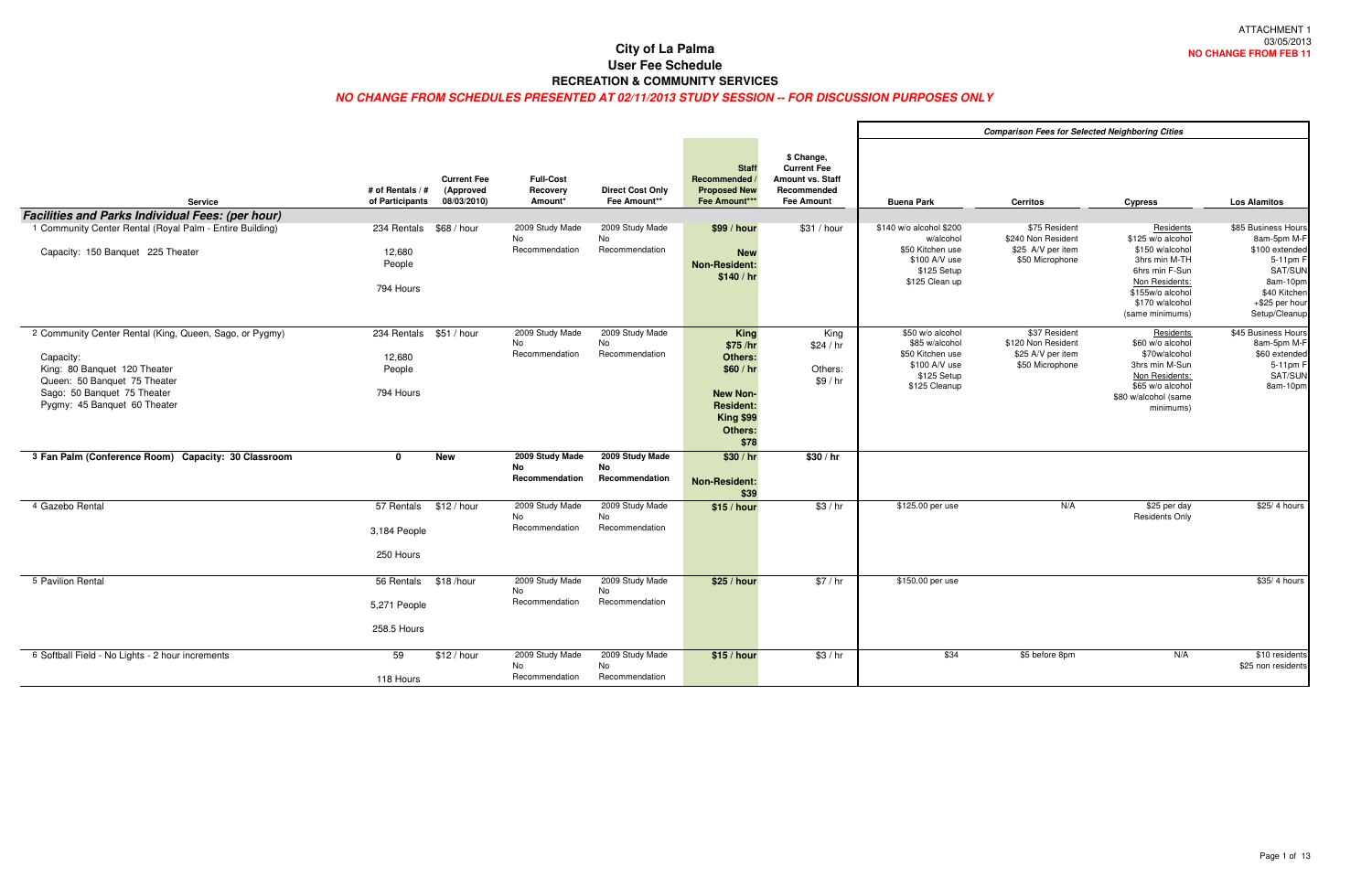|                                                                                              |                                                        |             |                                                |     |                                                            |     |                                                            |             |                                                                                    |      |                                                                                                    |                                                                                                    | <b>Comparison Fees for S</b>                                      |
|----------------------------------------------------------------------------------------------|--------------------------------------------------------|-------------|------------------------------------------------|-----|------------------------------------------------------------|-----|------------------------------------------------------------|-------------|------------------------------------------------------------------------------------|------|----------------------------------------------------------------------------------------------------|----------------------------------------------------------------------------------------------------|-------------------------------------------------------------------|
| <b>Service</b><br>7 Softball Field - Lights - 2 hour increments                              | # of Rentals / #<br>of Participants<br>$\frac{125}{2}$ | \$18/hour   | <b>Current Fee</b><br>(Approved<br>08/03/2010) |     | <b>Full-Cost</b><br>Recovery<br>Amount*<br>2009 Study Made |     | <b>Direct Cost Only</b><br>Fee Amount**<br>2009 Study Made |             | <b>Staff</b><br>Recommended<br><b>Proposed New</b><br>Fee Amount***<br>\$21 / hour |      | \$ Change,<br><b>Current Fee</b><br>Amount vs. Staff<br>Recommended<br><b>Fee Amount</b><br>\$3/hr | <b>Buena Park</b><br>\$48                                                                          | <b>Cerritos</b><br>\$20                                           |
|                                                                                              | 250 Hours                                              |             |                                                | No. | Recommendation                                             | No. | Recommendation                                             |             |                                                                                    |      |                                                                                                    |                                                                                                    |                                                                   |
| 8 Softball Field Preparation                                                                 | $\Omega$                                               | \$39 / hour |                                                | No  | 2009 Study Made<br>Recommendation                          | No  | 2009 Study Made<br>Recommendation                          |             | \$50 / hour                                                                        |      | \$11/hr                                                                                            | \$50                                                                                               | varies                                                            |
| 9 Tennis Courts - 2 hour increments                                                          | $\mathbf{1}$                                           | \$7 / hour  |                                                | No  | 2009 Study Made<br>Recommendation                          | No  | 2009 Study Made<br>Recommendation                          |             | \$10 / hour                                                                        |      | \$3/hr                                                                                             |                                                                                                    |                                                                   |
| <b>Pee-Wee Sports</b>                                                                        |                                                        |             |                                                |     |                                                            |     |                                                            |             |                                                                                    |      |                                                                                                    |                                                                                                    |                                                                   |
| 10 Pee Wee Kicks (Soccer) - Added 2nd Day FY 08<br>8 Weeks, 2 days/week, 1:15 hrs/per day    | 20                                                     | \$          | 75.00                                          | \$  | 397.00                                                     | \$  | 232                                                        | \$          | 99.00                                                                              | - \$ | 24.00                                                                                              | \$37 3-5 yrs<br>6 weeks, 1 day, 1:00 per<br>day<br>\$47 5-7 yrs<br>6 weeks, 1 day, 1:30 per<br>day | \$19 resider<br>\$29 non resider<br>4 weeks, 1 day, 1:00 pe<br>da |
| 11 Pee Wee Hits (Baseball) - Added 2nd Day FY 08<br>8 weeks, 2 days/wwe, 1:15 hrs/per day    | 26                                                     | \$          | 75.00                                          | \$  | 397.00                                                     | \$  | 232                                                        | $$^{\circ}$ | 99.00                                                                              | \$   | 24.00                                                                                              | \$37 3-5 yrs<br>6 weeks, 1 day, 1:00 per<br>day<br>\$47 5-7 yrs<br>6 weeks, 1 day, 1:30 per<br>day | \$19 resider<br>\$29 non resider<br>4 weeks, 1 day, 1:00 pe<br>da |
| 12 Pee Wee Hoops (Basketball) - Added 2nd Day FY 08<br>8 weeks, 2 days/wwe, 1:15 hrs/per day | 26                                                     | \$          | 75.00                                          | \$  | 397.00                                                     | \$  | 232                                                        | $$^{\circ}$ | 99.00                                                                              | \$   | 24.00                                                                                              | \$37 3-5 yrs<br>6 weeks, 1 day, 1:00 per<br>day<br>\$47 5-7 yrs<br>6 weeks, 1 day, 1:30 per<br>day | \$19 resider<br>\$29 non resider<br>4 weeks, 1 day, 1:00 pe<br>da |
| <b>Tiny Tots</b>                                                                             |                                                        |             |                                                |     |                                                            |     |                                                            |             |                                                                                    |      |                                                                                                    |                                                                                                    |                                                                   |
| 13 Monday/Wednesday/Friday<br>7 weeks, 3 hours/day                                           | 141                                                    | \$          | 122.00                                         | \$  | 293.00                                                     | \$  | 154                                                        | \$          | 149.00                                                                             | \$   | 27.00                                                                                              | \$50<br>M/W, 4 weeks,<br>2 hours/day                                                               | \$73 resider<br>\$110 non resider<br>5 weeks<br>2 hours/da        |
| 14 Tuesday/Thursday                                                                          | 131                                                    | \$          | 93.00                                          | \$  | 219.00                                                     | \$  | 80                                                         | $$^{\circ}$ | 99.00                                                                              | \$   | 6.00                                                                                               | \$50<br>4 weeks,<br>2 hours/day                                                                    | N/A                                                               |

|                        |                                                                                                    | <b>Comparison Fees for Selected Neighboring Cities</b>                |                                                                                  |                                                                                                    |
|------------------------|----------------------------------------------------------------------------------------------------|-----------------------------------------------------------------------|----------------------------------------------------------------------------------|----------------------------------------------------------------------------------------------------|
| taff<br>эđ<br>t<br>/hr | <b>Buena Park</b><br>\$48                                                                          | <b>Cerritos</b><br>\$20                                               | <b>Cypress</b>                                                                   | <b>Los Alamitos</b><br>\$11                                                                        |
| / hr                   | \$50                                                                                               | varies                                                                | N/A                                                                              | \$50                                                                                               |
| / hr                   |                                                                                                    |                                                                       |                                                                                  |                                                                                                    |
| 00                     | \$37 3-5 yrs<br>6 weeks, 1 day, 1:00 per<br>day<br>\$47 5-7 yrs<br>6 weeks, 1 day, 1:30 per<br>day | \$19 resident<br>\$29 non resident<br>4 weeks, 1 day, 1:00 per<br>day | \$35 resident<br>\$37 non resident<br>6 weeks<br>1 day per week, 1:00 per<br>day | Jr PW \$50<br>5 weeks, 1 day, :45 per<br>day<br><b>PW \$60</b><br>7 weeks. 2 days, 1:00 per<br>day |
| 00                     | \$37 3-5 yrs<br>6 weeks, 1 day, 1:00 per<br>day<br>\$47 5-7 yrs<br>6 weeks, 1 day, 1:30 per<br>day | \$19 resident<br>\$29 non resident<br>4 weeks, 1 day, 1:00 per<br>day | \$35 resident<br>\$37 non resident<br>6 weeks<br>1 day per week, 1:00 per<br>day | Jr PW \$50<br>5 weeks, 1 day, :45 per<br>day<br>PW \$60<br>7 weeks. 2 days, 1:00 per<br>day        |
| $\overline{50}$        | \$37 3-5 yrs<br>6 weeks, 1 day, 1:00 per<br>day<br>\$47 5-7 yrs<br>6 weeks, 1 day, 1:30 per<br>day | \$19 resident<br>\$29 non resident<br>4 weeks, 1 day, 1:00 per<br>day | \$35 resident<br>\$37 non resident<br>6 weeks<br>1 day per week, 1:00 per<br>day | Jr PW \$50<br>5 weeks, 1 day, :45 per<br>day<br>PW \$60<br>7 weeks. 2 days, 1:00 per<br>day        |
| 00                     | \$50<br>M/W, 4 weeks,<br>2 hours/day                                                               | \$73 resident<br>\$110 non resident<br>5 weeks.<br>2 hours/day        | \$243.00<br>Quarter,<br>2.5 hours/day                                            | \$425<br>10 weeks,<br>4 hours/day                                                                  |
| 00                     | \$50<br>4 weeks,<br>2 hours/day                                                                    | N/A                                                                   | \$180.00<br>Quarter,<br>2.5 hours/day                                            | \$280<br>10 weeks,<br>3 hours/day                                                                  |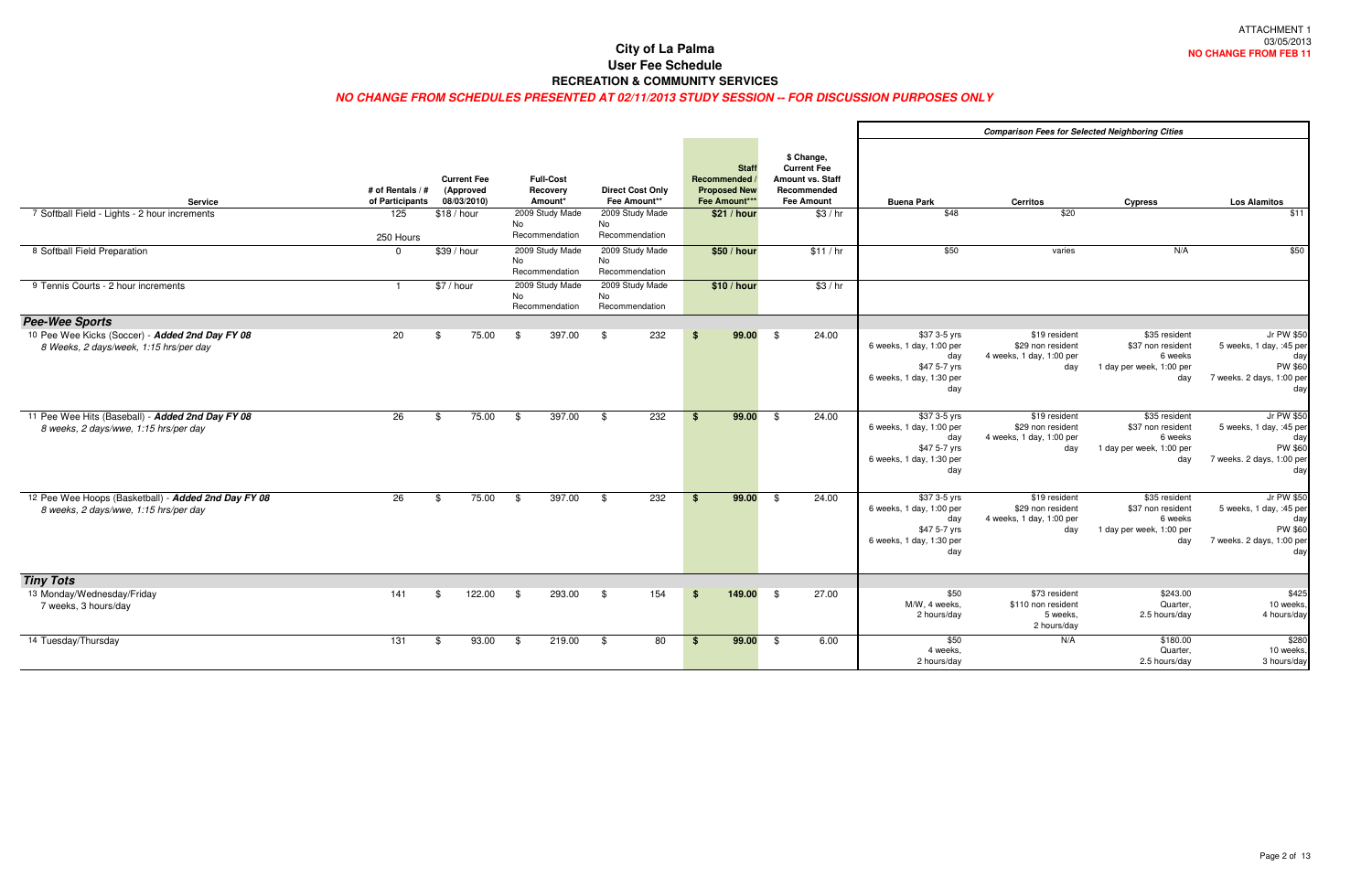|                                             |                                                               |                                                |                                                |                                                |                                                                      |      |                                                                                          |                   | <b>Comparison Fees for Selected Neighboring Cities</b> |                                                             |                                                                |
|---------------------------------------------|---------------------------------------------------------------|------------------------------------------------|------------------------------------------------|------------------------------------------------|----------------------------------------------------------------------|------|------------------------------------------------------------------------------------------|-------------------|--------------------------------------------------------|-------------------------------------------------------------|----------------------------------------------------------------|
| <b>Service</b>                              | # of Rentals / #<br>of Participants                           | <b>Current Fee</b><br>(Approved<br>08/03/2010) | <b>Full-Cost</b><br>Recovery<br>Amount*        | <b>Direct Cost Only</b><br>Fee Amount**        | <b>Staff</b><br>Recommended<br><b>Proposed New</b><br>Fee Amount***  |      | \$ Change,<br><b>Current Fee</b><br>Amount vs. Staff<br>Recommended<br><b>Fee Amount</b> | <b>Buena Park</b> | <b>Cerritos</b>                                        | <b>Cypress</b>                                              | <b>Los Alamitos</b>                                            |
| <b>Day Camps</b>                            |                                                               |                                                |                                                |                                                |                                                                      |      |                                                                                          |                   |                                                        |                                                             |                                                                |
| 15 Day Camp with Excursion                  | 912                                                           | 107.00<br>\$                                   | 242.00<br>\$                                   | 168<br>\$                                      | 129.00<br>\$                                                         | - \$ | 22.00                                                                                    | N/A               | N/A                                                    | \$105 per week<br>\$21 daily fee<br><b>Excursion Extra</b>  | \$125 per weel<br>\$50 per week extende<br>car                 |
| 16 Contract Classes - City Split is 65%:35% | 375                                                           | $\sim$ $-$                                     | 2009 Study Made<br>No<br>Recommendation        | 2009 Study Made<br>No<br>Recommendation        | <b>No Change</b>                                                     |      | No Change                                                                                | 70% - 30%         | 10% admin fee<br>75%-25%                               | 65% - 35% onsite<br>80% - 20% Offsite                       | 65% - 35% onsit<br>80% - 20% offsit                            |
| 17 Afterschool Program (Fit N Fun)          | Average Daily Free<br>Miller: 47<br>Los Coy: 81<br>Luther: 45 |                                                | 383.00<br>\$.                                  | 219<br>\$                                      | \$25 / Semester                                                      | - \$ | 25.00                                                                                    | N/A               | N/A                                                    | N/A                                                         | N/A                                                            |
| 18 Teen Dances                              | 1129                                                          | \$6.00<br>pre-sale<br>\$10.00<br>day of        | 2009 Study Made<br>No<br>Recommendation        | 2009 Study Made<br>No<br>Recommendation        | \$10.00<br>pre-sale<br>\$15<br>day-of                                |      | \$4.00<br>pre-sale<br>\$5.00<br>day-of                                                   | N/A               | N/A                                                    | With La Palma<br>\$6 pre-sale<br>\$10 day of<br>7-8 graders | N/A                                                            |
| <b>Mosaic Advertising</b>                   |                                                               |                                                |                                                |                                                |                                                                      |      |                                                                                          |                   |                                                        |                                                             |                                                                |
| <sup>19</sup> Business Card                 | 26                                                            | 45.00<br>\$                                    | 2009 Study Made<br><b>No</b><br>Recommendation | 2009 Study Made<br><b>No</b><br>Recommendation | 90.00<br>\$                                                          | - \$ | 45.00                                                                                    |                   |                                                        |                                                             |                                                                |
| <sup>20</sup> Quarter Page                  | $\overline{7}$                                                | 90.00<br>\$                                    | 2009 Study Made<br>No<br>Recommendation        | 2009 Study Made<br>No<br>Recommendation        | 180.00<br>\$                                                         | - \$ | 90.00                                                                                    |                   |                                                        |                                                             |                                                                |
| $\overline{21}$ Half Page                   | 5                                                             | 200.00                                         | 2009 Study Made<br><b>No</b><br>Recommendation | 2009 Study Made<br><b>No</b><br>Recommendation | 400.00<br>- \$                                                       | - \$ | 200.00                                                                                   |                   |                                                        |                                                             |                                                                |
| <b>Non-Resident Fee</b>                     |                                                               |                                                |                                                |                                                |                                                                      |      |                                                                                          |                   |                                                        |                                                             |                                                                |
| 22 Adult Classes                            |                                                               | 5.00<br>\$                                     | 2009 Study Made<br>No<br>Recommendation        | 2009 Study Made<br>No<br>Recommendation        | \$5 Non-<br><b>Resident Fee</b><br>for all youth &<br>adult programs | -\$  | 5.00                                                                                     | N/A               | 50% Surcharge                                          | \$2.00                                                      | \$2.00 Processing Fee fo<br>both residents and non<br>resident |

|                              |                   | <b>Comparison Fees for Selected Neighboring Cities</b> |                                                            |                                                                   |
|------------------------------|-------------------|--------------------------------------------------------|------------------------------------------------------------|-------------------------------------------------------------------|
| laff<br>ed<br>$\overline{ }$ | <b>Buena Park</b> | <b>Cerritos</b>                                        | <b>Cypress</b>                                             | <b>Los Alamitos</b>                                               |
|                              |                   |                                                        |                                                            |                                                                   |
| CC                           | N/A               | N/A                                                    | \$105 per week<br>\$21 daily fee<br><b>Excursion Extra</b> | \$125 per week<br>\$50 per week extended<br>care                  |
|                              | 70% - 30%         | 10% admin fee<br>75%-25%                               | 65% - 35% onsite<br>80% - 20% Offsite                      | 65% - 35% onsite<br>80% - 20% offsite                             |
| $\overline{50}$              | N/A               | N/A                                                    | N/A                                                        | N/A                                                               |
| .00                          | N/A               | N/A                                                    | With La Palma                                              | N/A                                                               |
| ale<br>.00<br>/-of           |                   |                                                        | \$6 pre-sale<br>\$10 day of<br>7-8 graders                 |                                                                   |
|                              |                   |                                                        |                                                            |                                                                   |
| $\overline{00}$              |                   |                                                        |                                                            |                                                                   |
| $\overline{00}$              |                   |                                                        |                                                            |                                                                   |
| $\overline{50}$              |                   |                                                        |                                                            |                                                                   |
|                              |                   |                                                        |                                                            |                                                                   |
| $\overline{00}$              | N/A               | 50% Surcharge                                          | \$2.00                                                     | \$2.00 Processing Fee for<br>both residents and non-<br>residents |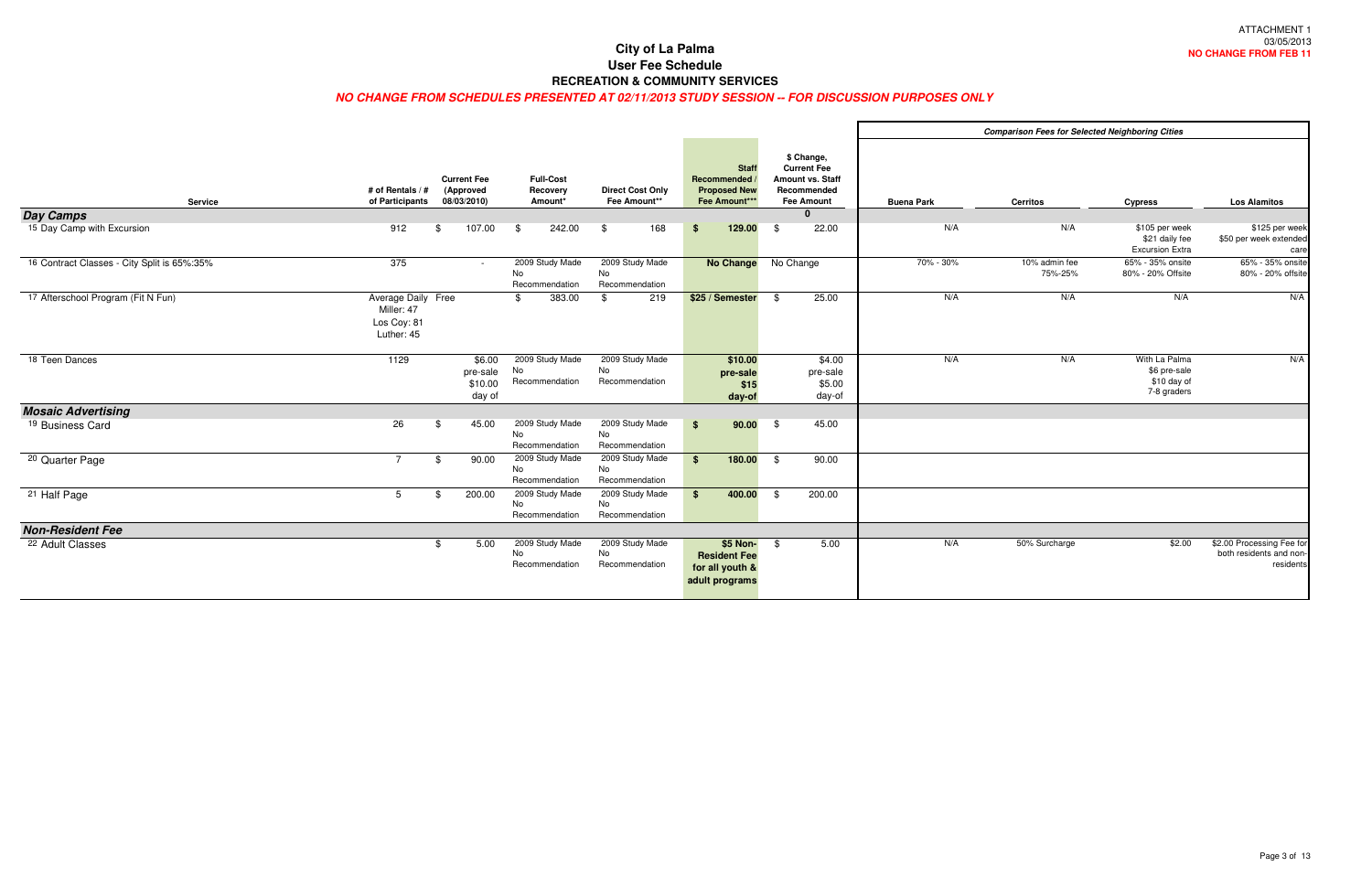#### **NO CHANGE FROM SCHEDULES PRESENTED AT 02/11/2013 STUDY SESSION -- FOR DISCUSSION PURPOSES ONLY**

|                                            |                                     |                                                |                                                |                                          |                                                                     |                                 |                                                                                          |                   | <b>Comparison Fees for Selected Neighboring Cities</b> |                                                                                      |                     |
|--------------------------------------------|-------------------------------------|------------------------------------------------|------------------------------------------------|------------------------------------------|---------------------------------------------------------------------|---------------------------------|------------------------------------------------------------------------------------------|-------------------|--------------------------------------------------------|--------------------------------------------------------------------------------------|---------------------|
| <b>Service</b>                             | # of Rentals / #<br>of Participants | <b>Current Fee</b><br>(Approved<br>08/03/2010) | <b>Full-Cost</b><br>Recovery<br>Amount*        | <b>Direct Cost Only</b><br>Fee Amount**  | <b>Staff</b><br>Recommended<br><b>Proposed New</b><br>Fee Amount*** |                                 | \$ Change,<br><b>Current Fee</b><br>Amount vs. Staff<br>Recommended<br><b>Fee Amount</b> | <b>Buena Park</b> | <b>Cerritos</b>                                        | <b>Cypress</b>                                                                       | <b>Los Alamitos</b> |
| <b>Deposit</b>                             |                                     |                                                |                                                |                                          |                                                                     |                                 |                                                                                          |                   |                                                        |                                                                                      |                     |
| 1 Beverage and Single Snack                |                                     | 25.00<br>\$                                    | 2009 Study Made<br><b>No</b><br>Recommendation | 2009 Study Made<br>No<br>Recommendation  | <b>Non-Resident</b>                                                 | \$100<br>$\frac{1}{2}$<br>\$200 | 75.00                                                                                    | \$500             | \$1,200<br>large room                                  | \$150 w/o alcohol                                                                    | \$150 w/o alcohol   |
| 2 Beverage and Multiple Snack              |                                     | 100.00<br>\$                                   | 2009 Study Made<br>No<br>Recommendation        | 2009 Study Made<br>No<br>Recommendation  | <b>Non-Resident</b>                                                 | \$200<br>\$<br>\$400            | 100.00                                                                                   | \$500             | \$700<br>medium room                                   | \$350 w/alcohol                                                                      | \$250 w/alcohol     |
| 3 Full Meal/Buffet                         |                                     | 150.00<br>\$                                   | 2009 Study Made<br><b>No</b><br>Recommendation | 2009 Study Made<br>No<br>Recommendation  | \$250<br><b>Non-Resident</b>                                        | \$<br>\$400                     | 100.00                                                                                   | N/A               | \$250 added w/alcohol                                  | N/A                                                                                  | N/A                 |
| 4 Beverage and Multiple Snack/Alcohol      |                                     | 200.00<br>\$                                   | 2009 Study Made<br>No<br>Recommendation        | 2009 Study Made<br>No<br>Recommendation  | \$300<br><b>Non-Resident</b>                                        | - \$<br>\$500                   | 100.00                                                                                   | N/A               | N/A                                                    | N/A                                                                                  | N/A                 |
| 5 Portable Stage                           |                                     | 250.00<br>-\$                                  | 2009 Study Made<br><b>No</b><br>Recommendation | 2009 Study Made<br>No.<br>Recommendation | 250.00<br>\$                                                        | $\ddot{\text{S}}$               | $\sim$                                                                                   | N/A               | N/A                                                    | N/A                                                                                  | N/A                 |
| 6 Pavilion - 50 + People                   |                                     | 150.00<br>\$                                   | 2009 Study Made<br>No<br>Recommendation        | 2009 Study Made<br>No<br>Recommendation  | 150.00<br>$\mathbf{s}$                                              | $\frac{1}{2}$                   | $\overline{\phantom{a}}$                                                                 | N/A               | N/A                                                    | N/A                                                                                  | N/A                 |
| 7 Pavilion - 1 - 49 People                 |                                     | 50.00<br>\$                                    | 2009 Study Made<br>No<br>Recommendation        | 2009 Study Made<br>No<br>Recommendation  | \$                                                                  | $50.00$ \$                      | $\sim$                                                                                   | N/A               | N/A                                                    | N/A                                                                                  | N/A                 |
| 8 Gazebo 1 - 50 People                     |                                     | 50.00<br>. ድ                                   | 2009 Study Made<br>No<br>Recommendation        | 2009 Study Made<br>No<br>Recommendation  | \$                                                                  | $50.00$ \$                      | $\sim$                                                                                   | N/A               | N/A                                                    | N/A                                                                                  | N/A                 |
| microphones, podiums, other equipment fees |                                     |                                                |                                                |                                          |                                                                     |                                 |                                                                                          |                   |                                                        | Risers \$25 each, AV<br>system \$50, Podium<br>w/Microphone \$25,<br>Coffee Pot \$25 |                     |

\*\* Fully Burdened Hourly Rate (FBHR) references describe the labor costs for those positions involved in providing the particular service. They are based on the labor costs as determined in the Novemer, 2009 cost study.

**NOTES:**

**\*** The Full-Cost Recovery Amount is per the November, 2009 cost recovery study performed by Revenue and Cost Specialists

**\*\*\*** Fully Burdened Hourly Rate (FBHR) references describe the labor costs for those positions involved in providing the particular service. They are based on the labor costs as determined in the Novemer, 2009 cost study.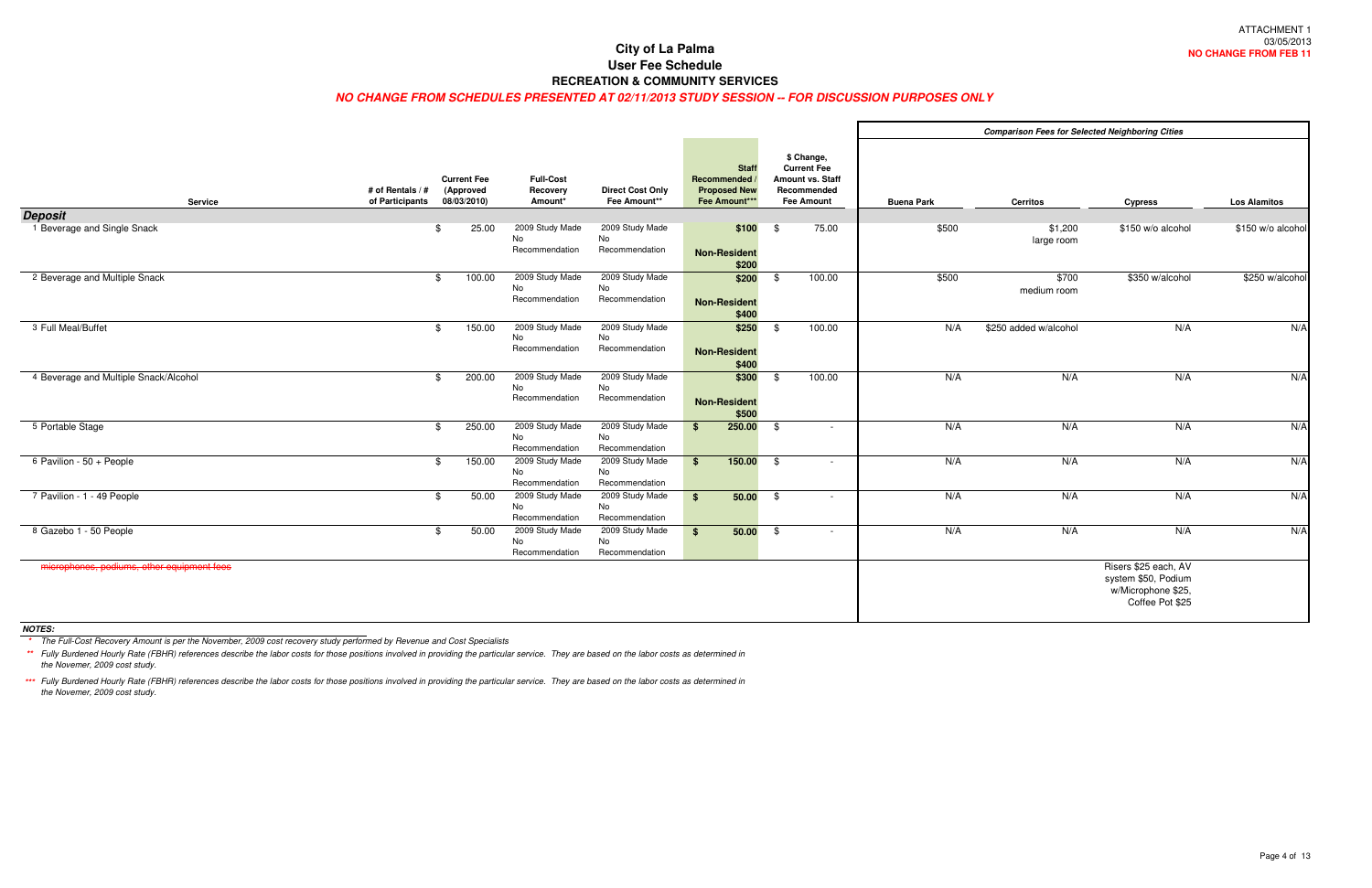### **City of La Palma**

**User Fee Schedule**

#### **COMMUNITY DEVELOPMENT -- PLANNING**

|      |                                                 |                                                               |                                                                                 |                 |                                                |                 |                                         |      |                                         |                                                          |      |                                                                                          |            |                   |                | <b>Comparison Fees for Selected Neighboring Cities</b> |                           |     |                           |                     |
|------|-------------------------------------------------|---------------------------------------------------------------|---------------------------------------------------------------------------------|-----------------|------------------------------------------------|-----------------|-----------------------------------------|------|-----------------------------------------|----------------------------------------------------------|------|------------------------------------------------------------------------------------------|------------|-------------------|----------------|--------------------------------------------------------|---------------------------|-----|---------------------------|---------------------|
| Ref# |                                                 | <b>Service</b>                                                | <b>Level of Activity</b><br>(# of Permits<br>Issued, 12<br><b>Month Period)</b> |                 | <b>Current Fee</b><br>(Approved<br>08/03/2010) |                 | <b>Full-Cost</b><br>Recovery<br>Amount* |      | <b>Direct Cost Only</b><br>Fee Amount** | Staff Recommended /<br><b>Proposed New Fee Amount***</b> |      | \$ Change, Current<br>Fee Amount vs.<br><b>Staff</b><br><b>Recommended Fee</b><br>Amount |            | <b>Buena Park</b> |                | <b>Stanton</b>                                         | <b>Cypress</b>            |     |                           | <b>Los Alamitos</b> |
|      | <b>Fees Proposed to be Reduced</b>              |                                                               |                                                                                 |                 |                                                |                 |                                         |      |                                         |                                                          |      |                                                                                          |            |                   |                |                                                        |                           |     |                           |                     |
|      |                                                 |                                                               |                                                                                 |                 |                                                |                 |                                         |      |                                         |                                                          |      |                                                                                          |            |                   |                |                                                        |                           |     |                           |                     |
|      | 1 S-109 Artifical Turf Permit                   |                                                               | $\overline{0}$                                                                  | - \$            | 121.00                                         | - \$            | 270.00                                  | -\$  | 200.00                                  | - \$                                                     | -\$  | (121.00)                                                                                 | N/A        |                   | N/A            |                                                        | N/A                       |     | N/A                       |                     |
|      | 2 S-135 Lot Line Adjustment                     |                                                               | 0 <sub>1</sub>                                                                  | - \$            | 605.00                                         | $1 \text{ }$ \$ | 605.00                                  | \$   | 600.00                                  | 600.00<br>\$                                             | \$   | (5.00)                                                                                   | N/A        |                   | \$             | 745                                                    | $$1,300 + Actual$         |     | N/A                       |                     |
|      |                                                 |                                                               |                                                                                 |                 |                                                |                 |                                         |      |                                         |                                                          |      |                                                                                          |            |                   |                |                                                        | Cost                      |     |                           |                     |
|      | 3 S-143 Entitlement Extension                   |                                                               | $\mathbf{0}$                                                                    | - \$            | 515.00                                         | - \$            | 515.00                                  | - \$ | 500.00                                  | 500.00<br>$\mathbf{s}$                                   | \$   | (15.00)                                                                                  | <b>\$</b>  | 150               | \$             | 405                                                    | \$                        | 400 | \$                        | 400                 |
|      | 4 S-162 Temporary Banner / Sign Review          |                                                               | 17                                                                              | - \$            | 68.00                                          | \$              | 90.00                                   | \$   | 75.00                                   | 25.00<br>-\$                                             | \$   | (43.00)                                                                                  |            | 25                | Cost           | $$115 + Actual$                                        |                           | N/A |                           |                     |
|      | 5 S-163 Sign Plan Review                        |                                                               | $\overline{0}$                                                                  | - \$            | 135.00                                         | \$              | 135.00                                  | - \$ | 120.00                                  | 120.00<br>- \$                                           | - \$ | (15.00)                                                                                  | $\sqrt{3}$ | 475               | \$             | 205                                                    | N/A                       |     | \$                        | 1,000               |
|      | 6 S-164 Non Residential Real Estate Sign        |                                                               | $\mathbf 0$                                                                     | - \$            | 135.00                                         | \$              | 135.00                                  | . ድ  | 120.00                                  | 50.00<br>\$                                              | \$   | (85.00)                                                                                  | N/A        |                   | N/A            |                                                        | N/A                       |     | N/A                       |                     |
|      |                                                 |                                                               |                                                                                 |                 |                                                |                 |                                         |      |                                         |                                                          |      |                                                                                          |            |                   |                |                                                        |                           |     |                           |                     |
|      | <b>Fees At or Below Direct Cost Only Amount</b> |                                                               |                                                                                 |                 |                                                |                 |                                         |      |                                         |                                                          |      |                                                                                          |            |                   |                |                                                        |                           |     |                           |                     |
|      |                                                 | 1 S-101 Conditional Use Permit (Requires DC Review)           | 3                                                                               | - \$            | 585.00                                         | \$              | 1,140.00                                | -\$  | 1,000.00                                | \$1,000 Minimum Manditory                                | - \$ | 415.00                                                                                   | -96        | 1,600             | - \$           | 2,825                                                  | $$2000 + Actual$          |     | \$                        | 1,900               |
|      |                                                 |                                                               |                                                                                 |                 |                                                |                 |                                         |      |                                         | Fee + Actual Labor Costs                                 |      |                                                                                          |            |                   |                |                                                        | Cost                      |     |                           |                     |
|      |                                                 |                                                               |                                                                                 |                 |                                                |                 |                                         |      |                                         | (FBHR)                                                   |      |                                                                                          |            |                   |                |                                                        |                           |     |                           |                     |
|      |                                                 | 2 S-104 Conditional Use Permit (Does Not Require DC Review)   | $\Delta$                                                                        |                 | 432.00                                         |                 | 00.008                                  |      | 800.00                                  | \$900 Minimum Fee or                                     |      | 468.00                                                                                   | N/A        |                   | N/A            |                                                        | $$700 + Actual$           |     | \$                        | 1,000               |
|      |                                                 |                                                               |                                                                                 |                 |                                                |                 |                                         |      |                                         | <b>Actual Labor Costs</b>                                |      |                                                                                          |            |                   |                |                                                        | Cost                      |     |                           |                     |
|      |                                                 |                                                               |                                                                                 |                 |                                                |                 |                                         |      |                                         | (FBHR), Whichever is                                     |      |                                                                                          |            |                   |                |                                                        |                           |     |                           |                     |
|      |                                                 |                                                               |                                                                                 |                 |                                                |                 |                                         |      |                                         | Greate                                                   |      |                                                                                          |            |                   |                |                                                        |                           |     |                           |                     |
|      | 3 S-107 Conditional Use Permit Amendment        |                                                               | $\overline{2}$                                                                  | - \$            | 387.00                                         | - \$            | 900.00                                  | - \$ | 800.00                                  | \$800 Minimum Manditory                                  | - \$ | 413.00                                                                                   | N/A        |                   | N/A            |                                                        | N/A                       |     | N/A                       |                     |
|      |                                                 |                                                               |                                                                                 |                 |                                                |                 |                                         |      |                                         | Fee+ Actual Labor Costs                                  |      |                                                                                          |            |                   |                |                                                        |                           |     |                           |                     |
|      |                                                 |                                                               |                                                                                 |                 |                                                |                 |                                         |      |                                         | (FBHR)                                                   |      |                                                                                          |            |                   |                |                                                        |                           |     |                           |                     |
|      | 4 S-112 Precise Plan                            |                                                               | $\mathbf{3}$                                                                    | - \$            | 585.00                                         | - \$            | 1,105.00                                | - \$ | 1,000.00                                | \$1,000 Minimum Manditory                                | - \$ | 415.00                                                                                   | <b>\$</b>  | 1,025             | - \$           | 2,505                                                  | $$1,500 + Actual$         |     | \$                        | 1,600               |
|      |                                                 |                                                               |                                                                                 |                 |                                                |                 |                                         |      |                                         | Fee + Actual Labor Costs                                 |      |                                                                                          |            |                   |                |                                                        | Cost                      |     |                           |                     |
|      |                                                 |                                                               |                                                                                 |                 |                                                |                 |                                         |      |                                         | (FBHR)                                                   |      |                                                                                          |            |                   |                |                                                        |                           |     |                           |                     |
|      | 5 S-115 Precise Plan Amendment - Commercial     |                                                               | $\Omega$                                                                        | - \$            | 345.00                                         | \$              | 1,105.00                                | \$   | 1,000.00                                | \$1,000 Minimum Manditory                                | - \$ | 655.00                                                                                   | N/A        |                   | \$             | 1,220                                                  | $$500 + Actual$           |     | N/A                       |                     |
|      |                                                 |                                                               |                                                                                 |                 |                                                |                 |                                         |      |                                         | Fee + Actual Labor Costs                                 |      |                                                                                          |            |                   |                |                                                        | Cost                      |     |                           |                     |
|      |                                                 |                                                               |                                                                                 |                 |                                                |                 |                                         |      |                                         | (FBHR)                                                   |      |                                                                                          |            |                   |                |                                                        |                           |     |                           |                     |
|      |                                                 | 6 S-118 Precise Plan Amendment - Residential (Level C Review) | $\overline{4}$                                                                  | - \$            | 375.00                                         | \$              | 635.00                                  | - \$ | 600.00                                  | 600.00<br>- \$                                           | - \$ | 225.00                                                                                   | -\$        | $\overline{275}$  | \$             | 1,220                                                  | $$500 + Actual$           |     | N/A                       |                     |
|      |                                                 |                                                               |                                                                                 |                 |                                                |                 |                                         |      |                                         |                                                          |      |                                                                                          |            |                   |                |                                                        | Cost                      |     |                           |                     |
|      | 7 S-120 Temporary Use Permit                    |                                                               | -4                                                                              | - \$            | 76.00                                          | - \$            | 225.00                                  | -\$  | 200.00                                  | 200.00<br>- \$                                           | - \$ | 124.00                                                                                   | -\$        | 250               | - \$           | 170                                                    | $$50 - 300$               |     | \$                        | 250                 |
|      | 8 S-126 Appeal to City Council                  |                                                               | $\Omega$                                                                        | -9              | 297.00                                         | \$              | 690.00                                  | \$   | 600.00                                  | 300.00<br>$\mathbf{s}$                                   | -\$  | 3.00                                                                                     | -\$        | 800               | $$700 - 1,075$ |                                                        | $$250 - 450$              |     | $\frac{1}{2}$<br>$$525 +$ | 1,000               |
|      | 9 S-133 Environmental Impact Report Review      |                                                               | $\mathbf 0$                                                                     | \$              | 790.00                                         | \$              | 3,745.00                                | -\$  | 3,200.00                                | Actual Cost + 10%                                        | - \$ |                                                                                          | 10%        | Actual Cost +     | \$             | 4,015                                                  | $$2,500 + Actual$         |     |                           |                     |
|      | 10 S-137 Tentative Parcel Map                   |                                                               |                                                                                 | $01$ \$         | 558.00 <b>1</b> \$                             |                 | 810.00                                  | - \$ | 700.00                                  | \$700 Minimum Manditory                                  | - \$ | 142.00                                                                                   | -\$        | 780               | - \$           | 1,600                                                  | Cost<br>$$1,100 + Actual$ |     | Preparation<br>\$         | 1,000               |
|      |                                                 |                                                               |                                                                                 |                 |                                                |                 |                                         |      |                                         | Fee + Actual Labor Costs                                 |      |                                                                                          |            |                   |                |                                                        | Cost                      |     |                           |                     |
|      |                                                 |                                                               |                                                                                 |                 |                                                |                 |                                         |      |                                         | (FBHR)                                                   |      |                                                                                          |            |                   |                |                                                        |                           |     |                           |                     |
|      | 11 S-141 Tentative Tract Map                    |                                                               |                                                                                 | $11\frac{1}{9}$ | $646.00$ 1 \$                                  |                 | 810.00                                  | - \$ | 700.00                                  | \$700 Minimum Manditory                                  | - \$ | 54.00                                                                                    | l \$       | 1,475             | - \$           | 2,365                                                  | $$1600 + Actual$          |     | \$                        | 1,200               |
|      |                                                 |                                                               |                                                                                 |                 |                                                |                 |                                         |      |                                         | Fee + Actual Labor Costs                                 |      |                                                                                          |            |                   |                |                                                        | Cost                      |     |                           |                     |
|      |                                                 |                                                               |                                                                                 |                 |                                                |                 |                                         |      |                                         | (FBHR)                                                   |      |                                                                                          |            |                   |                |                                                        |                           |     |                           |                     |
|      | 12 S-144 Final Parcel or Tract Map Check        |                                                               |                                                                                 | $0 \quad$ \$    | 441.00                                         | $\bullet$       | 755.00                                  | - \$ | 700.00                                  | 700.00<br>$\sqrt{3}$                                     | \$   | 259.00                                                                                   | N/A        |                   | N/A            |                                                        | $$1600 + Actual$          |     | N/A                       |                     |
|      |                                                 |                                                               |                                                                                 |                 |                                                |                 |                                         |      |                                         |                                                          |      |                                                                                          |            |                   |                |                                                        | Cost                      |     |                           |                     |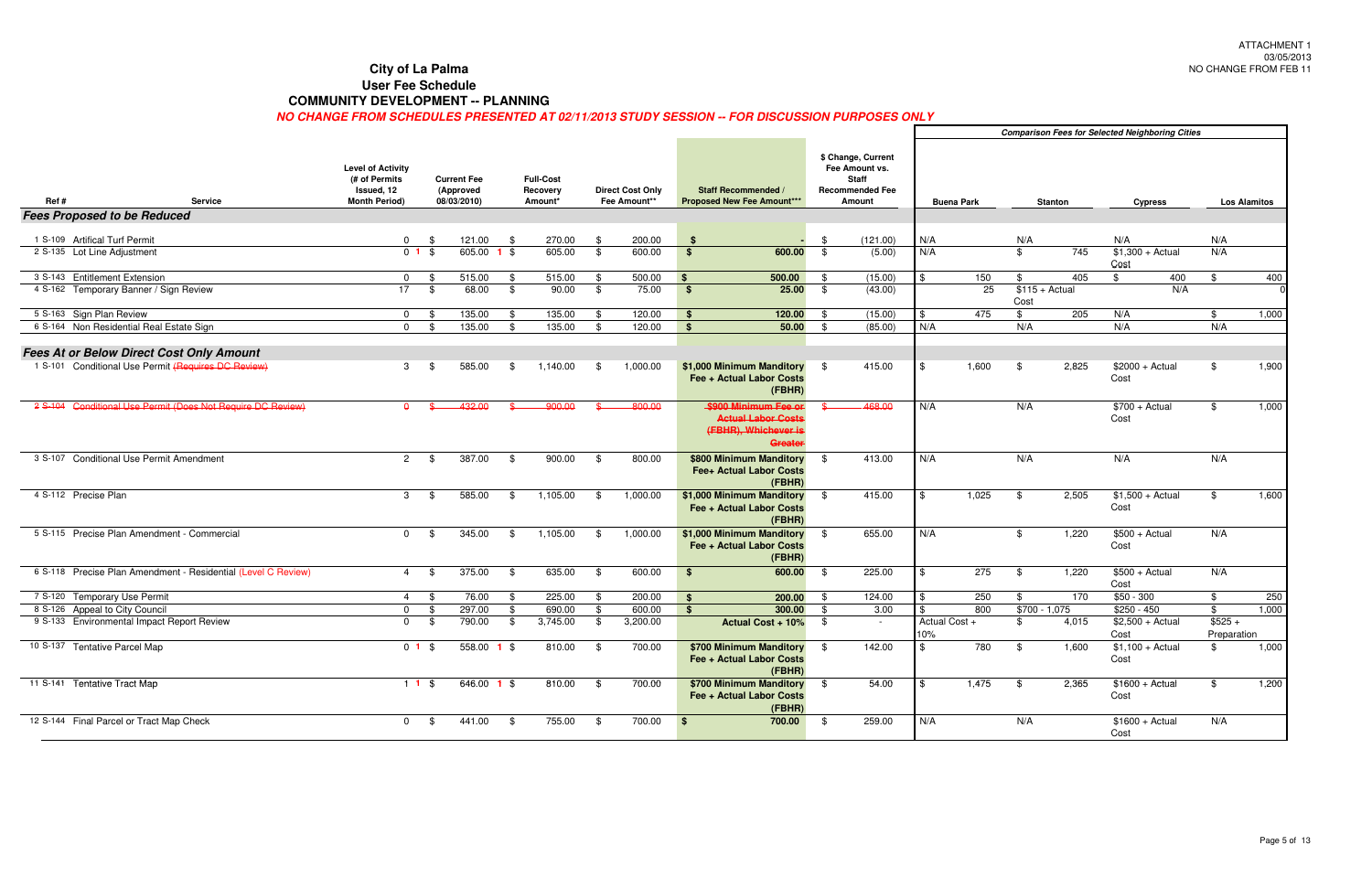#### **City of La Palma**

**User Fee Schedule**

#### **COMMUNITY DEVELOPMENT -- PLANNING**

#### **NO CHANGE FROM SCHEDULES PRESENTED AT 02/11/2013 STUDY SESSION -- FOR DISCUSSION PURPOSES ONLY**

|                                                                    |                                                                                 |                                                |     |                                         |                                         |                                                                 |      |                                                                                          |     |                   |                          |                 | <b>Comparison Fees for Selected Neighboring Cities</b> |     |     |                     |
|--------------------------------------------------------------------|---------------------------------------------------------------------------------|------------------------------------------------|-----|-----------------------------------------|-----------------------------------------|-----------------------------------------------------------------|------|------------------------------------------------------------------------------------------|-----|-------------------|--------------------------|-----------------|--------------------------------------------------------|-----|-----|---------------------|
| Ref#<br><b>Service</b>                                             | <b>Level of Activity</b><br>(# of Permits<br>Issued, 12<br><b>Month Period)</b> | <b>Current Fee</b><br>(Approved<br>08/03/2010) |     | <b>Full-Cost</b><br>Recovery<br>Amount* | <b>Direct Cost Only</b><br>Fee Amount** | Staff Recommended /<br><b>Proposed New Fee Amount***</b>        |      | \$ Change, Current<br>Fee Amount vs.<br><b>Staff</b><br><b>Recommended Fee</b><br>Amount |     | <b>Buena Park</b> |                          | <b>Stanton</b>  | <b>Cypress</b>                                         |     |     | <b>Los Alamitos</b> |
| 13 S-147 General Plan Amendment                                    |                                                                                 | 748.00                                         |     | 2,495.00                                | \$<br>2,200.00                          | \$1,500 Minimum Manditory<br>Fee + Actual Labor Costs<br>(FBHR) | - \$ | 752.00                                                                                   |     | 1,400             | \$                       | 2,430           | $$600 + Actual$<br>Cost                                |     |     | 1,875               |
| 14 S-152 Zone Change                                               | $\Omega$                                                                        | 748.00                                         | -86 | 2,335.00                                | 2,000.00                                | \$1500 Minimum Manditory<br>Fee + Actual Labor Costs<br>(FBHR)  |      | 752.00                                                                                   |     | 1,400             |                          | 1,465           | $$2,000 + Actual$<br>Cost                              |     |     | 1,600               |
| 15 S-160 Residential Remodel (Level A & B Review)                  | $\Omega$                                                                        | 76.00                                          |     | 505.00                                  | 400.00                                  | 264.00<br>- 9                                                   |      | 188.00                                                                                   |     | N/A               |                          | 630             |                                                        | N/A |     | N/A                 |
| Special Map Fee - Hourly<br>16 S-177                               | $\Omega$                                                                        | 26.00                                          |     | 90.00                                   | 75.00                                   | 75.00<br>-9                                                     | - \$ | 49.00                                                                                    | N/A |                   | N/A                      |                 | N/A                                                    |     | N/A |                     |
| 17 S-181 Variance: Existing Residential                            | $\Omega$                                                                        | 26.00                                          |     | 1.105.00                                | 1,000.00                                | 1,105.00                                                        |      | 1,029.00                                                                                 |     | 525               | \$                       | 1,460           | $$1,000 + Actual$<br>Cost                              |     | \$  | 1,800               |
| 18 S-184 Variance: Existing Commercial                             | $\mathbf{a}$                                                                    | 157.00                                         |     | 110500                                  | 1,000.00                                | 1.105.00<br>$\bullet$                                           |      | 848.00                                                                                   | \$  | 1,350             | \$.                      | 1,460           | $$1,000 + Actual$<br>Cost                              |     | . ድ | 1,800               |
| 19 S-187 Variance: New Project                                     | $\Omega$                                                                        | 157.00                                         |     | 1,255.00                                | 1,100.00                                | \$1,000 Minimum Manditory<br>Fee + Actual Labor Costs<br>(FBHR) | - \$ | 843.00                                                                                   | N/A |                   |                          | 1,460           | $$1,000 + Actual$<br>Cost                              |     |     | 1,800               |
| 20 S-190 Community Event Review                                    | 8                                                                               | 150.00                                         | ፍ   | 450.00                                  | 400.00                                  | 150.00<br>- \$                                                  | -\$  | $\sim$                                                                                   |     | N/A               |                          | N/A             |                                                        | N/A |     | N/A                 |
| 21 S-195 General Plan and Zoning Update Surcharge Fee              | 0 <sub>2</sub>                                                                  | 5% 2                                           |     | 0%                                      | $0\%$                                   | 5%                                                              |      | 0%                                                                                       | N/A |                   |                          | \$55 per permit | N/A                                                    |     | N/A |                     |
| 22 New Administrative Review and Approval (Includes Solar systems) |                                                                                 |                                                |     |                                         |                                         | 75.00<br>S                                                      | - \$ | 75.00                                                                                    |     |                   |                          |                 |                                                        |     |     |                     |
| <b>Fees At Full-Cost Recovery Amount</b>                           |                                                                                 |                                                |     |                                         |                                         |                                                                 |      |                                                                                          |     |                   |                          |                 |                                                        |     |     |                     |
| 1 S-128 Categorical Exemption (Notice of Exemption "NOE")          | $\Omega$                                                                        | 215.00                                         |     | 215.00                                  | 200.00                                  | 215.00<br>-\$                                                   | - \$ |                                                                                          | \$  | 100               | \$                       | 55              | \$                                                     | 100 | \$  | 100                 |
| 2 S-129 Environmental Assessment                                   | $\Omega$                                                                        | 175.00                                         |     | 480.00                                  | 400.00                                  | 480.00<br><b>S</b>                                              | - \$ | 305.00                                                                                   | N/A |                   | N/A                      |                 | N/A                                                    |     | ¢   | 100                 |
| 3 S-131 Mitigated Negative Declaration                             | $\Omega$                                                                        | 00.080.1                                       |     | 1,680.00                                | 1,400.00                                | 1,680.00<br>- \$                                                | - \$ |                                                                                          |     | 315               | $$2,055 +$<br>Consultant |                 | $$600 + Actual$<br>Cost                                |     |     | 600                 |

\*\* Using the November, 2009 cost recovery study, this column represents only the direct costs related to provding the fee (i.e., salary, benefits and maintenance and operations costs). There is no indirect overhead included in the amounts in this column.

**NOTES:**

**1** Plus the cost of the Contract City Engineer @ \$90 per hour with a \$300 minimum

**2** 5% surcharge on Building Permits

**\*\*\***Fully Burdened Hourly Rate (FBHR) references describe the labor costs for those positions involved in providing the particular service. They are based on the labor costs as determined in the Novemer, 2009 cost study.

**\***The Full-Cost Recovery Amount is per the November, 2009 cost recovery study performed by Revenue and Cost Specialists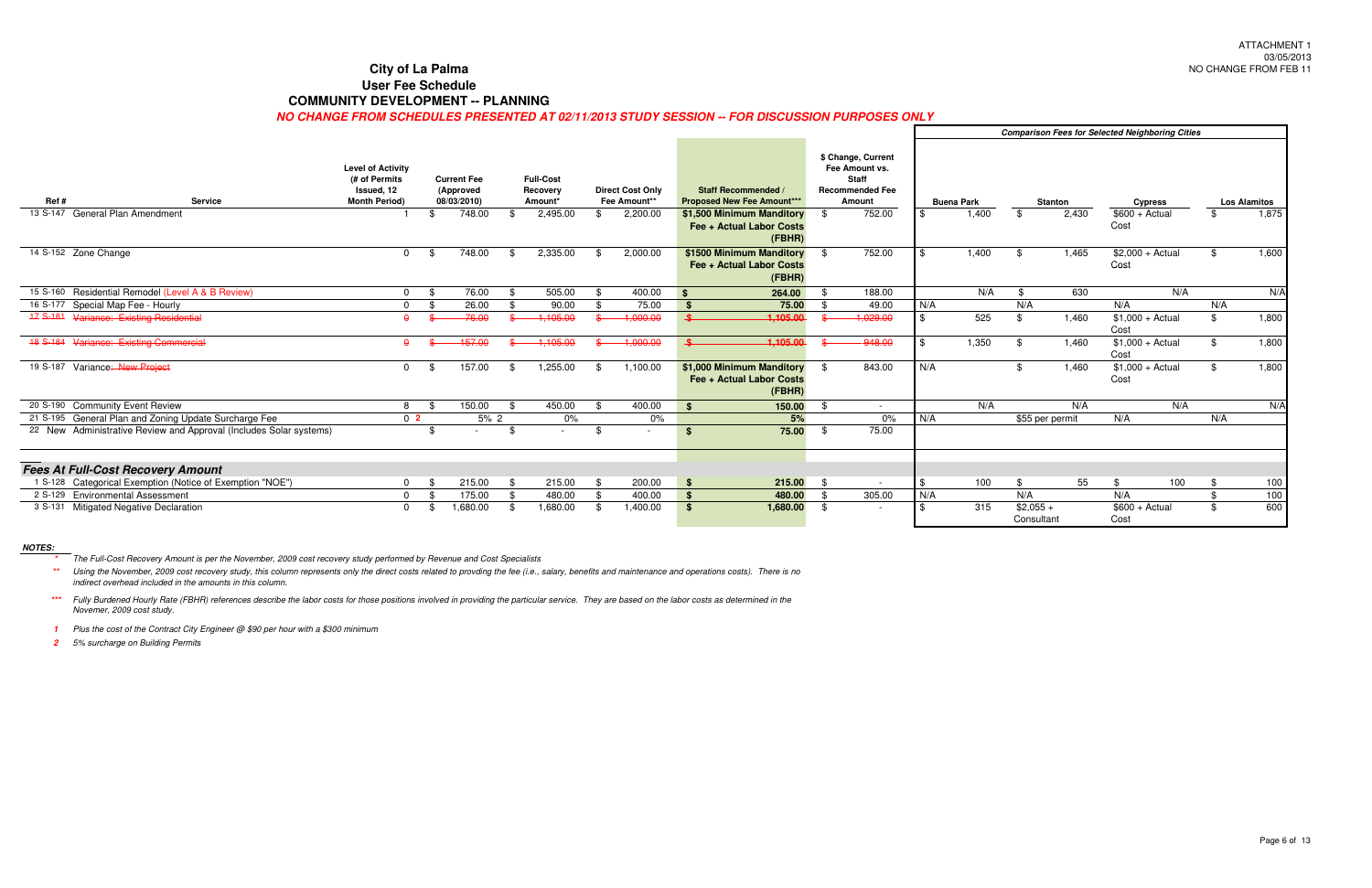|                 |                                                                                                                   |                                                                                             |                  |                                                            |                                                                                      |     |                                                     |                                                                                                               |      |                                                                                                     |                                                       |                           | Companson rees for Selected Neighboring Chies |                                                   |                                                        |
|-----------------|-------------------------------------------------------------------------------------------------------------------|---------------------------------------------------------------------------------------------|------------------|------------------------------------------------------------|--------------------------------------------------------------------------------------|-----|-----------------------------------------------------|---------------------------------------------------------------------------------------------------------------|------|-----------------------------------------------------------------------------------------------------|-------------------------------------------------------|---------------------------|-----------------------------------------------|---------------------------------------------------|--------------------------------------------------------|
| Ref#<br>1 S-219 | <b>Service</b><br><b>Fees Proposed to be Reduced</b><br>Improvement Plan Check and Inspection: \$5,000 - \$25,000 | <b>Level of Activity</b><br>(# of Permits<br>Issued, 12<br><b>Month Period)</b><br>$\Omega$ | . ድ              | <b>Current Fee</b><br>(Approved<br>08/03/2010)<br>1,272.00 | <b>Full-Cost</b><br>Recovery<br>Amount*<br>$$2,819 + 10.9\%$ of<br>project cost over | \$  | <b>Direct Cost Only</b><br>Fee Amount**<br>2,296.00 | Staff Recommended<br><b>Proposed New Fee Amount***</b><br>\$1,200 Minimum Fee or<br><b>Actual Labor Costs</b> | \$   | \$ Change, Current<br>Fee Amount vs.<br><b>Staff</b><br><b>Recommended Fee</b><br>Amount<br>(72.00) | <b>Buena Park</b><br>\$65/hour with 2 hour<br>minimum | hours per sheet           | <b>Cypress</b><br>$$500$ minimum $+3$         |                                                   | Garden Grove<br>\$135 w/ dep 3%<br>Construction Cost + |
|                 |                                                                                                                   |                                                                                             |                  |                                                            | \$5,000                                                                              |     |                                                     | (FBHR), Whichever is<br><b>Greater</b>                                                                        |      |                                                                                                     |                                                       | (FBHR)                    |                                               | 5% const cost<br>(inspections)                    |                                                        |
| 2 S-220         | Improvement Plan Check and Inspection: \$25,000 and above                                                         | $\mathbf{2}$                                                                                | - \$             | 2,546.00                                                   | $$5,637 + 4%$ of<br>Project cost over<br>\$25,000 or Actual<br>Cost                  | -\$ | 4,591.00                                            | \$2.500 Minimum Fee or<br><b>Actual Labor Costs</b><br>(FBHR), Whichever is<br><b>Greater</b>                 | -\$  | (46.00)                                                                                             | \$65/hour with 2 hour<br>minimum                      | hours per sheet<br>(FBHR) | $$500$ minimum + 3                            | \$135 w/ dep 3%<br>5% const cost<br>(inspections) | Construction Cost +                                    |
|                 | <b>Fees At or Below Direct Cost Only Amount</b>                                                                   |                                                                                             |                  |                                                            |                                                                                      |     |                                                     |                                                                                                               |      |                                                                                                     |                                                       |                           |                                               |                                                   |                                                        |
| 1 S-203         | Right-of-Way Encroachment Plan Check/Inspection - Residential                                                     | 8                                                                                           | - \$             | 89.00                                                      | 450.00<br>- \$                                                                       | \$  | 400.00                                              | 314.00<br>$\mathbf{s}$                                                                                        | - \$ | 225.00                                                                                              | $$30 + 3.5\%$<br>construction cost                    | cost                      | 3.5% construction                             |                                                   | $$100 + $100/h$ our                                    |
| 2 S-211         | Right-of-Way Encroachment Plan Check/Inspection - Commercial                                                      | 102                                                                                         | - \$             | 89.00                                                      | 630.00<br>\$                                                                         | -\$ | 500.00                                              | 314.00<br>$$^{\circ}$                                                                                         | - \$ | 225.00                                                                                              | $$30 + 3.5\%$<br>construction cost                    | cost                      | 3.5% construction                             |                                                   | $$200 + $200/hour$                                     |
| 3               | Miscellaneous Blueprints Copies                                                                                   | $\mathbf{0}$                                                                                | - \$             | 3.00                                                       | 2009 Study Made<br>No<br>Recommendation                                              | No  | 2009 Study Made<br>Recommendation                   | \$3 material charge +<br><b>Actual Labor Costs (FBHR)</b>                                                     | \$   |                                                                                                     |                                                       |                           |                                               | \$                                                |                                                        |
| 4 S-244         | <b>Disconnection of Water Service</b>                                                                             |                                                                                             | 01S              | 64.00                                                      | $FBHR +$<br>Equipment                                                                | \$  | 64.00                                               | 64.00<br>\$                                                                                                   | \$   | $\sim$                                                                                              | \$.                                                   | \$<br>$\sim$              | $\sim$                                        | - \$                                              |                                                        |
| - 5             | Special Requests for Work Crew                                                                                    |                                                                                             | $0$ 1 $$$        | 114.00                                                     | 2009 Study Made<br>No<br>Recommendation                                              | No  | 2009 Study Made<br>Recommendation                   | <b>Actual Labor Costs</b><br>(FBHR) Based on Total<br><b>Billed Hours</b>                                     |      |                                                                                                     |                                                       | -\$<br>$\sim$             | $\sim$                                        | - \$                                              |                                                        |
| - 6             | Trash Bins in Right-of-Way, plus \$100 bond (refundable) includes \$50<br>Inspection fee                          | $\Omega$                                                                                    | -\$              | 39.00                                                      | 2009 Study Made<br>No<br>Recommendation                                              | No  | 2009 Study Made<br>Recommendation                   | 39.00<br>\$                                                                                                   | - \$ | $\sim$                                                                                              | 85                                                    | -\$                       | $\sim$ 10 $\pm$                               | \$                                                | 100                                                    |
| 7 S-217         | Improvement Plan Check and Inspection: Less than \$5,000                                                          | $\mathbf{0}$                                                                                | - \$             | 254.00                                                     | 630.00<br>\$                                                                         | \$  | 500.00                                              | \$600 Minimum Fee or<br><b>Actual Labor Costs</b><br>(FBHR), Whichever is<br><b>Greater</b>                   | \$   | 346.00                                                                                              | \$65/hour with 2 hour<br>minimum                      | hours per sheet<br>(FBHR) | $$500$ minimum + 3                            | \$135 w/ dep 3%<br>5% const cost<br>(inspections) | Construction Cost +                                    |
| 8 S-290         | <b>Storm Drainage NPDES</b>                                                                                       |                                                                                             | Had No<br>Amount | 2010 Update<br>Suggested                                   | 2009 Study Made<br>No<br>Recommendation                                              | No  | 2009 Study Made<br>Recommendation                   | <b>Actual Labor Costs</b><br>(FBHR)                                                                           |      |                                                                                                     |                                                       | \$                        |                                               | <b>.S</b>                                         |                                                        |
| 9 S-248         | Connection and Meter Charges - Labor and Material: 5/8 x 3/4"                                                     | 13                                                                                          | - \$             | 60.00                                                      | $$60 + Actual$<br>Meter Cost                                                         |     | $$60 + Actual$<br>Meter Cost                        | <b>Actual Labor Costs</b><br>(FBHR), \$120 min fee +<br><b>Actual Material Cost of</b><br><b>Meter</b>        | \$   | 60.00                                                                                               | 122<br>I \$                                           | -\$                       | $\sim 100$                                    | -\$                                               | 170                                                    |
|                 | 10 S-253 Connection and Meter Charges - Labor and Material: 1"                                                    |                                                                                             | 0 S              | 60.00                                                      | $$60 + Actual$<br>Meter Cost                                                         |     | $$60 + Actual$<br>Meter Cost                        | <b>Actual Labor Costs</b><br>(FBHR), \$275 min fee +<br><b>Actual Material Cost of</b><br><b>Meter</b>        | \$   | 215.00                                                                                              |                                                       | $178$ \$                  |                                               | $-$ \$                                            | 185                                                    |

| <b>Comparison Fees for Selected Neighboring Cities</b> |  |  |  |  |  |
|--------------------------------------------------------|--|--|--|--|--|
|--------------------------------------------------------|--|--|--|--|--|

Г

#### **City of La Palma User Fee SchedulePUBLIC WORKS**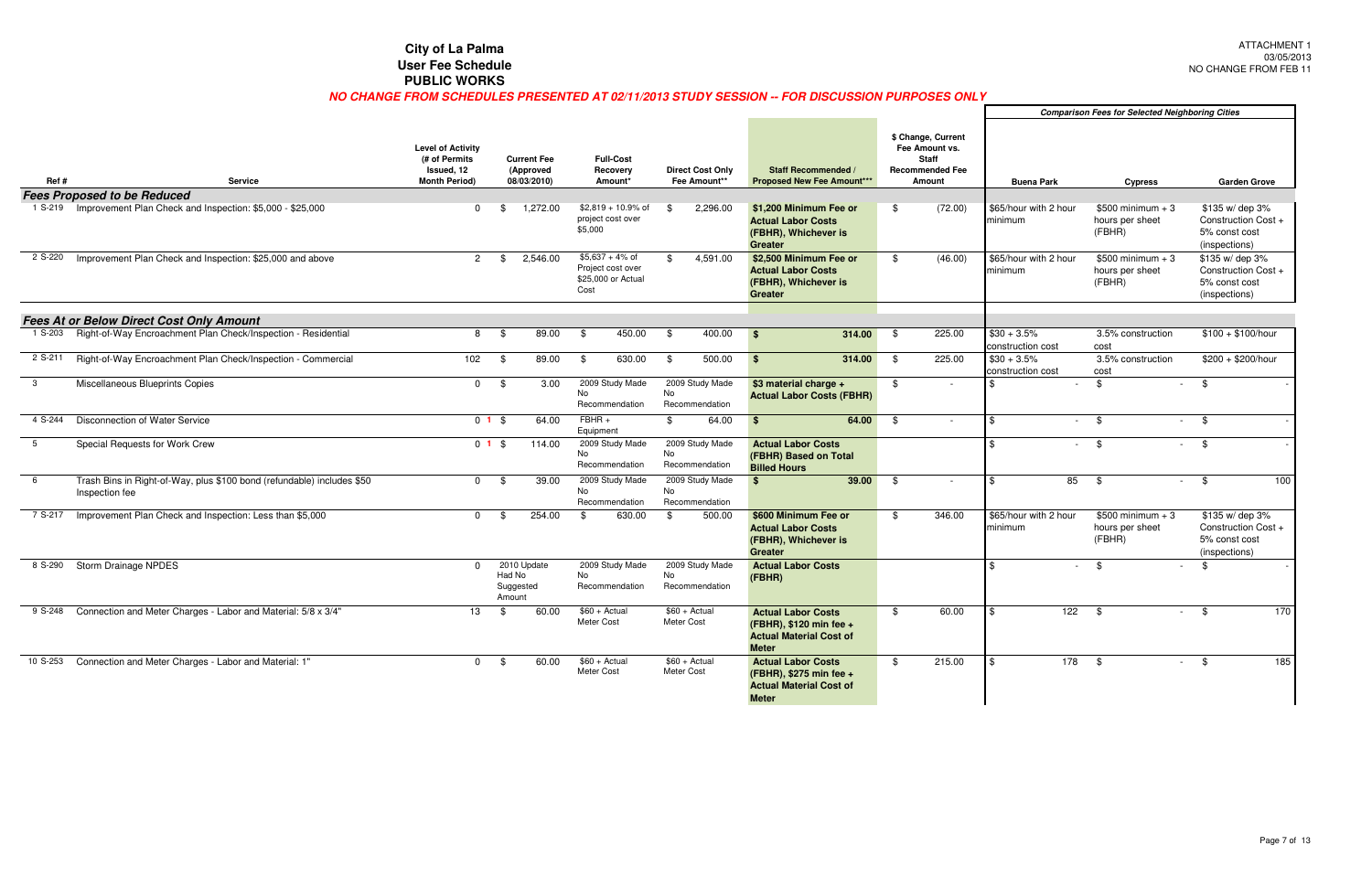#### **City of La Palma User Fee SchedulePUBLIC WORKS**

#### **NO CHANGE FROM SCHEDULES PRESENTED AT 02/11/2013 STUDY SESSION -- FOR DISCUSSION PURPOSES ONLY**

|                |                                                                  |                                                                                 |                                                |                                         |                                         |                                                                                                          |                                                                                          |                          |                   |                    | <b>Comparison Fees for Selected Neighboring Cities</b> |            |           |                     |
|----------------|------------------------------------------------------------------|---------------------------------------------------------------------------------|------------------------------------------------|-----------------------------------------|-----------------------------------------|----------------------------------------------------------------------------------------------------------|------------------------------------------------------------------------------------------|--------------------------|-------------------|--------------------|--------------------------------------------------------|------------|-----------|---------------------|
| Ref#           | <b>Service</b>                                                   | <b>Level of Activity</b><br>(# of Permits<br>Issued, 12<br><b>Month Period)</b> | <b>Current Fee</b><br>(Approved<br>08/03/2010) | <b>Full-Cost</b><br>Recovery<br>Amount* | <b>Direct Cost Only</b><br>Fee Amount** | Staff Recommended<br><b>Proposed New Fee Amount***</b>                                                   | \$ Change, Current<br>Fee Amount vs.<br><b>Staff</b><br><b>Recommended Fee</b><br>Amount |                          | <b>Buena Park</b> |                    | <b>Cypress</b>                                         |            |           | <b>Garden Grove</b> |
| 11 S-255       | Connection and Meter Charges - Labor and Material: 1-1/2"        | $\Omega$                                                                        | 120.00                                         | $$120 + Actual$<br>Meter Cost           | $$120 + Actual$<br>Meter Cost           | <b>Actual Labor Costs</b><br>(FBHR), \$320 min fee +<br><b>Actual Material Cost of</b><br><b>Meter</b>   | \$                                                                                       | 200.00                   |                   | 505<br>\$          |                                                        | $\sim$     | -\$       | 200                 |
| 12 S-257       | Connection and Meter Charges - Labor and Material: 2"            | $\Omega$                                                                        | 120.00<br>- \$                                 | $$120 + Actual$<br>Meter Cost           | $$120 + Actual$<br>Meter Cost           | <b>Actual Labor Costs</b><br>(FBHR), \$940 min fee +<br><b>Actual Material Cost of</b><br><b>Meter</b>   | \$                                                                                       | 820.00                   |                   | 495<br>- \$        |                                                        | $-$ \$     |           | 235                 |
| 13 S-259       | Connection and Meter Charges - Labor and Material: 2" and Larger |                                                                                 | 2010 Update<br>Had No<br>Suggested<br>Amount   | $FBHR +$<br>Equipment                   | $FBHR +$<br>Equipment                   | <b>Actual Labor Costs</b><br>(FBHR), \$1,120 min fee +<br><b>Actual Material Cost of</b><br><b>Meter</b> | \$                                                                                       | 1,120.00                 |                   | 714<br>- \$        |                                                        | $\sim$     | - \$      | 380                 |
| 14             | Sewer Connection (unit)                                          | 03S                                                                             | 275.00                                         | 2009 Study Made<br>No<br>Recommendation | 2009 Study Made<br>No<br>Recommendation | $$^{\circ}$<br>275.00                                                                                    | -\$                                                                                      | $\overline{\phantom{a}}$ |                   | 50<br>-\$          |                                                        | $\sim$     |           |                     |
| 15             | Sewer Connection (acre)                                          | $0$ 3 \$                                                                        | 1,646.00                                       | 2009 Study Made<br>No<br>Recommendation | 2009 Study Made<br>No<br>Recommendation | 1,646.00<br>- \$                                                                                         | - \$                                                                                     | $\sim$                   |                   | 200<br>- \$        |                                                        | $\sim$     |           |                     |
| 16             | <b>Refund Handling Charge</b>                                    |                                                                                 | $4 \text{ } $$<br>59.00                        | 2009 Study Made<br>No<br>Recommendation | 2009 Study Made<br>No<br>Recommendation | 59.00<br>$\mathbf{R}$                                                                                    | - \$                                                                                     |                          |                   | -\$                |                                                        | $\sim$     | - \$      |                     |
|                | <b>Fees At Full-Cost Recovery Amount</b>                         |                                                                                 |                                                |                                         |                                         |                                                                                                          |                                                                                          |                          |                   |                    |                                                        |            |           |                     |
| 1 S-233        | Banner                                                           | $\Omega$                                                                        | 170.00<br>- \$                                 | 310.00<br>\$                            | 300.00<br>-\$                           | 310.00<br><b>S</b>                                                                                       | - \$                                                                                     | 140.00                   |                   | 250<br>- \$        |                                                        | $\sim 100$ | - \$      |                     |
| 2 S-262        | <b>Temporary Construction Meter</b>                              | $\overline{4}$                                                                  | - \$<br>60.00                                  | 60.00<br>\$                             | \$<br>47.00                             | $\mathbf{s}$<br>60.00                                                                                    | -\$                                                                                      | $\sim$                   |                   | 250<br>- \$        |                                                        | $\sim$ $-$ | -\$       | $\sim$              |
|                | 3 S-292 Fats, Oils & Grease Program (Annual Permit Charge)       | 31                                                                              | 225.00<br>- \$                                 | 225.00<br>\$                            | 216.00<br>-\$                           | $\mathbf{s}$<br>225.00                                                                                   | -\$                                                                                      | $\sim$                   |                   | - \$<br>$\sim 100$ |                                                        | 385        | - \$      | $\sim$              |
| $\overline{4}$ | Water Service Delinquent Account Penalty                         | $1,692$ <b>2</b> \$                                                             | 10.00                                          | 10.00<br>\$                             | 10.00<br>\$                             | $\mathbf{s}$<br>10.00                                                                                    | \$                                                                                       | $\sim$                   |                   | - \$<br>$\sim$     |                                                        | $\sim 100$ | -\$       | $\sim$ $ \sim$      |
|                | 5 S-242 Water Service to Turn Water Off and On                   | 108                                                                             | 49.00<br>- \$                                  | 49.00<br>\$                             | 39.00<br>\$                             | 49.00<br>$\mathbf{s}$                                                                                    | \$                                                                                       | $\overline{\phantom{a}}$ |                   | 30<br>- \$         |                                                        | $\sim 100$ | - \$      | 50                  |
| 6 S-242        | After Hours Reconnection of Water                                | 12                                                                              | 144.00<br>- \$                                 | 144.00<br>-\$                           | 117.00<br>\$                            | $\sqrt{3}$<br>144.00                                                                                     | - \$                                                                                     | $\sim$                   |                   | - \$<br>$\sim 100$ |                                                        | $\sim$     | . ድ       | $\sim$              |
|                | 7 S-246 Testing Water Meters                                     | 13                                                                              | 105.00<br>-\$                                  | 105.00<br>\$                            | 82.00<br>\$                             | $\sqrt{3}$<br>105.00                                                                                     | \$                                                                                       |                          |                   | 40<br>-\$          |                                                        | $\sim$     | \$60/hour |                     |

#### **NOTES:**

**\***The Full-Cost Recovery Amount is per the November, 2009 cost recovery study performed by Revenue and Cost Specialists

\*\* Fully Burdened Hourly Rate (FBHR) references describe the labor costs for those positions involved in providing the particular service. They are based on the labor costs as determined in the Novemer, 2009 cost study.

**1** Actual cost at the fully burdened hourly rate of staff plus the cost of equipment rental.

**2**This is a penalty assessed to discourage utility bill delinquency.

- **3**Development Impact Fee subject to AB 1600 requirements.
- **4**This service is either not provided or not currently charged.

**\*\*\***Fully Burdened Hourly Rate (FBHR) references describe the labor costs for those positions involved in providing the particular service. They are based on the labor costs as determined in the Novemer, 2009 cost study.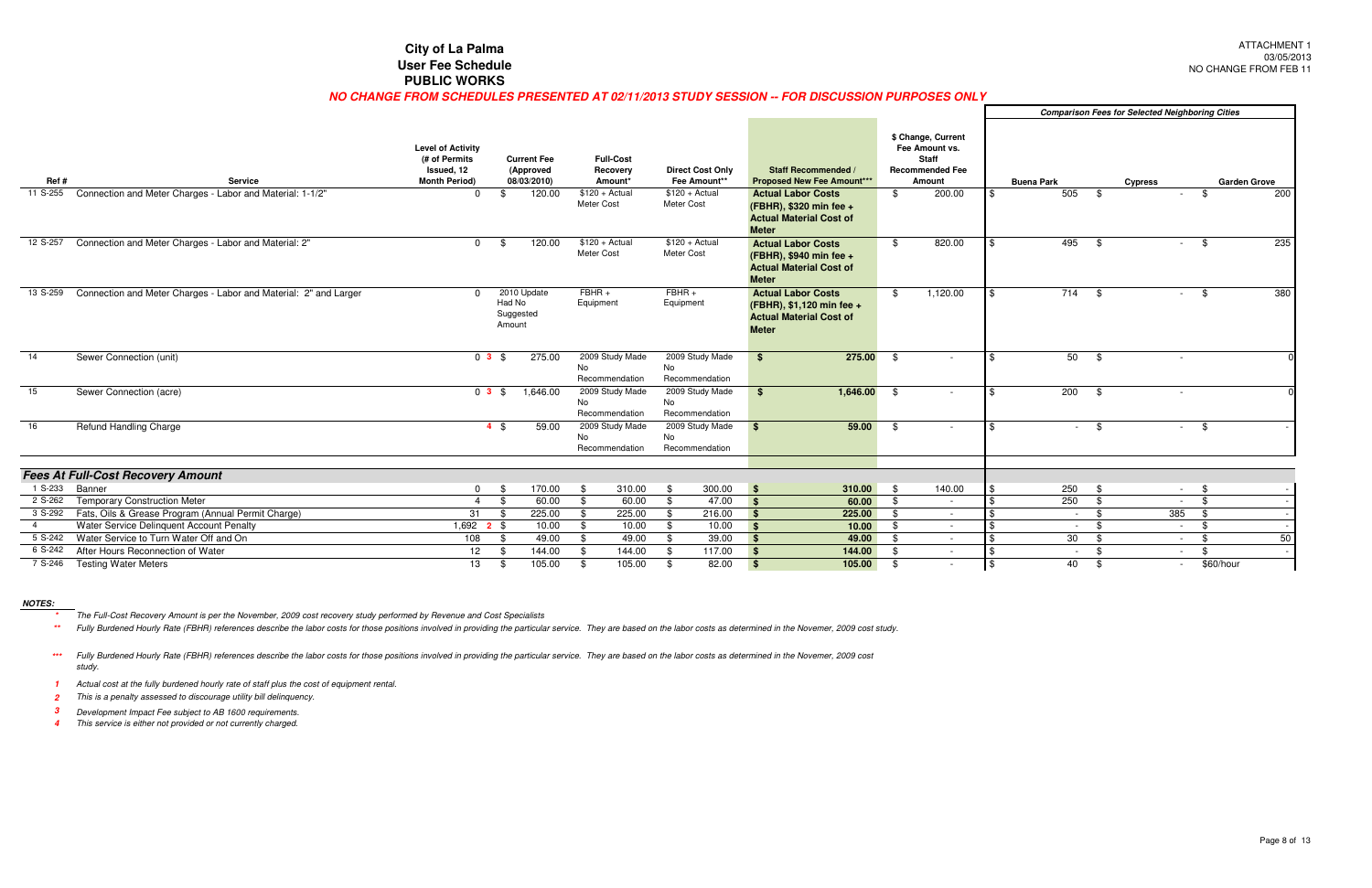|         |                                                           | <b>City of La Palma</b>                                                                        |                                                |                                           |                                         |                                                                            |                                                                                          |                   |                                                        | <b>ATTAGHM</b><br>03/05            |
|---------|-----------------------------------------------------------|------------------------------------------------------------------------------------------------|------------------------------------------------|-------------------------------------------|-----------------------------------------|----------------------------------------------------------------------------|------------------------------------------------------------------------------------------|-------------------|--------------------------------------------------------|------------------------------------|
|         |                                                           | <b>User Fee Schedule</b>                                                                       |                                                |                                           |                                         |                                                                            |                                                                                          |                   |                                                        | NO CHANGE FROM F                   |
|         |                                                           | <b>POLICE</b>                                                                                  |                                                |                                           |                                         |                                                                            |                                                                                          |                   |                                                        |                                    |
|         |                                                           | NO CHANGE FROM SCHEDULES PRESENTED AT 02/11/2013 STUDY SESSION -- FOR DISCUSSION PURPOSES ONLY |                                                |                                           |                                         |                                                                            |                                                                                          |                   |                                                        |                                    |
|         |                                                           |                                                                                                |                                                |                                           |                                         |                                                                            |                                                                                          |                   | <b>Comparison Fees for Selected Neighboring Cities</b> |                                    |
| Ref #   | <b>Service</b>                                            | <b>Level of Activity</b><br>(# of Permits<br>Issued, 12<br><b>Month Period)</b>                | <b>Current Fee</b><br>(Approved<br>08/03/2010) | <b>Full-Cost</b><br>Recovery<br>Amount*   | <b>Direct Cost Only</b><br>Fee Amount** | Staff Recommended /<br><b>Proposed New Fee</b><br>Amount***                | \$ Change, Current<br>Fee Amount vs.<br><b>Staff</b><br><b>Recommended Fee</b><br>Amount | <b>Buena Park</b> | <b>Stanton</b>                                         | <b>Cypress</b>                     |
|         | <b>Fees Proposed to be Reduced</b>                        |                                                                                                |                                                |                                           |                                         |                                                                            |                                                                                          |                   |                                                        |                                    |
| 1 S-315 | Accident, Incident, and Crime Report (per report)         | $276$ 1 \$                                                                                     | 15.00                                          | 2009 Study Made<br>No<br>Recommendation   | 2009 Study Made<br>No<br>Recommendation | 2.00<br><b>S</b>                                                           | (13.00)<br>- \$                                                                          | 2.00<br>-\$       | Online (web) Access<br>(free)                          | \$1 minimum plus \$.10 per<br>page |
| 2 S-347 | Visa, Passport Clearance Letters                          | 11                                                                                             | \$<br>25.00                                    | \$<br>25.00                               | $$^{\circ}$<br>20.00                    | 20.00<br>$\mathbf{\hat{s}}$                                                | (5.00)<br>- \$                                                                           | 10.00<br><b>S</b> | N/A                                                    | 20.00                              |
|         |                                                           |                                                                                                |                                                |                                           |                                         |                                                                            |                                                                                          |                   |                                                        |                                    |
|         | <b>Fees At or Below Direct Cost Only Amount</b>           |                                                                                                |                                                |                                           |                                         |                                                                            |                                                                                          |                   |                                                        |                                    |
| 1 S-311 | Towing or Storing Vehicles from Private Property (Permit) | $\mathbf{0}$                                                                                   | 95.00<br>- \$                                  | 95.00<br>\$                               | 74.00<br>\$<br>2009 Study Made          | $\mathbf{s}$<br>95.00                                                      | - \$<br>$\sim$ $-$                                                                       | 84.00<br>-\$      | N/A                                                    | 105.00                             |
| 2 S-318 | Loud Party Service Fee (hourly)                           | $\Omega$                                                                                       | 143.00<br>\$                                   | 4 2009 Study Made<br>No<br>Recommendation | No<br>Recommendation                    | <b>Actual Labor Cost</b><br>of Police Officer(s)<br><b>Involved (FBHR)</b> | \$                                                                                       | N/A               | N/A                                                    | N/A                                |
| 3 S-322 | Emergency Response to DUI Caused Traffic Collisions       | $\overline{7}$                                                                                 | 117.00<br>\$                                   | 2009 Study Made<br>No<br>Recommendation   | 2009 Study Made<br>No<br>Recommendation | <b>Actual Labor Cost</b><br>of Police Officer(s)<br><b>Involved (FBHR)</b> | -\$                                                                                      | N/A               | N/A                                                    | N/A                                |
| 4 S-326 | False Alarm Prevention (each after three/year)            | $0 * S$                                                                                        | 82.00                                          | 2009 Study Made<br>No<br>Recommendation   | 2009 Study Made<br>No<br>Recommendation | <b>Actual Labor Cost</b><br>of Police Officer(s)<br><b>Involved (FBHR)</b> | \$<br>$\sim$                                                                             | 75.00<br>\$       | N/A                                                    | 70.00                              |
| 5 S-329 | Police Extra Duty (hourly)                                |                                                                                                | 100.00<br>\$                                   | 100.00<br>-\$                             | 76.00<br>- \$                           | <b>Actual Labor Cost</b><br>of Police Officer(s)<br><b>Involved (FBHR)</b> | -\$                                                                                      | N/A               | N/A                                                    | N/A                                |
| 6 S-340 | Vehicle Identification Number (VIN) Verification          | $\overline{7}$                                                                                 | 24.00<br>\$                                    | 30.00<br>\$                               | 24.00<br>-\$                            | 24.00<br><b>S</b>                                                          | -\$<br>$\sim$ $-$                                                                        | 25.00             | N/A                                                    | $$5.00$ minimum + cost             |
| 7 S-344 | Non-Resident Equipment, C.D.L. and Registration Sign-off  | 25                                                                                             | 23.00<br>$\sqrt[6]{3}$                         | 30.00<br>$\mathfrak{L}$                   | 24.00<br>$$^{\circ}$                    | 23.00<br>$\mathbf{s}$                                                      | \$<br>$\sim$                                                                             | 10.00<br>\$       | N/A                                                    | 20.00                              |
| 8 S-352 | Police Photos (12)                                        | $4$ 1 \$                                                                                       | 77.00                                          | 2009 Study Made<br>No.<br>Recommendation  | 2009 Study Made<br>No<br>Recommendation | 77.00<br>\$                                                                | -\$                                                                                      | N/A               | N/A                                                    | N/A                                |
| 9 S-355 | Subpoena Duces Tecum                                      | $32$ \$                                                                                        |                                                | 2009 Study Made<br>No<br>Recommendation   | 2009 Study Made<br>No<br>Recommendation | $\mathbf{s}$<br>$\sim$                                                     | \$<br>$\sim$                                                                             | N/A               | N/A                                                    | N/A                                |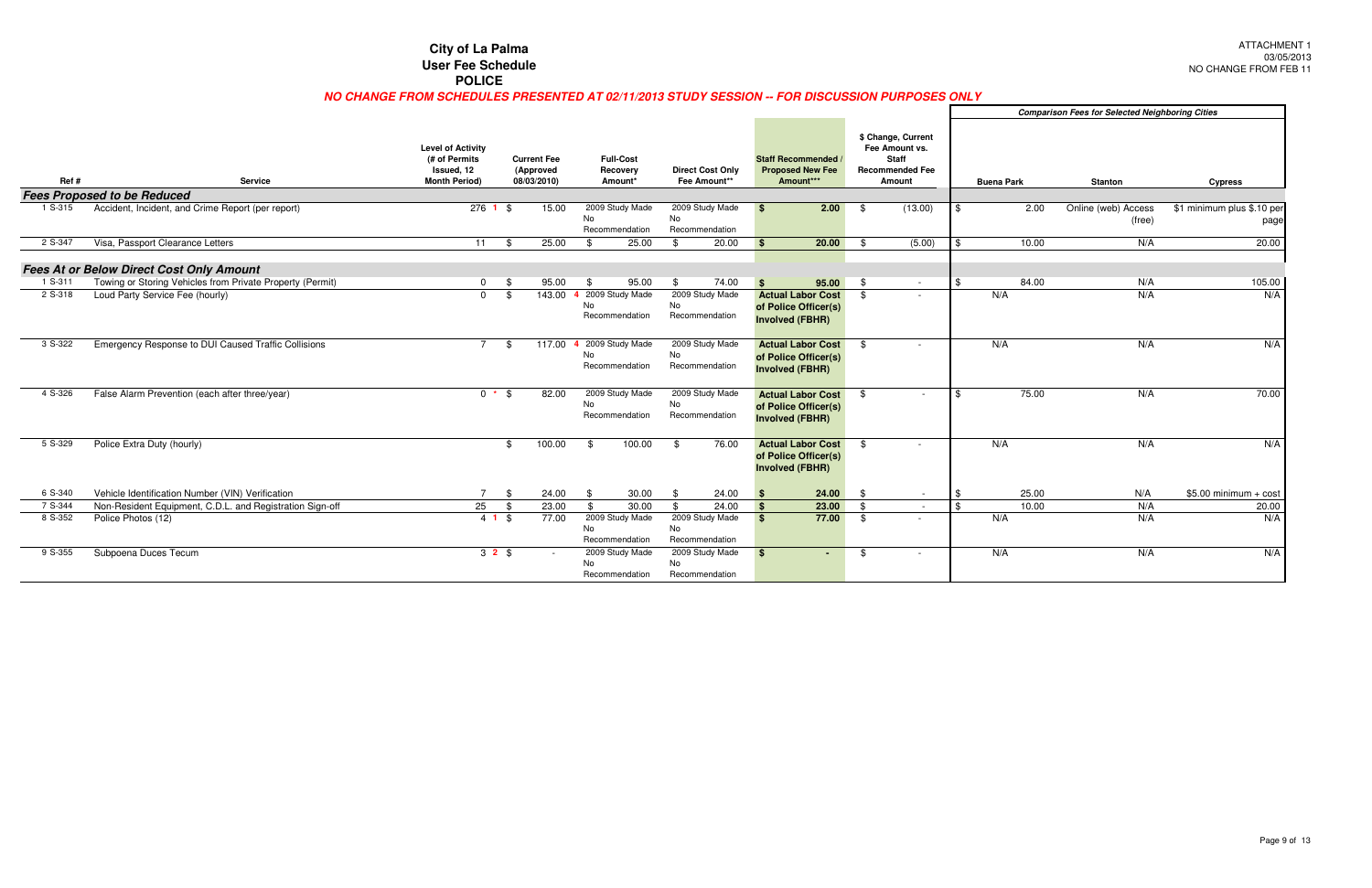#### **City of La Palma User Fee SchedulePOLICE**

#### **NO CHANGE FROM SCHEDULES PRESENTED AT 02/11/2013 STUDY SESSION -- FOR DISCUSSION PURPOSES ONLY**

|          |                                                      |                                                                                 |                                                |                                          |                                         |          |                                                                    |      |                                                                                          |                   | <b>Comparison Fees for Selected Neighboring Cities</b> |                |
|----------|------------------------------------------------------|---------------------------------------------------------------------------------|------------------------------------------------|------------------------------------------|-----------------------------------------|----------|--------------------------------------------------------------------|------|------------------------------------------------------------------------------------------|-------------------|--------------------------------------------------------|----------------|
| Ref #    | <b>Service</b>                                       | <b>Level of Activity</b><br>(# of Permits<br>Issued, 12<br><b>Month Period)</b> | <b>Current Fee</b><br>(Approved<br>08/03/2010) | <b>Full-Cost</b><br>Recovery<br>Amount*  | <b>Direct Cost Only</b><br>Fee Amount** |          | <b>Staff Recommended /</b><br><b>Proposed New Fee</b><br>Amount*** |      | \$ Change, Current<br>Fee Amount vs.<br><b>Staff</b><br><b>Recommended Fee</b><br>Amount | <b>Buena Park</b> | <b>Stanton</b>                                         | <b>Cypress</b> |
| 10 S-327 | Alarm Permit - Business, Commercial, and Residential | $283$ \$                                                                        | 16.00                                          | 2009 Study Made<br>No<br>Recommendation  | 2009 Study Made<br>No<br>Recommendation |          | 16.00                                                              |      |                                                                                          | 15.00             | N/A                                                    | 30.00          |
| 11 S-197 | Non-Response/Compliance                              |                                                                                 | 104.00                                         | 2009 Study Made<br>No.<br>Recommendation | 2009 Study Made<br>No<br>Recommendation |          | 104.00                                                             |      |                                                                                          | N/A               | N/A                                                    | N/A            |
| 12 S-367 | Records Clerk                                        |                                                                                 | 72.00                                          | 2009 Study Made<br>No<br>Recommendation  | 2009 Study Made<br>No<br>Recommendation |          | 72.00                                                              | - \$ |                                                                                          | N/A               | N/A                                                    | N/A            |
| 13 S-198 | Code Enforcement (hourly)                            |                                                                                 | 104.00                                         | 2009 Study Made<br>No<br>Recommendation  | 2009 Study Made<br>No<br>Recommendation |          | 104.00                                                             |      |                                                                                          | N/A               | N/A                                                    | N/A            |
|          | <b>Fees At Full-Cost Recovery Amount</b>             |                                                                                 |                                                |                                          |                                         |          |                                                                    |      |                                                                                          |                   |                                                        |                |
| 1 S-307  | Fingerprinting (per card)                            | 116                                                                             | 20.00                                          | 32.00                                    | 25.00                                   | <b>S</b> | $25.00$ \$                                                         |      | 5.00                                                                                     | 15.00             | N/A                                                    | 25.00<br>- 96  |
| 2 S-349  | Releasing Stored and/or Impounded Vehicles           | 171                                                                             | 23.00                                          | 55.00                                    | 43.00                                   |          | 43.00                                                              |      | 20.00                                                                                    | 55.00             | N/A                                                    | 85.00          |

\* Fully Burdened Hourly Rate (FBHR) references describe the labor costs for those positions involved in providing the particular service. They are based on the labor costs as determined in the Novemer, 2009 cost study. **\*\***

#### **NOTES:**

**\***The Full-Cost Recovery Amount is per the November, 2009 cost recovery study performed by Revenue and Cost Specialists

**1**Charge the maximum allowed by the Public Records Act

**2**Fee established by external regulatory agency

**3**Current fee is a one-time charge with no mechanism to keep the data current.

**4**Suggested fee would be based on actual cost of personnel involved, i.e., Fully Burdened Hourly Rate

**\*\*\***Fully Burdened Hourly Rate (FBHR) references describe the labor costs for those positions involved in providing the particular service. They are based on the labor costs as determined in the Novemer, 2009 cost study.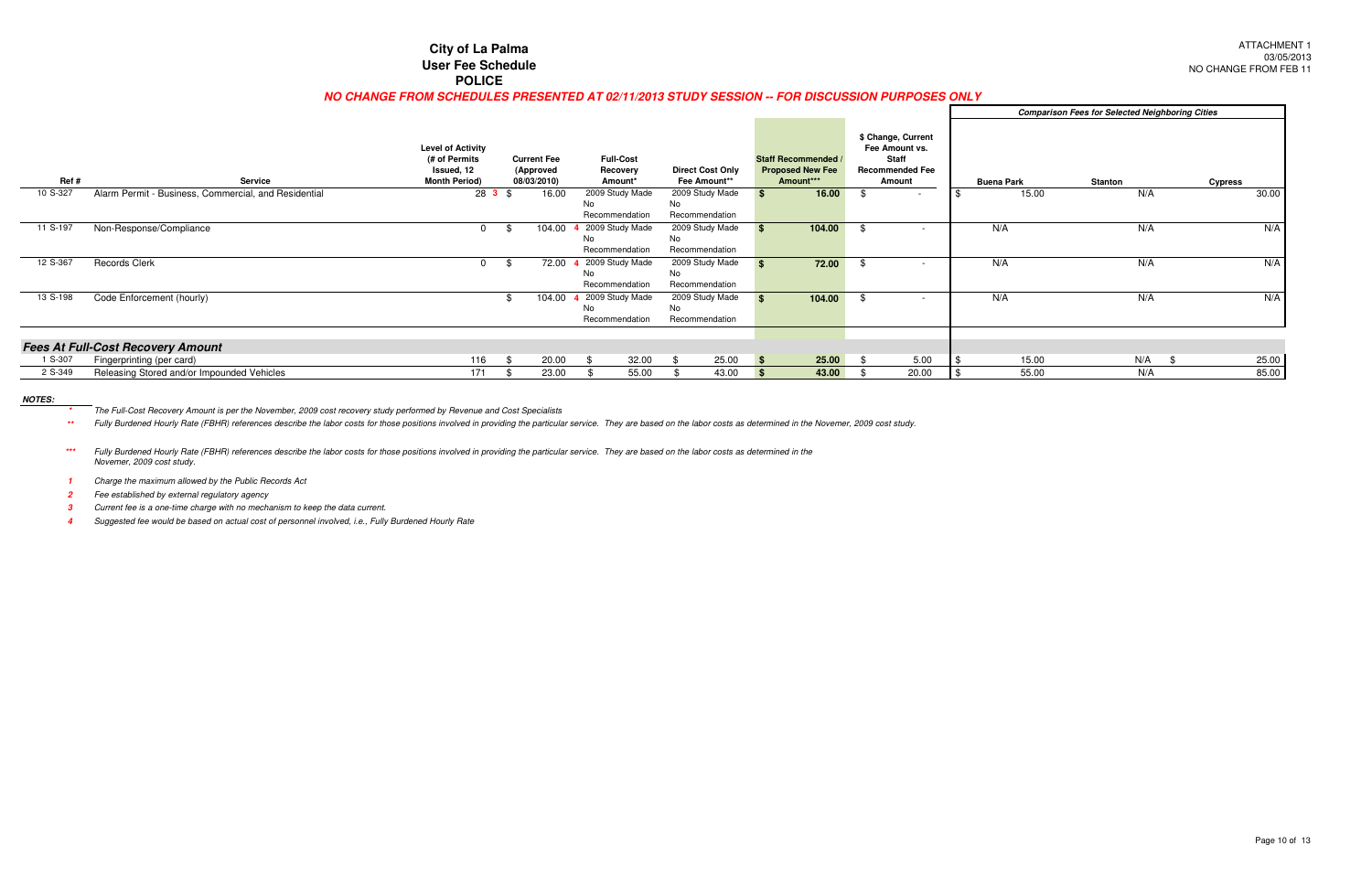| Ref#        | <b>Service</b>                                                                                                          |               | <b>Current Fee</b><br>(Approved<br>08/03/2010) |     | <b>Full-Cost</b><br>Recovery<br>Amount* |      | <b>Direct Cost Only</b><br>Fee Amount** |                    | <b>Staff Recommended</b><br><b>Proposed New Fee</b><br>Amount*** |               | \$ Change, Current<br>Fee Amount vs.<br><b>Staff</b><br><b>Recommended Fee</b><br>Amount | <b>Buena Park</b> | <b>Stanton</b> | <b>Cypress</b>     |
|-------------|-------------------------------------------------------------------------------------------------------------------------|---------------|------------------------------------------------|-----|-----------------------------------------|------|-----------------------------------------|--------------------|------------------------------------------------------------------|---------------|------------------------------------------------------------------------------------------|-------------------|----------------|--------------------|
|             | <b>Fees Proposed to be Reduced or Eliminated</b>                                                                        |               |                                                |     |                                         |      |                                         |                    |                                                                  |               |                                                                                          |                   |                |                    |
| $+ S - 511$ | New Business Application: In City - Processing Fee                                                                      |               | 68.00                                          |     | 135.00                                  |      | 116.00                                  |                    |                                                                  |               | (68.00)                                                                                  | N/A               | $-110$         | N/A                |
| $2$ S-511   | New Business Application: Outside the City - Processing Fee                                                             |               | 33.00                                          |     | $-20.00$                                |      | 14.00                                   |                    |                                                                  |               | (33.00)                                                                                  | N/A               | N/A            | N/A                |
| $3S-517$    | Renewal of Business/Home License - Processing Fee                                                                       |               | $-33.00$                                       |     |                                         |      |                                         |                    |                                                                  |               | (33.00)                                                                                  | N/A               | -60            | N/A                |
| 4 S-521     | Special Business Permit Application/Renewal                                                                             | .ድ            | 170.00                                         | \$  | 195.00                                  | .\$  | 159.00                                  |                    | 159.00                                                           | . ድ           | (11.00)                                                                                  | N/A               | N/A            | N/A                |
| 5 S-522     | Special Permit Committee Procedure and Renewal of Special Permit                                                        |               | 250.00                                         | \$  | 250.00                                  | - \$ | 164.00                                  |                    | 164.00                                                           | -\$           | (86.00)                                                                                  | N/A               | N/A            | N/A                |
| 6 S-524     | Solicitation Permit Application/Renewal                                                                                 | \$            | 147.00                                         | \$  | 150.00                                  | - \$ | 121.00                                  | $\mathbf{\hat{s}}$ | 121.00                                                           | -\$           | (26.00)                                                                                  | N/A               | N/A            | N/A                |
| 7 S-528     | Appeal to City Council - Special Permit, Business License, or Home Business License<br>Determination (Non-Resident)     | \$            | 150.00                                         | \$  | 150.00                                  | \$   | 36.00                                   | $\mathbf{s}$       | 36.00                                                            | -\$           | (114.00)                                                                                 | N/A               | N/A            | N/A                |
|             | 8 S-528 Appeal to City Council - Special Permit, Business License, or Home Business License<br>Determination (Resident) | \$            | 114.00                                         | -\$ | 150.00                                  | -\$  | 36.00                                   | <b>S</b>           | 36.00                                                            | - \$          | (78.00)                                                                                  | N/A               | N/A            | N/A                |
| 9 S-532     | Agenda Subscription (annual)                                                                                            | \$            | 17.00                                          | \$  | 17.00                                   | -\$  | 16.00                                   | $\mathbf{s}$       | 16.00                                                            | -\$           | (1.00)                                                                                   | N/A               | 55             | N/A                |
| 10 S-535    | Minutes Subscription (annual)                                                                                           | \$            | 17.00                                          | \$  | 17.00                                   | -\$  | 16.00                                   | <b>S</b>           | 16.00                                                            | - \$          | (1.00)                                                                                   | N/A               | N/A            | N/A                |
| 11 S-537    | Code Books (Initial)                                                                                                    | $\mathbf{\$}$ | 198.00                                         | \$  | 160.00                                  | - \$ | 157.00                                  | $\mathbf{s}$       | 157.00                                                           | - \$          | (41.00)                                                                                  | 160               | $55 + Cost$    | <b>Actual Cost</b> |
| 12 S-537    | Code Books (Updates)                                                                                                    | \$            | 10.00                                          | \$  | 30.00                                   | -\$  | 27.00                                   | <b>S</b>           | 27.00                                                            | - \$          | 17.00                                                                                    | 25                | $55 + Cost$    | 30                 |
| 13 S-539    | Council/Commission/Advisory Committee Meeting (Listening or Taping) - TAPES                                             | \$            | 33.00                                          | \$  | 30.00                                   | - \$ | 27.00                                   | <b>S</b>           | 27.00                                                            | - \$          | (6.00)                                                                                   | N/A               | N/A            | N/A                |
| 14 S-539    | Council/Commission/Advisory Committee Meeting (Listening or Taping) - COMPACT<br><b>DISK</b>                            | \$            | 28.00                                          | -\$ | 30.00                                   | -\$  | 27.00                                   | <b>S</b>           | 27.00                                                            | - \$          | (1.00)                                                                                   | N/A               | N/A            | N/A                |
|             | <b>Fees At or Below Direct Cost Only Amount</b>                                                                         |               |                                                |     |                                         |      |                                         |                    |                                                                  |               |                                                                                          |                   |                |                    |
|             | 1 S-515 Duplicate Business License                                                                                      | \$            | 5.00                                           | \$  | 5.00                                    | - \$ | 5.00                                    | $\mathbf{s}$       | 5.00                                                             | $\mathbf{\$}$ |                                                                                          | N/A               | N/A            | N/A                |
| 2 S-526     | Solicitation Identification Card Issuance                                                                               | \$            | 10.00                                          | \$  | 10.00                                   | \$   | 10.00                                   | $\mathbf{s}$       | 10.00                                                            | \$            |                                                                                          | N/A               | N/A            | N/A                |
| 3 S-555     | <b>Returned Checks</b>                                                                                                  |               | Actual Cost +<br>\$22 Bank Charge              | No  | 2009 Study Made<br>Recommendation       | No   | 2009 Study Made<br>Recommendation       |                    | <b>Actual Cost + \$22</b><br><b>Bank Charge</b>                  | \$            |                                                                                          | 25                | 25             | Actual Cost + 15   |
| 4 S-542     | Transcript of Council/Commission/Advisory Committee Meeting Tapes                                                       | .S            | 45.00                                          | No  | 2009 Study Made<br>Recommendation       | \$   | $\overline{\phantom{a}}$                |                    | <b>Actual Cost Staff</b><br>Cost                                 | -\$           |                                                                                          | N/A               | N/A            | N/A                |
| 5 S-560     | Photocopies (Base Fee of \$1.70 + \$.05 for Each Additional Page)                                                       | \$            | 1.70                                           | -\$ | 1.70                                    | - \$ | 1.70                                    | $\mathbf{s}$       | 1.70                                                             | - \$          |                                                                                          | 0.10              | 0.10           | $$1 + 0.10$ page   |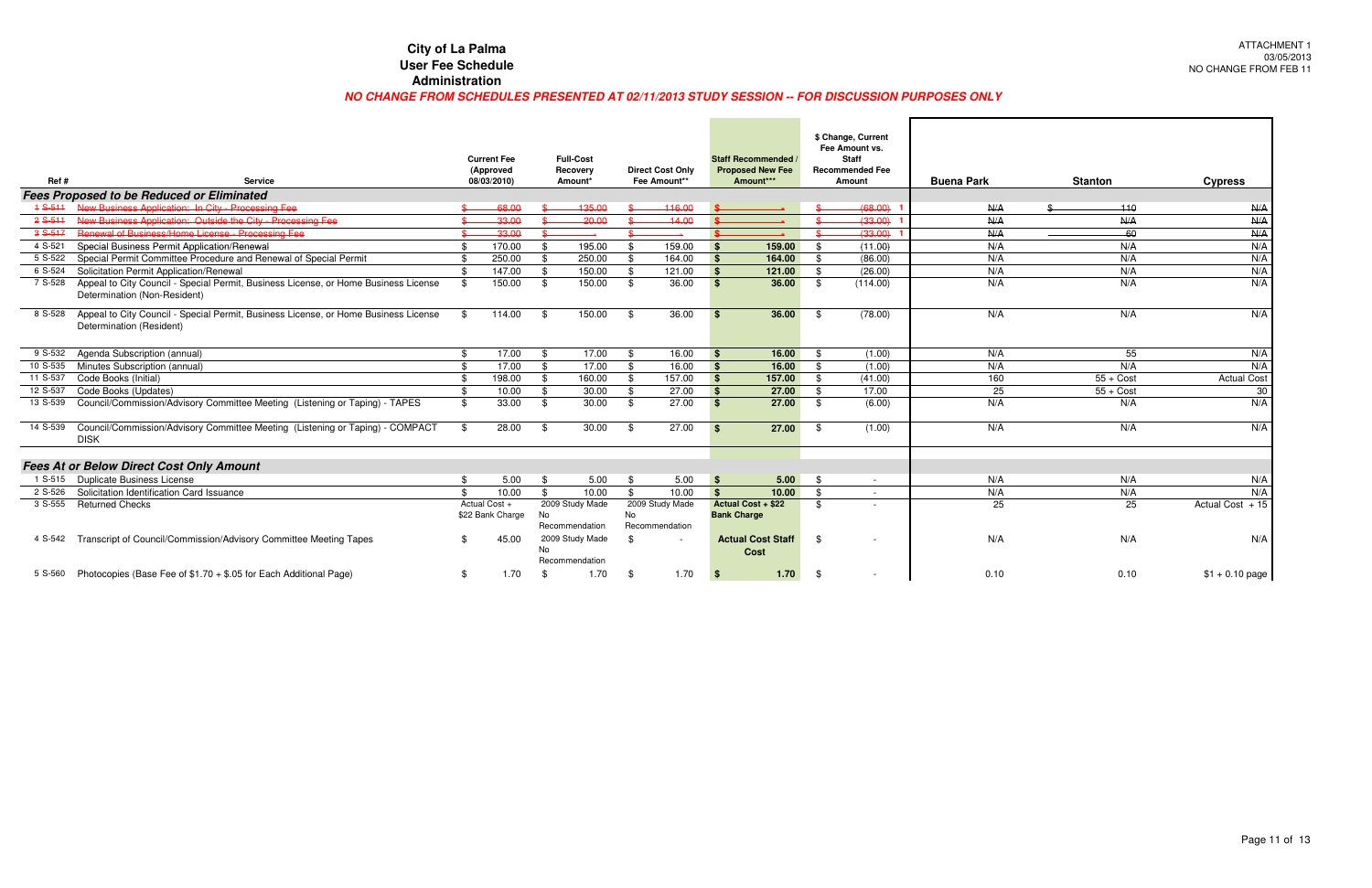#### **NO CHANGE FROM SCHEDULES PRESENTED AT 02/11/2013 STUDY SESSION -- FOR DISCUSSION PURPOSES ONLY**

| Ref# | <b>Service</b>                                                                                                      | <b>Current Fee</b><br>(Approved<br>08/03/2010) |        | <b>Full-Cost</b><br>Recovery<br>Amount*        | <b>Direct Cost Only</b><br>Fee Amount** | <b>Staff Recommended</b><br><b>Proposed New Fee</b><br>Amount*** | \$ Change, Current<br>Fee Amount vs.<br><b>Staff</b><br><b>Recommended Fee</b><br><b>Amount</b> | <b>Buena Park</b> | <b>Stanton</b> | <b>Cypress</b> |
|------|---------------------------------------------------------------------------------------------------------------------|------------------------------------------------|--------|------------------------------------------------|-----------------------------------------|------------------------------------------------------------------|-------------------------------------------------------------------------------------------------|-------------------|----------------|----------------|
|      | Fees Below Were Not Analyzed as Part of 2009 Cost Recover Study, Recommendation is to Keep Fees at Current Levels:* |                                                |        |                                                |                                         |                                                                  |                                                                                                 |                   |                |                |
|      | Notary Fees (Charge State Allowed Charge of \$10 per signature)                                                     | \$                                             | 10.00  | 2009 Study Made<br>No<br>Recommendation        | 2009 Study Made<br>No<br>Recommendation | 10.00<br>∣\$                                                     | - \$<br>$\sim$                                                                                  |                   |                |                |
|      | License Fee - Film Permit (per day)                                                                                 | \$                                             | 10.00  | 2009 Study Made<br>No<br>Recommendation        | 2009 Study Made<br>No<br>Recommendation | 10.00<br>- \$                                                    | \$<br>$\sim$                                                                                    |                   |                |                |
|      | License Fee - Commercial Business (per year)                                                                        | \$                                             | 35.00  | 2009 Study Made<br><b>No</b><br>Recommendation | 2009 Study Made<br>No<br>Recommendation | 35.00<br><b>S</b>                                                | \$<br>$\overline{\phantom{a}}$                                                                  |                   |                |                |
| 9    | License Fee - General Contractors (per year)                                                                        | -\$                                            | 112.00 | 2009 Study Made<br><b>No</b><br>Recommendation | 2009 Study Made<br>No<br>Recommendation | 112.00<br><b>S</b>                                               | \$<br>$\sim$                                                                                    |                   |                |                |
| 10   | License Fee - Sub Contractors (per year)                                                                            | R.                                             | 56.00  | 2009 Study Made<br>No<br>Recommendation        | 2009 Study Made<br>No<br>Recommendation | 56.00<br><b>S</b>                                                | - \$<br>$\sim$                                                                                  |                   |                |                |
| 11   | License Fee - One Day Permit                                                                                        | -\$                                            | 10.00  | 2009 Study Made<br><b>No</b><br>Recommendation | 2009 Study Made<br>No<br>Recommendation | 10.00                                                            | - \$<br>$\sim$                                                                                  |                   |                |                |
| 12   | License Fee - Pool Tables/Arcade Games (per machine per year)                                                       | \$                                             | 21.00  | 2009 Study Made<br>No<br>Recommendation        | 2009 Study Made<br>No<br>Recommendation | 21.00<br><b>\$</b>                                               | \$<br>$\sim$                                                                                    |                   |                |                |
| 13   | License Fee - Professional Business and Services (per year)                                                         |                                                | 56.00  | 2009 Study Made<br>No<br>Recommendation        | 2009 Study Made<br>No<br>Recommendation | 56.00<br>- \$                                                    | - \$<br>$\overline{\phantom{a}}$                                                                |                   |                |                |
| 14   | License Fee - Rental Property (per unit per year)                                                                   | \$                                             | 4.20   | 2009 Study Made<br><b>No</b><br>Recommendation | 2009 Study Made<br>No<br>Recommendation | 4.20<br>- \$                                                     | $^{\circ}$                                                                                      |                   |                |                |
| 15   | License Fee - Transportation (per vehicle per year)                                                                 | \$                                             | 28.00  | 2009 Study Made<br>No<br>Recommendation        | 2009 Study Made<br>No<br>Recommendation | 28.00<br>$\mathbf{s}$                                            | $^{\circ}$<br>$\overline{\phantom{a}}$                                                          |                   |                |                |
| 16   | License Fee - Vending Machines (per machine per year)                                                               | -\$                                            | 8.40   | 2009 Study Made<br>No<br>Recommendation        | 2009 Study Made<br>No<br>Recommendation | 8.40<br>- 93                                                     | - \$<br>$\sim$                                                                                  |                   |                |                |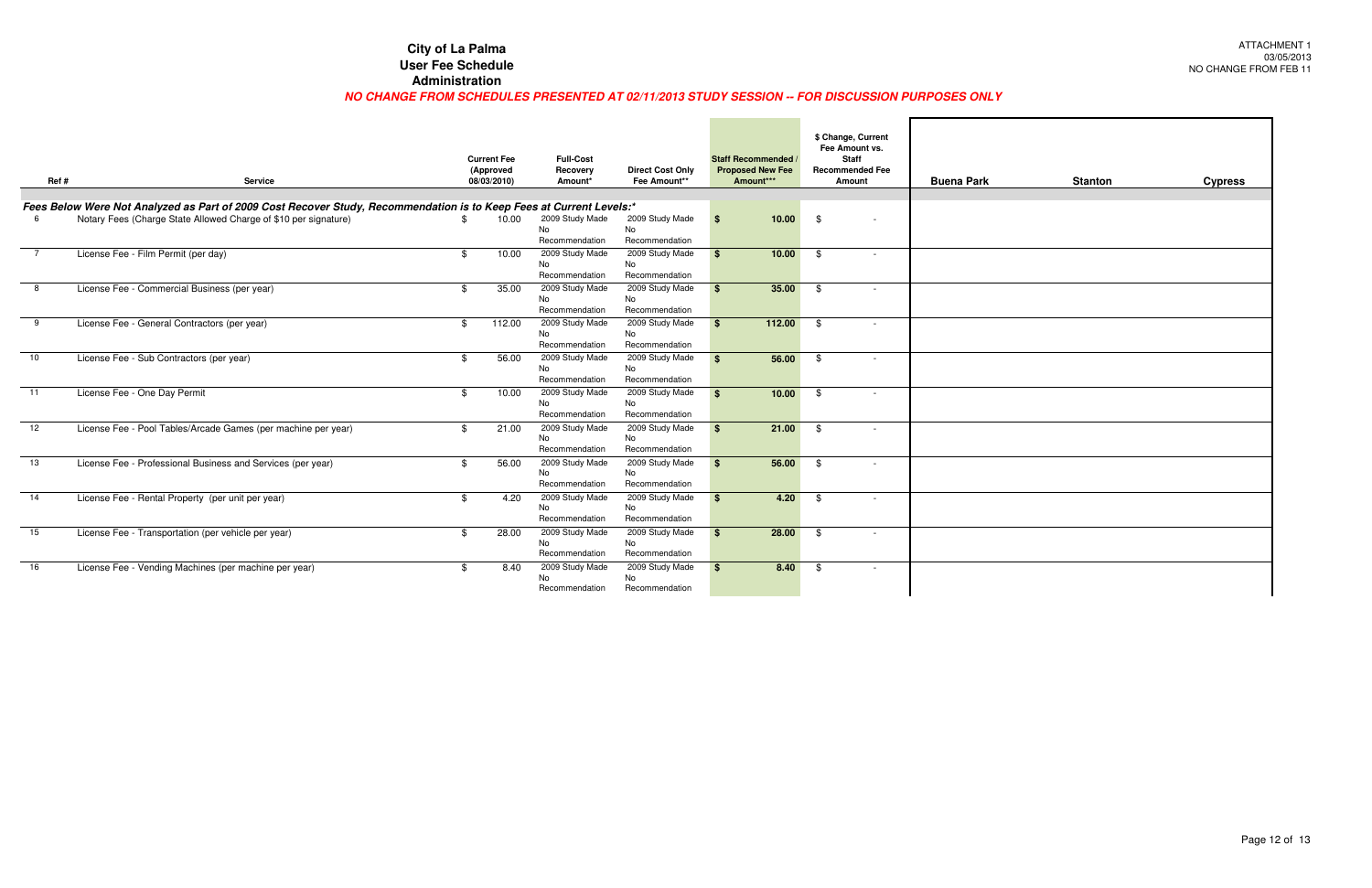#### **NO CHANGE FROM SCHEDULES PRESENTED AT 02/11/2013 STUDY SESSION -- FOR DISCUSSION PURPOSES ONLY**

| Ref#    | Service                                                                                       | <b>Current Fee</b><br>(Approved<br>08/03/2010) |                                         | <b>Full-Cost</b><br>Recovery<br>Amount* | <b>Direct Cost Only</b><br>Fee Amount** |             | <b>Staff Recommended /</b><br><b>Proposed New Fee</b><br>Amount*** |      | \$ Change, Current<br>Fee Amount vs.<br><b>Staff</b><br><b>Recommended Fee</b><br>Amount | <b>Buena Park</b> | <b>Stanton</b> | <b>Cypress</b> |
|---------|-----------------------------------------------------------------------------------------------|------------------------------------------------|-----------------------------------------|-----------------------------------------|-----------------------------------------|-------------|--------------------------------------------------------------------|------|------------------------------------------------------------------------------------------|-------------------|----------------|----------------|
| 17      | Special Permit Fee - Advertising, Signposting, Bill Posting, Sound Vehicle (per year)         | 70.00                                          | No<br>Recommendation                    | 2009 Study Made                         | 2009 Study Made<br>No<br>Recommendation |             | 70.00                                                              |      | $\sim$                                                                                   |                   |                |                |
| 18      | Special Permit Fee - Sound Vehicle (per day in lieu of per year)                              | 14.00                                          | No<br>Recommendation                    | 2009 Study Made                         | 2009 Study Made<br>No<br>Recommendation |             | 14.00                                                              |      | $\sim$                                                                                   |                   |                |                |
| 19      | Special Permit Fee - Carnival or Circus (per day)                                             | 210.00                                         | No<br>Recommendation                    | 2009 Study Made                         | 2009 Study Made<br>No<br>Recommendation |             | 210.00                                                             |      | $\sim$                                                                                   |                   |                |                |
| 20      | Special Permit Fee - Dancing/Public Dancehall (per year)                                      | 280.00                                         | No<br>Recommendation                    | 2009 Study Made                         | 2009 Study Made<br>No<br>Recommendation |             | 280.00                                                             |      | $\sim$                                                                                   |                   |                |                |
| 21      | Special Permit Fee - Dancing (per dance in lieu of per year)                                  | 140.00                                         | No<br>Recommendation                    | 2009 Study Made                         | 2009 Study Made<br>No<br>Recommendation |             | 140.00                                                             |      |                                                                                          |                   |                |                |
| 22      | Special Permit Fee - Pawnbroker (per year)                                                    | 210.00                                         | 2009 Study Made<br>No<br>Recommendation |                                         | 2009 Study Made<br>No<br>Recommendation |             | 210.00                                                             | - \$ | $\overline{\phantom{0}}$                                                                 |                   |                |                |
| 1 S-511 | <b>Fees At Full-Cost Recovery Amount</b><br>Home Business License - Non-Refundable Filing Fee | 57.00                                          | \$                                      | 90.00                                   |                                         |             |                                                                    |      | 21.00                                                                                    | N/A               | N/A            | N/A            |
|         |                                                                                               |                                                |                                         |                                         | 78.00<br>\$                             | $\mathbf s$ | 78.00                                                              | - \$ |                                                                                          |                   |                |                |

**NOTES: \*** The Full-Cost Recovery Amount is per the November, 2009 cost recovery study performed by Revenue and Cost Specialists

**1** These fees cannot be charged, per 2009 Court ruling; deleting them from the master fee schedule

**2** These fees had been listed on a separate schedule

**\*\***Fully Burdened Hourly Rate (FBHR) references describe the labor costs for those positions involved in providing the particular service. They are based on the labor costs as determined in the Novemer, 2009 cost study.

**\*\*\***Fully Burdened Hourly Rate (FBHR) references describe the labor costs for those positions involved in providing the particular service. They are based on the labor costs as determined in the Novemer, 2009 cost study.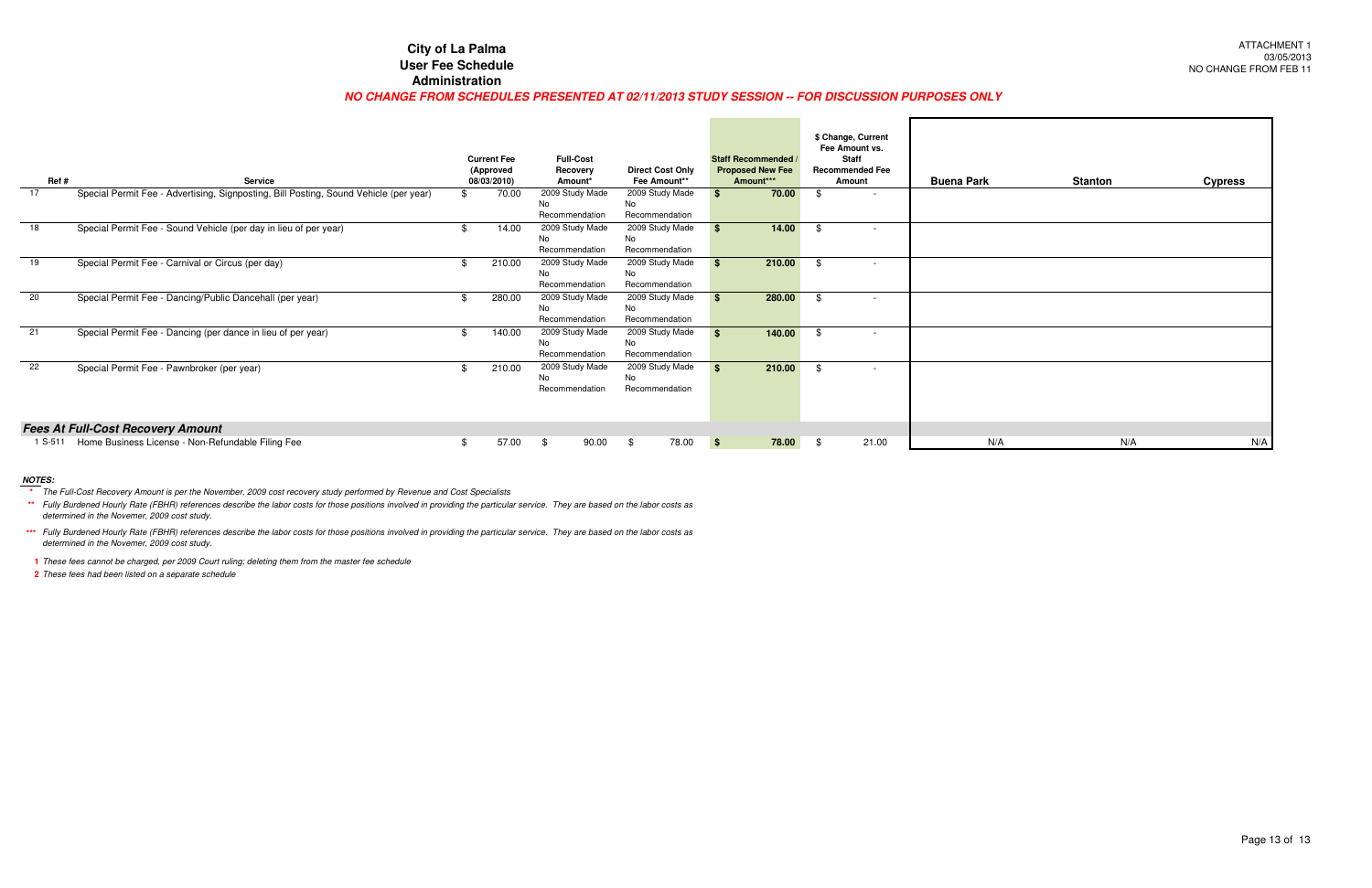**Attachment 5**



# **User Fee Public Hearing Continuance**

City Council Regular Meeting March 5, 2013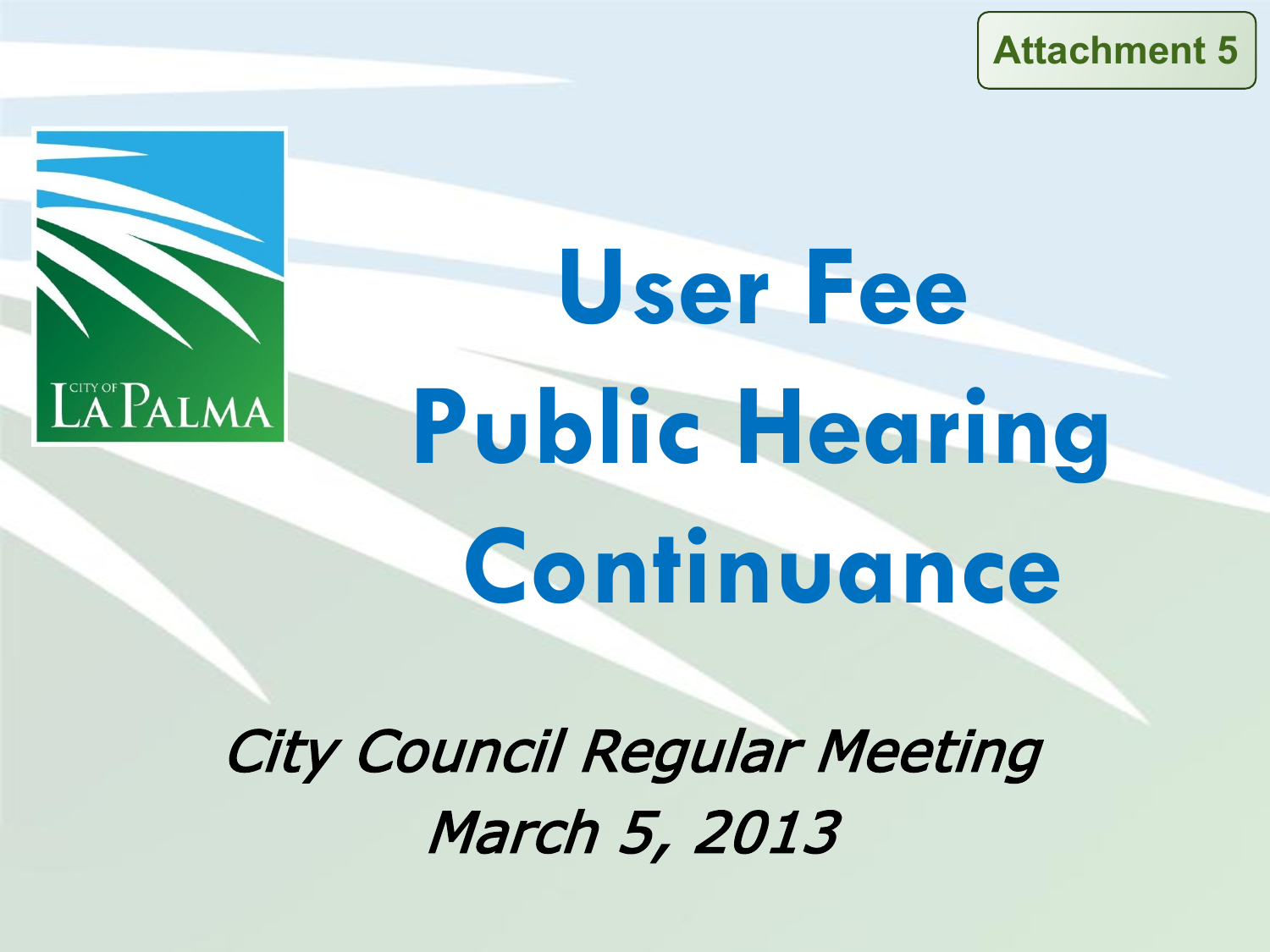





- Recommended Actions for Tonight:
	- Re-open Public Hearing
	- Receive Staff presentation
	- Receive Public Input
	- Provide direction on follow up items from February 11 study session
	- Continue Public Hearing to March 19, 2013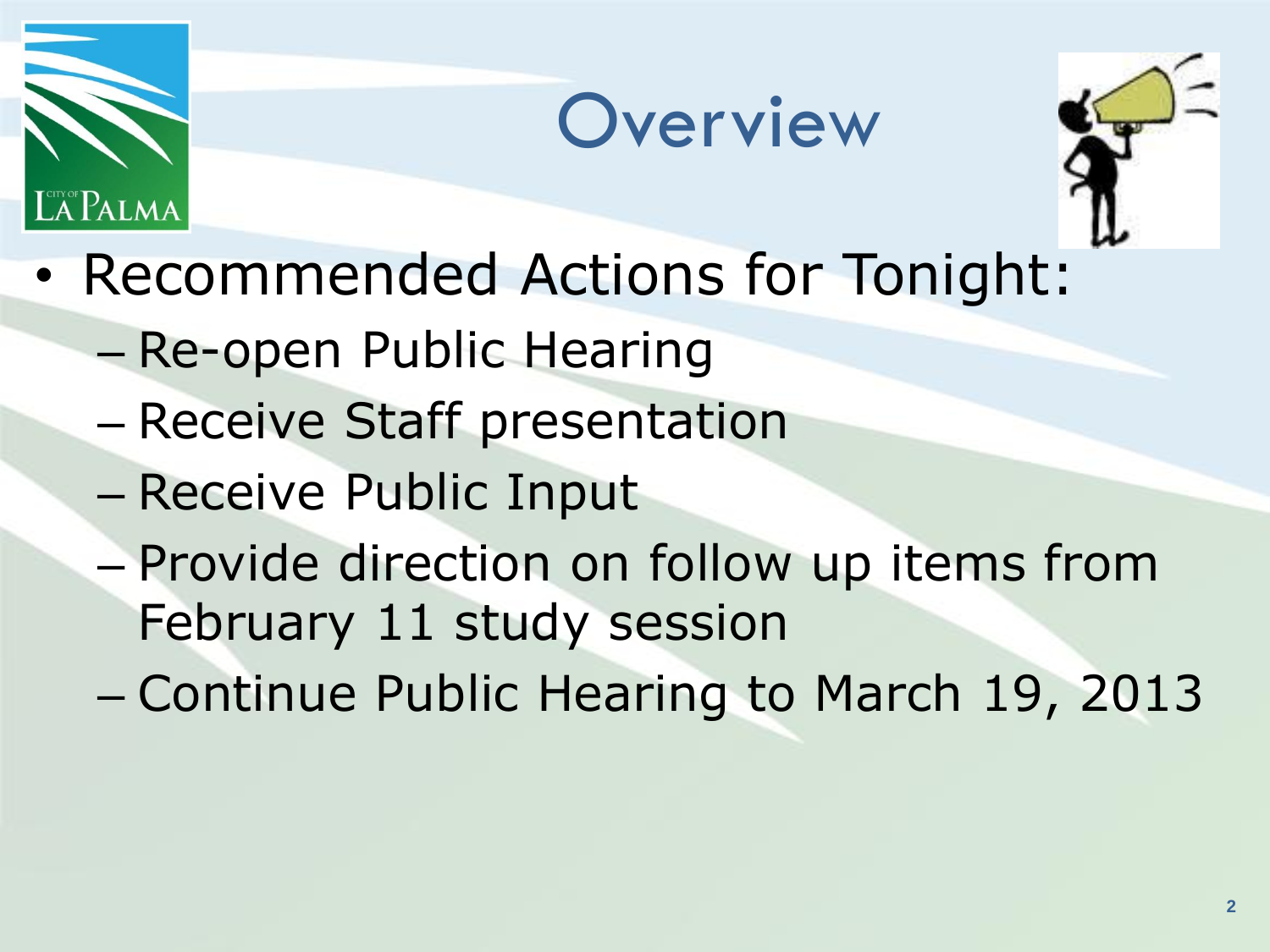### Getting Here…

• Guiding principles:

Palma

- Maintain accessibility
- Remain competitive with surrounding cities
- Fee amounts should be consistent, supportable, reasonable and legal
- Services should remain affordable
- Fees should be fair relative to the cost for the service and any subsidies should be transparent
- Balanced response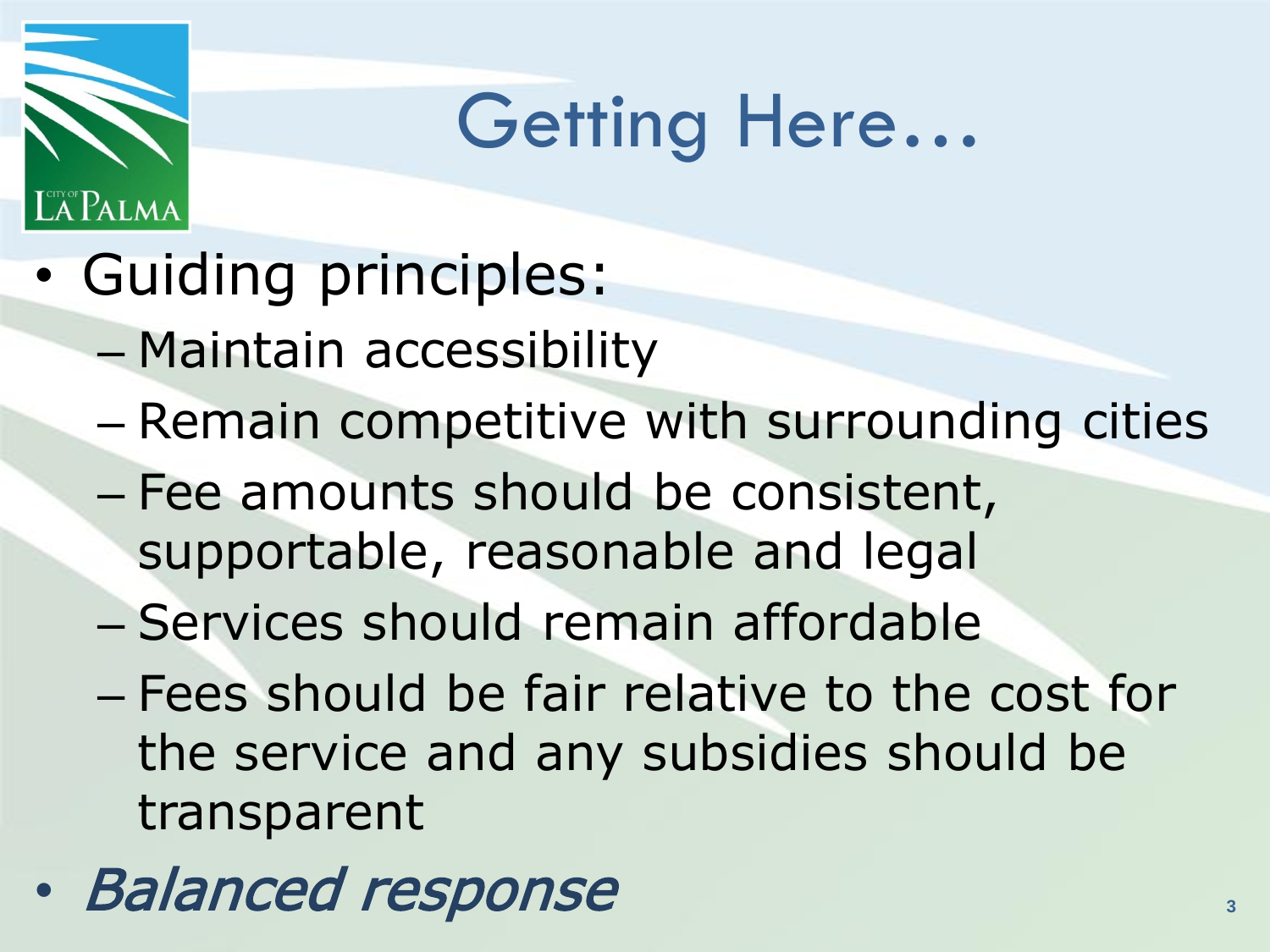### Questions and Clarification

• Follow-up requested by City Council at February 11 study session:

ñ®Palma

- 1. Review \$5 non-resident surcharge (Recreation and Community Services)
- 2. Review impact non-resident surcharge could have on participation
- 3. Review labor costs used in 2009 study
- 4. Review/analyze "burden rate" used in 2009 cost recovery study/assumptions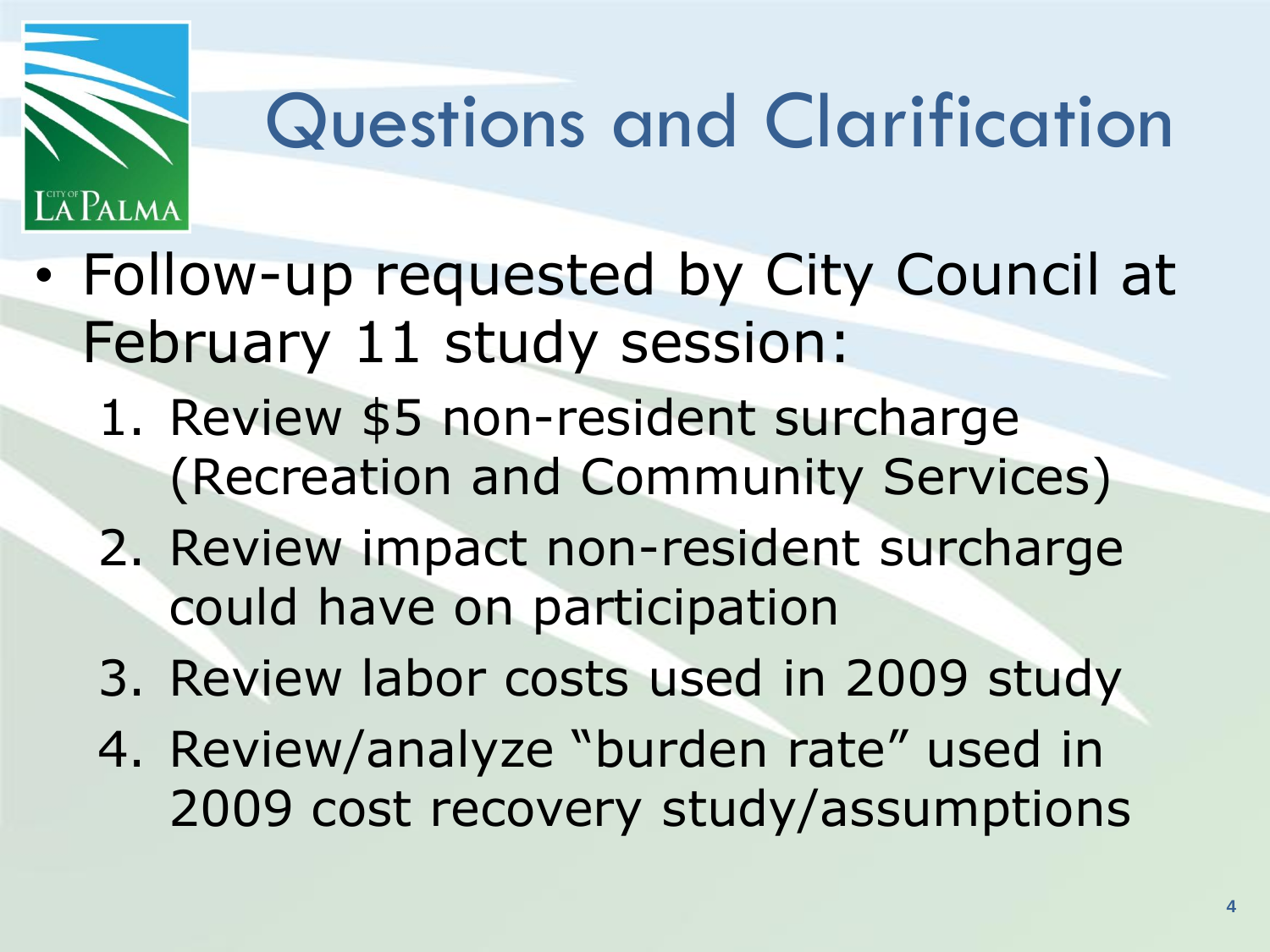## Questions and Clarification

- 5. Estimated electricity costs for Softball field
- 6. Clarify "non-response/compliance" fee (Police Department)
- 7. Review "film permit" fee (amount, frequency, etc.)

**A Palma** 

8. Review water billing late charge amount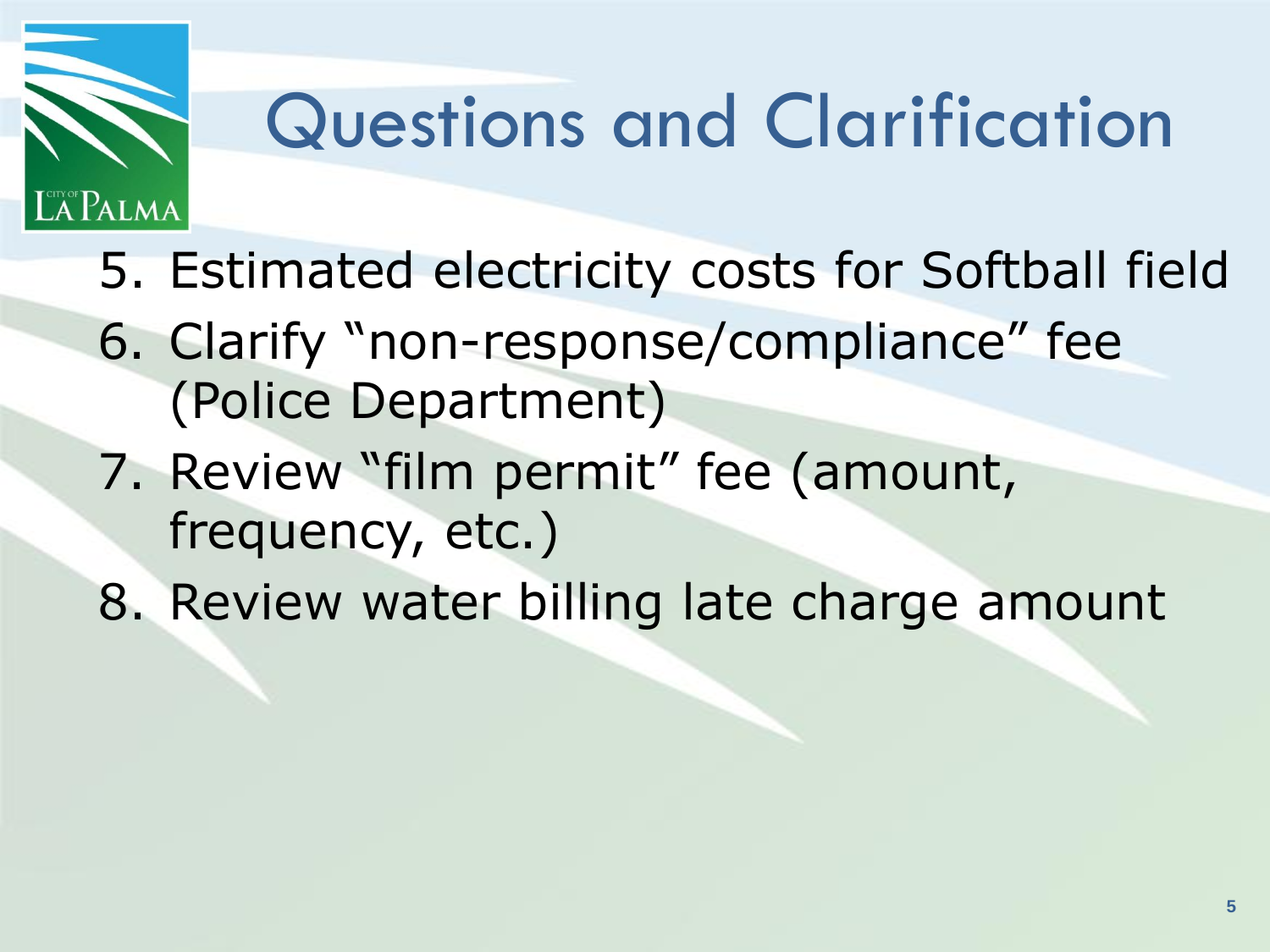

9. "Trash Bins In Right of Way" inspection fee 10. Clarify "Right of Way Encroachment" total fee amount

11.Discuss creation of Planning "Administrative Review Fee"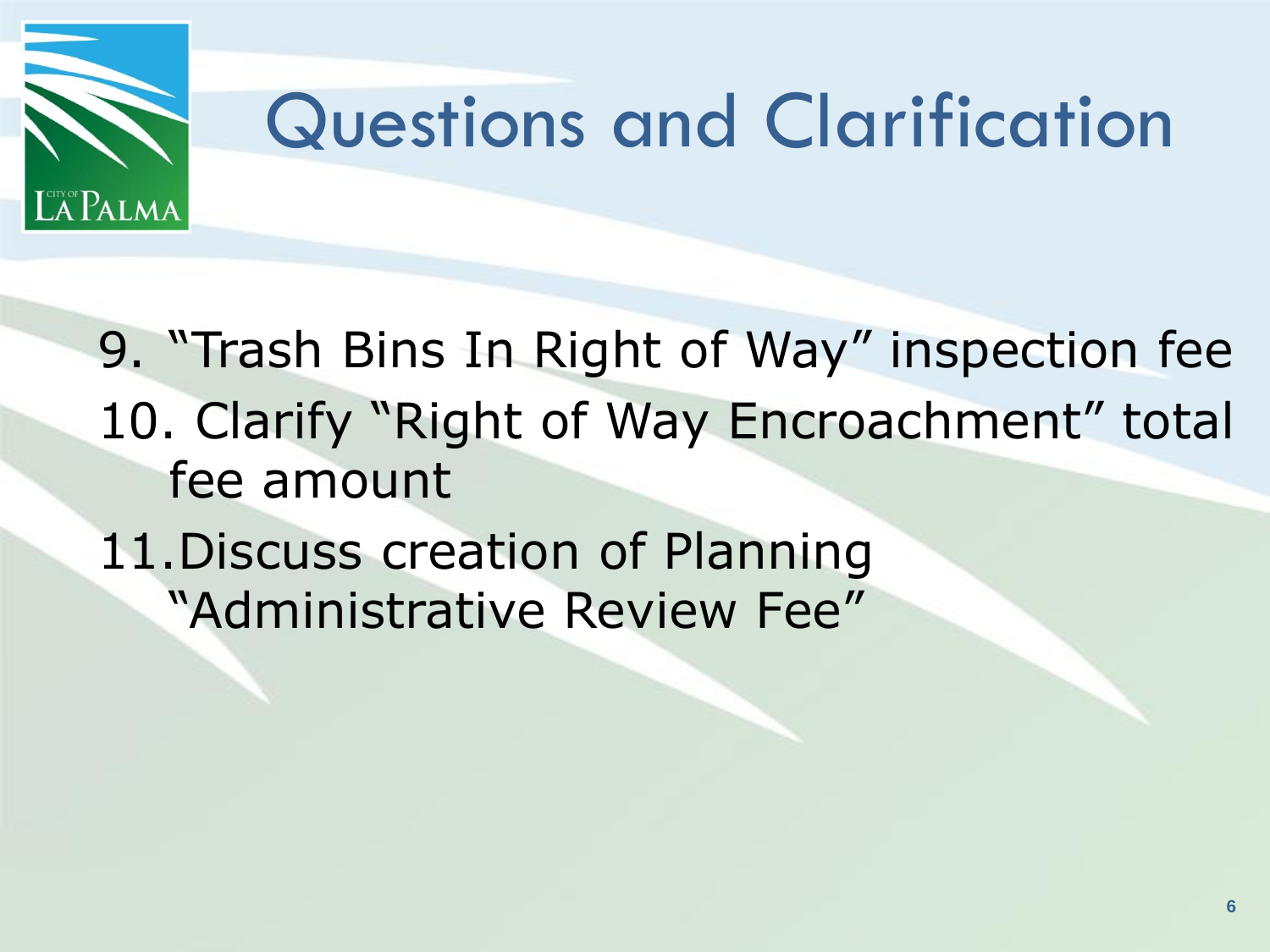## Questions and Clarification

12 . Discuss setting fees for Recreation and Community Services programs with potential to contract out

13. Review Staff recommended fees which are lower than current amounts charged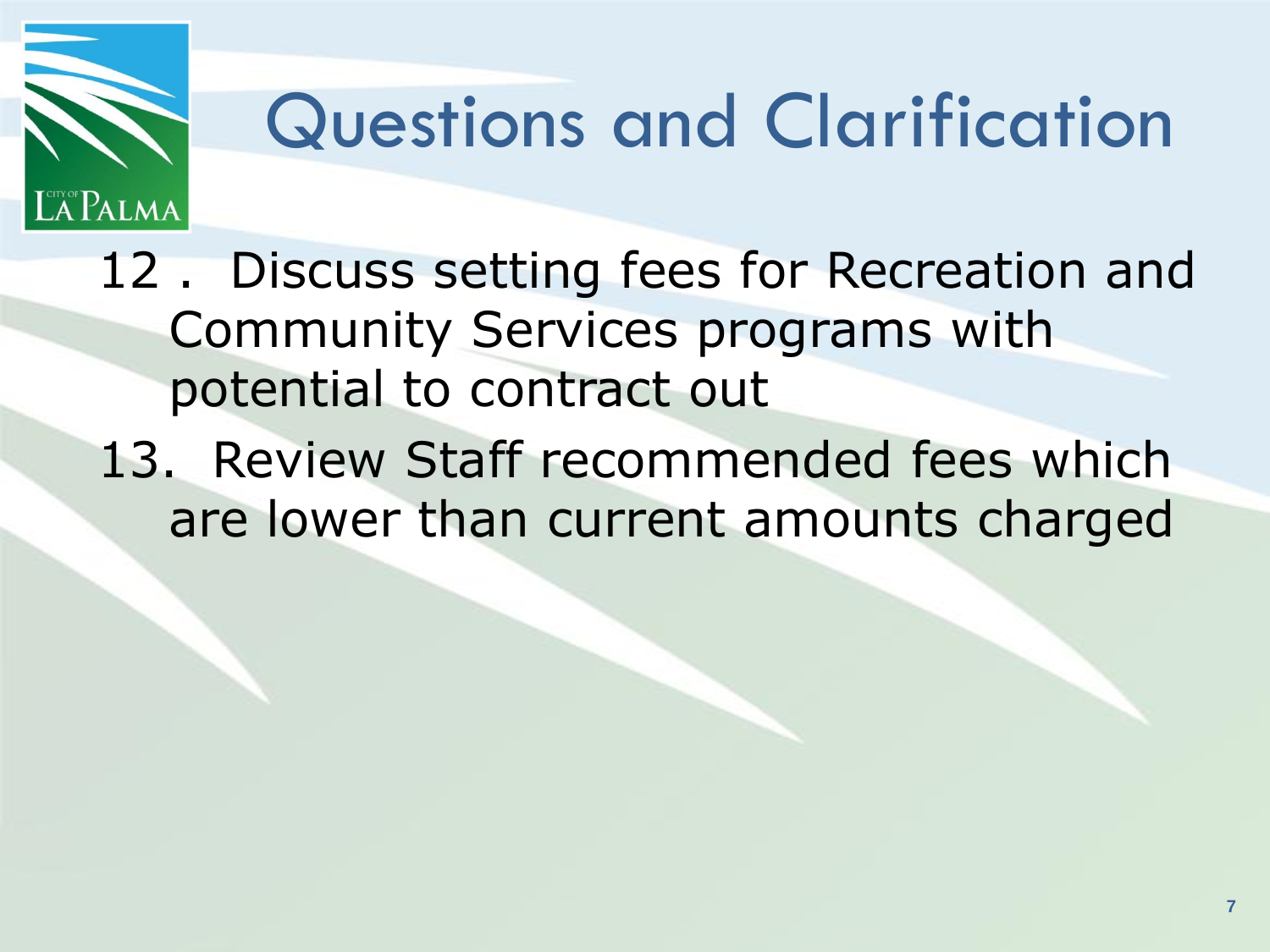

## Non-Resident Fee Questions #1 and #2

- Proposed \$5 non-resident surcharge
	- Would apply to certain Recreation and Community Service programs
- Action items:
	- Charge a higher non-resident fee?
	- Set fees at direct cost for non-residents?
	- Impact on program participation?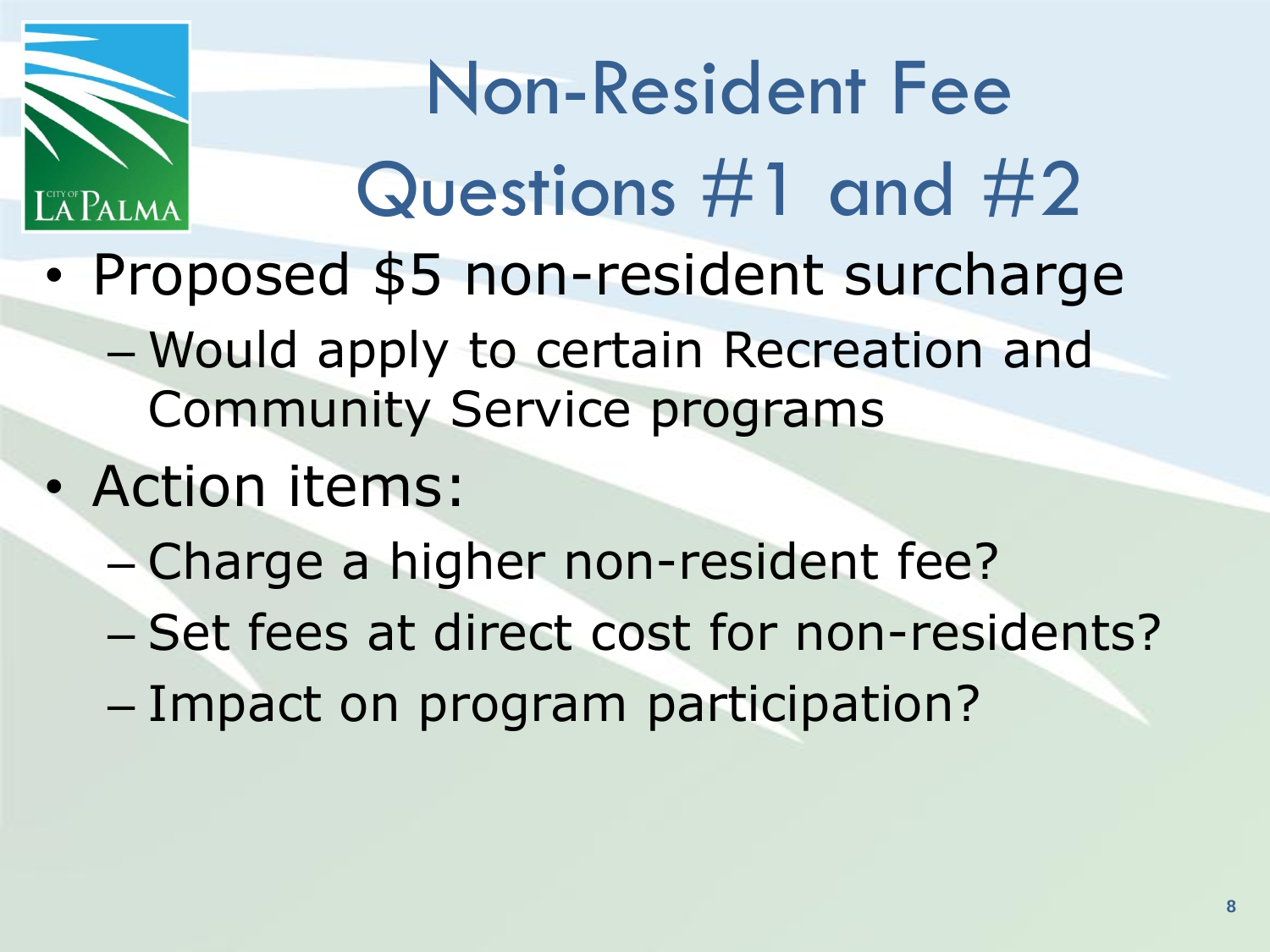

## Non-Resident Fee Questions #1 and #2

- Recommendation
	- \$5 non-resident fee for ALL classes up to \$50
	- \$10 non-resident fee for ALL classes \$51 and up
	- \$15 non-resident fee for "direct service" programs
		- E.g., Tiny Tots, Day Camp…
	- Can revisit in the future if need to change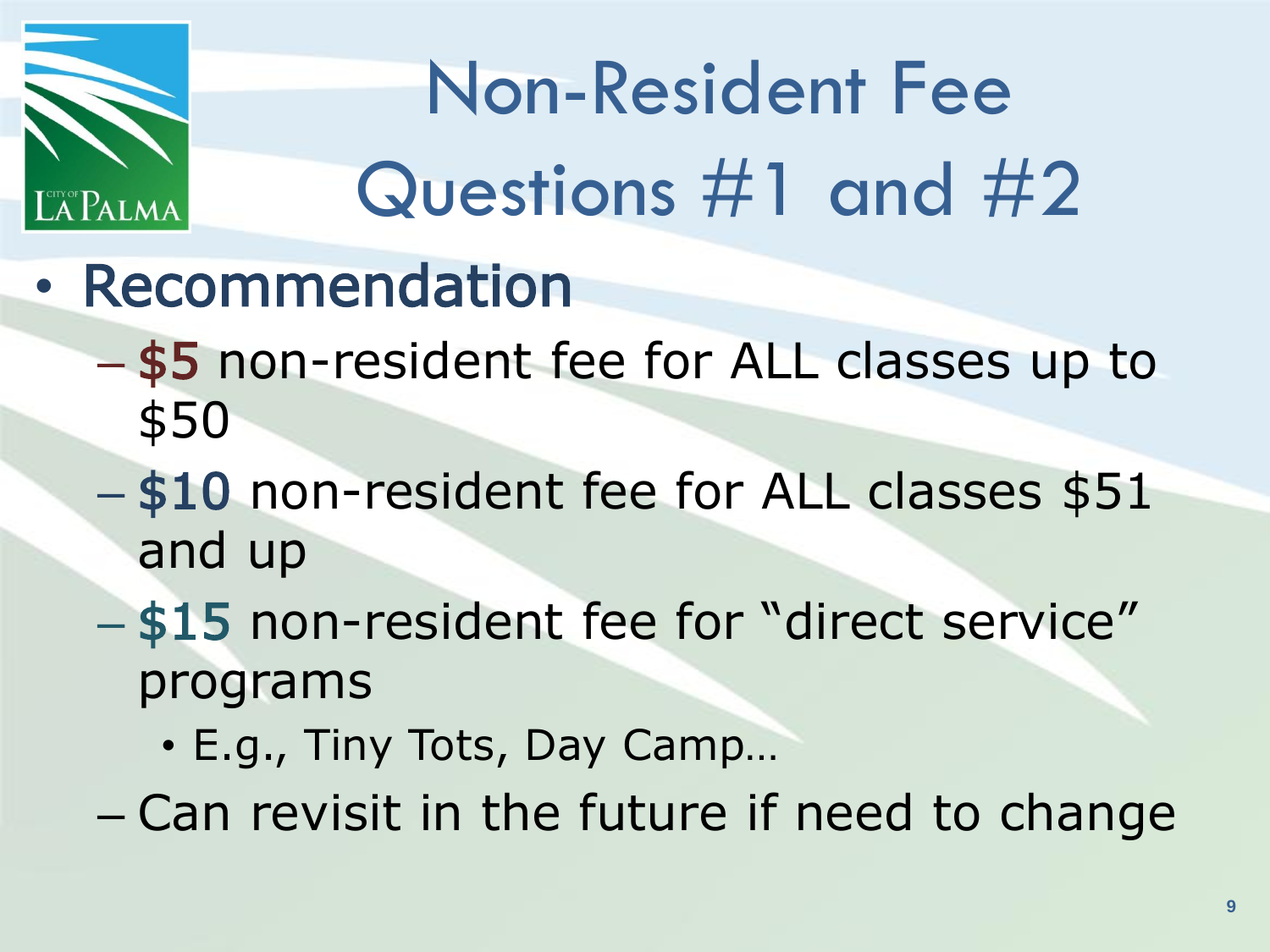

# Softball Field with Lights Question #5

- Estimated cost of Softball Field lights
	- What is electricity usage?
	- Cost of electricity with/without lights?
- Action items:
	- Staff recommends increase from \$18/hour to \$21/hour
- Recommendation:
	- Electricity costs approximately \$6/hour
	- Staff recommends \$21/hour fee (with lights)
		- \$15/hour fee (field without lights)
		- \$21/hour fee recovers electricity costs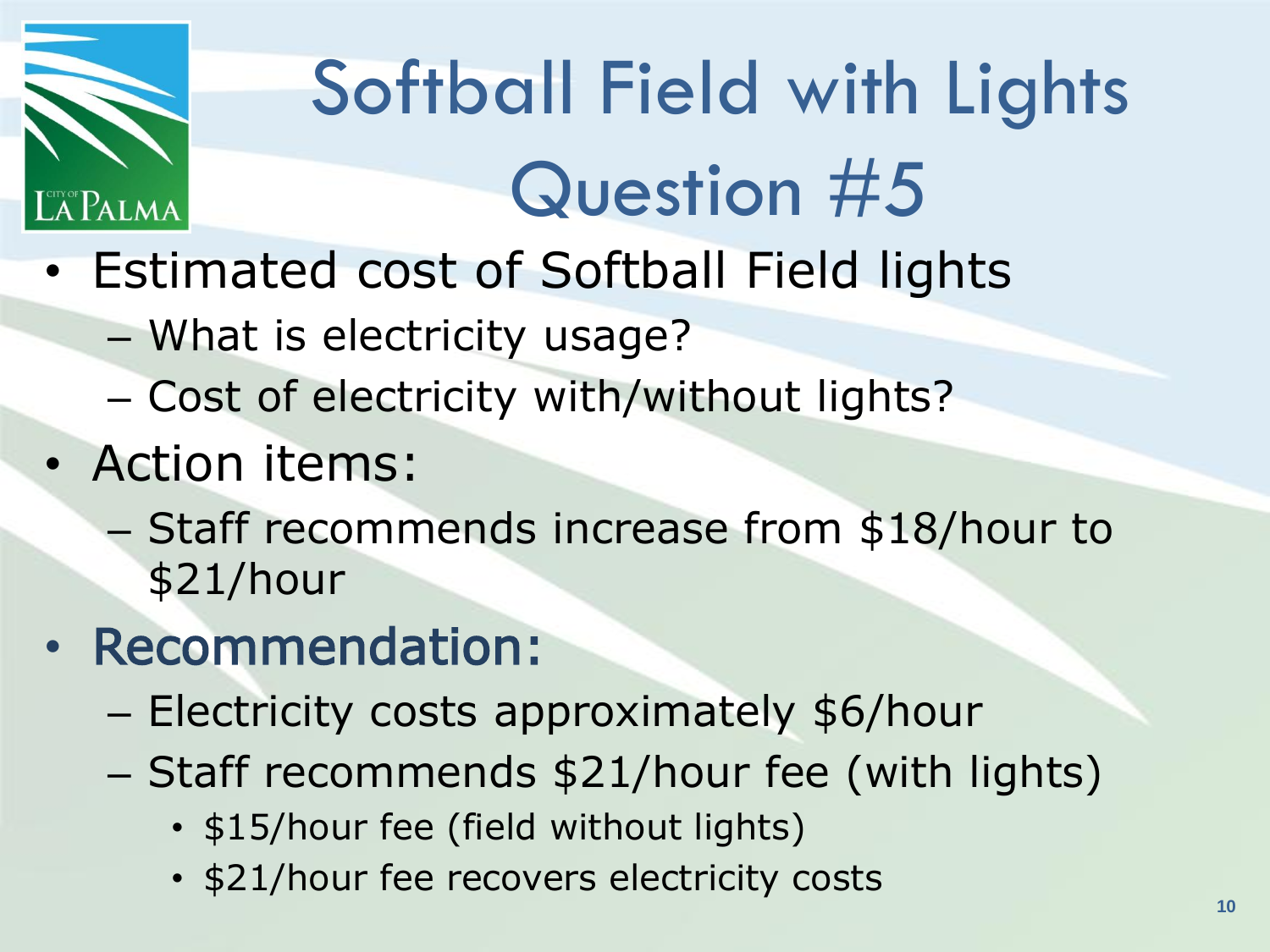#### Police Fees

- Question #6 • Question about "Non-response / Compliance – Code Enforcement" fee
	- Appears to be remnant from when Code Enforcement function was in Police
	- Not necessary any more…
- Recommendation:
	- Staff proposes eliminating fee
	- No impact: Can still issue Administrative Citations per City Code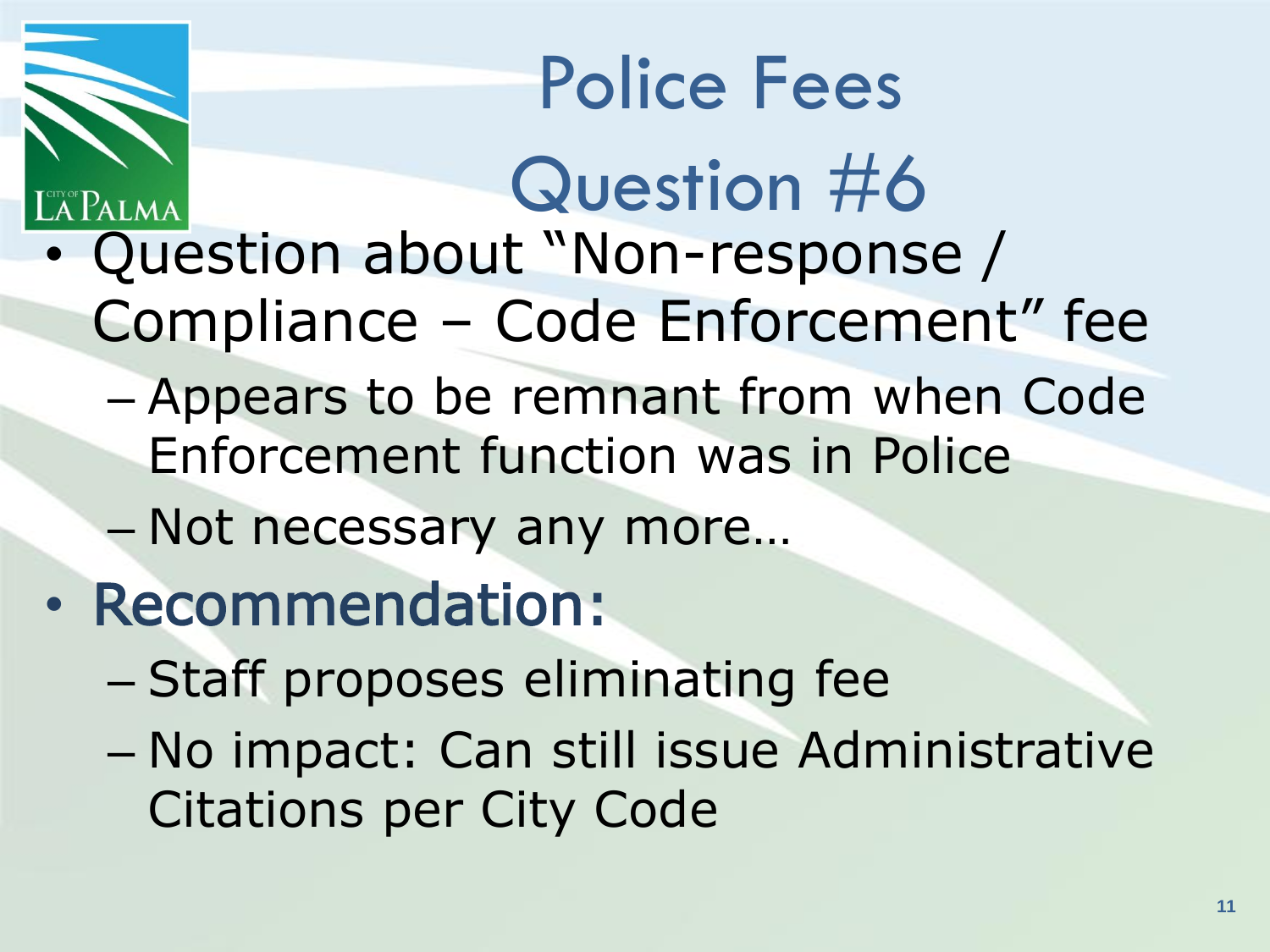# $\mathbb{A}$ Palma

#### Film Permit Questions #7

- Film permit fee amount of \$10 is the "business license" amount
- Action items:
	- Is \$10 appropriate?
	- When is this required?
		- 4 permits issued last 10 years, charged various amounts
- Recommendation:
	- Maintain \$10 "business license" fee
	- PLUS, add \$75 Administrative Review fee
		- $\cdot$  Total = \$85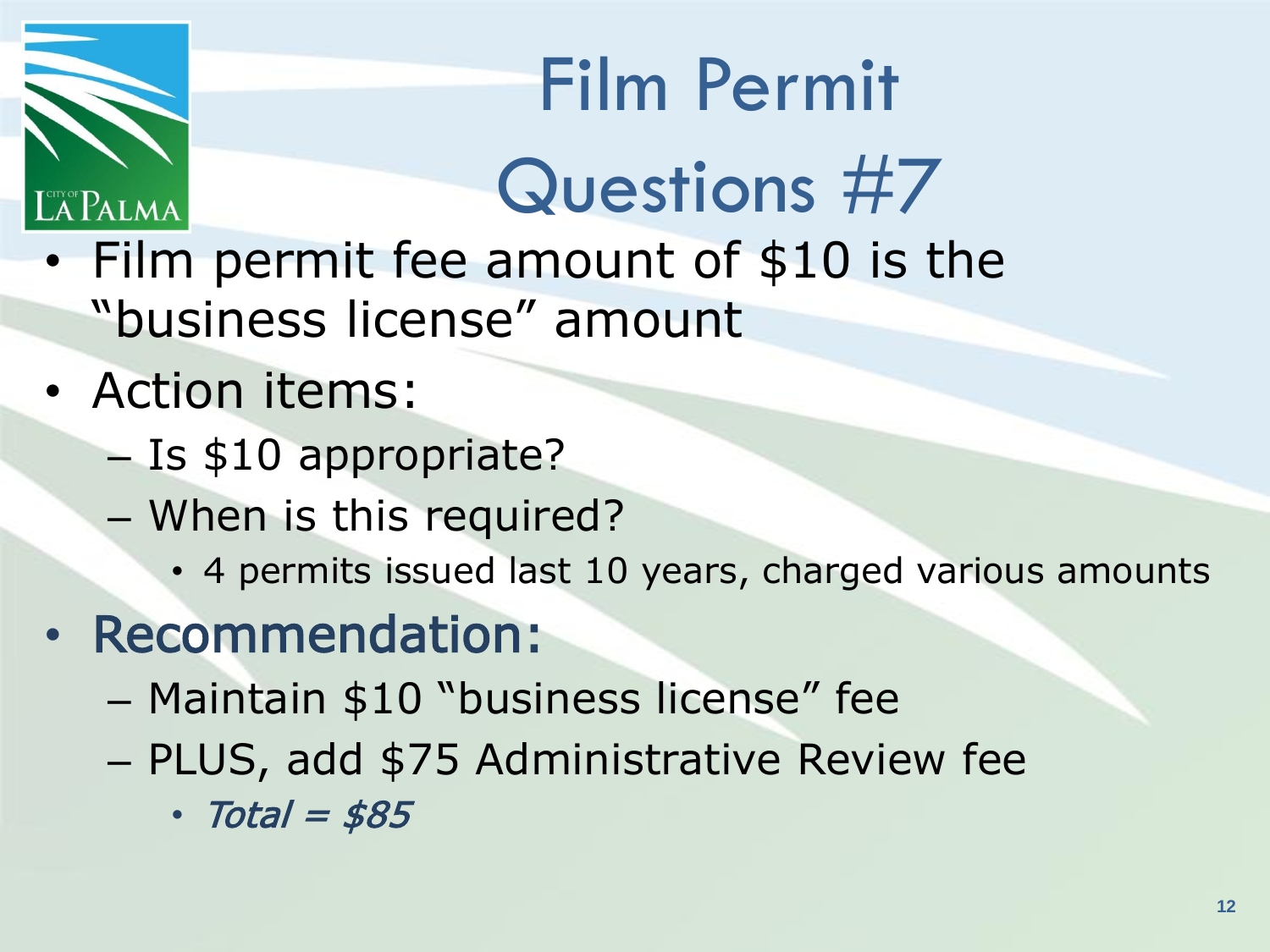

# Water Late Payment Penalty Question #8

- Increase \$10 "delinquent water bill" penalty?
	- 6 of 26 surveyed agencies charged between \$15 and \$50
- Action items:
	- Is there support for increasing from \$10?
- Recommendation:
	- Increase delinquent fee to \$20
	- Provides reasonable penalty (based on survey sample)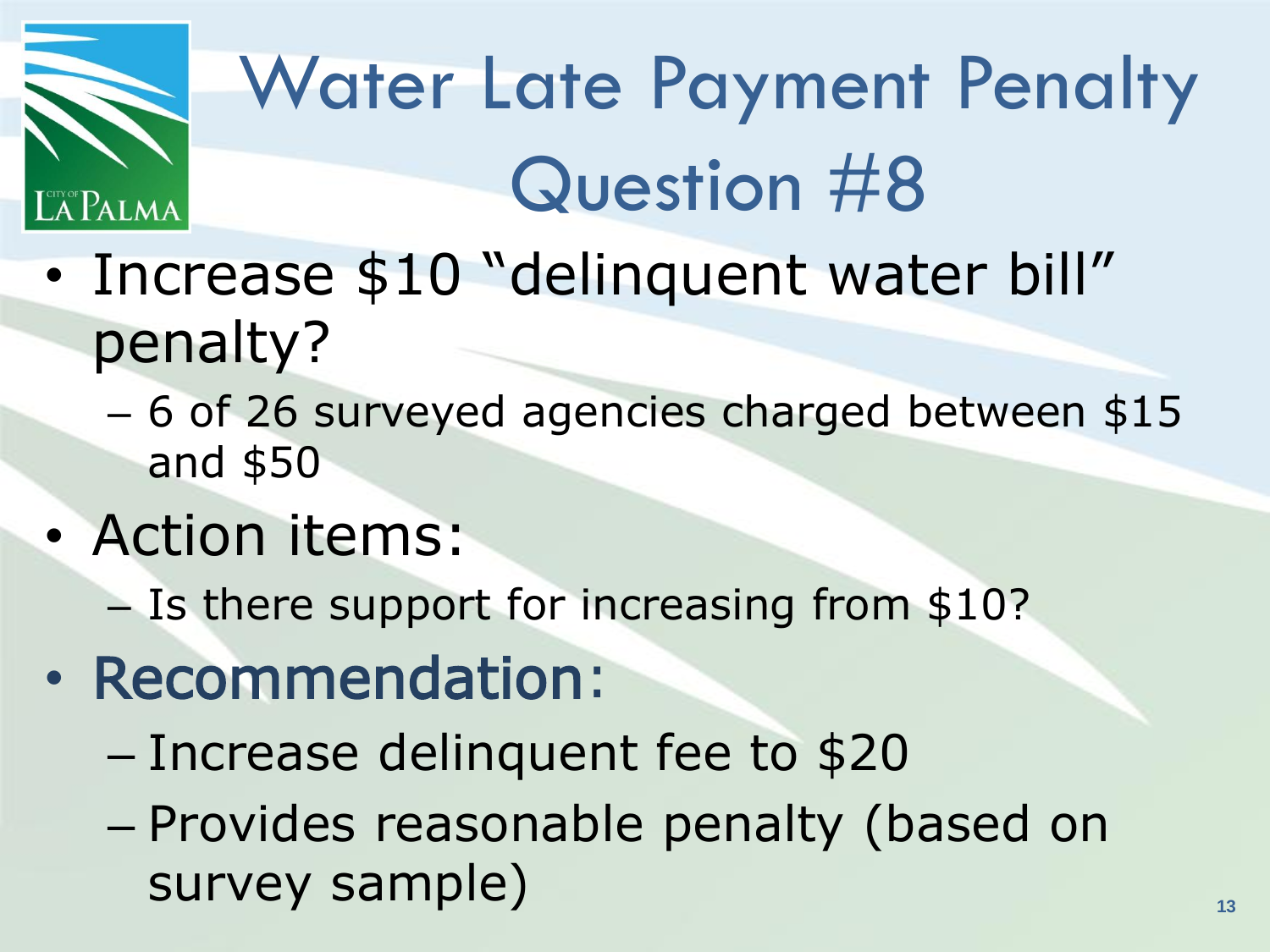

# Trash Bins in Right of Way Question #9

- Trash bin in right of way
	- \$89 fee (includes \$50 inspection fee)
- Action items:
	- Is \$50 inspection amount reasonable?
	- Permit ONLY required if bins in right of way (i.e., not on private property)

#### • Recommendation:

- Maintain \$89 permit fee
- Reasonable cost recovery for protection of public safety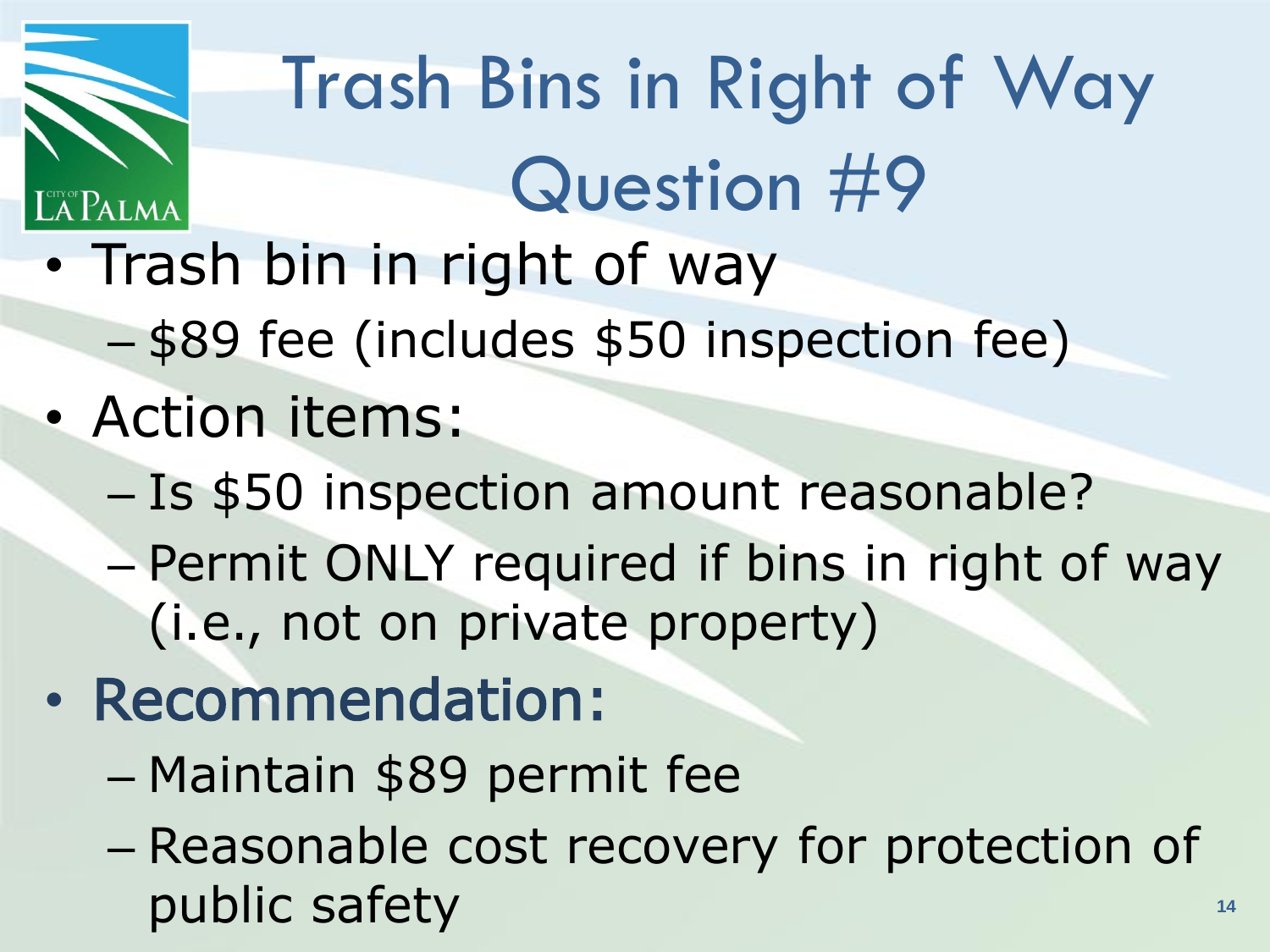

# Right of Way Encroachment Question #10

- "Right of Way Encroachment"
	- $P = Fee$  = Minimum Amount + Inspection Amount
- Action Items:
	- Question about what Staff recommended fee really is…
- Recommendation:
	- Staff recommended amount:
		- \$314 base fee (includes 2 hours of inspection)
		- \$77/hour for inspection beyond 2 hour minimum
			- Adjust fee schedule accordingly to reflect additional hourly inspection charge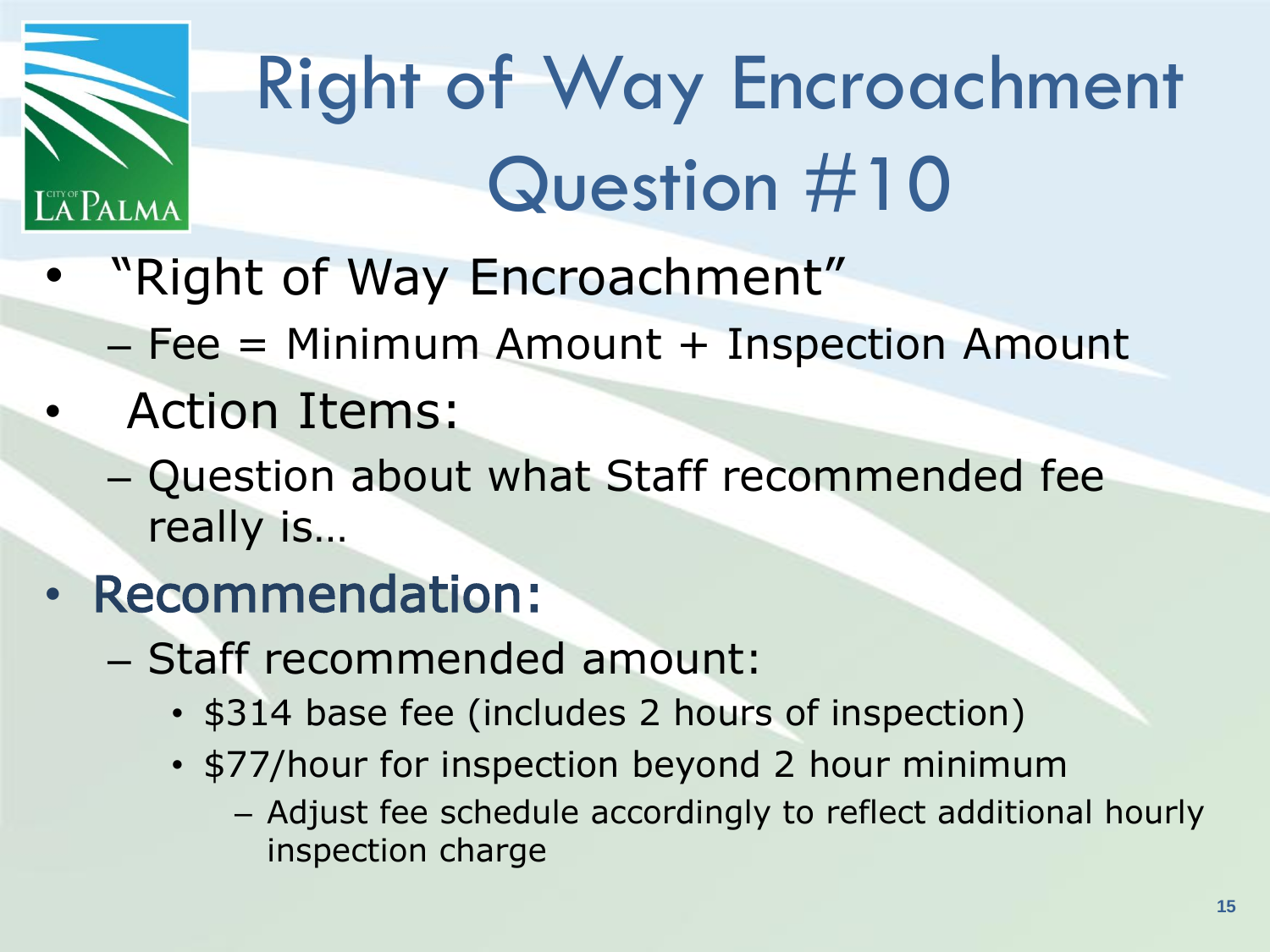

# Administrative Review Fee Question #11

- Planning Administrative Review fee
	- Is there support for instituting \$75 administrative review charge?
- Action items:
	- For review activities requiring staff time
		- No fee currently exists to recover these costs
- Recommendation:
	- Institute this new cost recovery fee
	- Would be applied to:
		- Zoning Verification Letters, Solar Permit Applications, Film Permits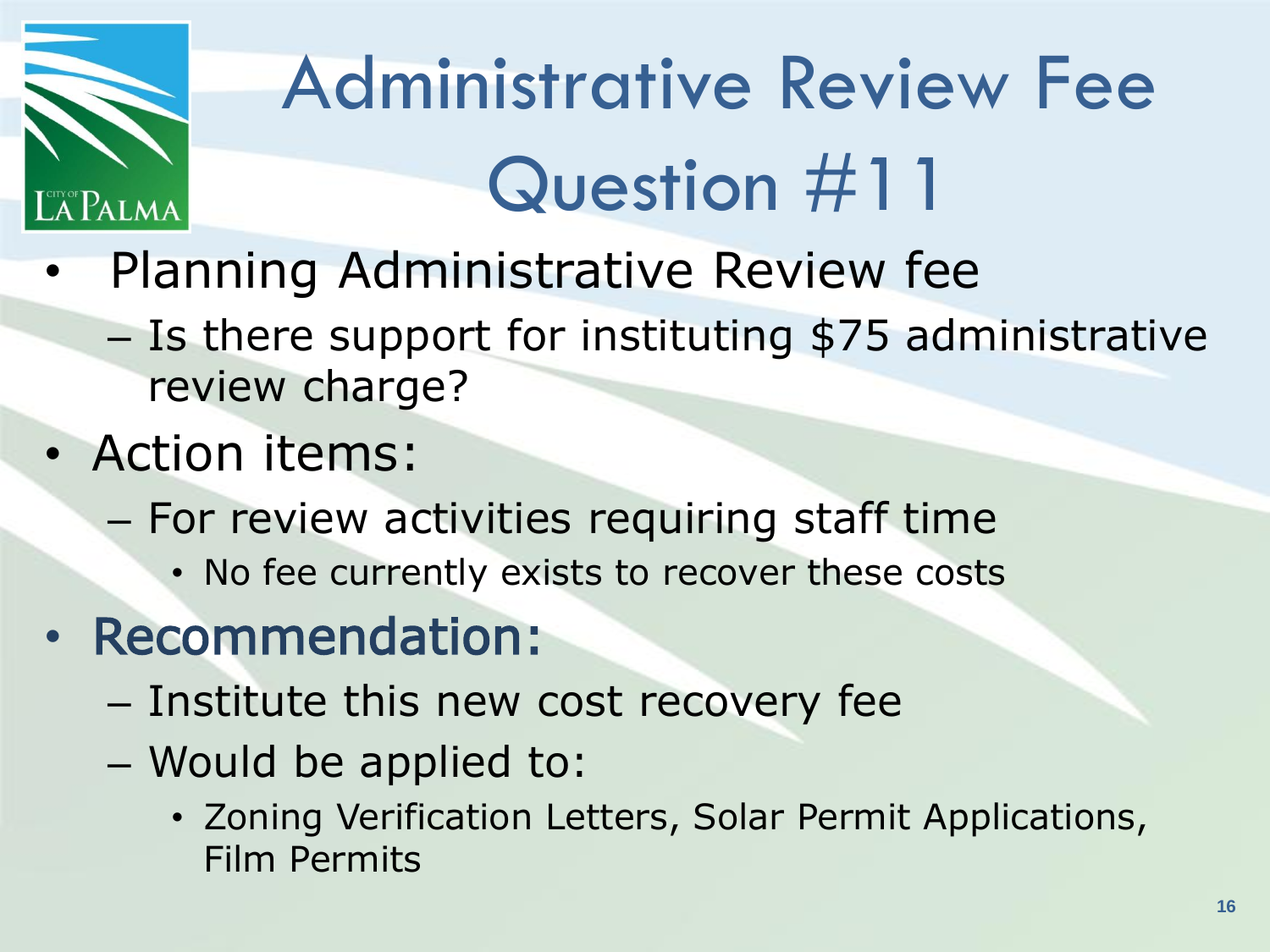

#### Recreation Programs Contracted Out Question #12

- Impact of FY 2013-14 budget decisions on certain Recreation programs
	- Some programs could be contracted out
	- Revise Fees now for those programs?
- Recommendation:
	- Revise fees now per City Council direction
	- Depending on FY 2013-14 budget, can revisit fees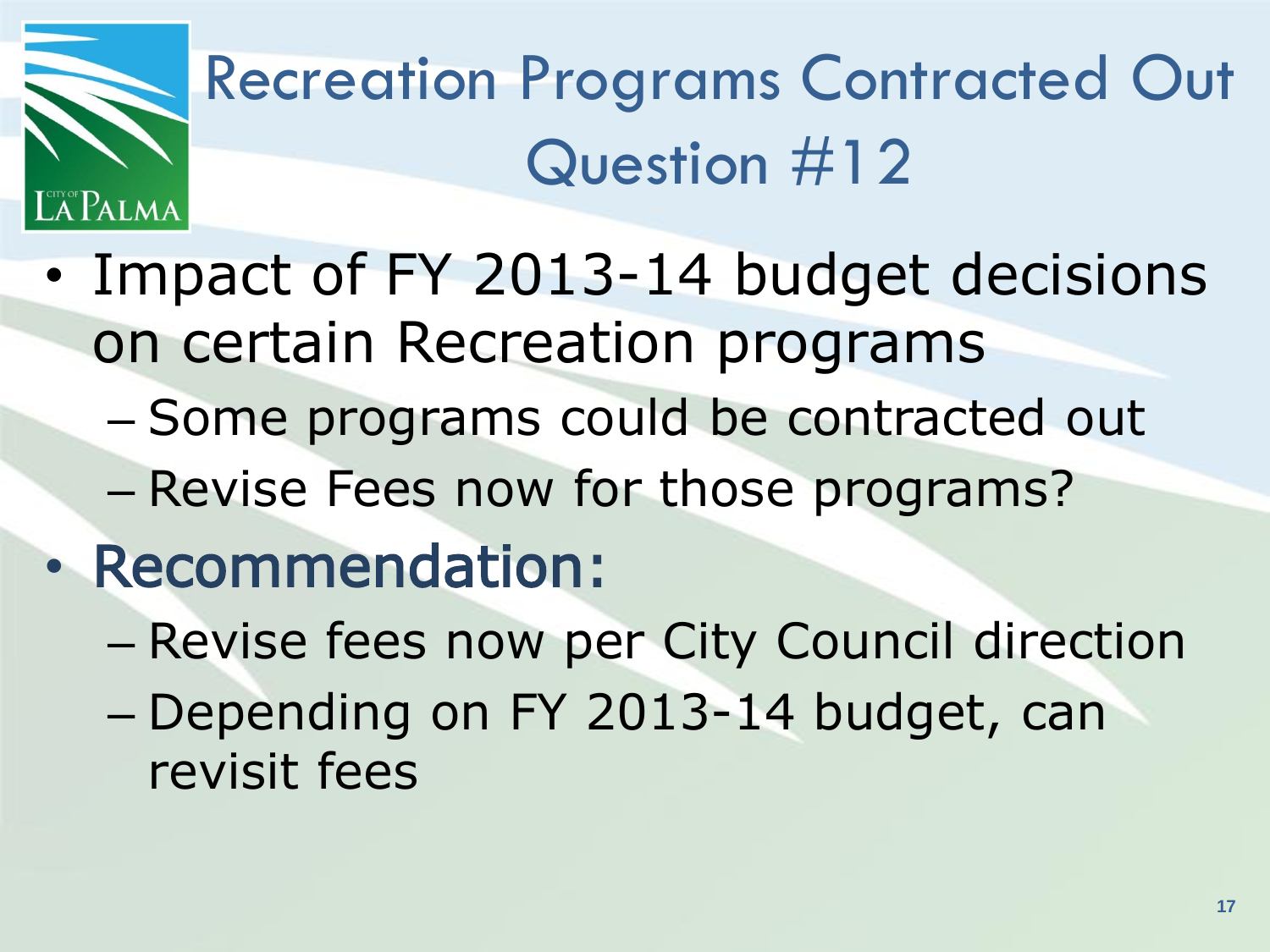

#### Lower Fees from Current Amount Question #13

- Discussion about not reducing any fees
	- Some recommended fees lower than what currently charged
- Action items:
	- Is there general support for Staff Recommended fee amounts?
		- Even if lower than current amounts…
- Recommendation:
	- Approve Staff recommended fee amounts even if reduced from current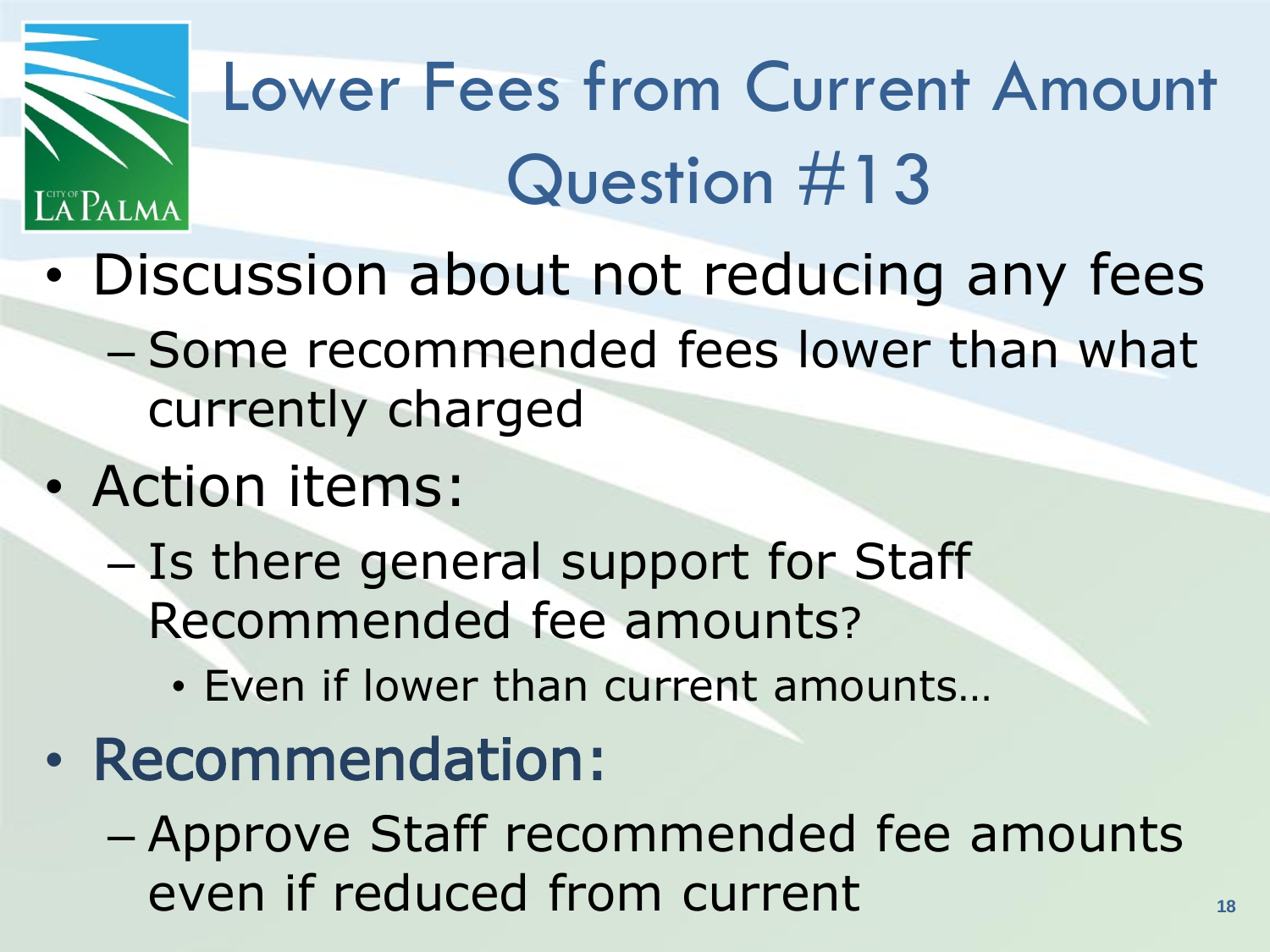# Burden Rate Questions #3 and #4

- Questions about "burden rate" used in 2009 cost recovery study
	- Where did 49% amount come from?
	- What assumptions used to calculate 49%?
	- What significant changes have occurred since?
	- What is difference between 2009 Cost Study, State Controller and Grand Jury compensation reports?
- Of the models, what should comprise a "direct cost" amount?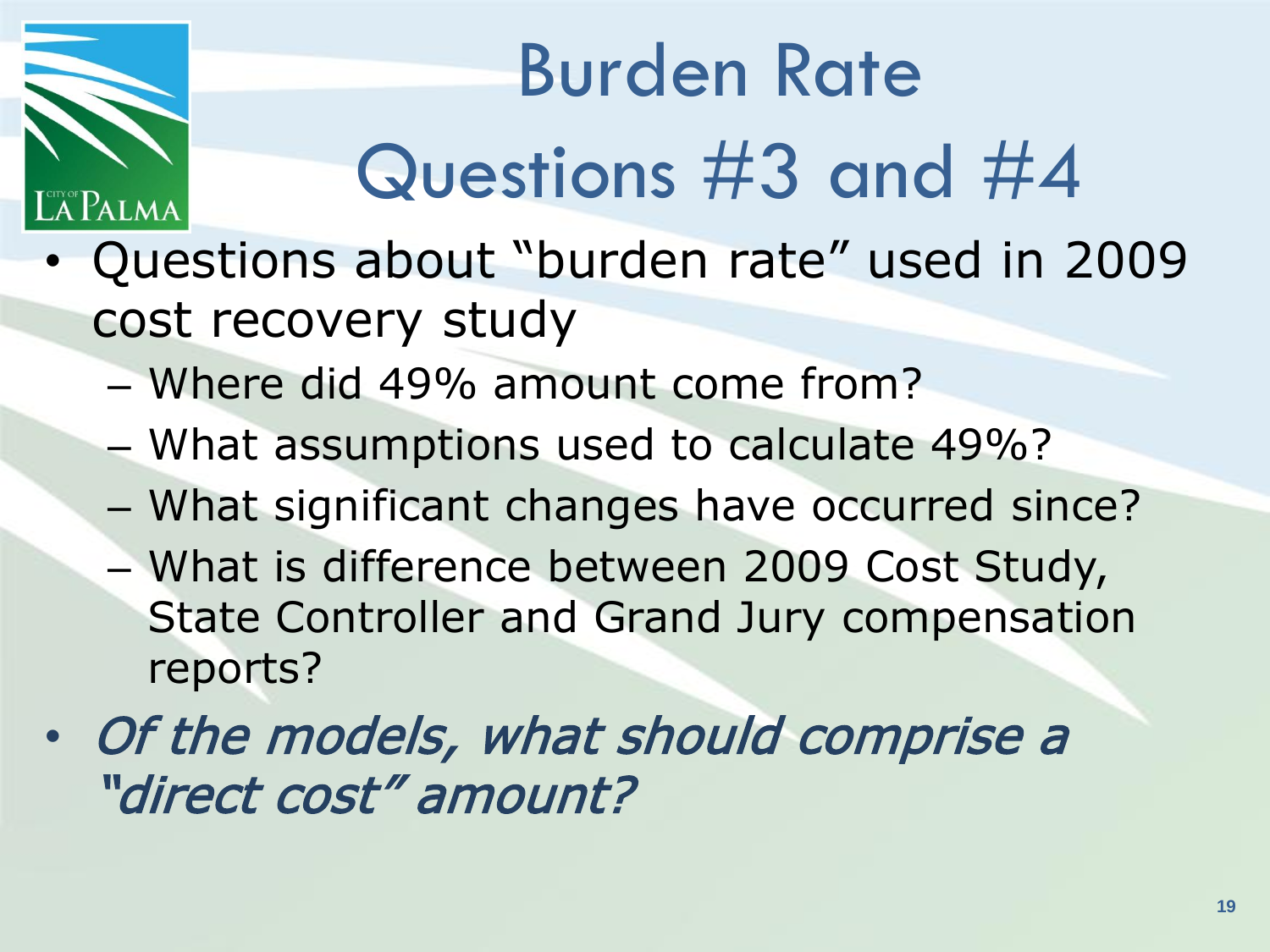#### Burden Rate

• Questions needing resolution:

Palma

- What burden rate should be used in calculating direct costs?
- What cost items should be used to calculate the burden rate?
- What is involved in calculating direct cost?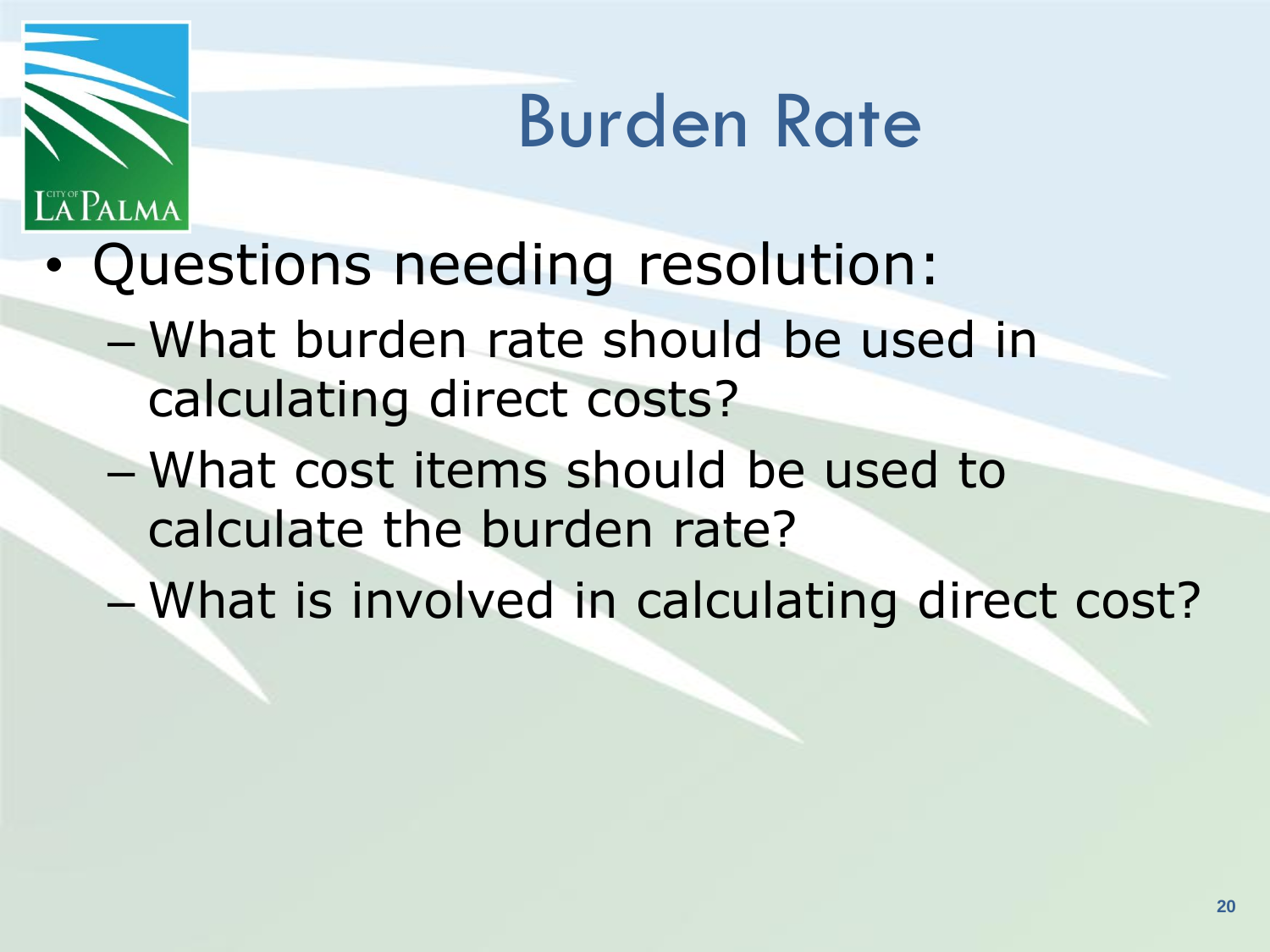

# Burden Rate: 2009 Amount

| hefits                                |                             |   | FY 09-10 Budget | Misc        | PD          |  |
|---------------------------------------|-----------------------------|---|-----------------|-------------|-------------|--|
| Conversion & Termination Pay          |                             |   | 340,000.00      | 172,615     | 167,385     |  |
| nemployment Insurance/Claims          |                             |   | 4,500.00        | 2,285       | 2,215       |  |
| Workers Compensation/Claims           |                             |   | 149,100.00      | 37,275      | 111,825     |  |
|                                       | Life & Health Insurance     |   | 745,800.00      | 378,637     | 367,163     |  |
|                                       | Medicare/FICA Contribution  |   | 75,400.00       | 31,926      | 38,579      |  |
|                                       | Retirement                  |   | 1,184,000.00    | 431,140     | 740,200     |  |
|                                       | <b>Disability Insurance</b> |   | 19,400.00       | 9,849       | 9,551       |  |
|                                       | <b>Physical Exams</b>       |   | 17,100.00       | 8,834       | 8,566       |  |
| <b>Professional Contract Services</b> |                             |   | 34,000.00       | 17,262      | 16.738      |  |
|                                       |                             |   | 2,000.00        | 1,015       | 985         |  |
| <b>Bank Service Charges</b>           |                             |   | 1,000.00        | 508         | 492         |  |
| Meetings & Training                   |                             |   | 12,500.00       | 6,346       | 6,154       |  |
| <b>Publications &amp; Dues</b>        |                             |   | 1,500.00        | 762         | 738         |  |
|                                       |                             |   | 2,000.80        | 1,015       | 985         |  |
| <b>Tuition Reimbursement</b>          |                             |   | 12,500.00       | 6,346       | 6,154       |  |
| Employee Recognition Award            |                             |   | 2,500.00        | 1,269       | 1,231       |  |
|                                       | Advertising                 |   | 12,500.00       | 6,346       | 6,154       |  |
| Special Departmental Supplies         |                             |   | 2,000.00        | 1,015       | 985         |  |
|                                       | Estimated interest income   |   | (60,000.00)     | (30, 462)   | (29, 538)   |  |
|                                       | Total                       |   | 2,558,100.00    | 1,083,984   | 1,456,561   |  |
|                                       |                             |   |                 |             |             |  |
| Total full-time salary                |                             | S | 4,866,049       | \$2,205,437 | \$2,660,612 |  |
| <b>Burden rate</b>                    |                             |   |                 | 49.15%      | 54.75%      |  |
|                                       |                             |   |                 |             |             |  |

Spreadsheet used to build FY 2009-10 personnel budget

"Employee Benefits Internal Service Fund" amounts, allocate costs to programs citywide

These percentages (rounded) match "burden rate" from 2009 Cost Recovery Study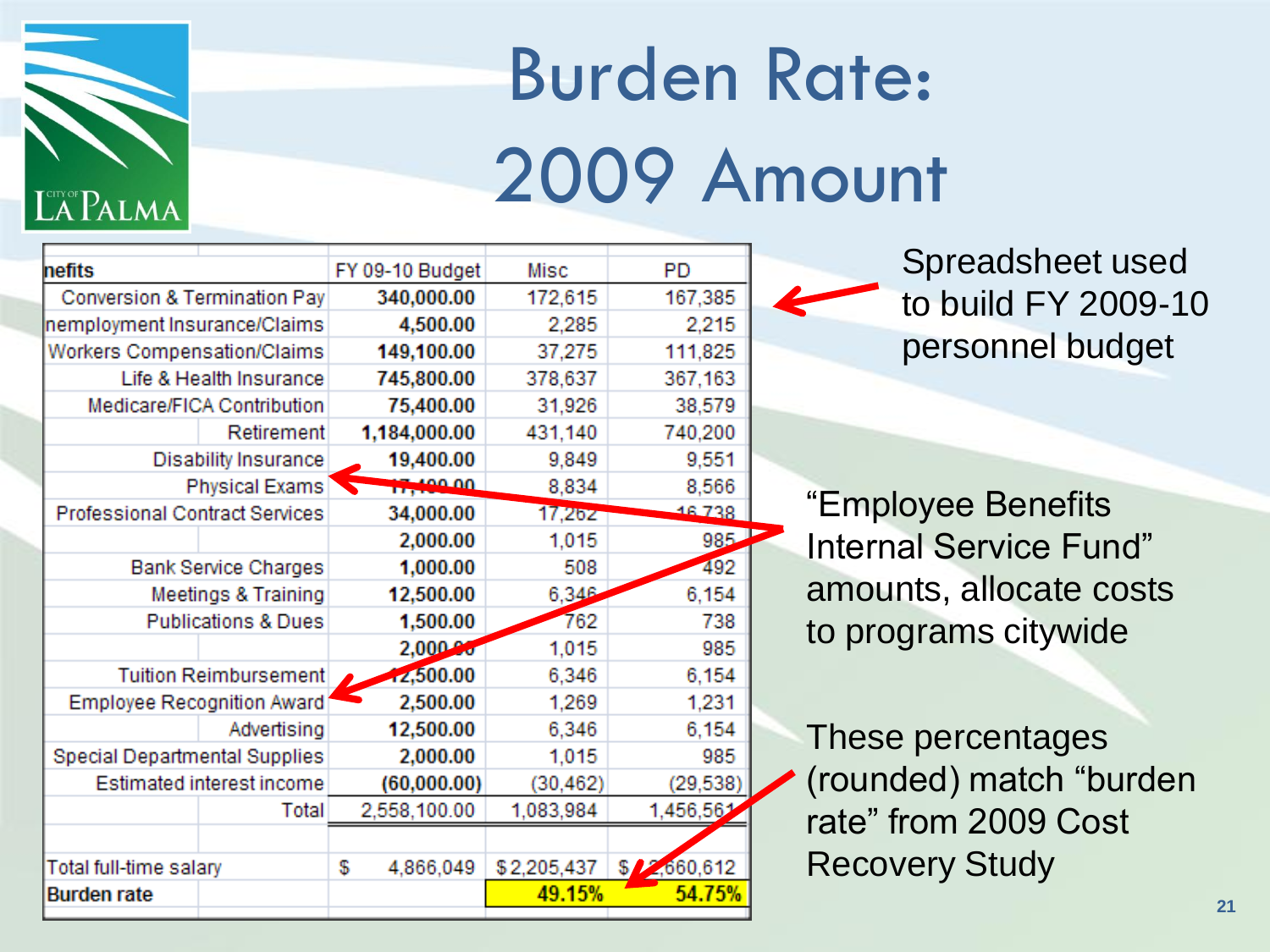

#### Burden Rate: 2013 Amount

|                                     | FY 2013-14 |           |                           |    | These percentages updated |    |             |                              |
|-------------------------------------|------------|-----------|---------------------------|----|---------------------------|----|-------------|------------------------------|
| <b>Employee Benefits</b>            |            | Budget    |                           |    | Misc - Tier               |    |             |                              |
|                                     |            |           |                           |    |                           |    |             | using FY 2013-14 (projected) |
| Conversion & Termination Pay \$     |            | 300,000   |                           | \$ | 180,00                    |    | amounts     |                              |
| Unemployment Insurance/Claims \$    |            | 10,000    | $\blacktriangledown$      | \$ | 6V                        |    |             |                              |
| Workers Compensation/Claims   \$    |            | 210,800   |                           | \$ | 72,393                    | \$ | 119,875     |                              |
| Life & Health Insurance             | S          | 680,780   |                           | \$ | 0,264                     | \$ | 245,972     |                              |
| Medicare/FICA Contribution   \$     |            | 83,300    |                           | \$ | 38,499                    | \$ | 34,887      |                              |
| Retirement \$                       |            | 1,049,600 |                           |    | 399,400                   | \$ | 600,014     |                              |
| Disability Insurance \$             |            | 20,000    |                           | 5  | 12,000                    | \$ | 7,000       |                              |
| Physical Exams   \$                 |            | 11,000    |                           | \$ | 5,657                     | \$ | 3,300       |                              |
| Professional Contract Services   \$ |            | 18,700    |                           | \$ | 9,617                     | \$ | 5,610       |                              |
| Computer Software Support \$        |            | 3,000     |                           | \$ | 1,543                     | \$ | 900         |                              |
| Bank Service Charges   \$           |            | 300       |                           | \$ | 154                       | \$ | 90          |                              |
| Meetings & Training \$              |            | 10,700    |                           | \$ | 5,503                     | \$ | 3,210       |                              |
| Publications & Dues \$              |            | 1,100     |                           | \$ | 566                       | \$ | 33          |                              |
| Polo Shirts                         | S          |           |                           | \$ |                           | \$ |             |                              |
| Tuition Reimbursement   \$          |            | 12,500    |                           | \$ | 7,500                     | \$ | 75<br>4.    |                              |
| Employee Recognition Award \$       |            | 1,500     |                           | \$ | 900                       | \$ | 525         |                              |
| Advertising \$                      |            | 1,000     |                           | \$ | 514                       | \$ | 300         |                              |
| Special Departmental Supplies   \$  |            | 900       |                           | \$ | 463                       | \$ | 270         |                              |
| Estimated interest income           |            | (31,000)  |                           | \$ | (15, 943)                 | \$ | (9,300)     |                              |
| Total \$                            |            | 2,384,180 |                           |    | \$1,126,030               | \$ | 25,858<br>1 |                              |
|                                     |            |           |                           |    |                           |    |             |                              |
| Total salary* \$                    |            | 5,352,102 |                           |    | \$2,546,384               |    | \$152,363   |                              |
|                                     |            |           |                           |    |                           |    |             |                              |
|                                     |            |           | <b>Burden Rates =&gt;</b> |    | 44.22%                    |    | 52.31%      |                              |
|                                     |            |           |                           |    |                           |    |             | 2 <sup>2</sup>               |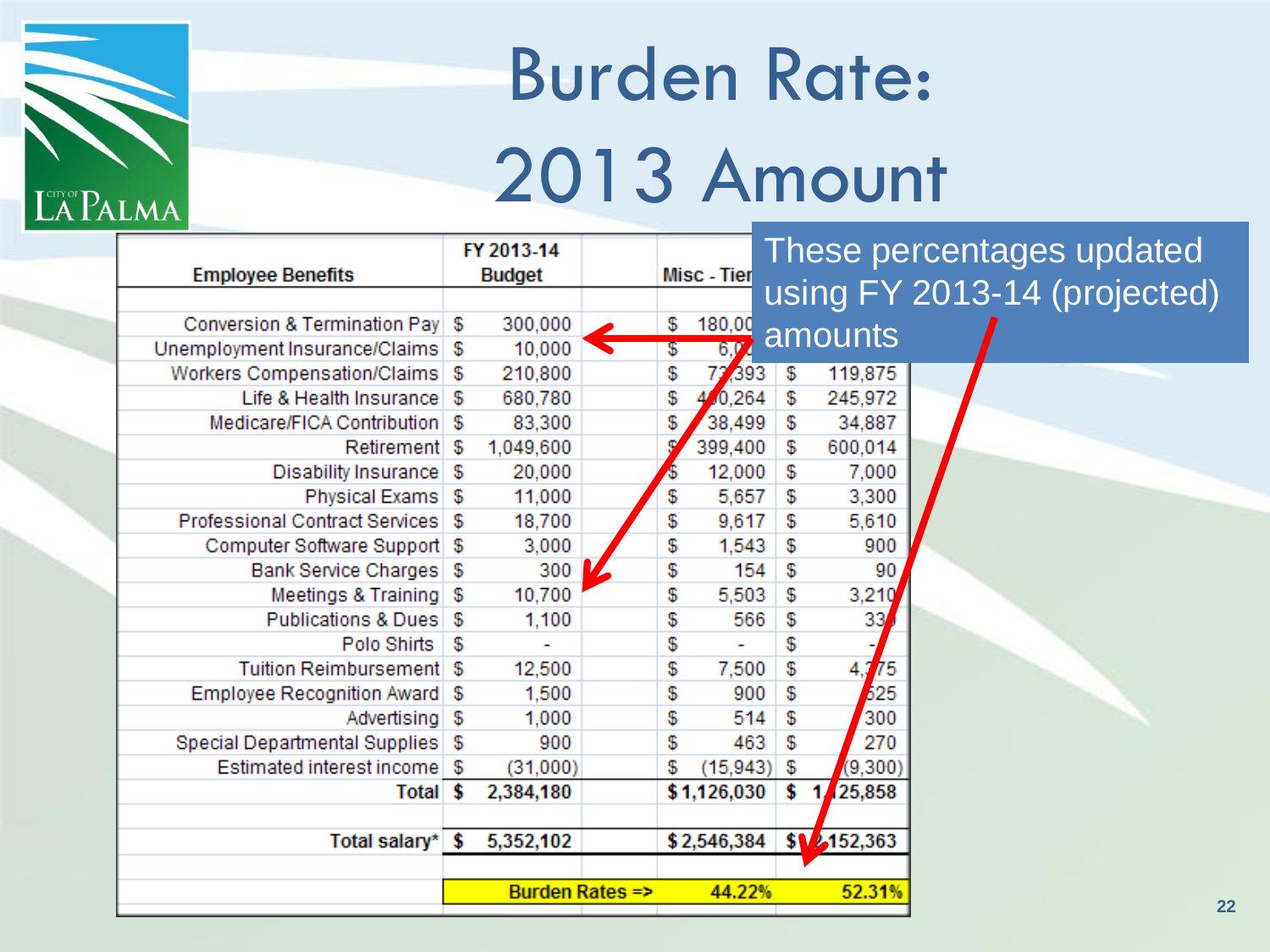

#### Burden Rate: The 2011 Grand Jury Compensation Report

| 2011 Grand Jury Compensation Report Data |                      |                  |                      |           |          |                                               |                               |                                   |  |
|------------------------------------------|----------------------|------------------|----------------------|-----------|----------|-----------------------------------------------|-------------------------------|-----------------------------------|--|
|                                          | <b>Actual Annual</b> |                  |                      |           |          | Employer<br><b>Pension Cost</b><br>(net of EE | <b>Total Employer</b><br>Paid |                                   |  |
|                                          | <b>Base Pay</b>      | <b>Other Pay</b> | <b>Leave Payouts</b> | Insurance | Medicare | contribution)                                 | Compensation                  |                                   |  |
| Public Works Director/City Engineer      | 138,926              | 3.411            | 13,793               | 12,231    | 2.264    | 27,571                                        | 198,196                       |                                   |  |
|                                          |                      |                  |                      |           |          |                                               |                               | 184,403 $\leq$ Less Leave Payouts |  |
|                                          |                      |                  |                      |           |          |                                               |                               |                                   |  |
|                                          |                      |                  |                      |           |          |                                               | 32.73%                        |                                   |  |

Amounts found on City of La Palma website… 2011 Grand Jury **Compensation** Report

Using this data, calculated this "burden rate" (as percentage of "Base Pay")

Not an apples to apples comparison using Grand Jury Compensation Report vs. FY 2009-10 Employee Benefits Fund budgeted allocations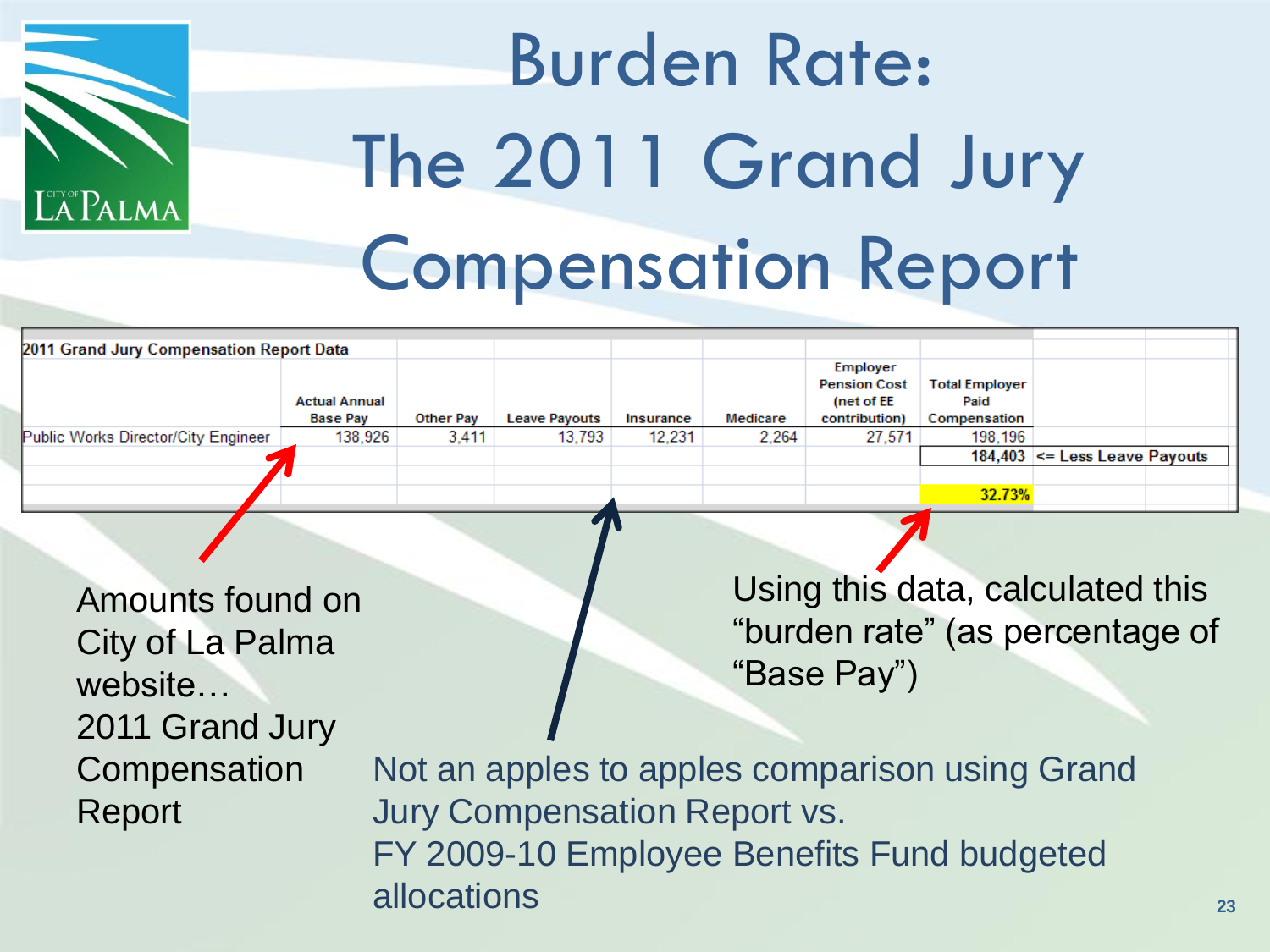

# Burden Rate: The 2011 Grand Jury Compensation Report

| *INSURANCE:                  |    |         |  |
|------------------------------|----|---------|--|
| Health                       | S  | 9,186   |  |
| Dental                       | S  | 1,844   |  |
| <b>Vision</b>                | S  | 131     |  |
| EAP (Employee Assistance)    | S  | 27      |  |
| LTD (Long-term Disability)   | S  | 813     |  |
| Life Insurance               | \$ | 230     |  |
|                              | \$ | 12,231  |  |
|                              |    |         |  |
| **PERS                       |    |         |  |
| JAN-JUNE 2011 ER             | S  | 13,643  |  |
| JULY-DEC 2011 ER             | S  | 15,960  |  |
| SUBTOTAL, ER                 | S  | 29,604  |  |
| <b>EMPLOYEE CONTRIBUTION</b> | S  | (2,032) |  |
| <b>TOTAL PERS COST</b>       | \$ | 27,572  |  |
|                              |    |         |  |
|                              |    |         |  |

"Insurance" amount in 2011 Grand Jury Compensation Report includes these items

PERS total includes these amounts… Note it is net of employee contribution (which will be full 8% for misc. and 9% for safety by 07/01/2013)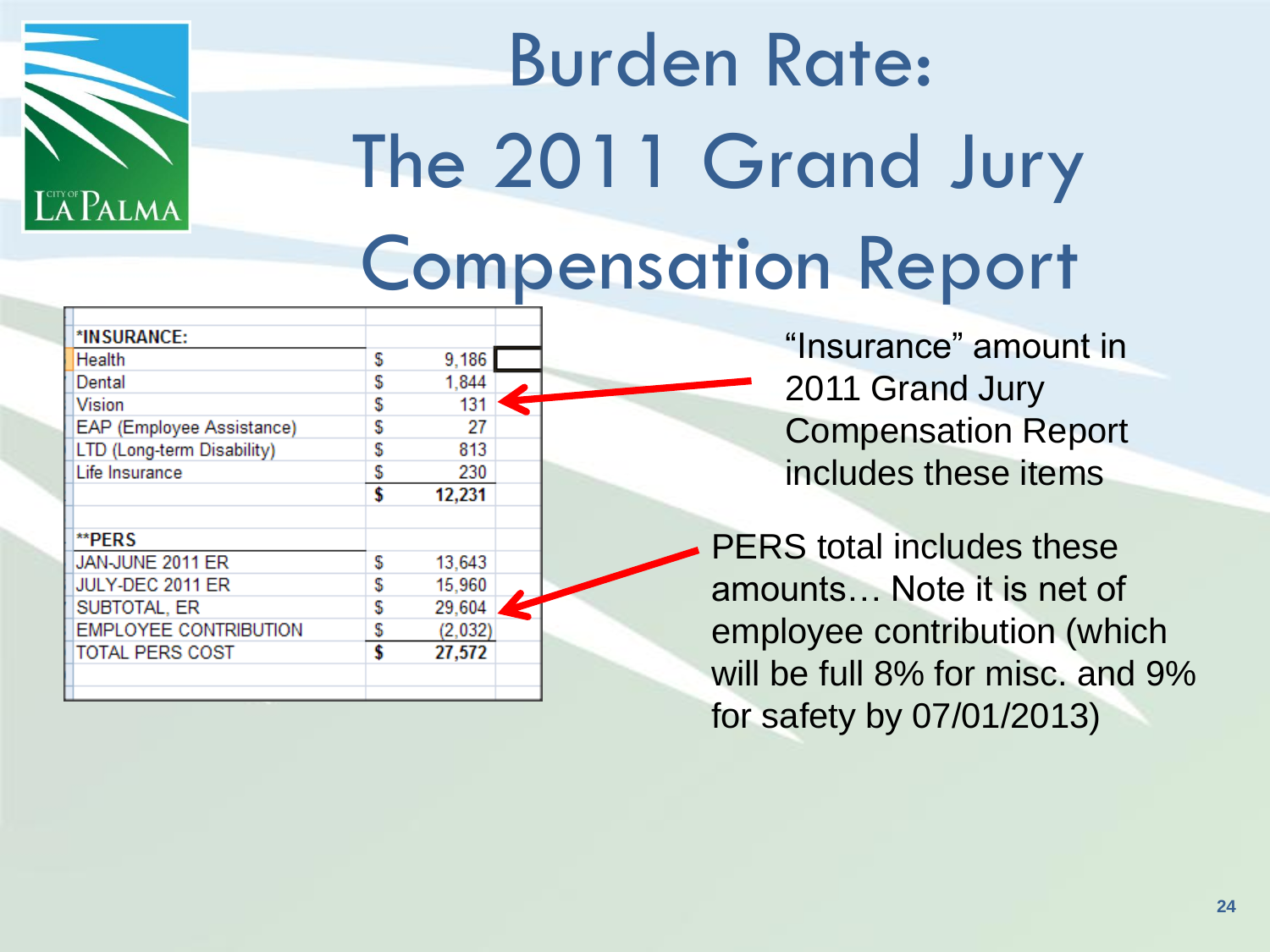

# 2011 State Controller's Report

- Traditionally, reports employee's "Box 5" wages from W-2
	- Box 5 includes Medicare taxable income
- Only Health, Dental, Vision included in "benefits"
	- EAP, LTD, Life not included
- Minor differences between SCO and Grand Jury reports
	- Essentially same methodology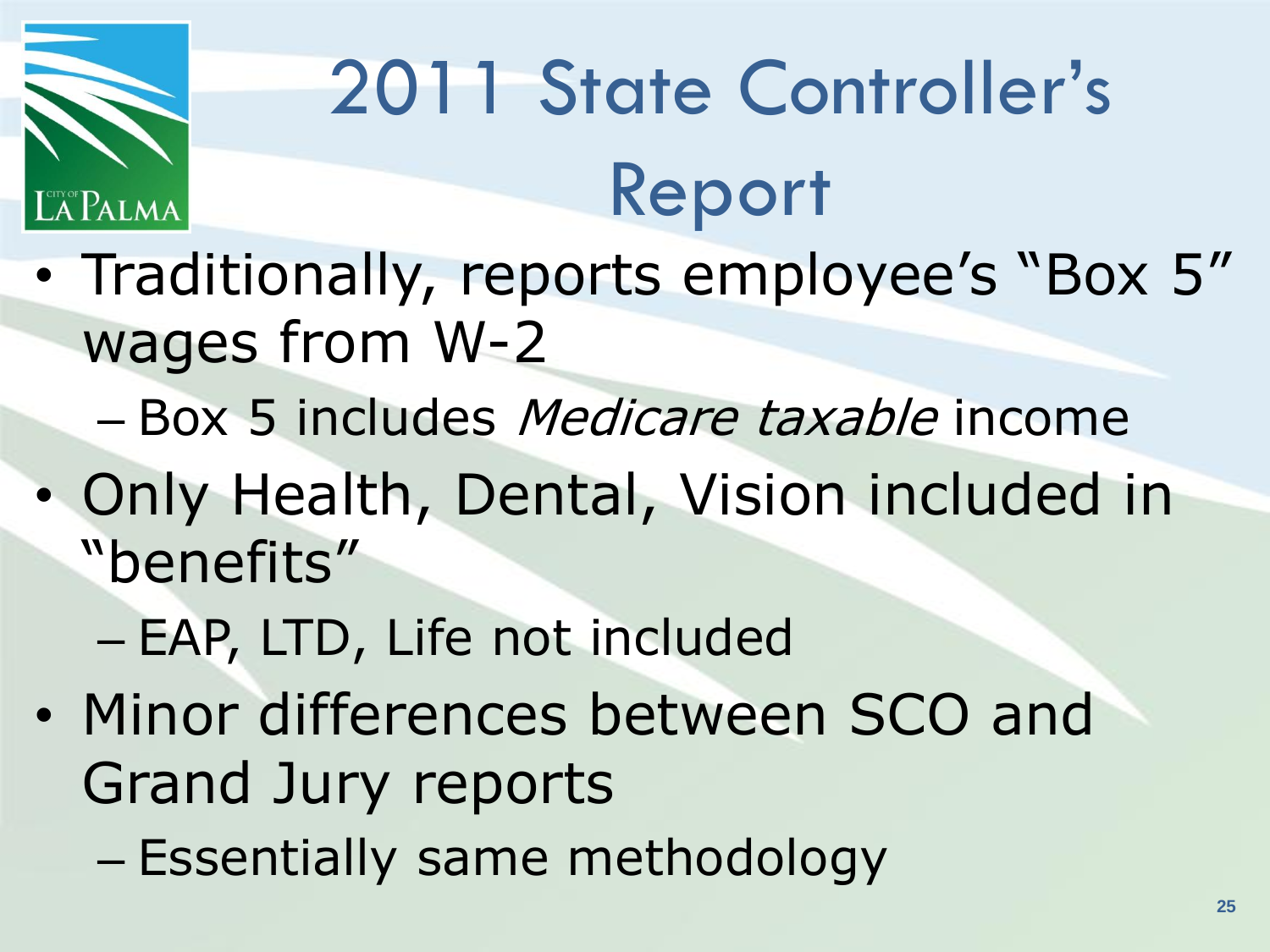

#### Differences …

- 2009 Cost Recovery Study Burden Rate
	- More than just health and dental insurance, retirement, Medicare…
	- True burden rate…
		- Workers compensation costs (Citywide)
		- Disability insurance (Citywide)
		- Employee benefits internal service fund related maintenance and operations expenses
	- Reasonably represents total employee costs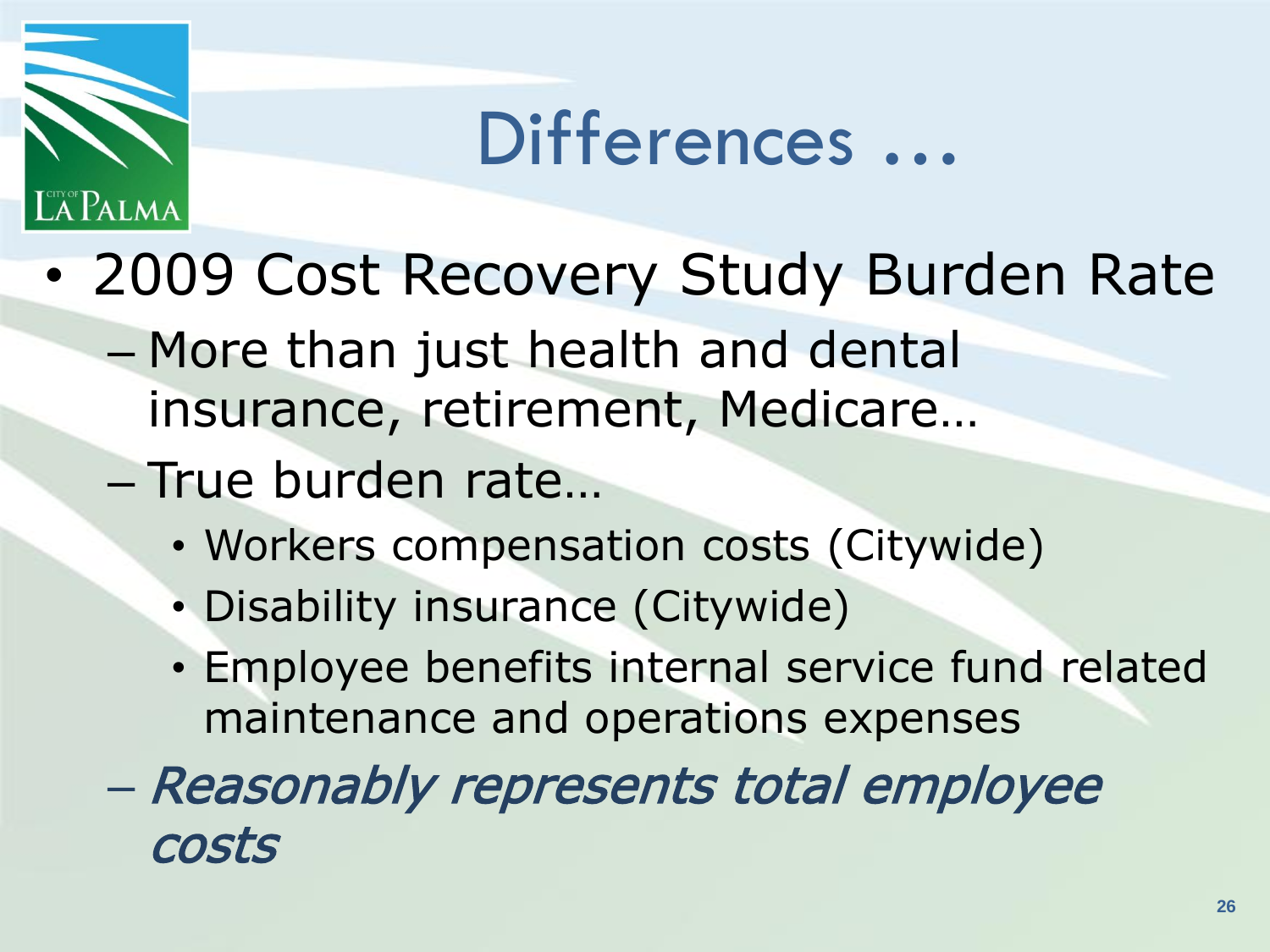

#### Differences …

- 2011 Grand Jury Compensation Report
	- Health, life, dental insurance
	- Medicare
	- Retirement (employer and employer paid employee portion)
- Does not account for additional expenses related to managing employees…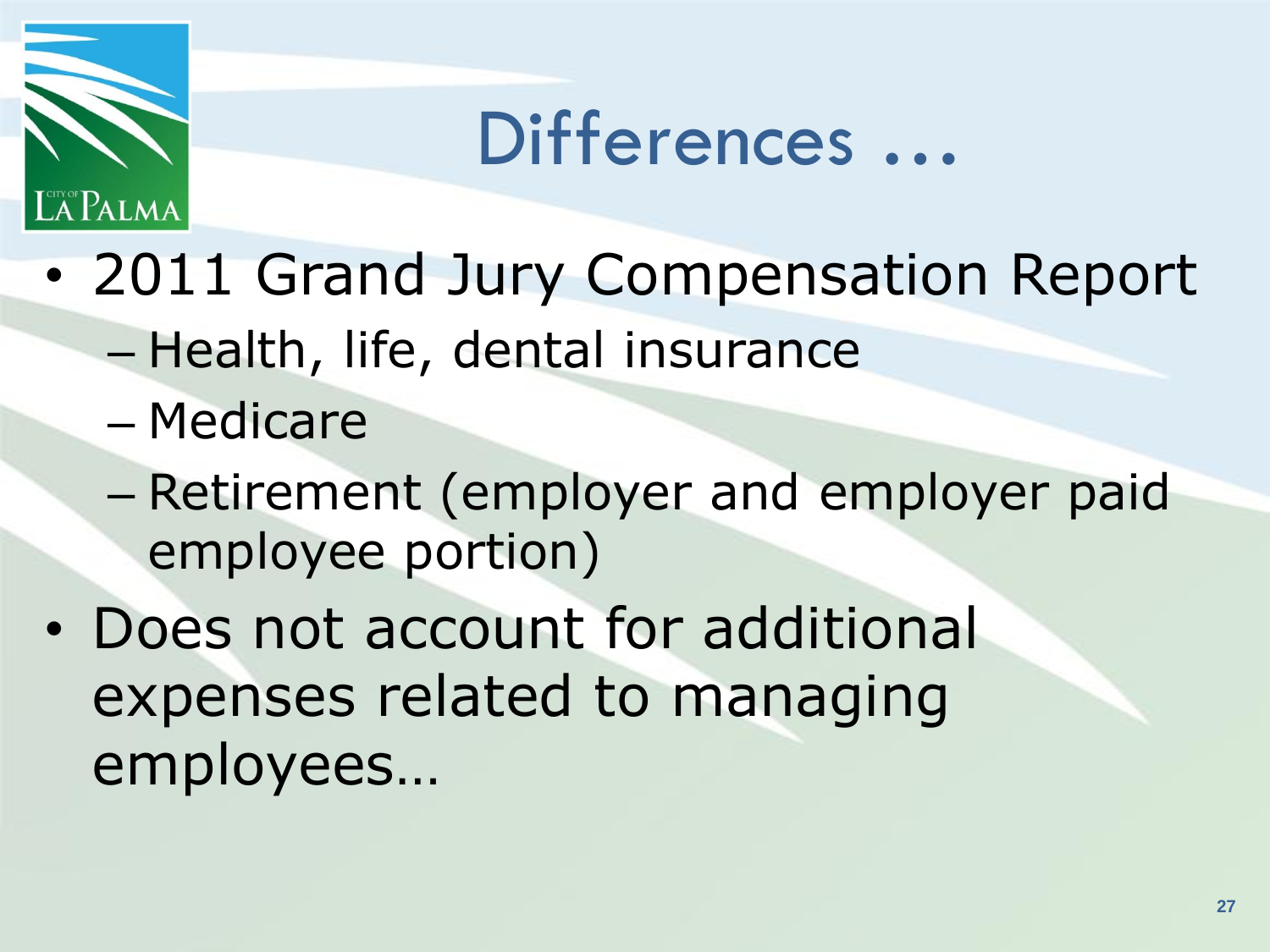# What is a "Fair" Burden Rate?

- Which burden rate should be used?
	- How much to recover?

**A PALMA** 

- How much to subsidize?
- What can legally/reasonably be supported?
- Various, acceptable methods for calculating a burden rate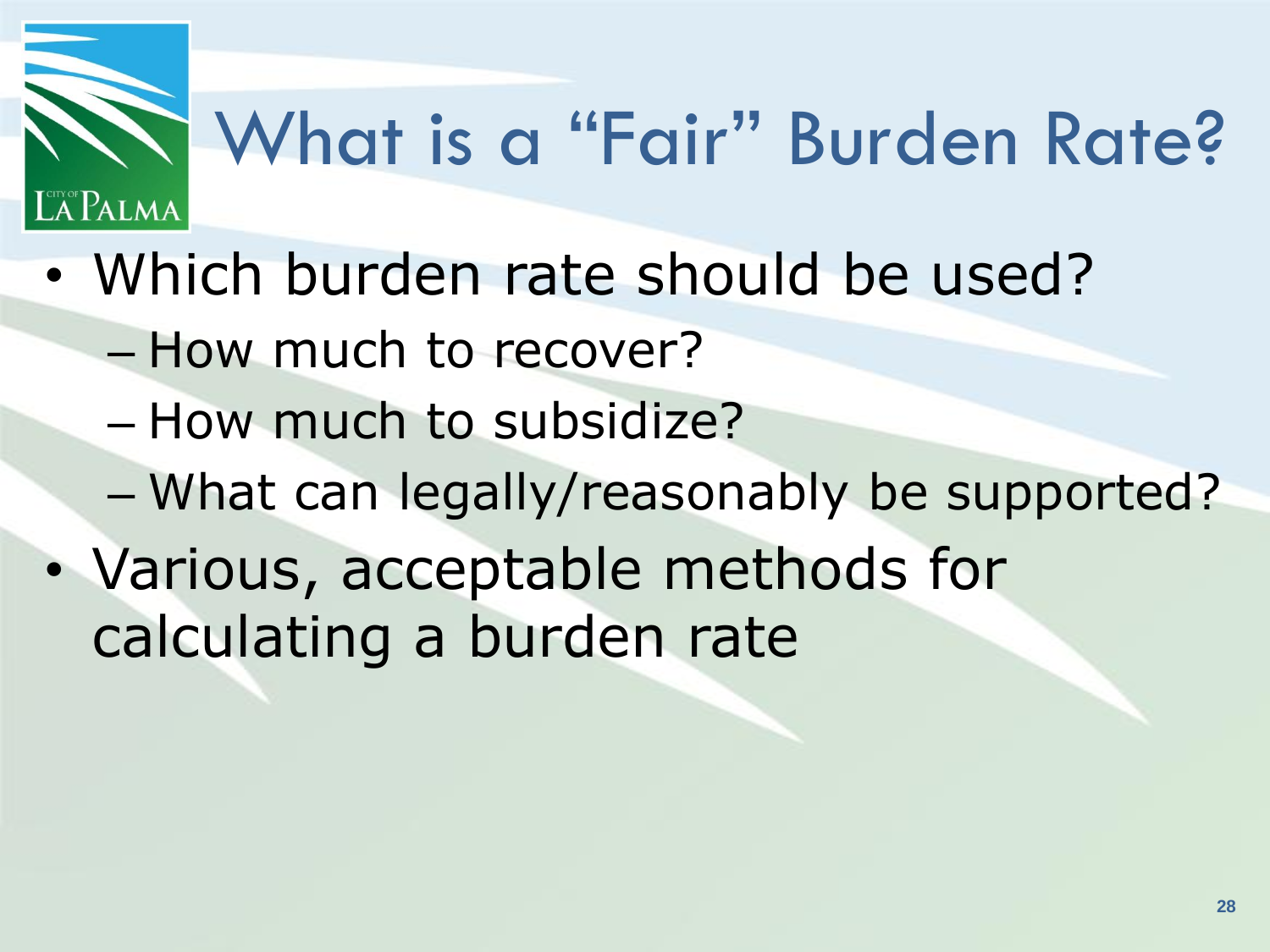

#### Recommendation

- Use FY 2013-14 Employee Benefits Internal Service Fund calculation model:
	- 44% and 52% (Miscellaneous and Safety)
	- Identical to FY 2009-10 methodology
		- Updated benefit, retirement, other costs
- FY 2013-14 hourly salary rates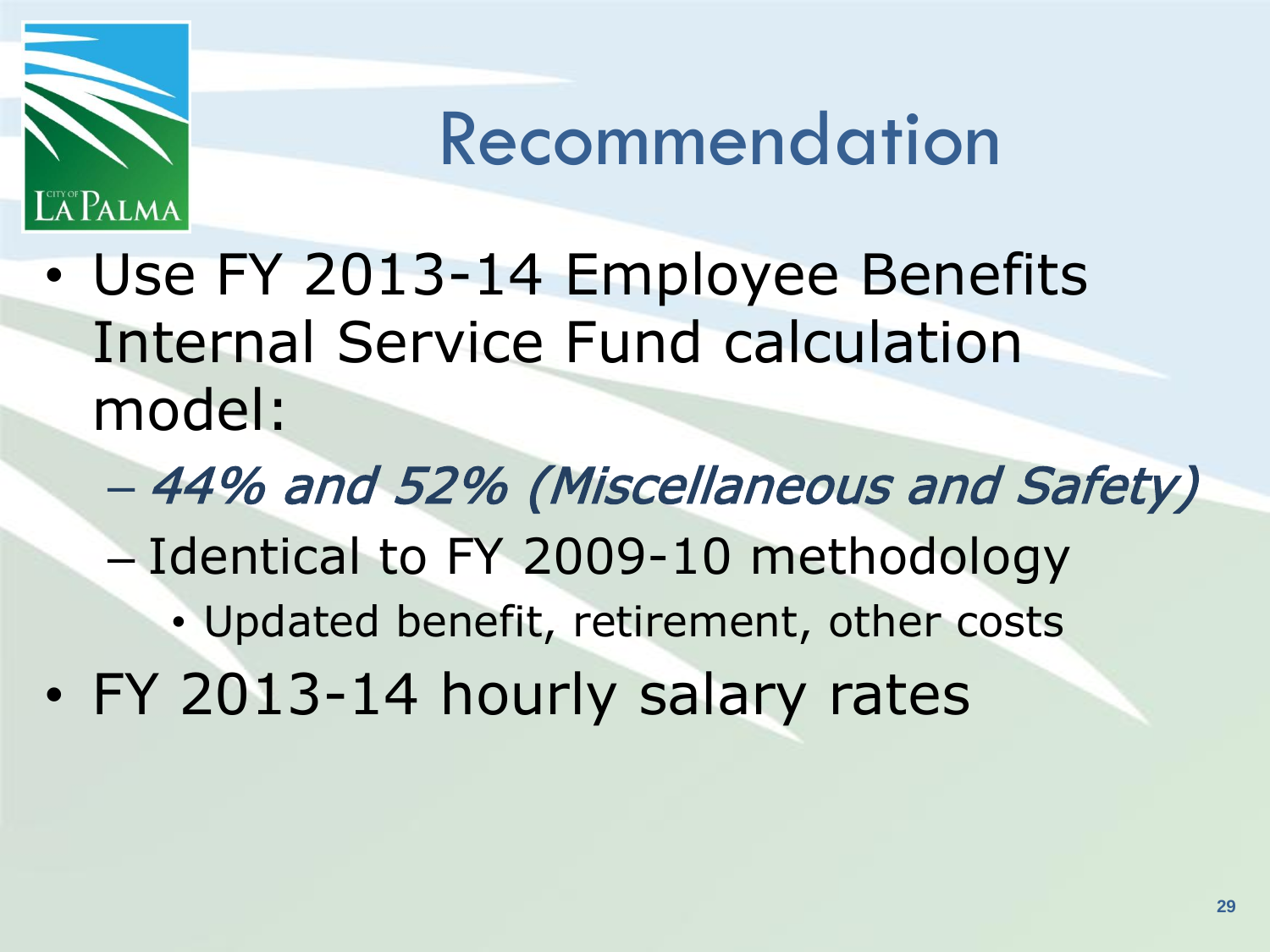

#### Consequences / Impact

- Utilizing recommended direct cost
	- FY 2013-14 hourly salary + FY 2013-14 burden rates (44% and 52%)
	- What would the consequences be?
- Staff recommended fees utilizing "direct cost" method:
	- 26 of 134 charges for services
		- $\cdot$  Impact = 19% of fees
		- Planning, Public Works and Police
		- Limited, targeted audience impact…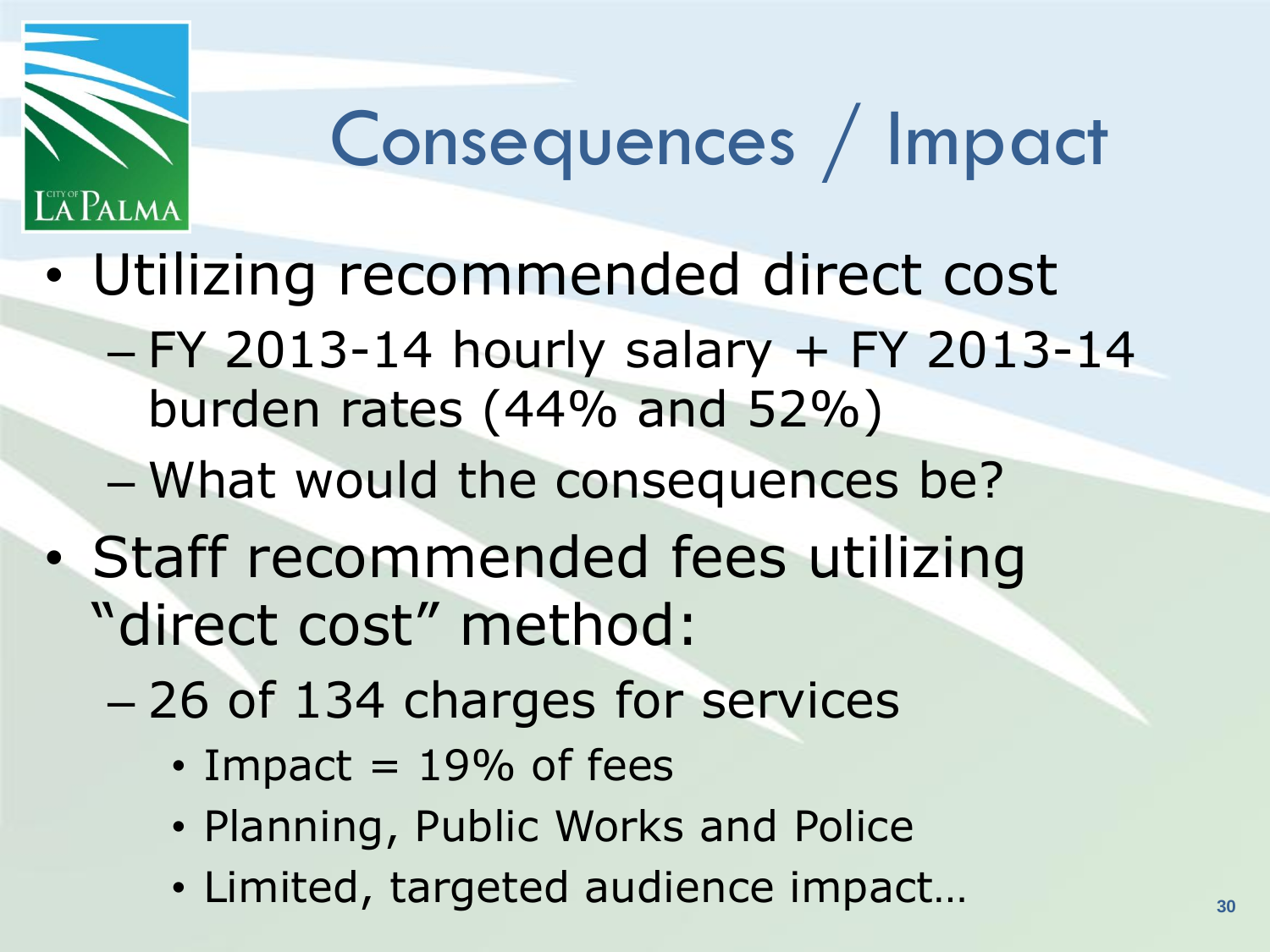

#### What Next?



• Tonight:

#### – Answer additional outstanding questions

- March 19, 2013:
	- Public Hearing and anticipated adoption of updated Master Fee Schedule